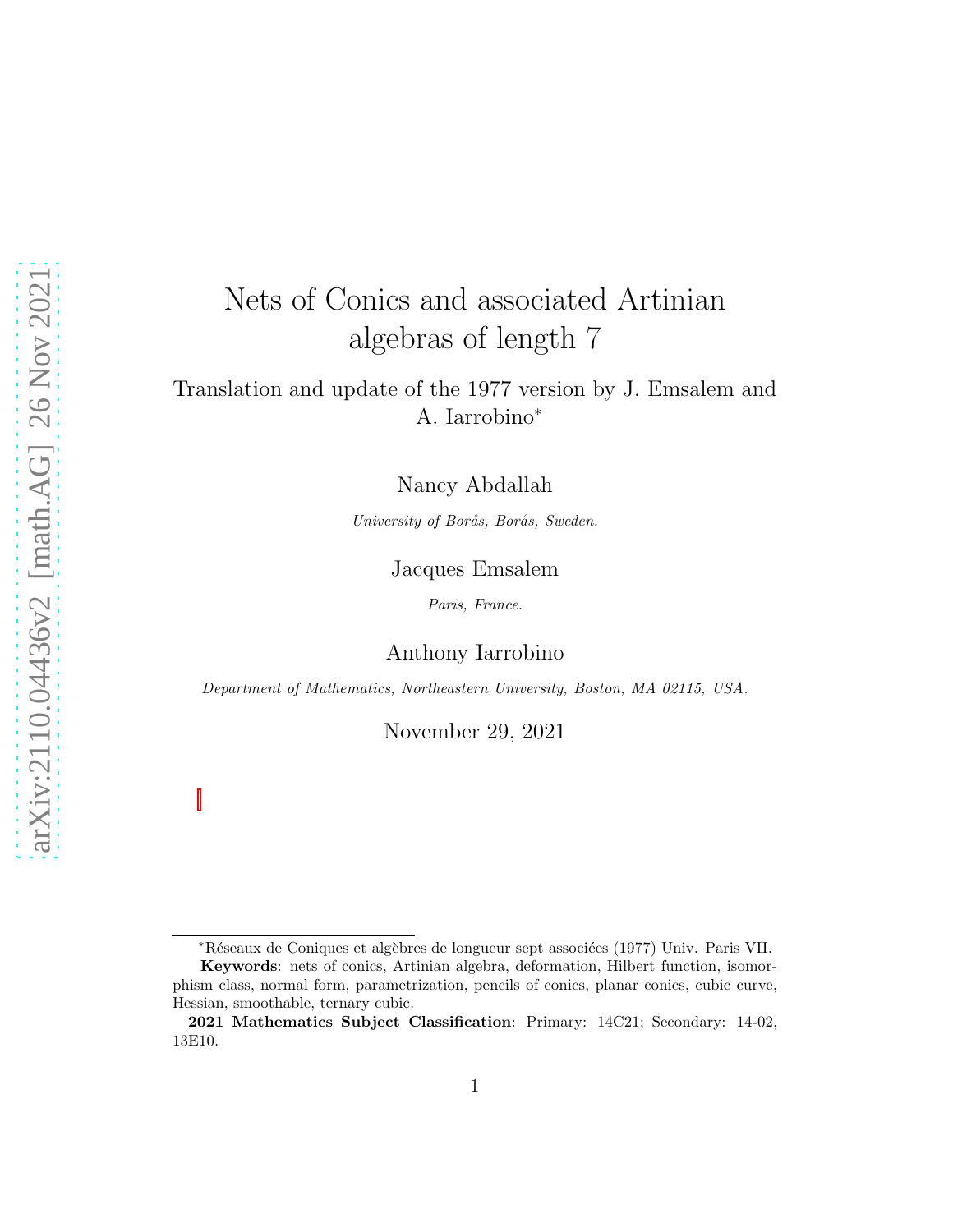#### Abstract

We classify the orbits of nets of conics under the action of the projective linear group and we determine the specializations of these orbits, using geometric and algebraic methods. We study related geometric questions, as the parametrization of planar cubics. We show that Artinian algebras of Hilbert function  $H = (1, 3, 3, 0)$  determined by nets, can be smoothed - deformed to a direct sum of fields; and that algebras of Hilbert function  $H = (1, r, 2, 0)$ , determined by pencils of quadrics, can also be smoothed. This portion is a translation and update of a 1977 version, a typescript by the second two authors that was distributed as a preprint of University of Paris VII. In a new Historical Appendix A we describe related work prior to 1977. In an Update Appendix B we survey some developments since 1977 concerning nets of conics, related geometry, and deformations of Artinian algebras of small length.

# <span id="page-1-0"></span>Contents

|                  |     |                                                                            | $-6$ |
|------------------|-----|----------------------------------------------------------------------------|------|
| $\mathbf{1}$     |     | Introduction                                                               | 7    |
|                  |     |                                                                            | 11   |
| $\bf{2}^-$       |     | <b>Space of Projective Conics</b>                                          | 13   |
| 3                |     | Pencils of conics                                                          | 15   |
|                  | 3.1 |                                                                            | 15   |
|                  | 3.2 |                                                                            | 19   |
| 4 Nets of conics |     |                                                                            | 23   |
|                  | 4.0 | Introduction to $\S 4.1$ and $\S 4.2$ : Classification of planes of conics | 23   |
|                  | 4.1 | The planes of conics whose associated cubic is smooth                      | 25   |
|                  |     | The case where the associated cubic is smooth (Case 1)<br>4.1.1            | 25   |
|                  |     | Jacobian plane of a smooth cubic $\ldots \ldots \ldots \ldots$<br>4.1.2    | 27   |
|                  |     | 4.1.3 Canonical involution of the Hessian of a smooth cubic.               | 30   |
|                  | 4.2 | The planes of conics having a singular cubic $\ldots \ldots \ldots 31$     |      |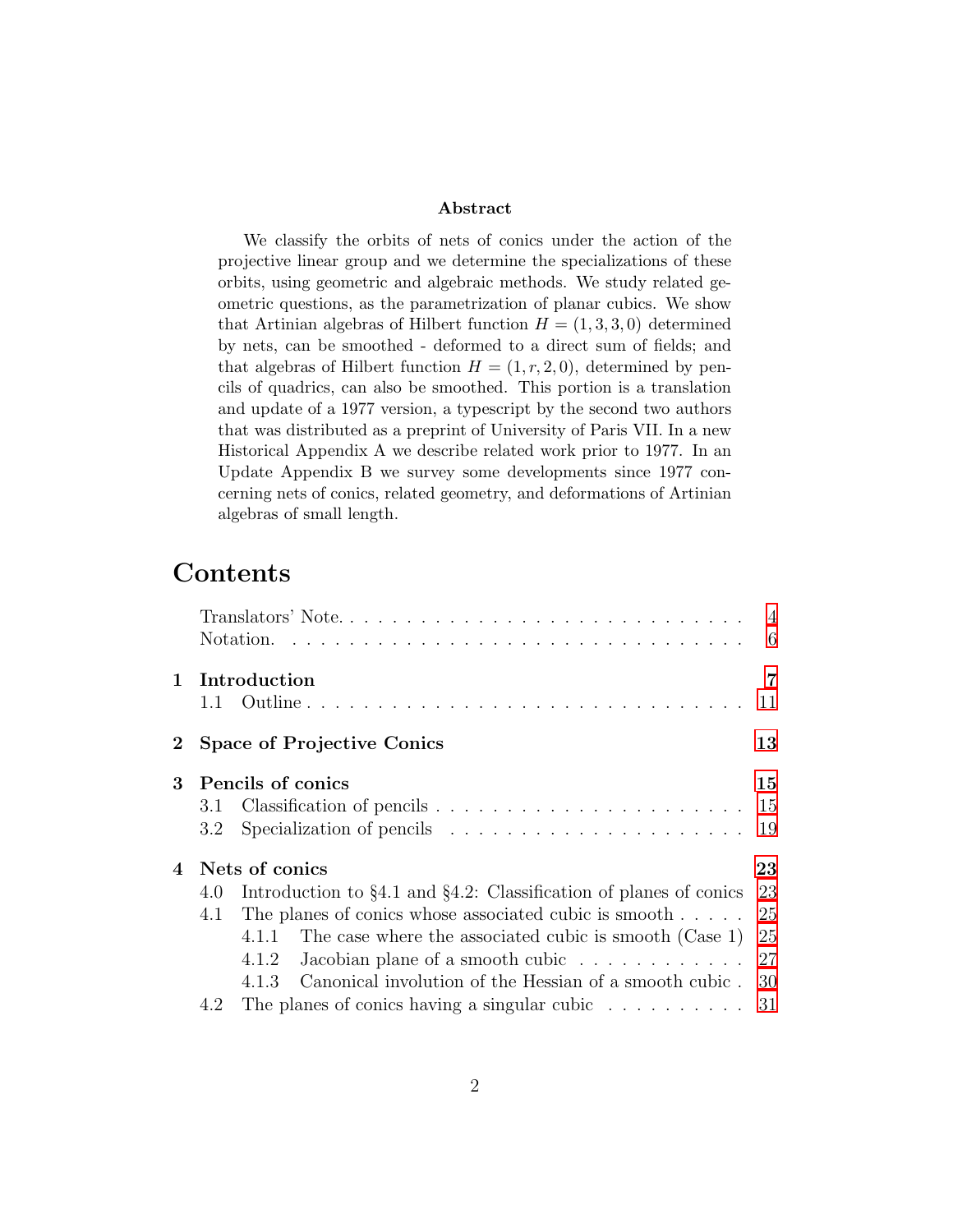| $\overline{5}$                                   | 5.1<br>5.2                             | Algebraic method for the classification of planes of conics<br>The intersections on $Grass(2, R_2) \ldots \ldots \ldots \ldots \ldots$                                                                                                                                                                                                                                                                                                                    | 38<br>38<br>39                                           |  |  |
|--------------------------------------------------|----------------------------------------|-----------------------------------------------------------------------------------------------------------------------------------------------------------------------------------------------------------------------------------------------------------------------------------------------------------------------------------------------------------------------------------------------------------------------------------------------------------|----------------------------------------------------------|--|--|
| 6                                                | 6.1<br>6.2<br>6.3<br>6.4<br>6.5<br>6.6 | The closures of orbits: specializations<br>Scheme length as an invariant of special orbits $\ldots \ldots \ldots$<br>Impossibility of some specializations of nets of conics<br>Specialization of plane cubics and related nets of conics<br>Specializations of Jacobian planes of a family of cubics<br>6.5.1<br>Specializations of singular cubics<br>6.5.2<br>Polar nets of singular cubics<br>6.5.3<br>Existence of specializations of nets of conics | 43<br>43<br>46<br>48<br>49<br>51<br>51<br>54<br>59<br>61 |  |  |
| $\overline{7}$                                   | 7.1<br>7.2                             | Deformations<br>Deformation of algebras of Hilbert function $(1,3,3)$ into a<br>smooth algebra $\ldots \ldots \ldots \ldots \ldots \ldots \ldots \ldots \ldots$<br>Deformation of algebras of Hilbert function $(1, r, 2)$ into a<br>smooth algebra $\dots \dots \dots \dots \dots \dots \dots \dots \dots \dots \dots$                                                                                                                                   | 63<br>63<br>65                                           |  |  |
| 8                                                |                                        | Regular maps of degree 4 from the projective plane into itself 69                                                                                                                                                                                                                                                                                                                                                                                         |                                                          |  |  |
| Note on the Hessian form of a smooth cubic<br>71 |                                        |                                                                                                                                                                                                                                                                                                                                                                                                                                                           |                                                          |  |  |
|                                                  | List of tables                         |                                                                                                                                                                                                                                                                                                                                                                                                                                                           |                                                          |  |  |
|                                                  | <b>Original References</b>             |                                                                                                                                                                                                                                                                                                                                                                                                                                                           |                                                          |  |  |
|                                                  | Appendix A. Historical Note, pre 1977  |                                                                                                                                                                                                                                                                                                                                                                                                                                                           |                                                          |  |  |
|                                                  | Appendix B. Update on related topics   |                                                                                                                                                                                                                                                                                                                                                                                                                                                           |                                                          |  |  |
|                                                  | Bibliography, 2021                     |                                                                                                                                                                                                                                                                                                                                                                                                                                                           |                                                          |  |  |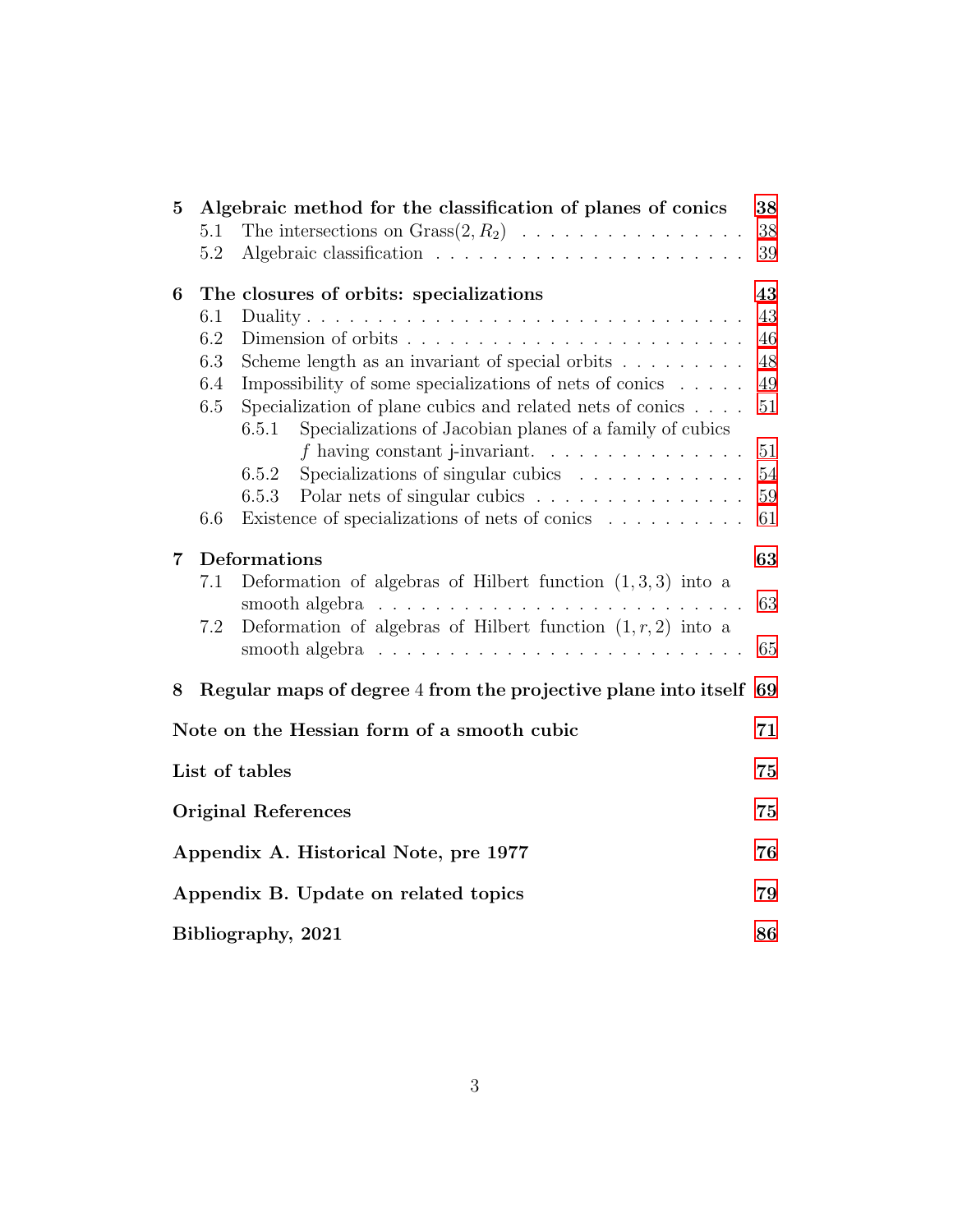#### <span id="page-3-0"></span>Translators' Note

The original "Réseaux de Coniques et algèbres de longueur sept associées", was typed with hand-drawn diagrams, and distributed in 1977 as a preprint of Universit´e de Paris VII, where Jacques Emsalem was Assistant Titulaire. It was drafted in 1975-1976 during a one year visit to Ecole Poytechnique, ´ then in Paris, by Tony Iarrobino under an exchange program of Centre Nationale de Recherche Scientifique (CNRS) and the National Science Foundation (NSF). They were grateful to Lê Dũng Trang, Monique Lejeune-Jalabert, and Bernard Teissier, who sponsored this visit. In particular Lê realized that Jacques and Tony were working on the same problem from different viewpoints, and this led to their collaboration.

The original goal of this classification of nets of planar conics was to establish the classification of the related graded commutative Artinian algebras A of length 7, having Hilbert function  $H(A) = (1, 3, 3)$ . Jacques Emsalem had independently determined the classification up to isomorphism of those having length at most 6, and understood that  $H(A) = (1, 3, 3)$  or  $(1, 4, 2)$ were the smallest with moduli. See the historical note for further comment (Appendix A).

We should like to thank Ivan Cheltsov for the encouragement to write this translation. He was interested in a portion of the classification, relevant to the divisor X in  $\mathbb{P}^2 \times \mathbb{P}^2$  of degree  $(1, 2)$  (which is the same thing as a net of conics), and showed independently that if  $X$  is smooth, then  $X$  is in one of the three classes in the first line of Table [1.](#page-9-0) Here  $X$  is a Fano threefold No. 2-24 in [\[Biel\]](#page-86-0) and the result helps determine which  $X$  in the family are Kahler-Einstein [\[Ch1,](#page-87-0) [ArC-V\]](#page-85-0). We should like to thank also Sandro Verra, who had a copy of the preprint, and informed Ivan of it - and we used the pdf file Sandro sent! We thank Aldo Conca, Steve Kleiman, Hal Schenck, Igor Dolgachev, and Joachim Jelisiejew for helpful comments.

Nancy and Tony made the first draft of the translation, then corrected with Jacques. In making the translation, we have in places updated or clarified the wording; we have introduced main results as Theorems in the Introduction. We have corrected some mistakes, mostly typos in the original (in particular the top right entry of Table [1\)](#page-9-0). We have added a few translator notes when we felt it would help the reader. The many figures in the original were hand-drawn by Jacques; we have used tikz and made new figures.

We have added a Historical Appendix A to give some further references to work earlier than 1977 on nets of planar conics and Artinian algebras having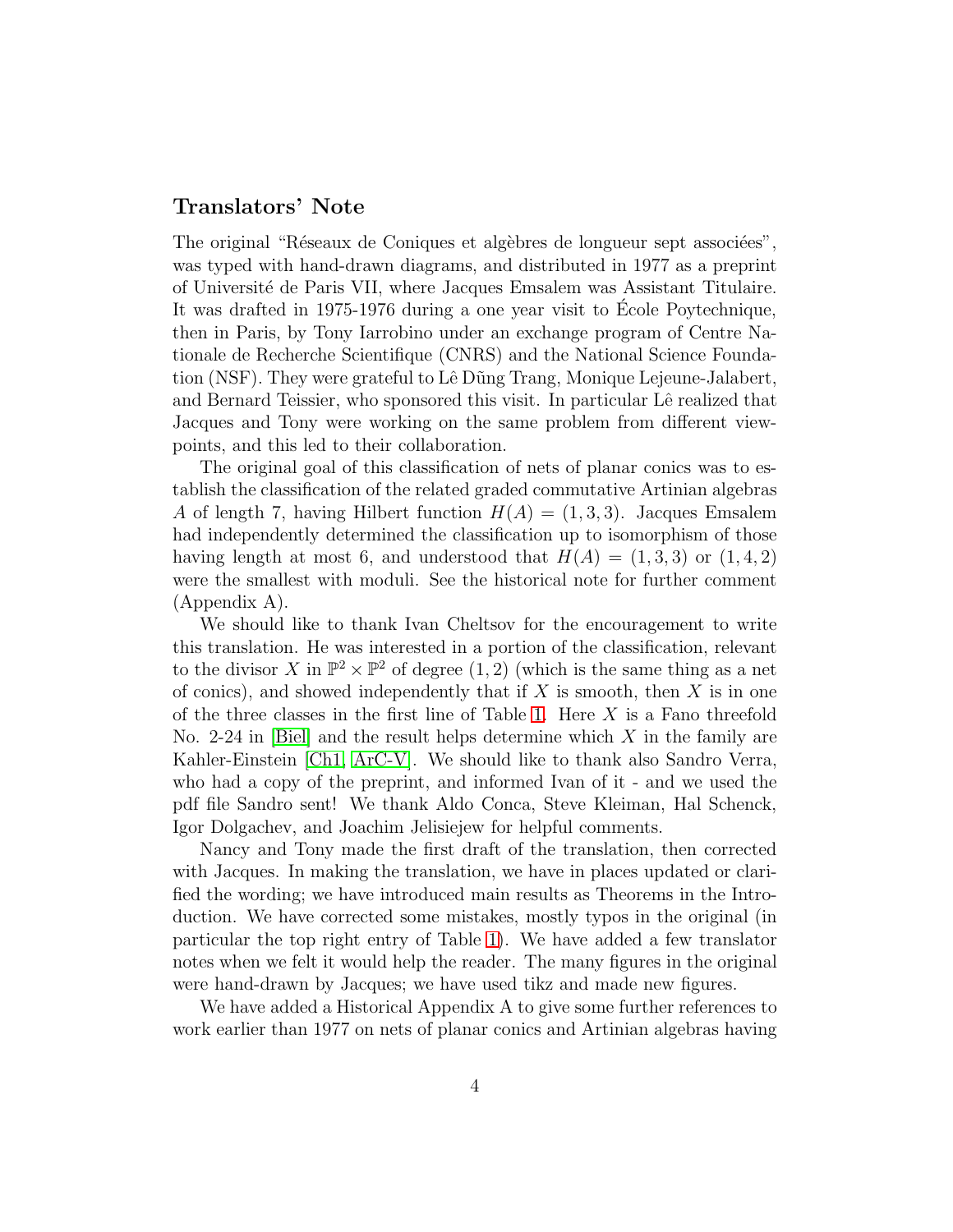small length.

We have added an Appendix B where we discuss selectively some developments since 1977 related to nets of conics, small-length Artinian algebras, and possible directions for future research.

We have retained the original seven references, but added a separate Bibliography, 2021, to include further references, in particular for this note and the Appendices.

Nancy Abdallah, Jacques Emsalem, and Tony Iarrobino.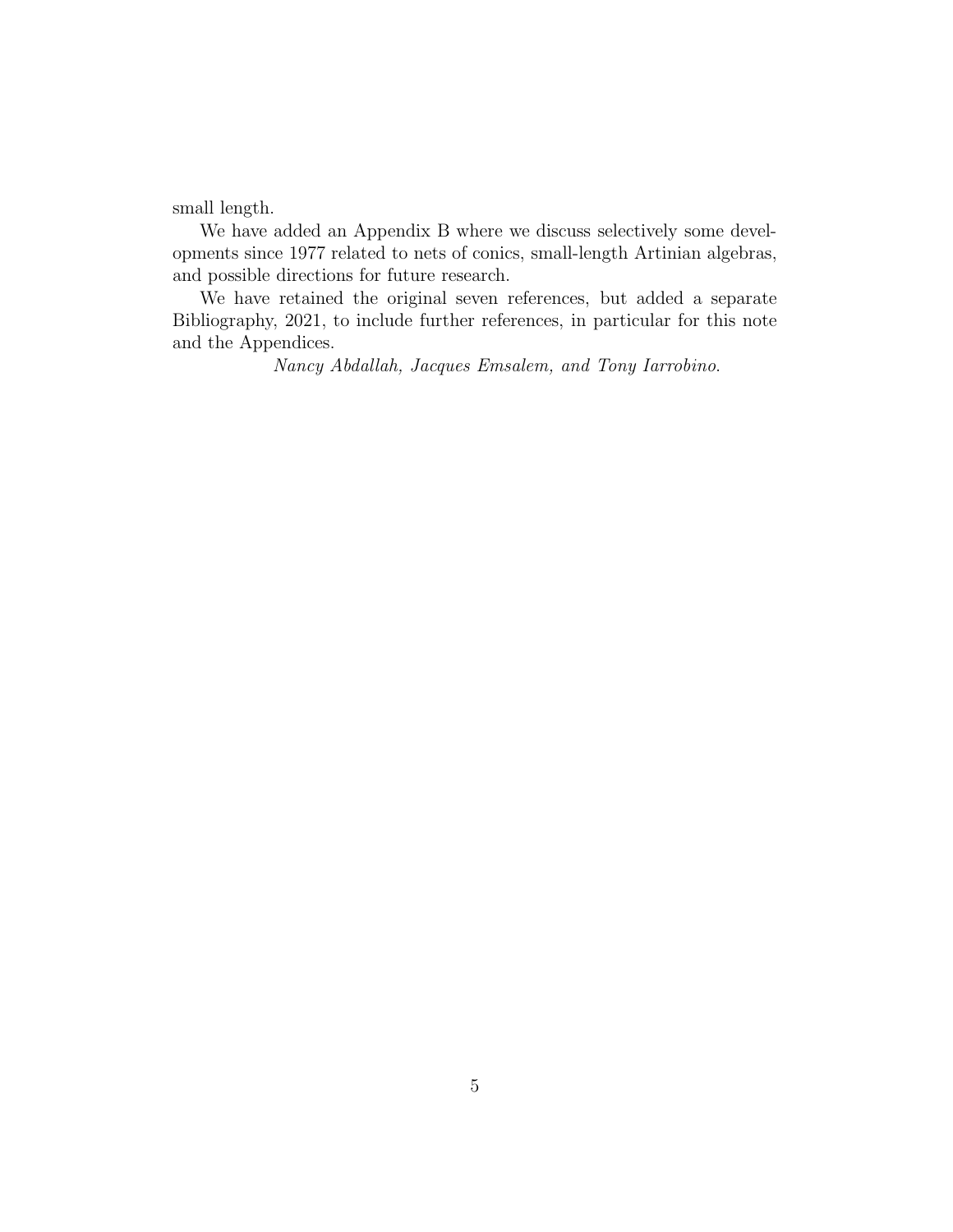### Notation

Here k is an algebraically closed field of characteristic zero.<sup>[1](#page-5-0)</sup> We let  $R =$  $k[[X, Y, Z]]$  the formal power series over k. Here  $R_i$  denotes the vector subspace of R constituted by 0 and the homogeneous polynomials of degree  $i$ .

One denotes by P the projective plane whose generic points admits for system of homogeneous coordinates  $(X, Y, Z)$ . If V is the dual vector space to  $R_1$  it amounts to the same to say that P is the projective space associated to  $V$ .

As V is a vector space of dimension 3, we denote by  $GL(3)$  the group of linear automorphisms of V. Thus,  $GL(3)$  has a canonical action on each  $R_i$ . We denote by  $Pgl(3)$  the quotient  $GL(3)/k^*$  of  $GL(3)$  by the group of non-null homotheties of  $V$  with center the origin (scalings). One denotes by  $P^*$  the projective space associated to the vector space  $R_1$ . It is what we classically call the dual of  $P$  and it can be canonically identified with the set of lines of P.

More generally, one may consider for each  $i$  the projective space associated to  $R_i$ , which is canonically identified with the set of projective curves of  $\mathbb{P}^2$ having degree *i*. Here, we consider primarily the projective space associated to  $R_2$ , which we will denote  $C_5$  (C for conic, the index 5 indicating the dimension of the space). If  $F \in R_i$  we will denote by  $(F)$  the corresponding curve, which we will term indifferently the curve of equation  $F = 0$  or the curve  $(F)$ .

The group  $Pgl(3)$  has a natural action on  $P, P^*, C_5$ , and, more generally on the projective space associated to  $R_i$  for each i, and, more generally still, on the k-th Grassmannian Grass $(k, R_i)$  of  $R_i$ .

One terms pencil of conics, respectively net of conics a line (respectively, a plane) of  $C_5$ . More generally, one terms *pencil of hypersurfaces of degree n* a line in the projective space associated to  $R_n$ .

<span id="page-5-0"></span> $1$ Note of Translators: The classification results for pencils of ternary conics, nets of ternary conics, ternary cubics, and length 7 algebras, except those involving Hessians, extend to algebraically closed fields of characteristic  $p \neq 2$  or 3. For duality results one needs to replace differentiation by the contraction pairing from  $S = k[x, y, z]$  to the divided power ring related to R [\[Em\]](#page-88-0). See pages [57](#page-55-0) and [80.](#page-78-0)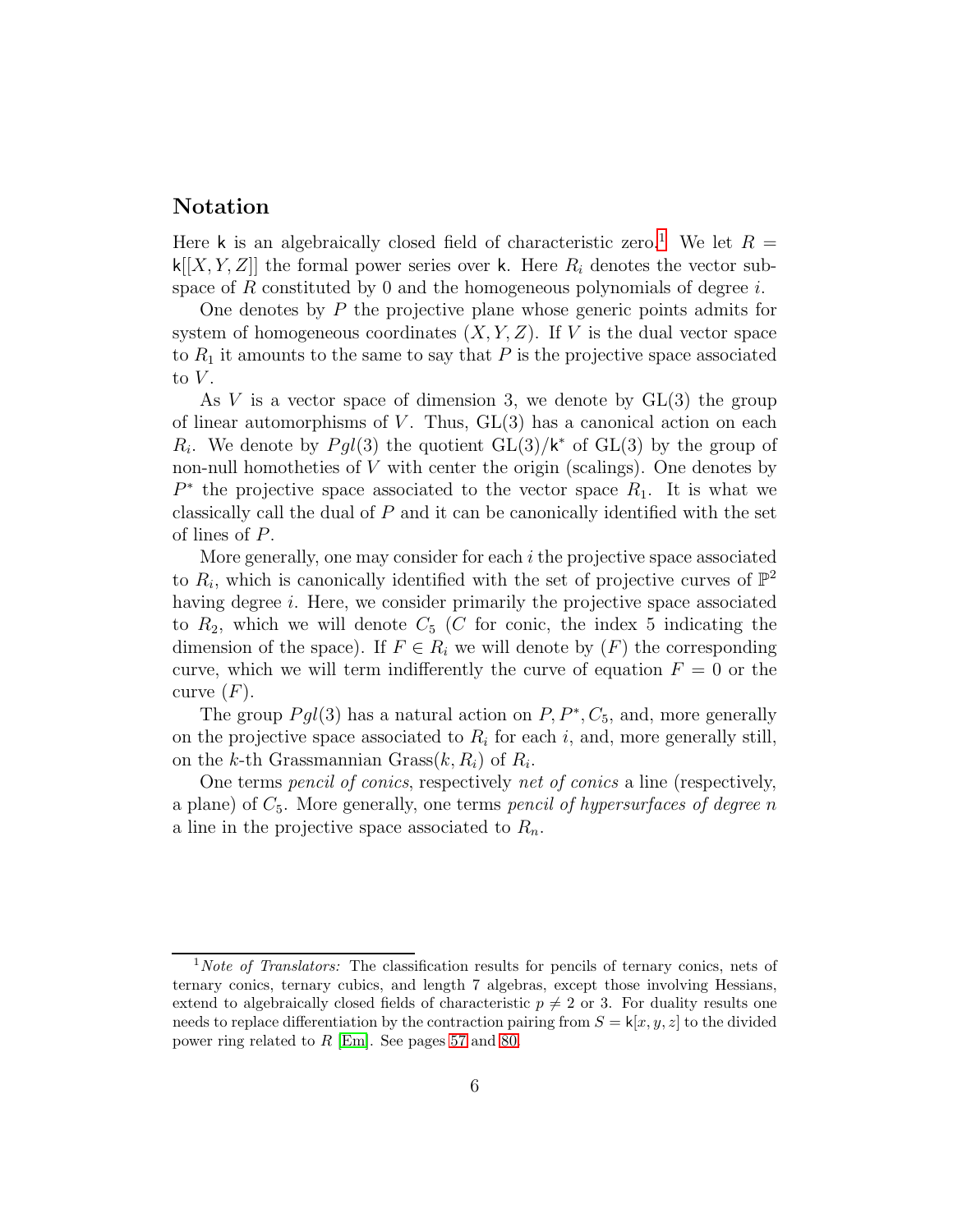## <span id="page-6-0"></span>1 Introduction

We let k be an algebraically closed field of characteristic zero, recall  $R =$  $\kappa[[X, Y, Z]]$  and  $R_i$  the vector space of degree-i forms in R. The group GL(3) acts on  $R_i$  and its quotient  $Pgl(3) = GL(3)/k^*$  acts on the set of vector subspaces of  $R_i$ : in particular if  $V = \langle v_1, v_2, v_3 \rangle$  is a subspace of  $R_2$  of dimension 3 (the case that interests us) and  $\sigma \in GL(3)$  is a representative of  $\sigma' \in Pgl(3)$  then  $\sigma'(V) = \langle \sigma(v_1), \sigma(v_2), \sigma(v_3) \rangle$ . Here, we classify the orbits of the dimension-three subspaces under this natural action of  $Pgl(3)$ . It is the same as classifying up to isomorphism the "nets of projective plane conics", or, also, to classify up to isomorphism the commutative local k-algebras A of Hilbert function<sup>[2](#page-6-1)</sup>)  $(1,3,3)$ , so of the form  $A = \mathsf{k}[X, Y, Z]/(V, (X, Y, Z)^3)$ . We describe also the closures of the orbits, as subvarieties of the Grassmannian Grass $(3, R_2)$ , parametrizing the vector spaces in  $R_2$  having dimension three. This is the problem of "specialization of orbits".

The Artinian algebras that we have just considered have dimension 7 as vector spaces over k. This is the smallest dimension for which there appear continuous families of orbits.[3](#page-6-2) That such a family occurs in the case of Hilbert function  $(1, 3, 3)$  Artinian algebras can be readily seen: the variety Grass(3, R<sub>2</sub>) has dimension 3(6–3) = 9, but  $Pgl(3)$  has dimension  $3^2-1=8$ . One expects, then, to find a one-parameter family of orbits, that we will describe. An analogous calculation (section 8) shows that there is also a one-parameter family of isomorphism classes of algebras of Hilbert function  $(1, 4, 2)$ . We have here the two Hilbert functions for length-7 local algebras that are isomorphic to their associated graded algebras, and that have a continuous family of orbits.

Returning to our main goal, the algebras of Hilbert function  $(1,3,3)$ , the one-parameter family is obtained as follows: let  $f$  be a general enough cubic form in R; then the vector space  $Jf$  spanned by the first-order partial derivatives of f, has dimension 3, and we will see that " $f \cong f' \pmod{Pgl(3)}$ " is equivalent to  $Jf = Jf'$  (mod  $Pgl(3)$ )". Thus, there is a family of vector spaces  $V = Jf$  parametrized by the j-invariant of f.

<span id="page-6-1"></span><sup>&</sup>lt;sup>2</sup>The *Hilbert function* of a local algebra is the sequence  $(n_i)$ , where  $n_i = \dim \mathfrak{m}^i / \mathfrak{m}^{i+1}$ , m being the maximal ideal. Note of translators: the original article used "type" meaning Hilbert function; we no longer do so, as we reserve "type" for the sense in Definition [4.1\)](#page-22-2).

<span id="page-6-2"></span><sup>&</sup>lt;sup>3</sup>For the algebras of dimension at most 6, their classification has been obtained by different persons. The most interesting case is treated implicitly here in §3. The other cases are simple enough. [Note of translators: see Appendix A].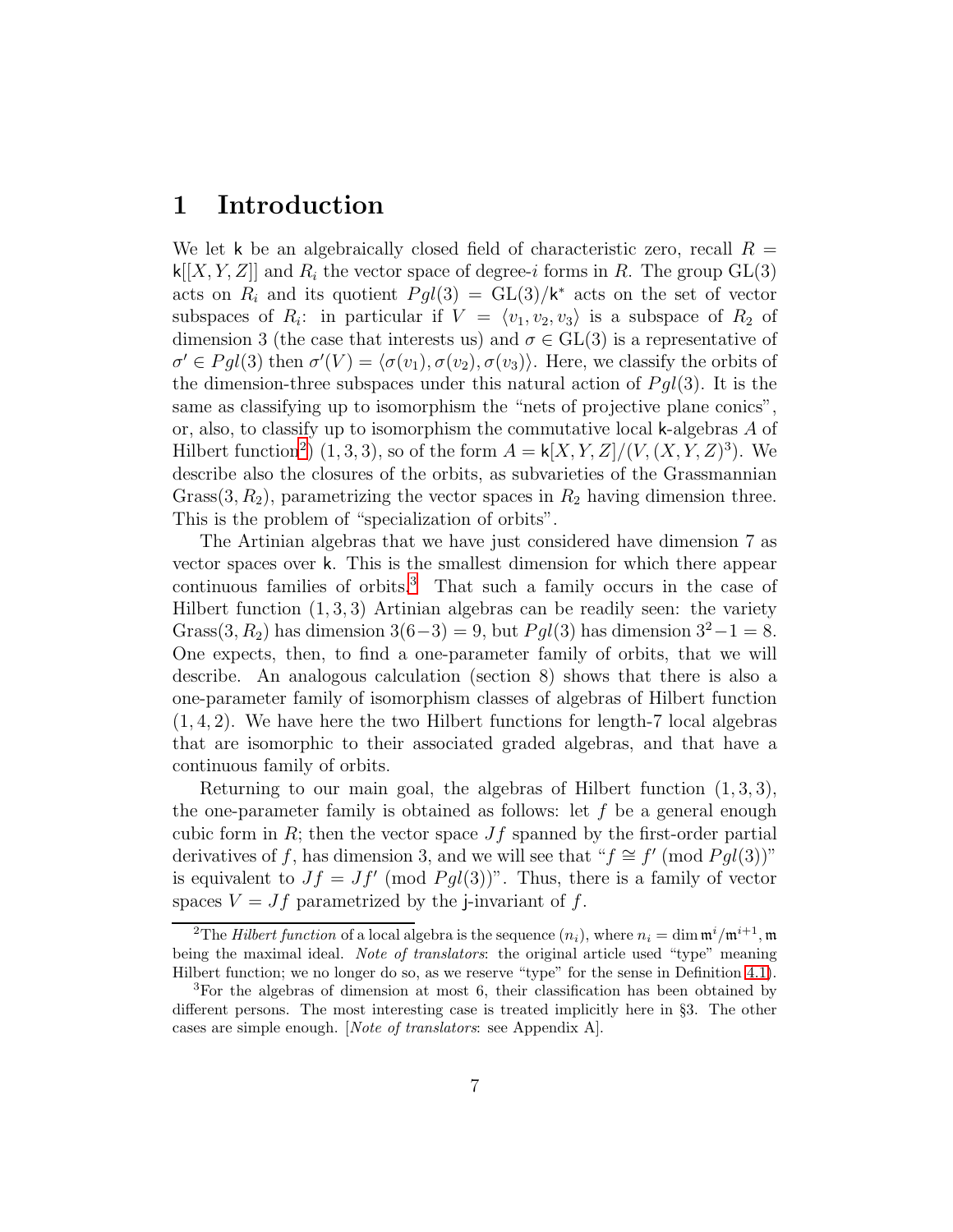Our first main result concerns the nets of conics corresponding to these smooth cubics  $\Gamma(V)$  and their j-constant specializations, and as well the nets for which  $\Gamma(V)$  is a cubic with a node having distinct tangents. An elementary specialization will be from  $A$  to  $B$  where there is no intermediate specialization C not equal to A or B. We will refer to the orbits in Table [1](#page-9-0) by their dimension and their position from the left, thus #7b refers to the second orbit in the dimension seven row.

**Theorem 1.** (Theorem [4.1A](#page-22-2),  $\S 6.5 (2)$ , Proposition [6.21\)](#page-60-1) The nets of conics corresponding to smooth  $\Gamma(V)$  are Jacobian nets  $V = Jf$  of smooth cubics f, whose isomorphism classes are determined by the j invariant of  $f$ . There are elementary j-constant specializations of the net  $Jf$  for each permissible j to the net #7b  $\langle X^2 + YZ, XY, Z^2 \rangle$  corresponding to a cuspidal cubic  $\Gamma(V)$ . There are likewise j-constant specializations for permissible j to each of the specializations  $\#6b,6c, 5a,5b,4,2a,2b$  of  $\#7b$ . The specializations of the two nets  $\#8a,8c$  whose  $\Gamma(V)$  is a cubic having a node with two distinct tangents are as shown in Table [1.](#page-9-0)

We will use two methods to study other orbits, not corresponding to smooth cubics: the geometric method is more useful. Consider for each vector space  $V = \langle v_1, v_2, v_3 \rangle$  in  $R_2$ , the isomorphism class of the cubic  $\Gamma(V)$ with equation  $f(a_1, a_2, a_3) = 0$  which characterizes the singular conics: that is,  $\Gamma(V)$  parametrizes the elements  $v = a_1v_1 + a_2v_2 + a_3v_3 \in V$  that are decomposable:  $\exists \ell, b \in R_1 \mid v = \ell \cdot b$ . That is, if P is the projective plane associated to V, we let  $\Gamma(V) = P(V) \cap S_4$  where  $S_4$  is the cubic hypersurface of degenerate conics (that can be factored). The geometric method takes into account also the set  $D_2$  of "double lines" (singular conics whose equation is the square of a linear form). We will show, for those orbits for which  $\Gamma(V)$ is singular,

**Theorem 2.** (1) (Theorem [4.1B](#page-22-2)) Each of the orbits  $Pgl(3) \circ V$  for which  $\Gamma(V)$  is singular is completely determined by the isomorphism classes of triples of projective algebraic sets

$$
[D_2 \cap P(V), \Gamma(V) = S_4 \cap P(V), P(V)],
$$

viewed as schemes.

(2) (§[6.2,](#page-45-0) §6.6, Proposition [6.21\)](#page-60-1) The orbits, their dimensions, and the specializations of these orbits are as shown in Table [1.](#page-9-0)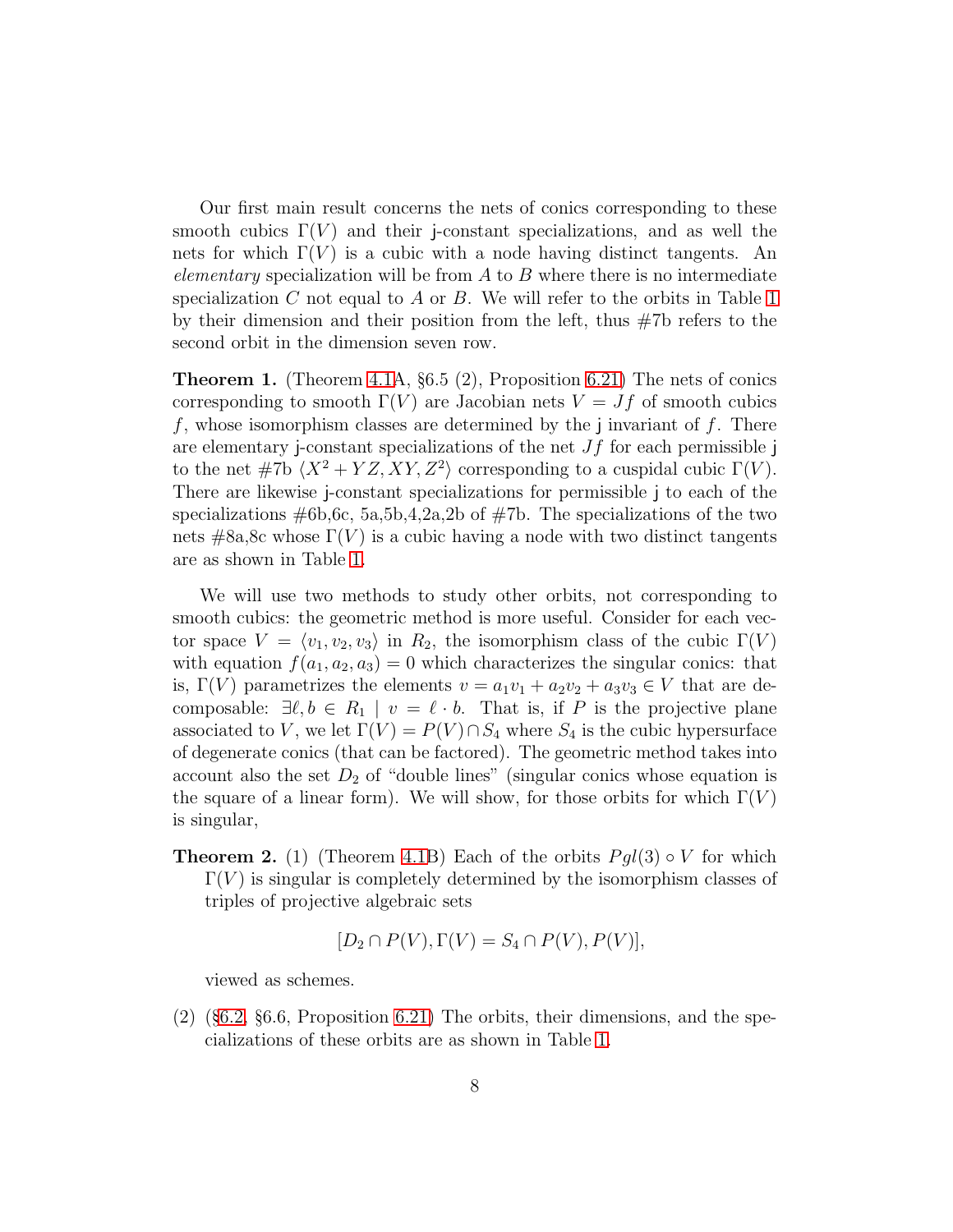(3) (§6.1, Proposition [6.6,](#page-43-0) and Note of Translators [6.7\)](#page-43-1). The equivalence classes and their specializations satisfy a left right symmetry, that arises from a duality between an orbit and its dual.

An alternative method, used to verify this classification, is more algebraic. It is easy to show, according to the theory of intersections on  $Grass(2, R_2)$ , that every 3-dimensional vector space contains a dimension 2 subspace having a particular form, that is, a vector subspace belonging to the closure of the Pql(3) orbit of  $\langle xy, x^2 + yz \rangle$ . This method easily reduces the problem of classification to eliminating repetitions in a finite list (Section 5.2).

We give without further delay in Table [1](#page-9-0) the table of orbits of nets of conics, and their specializations, reserving for later a detailed explanation. We give for each orbit

- 1) a vector space belonging to it
- 2) a diagram indicating the isomorphism type of of its associated cubic  $\Gamma(V)$ , where each point of  $\Gamma(V) \cap D_2$  is marked by a circle around it,
- 3) the dimension of the orbit is indicated by its height in the table.

The arrows oriented downward  $V \rightarrow V'$  indicate that the orbit of V' is included in the closure of the orbit of  $V$ . The arrows downward from the one-parameter family  $V_j \to V'$  indicate that the orbit of V' is in the closure of each orbit  $V_j$ , with  $j$ , the invariant of the cubic, held constant. Naturally, the union of orbits of  $V_j$  for all the values of j form an open dense in  $Grass(3, R_2)$ , but the analysis made here is more fine. In what follows, we will show that the table of orbits and their closures is complete and without repetition.[4](#page-8-0)

Note for top middle entry of the Table [1](#page-9-0)  $(p. 10)^5$  $(p. 10)^5$  $(p. 10)^5$  $(p. 10)^5$ 

Our third main result concerns Artinian algebras.

<span id="page-8-0"></span> $4Note of translators: A type in the top right entry in the table has been corrected from.$ the original. The correct entry is  $\langle Z^2, X^2 - YZ, Y^2 - XZ \rangle$ . The original top right entry  $\langle XY, X^2 + YZ, Z^2 + X^2$  is in fact isomorphic to  $\langle XY, X^2 + YZ, Y^2 + XZ \rangle$  at the top left.

<span id="page-8-1"></span> $5j(\lambda)$  is the j-invariant of the cubic - always smooth and not isomorphic to the cubic of equation  $X^3 + Y^3 + Z^3 = 0$ , and with the hypotheses made on  $\lambda$  - of equation  $X^3 + Y^3 +$  $Z^3 - 3\lambda XYZ = 0$ . A smooth cubic can always be put into this form of Hesse. The symbol  $ω$  denotes a primitive cube root of 1. Note that when  $j = -1, -ω$  or  $-ω<sup>2</sup>$  then the net is isomorphic to #7d; if j is  $0, 2, 2\omega, 2\omega^2$  then the net is isomorphic to #7a.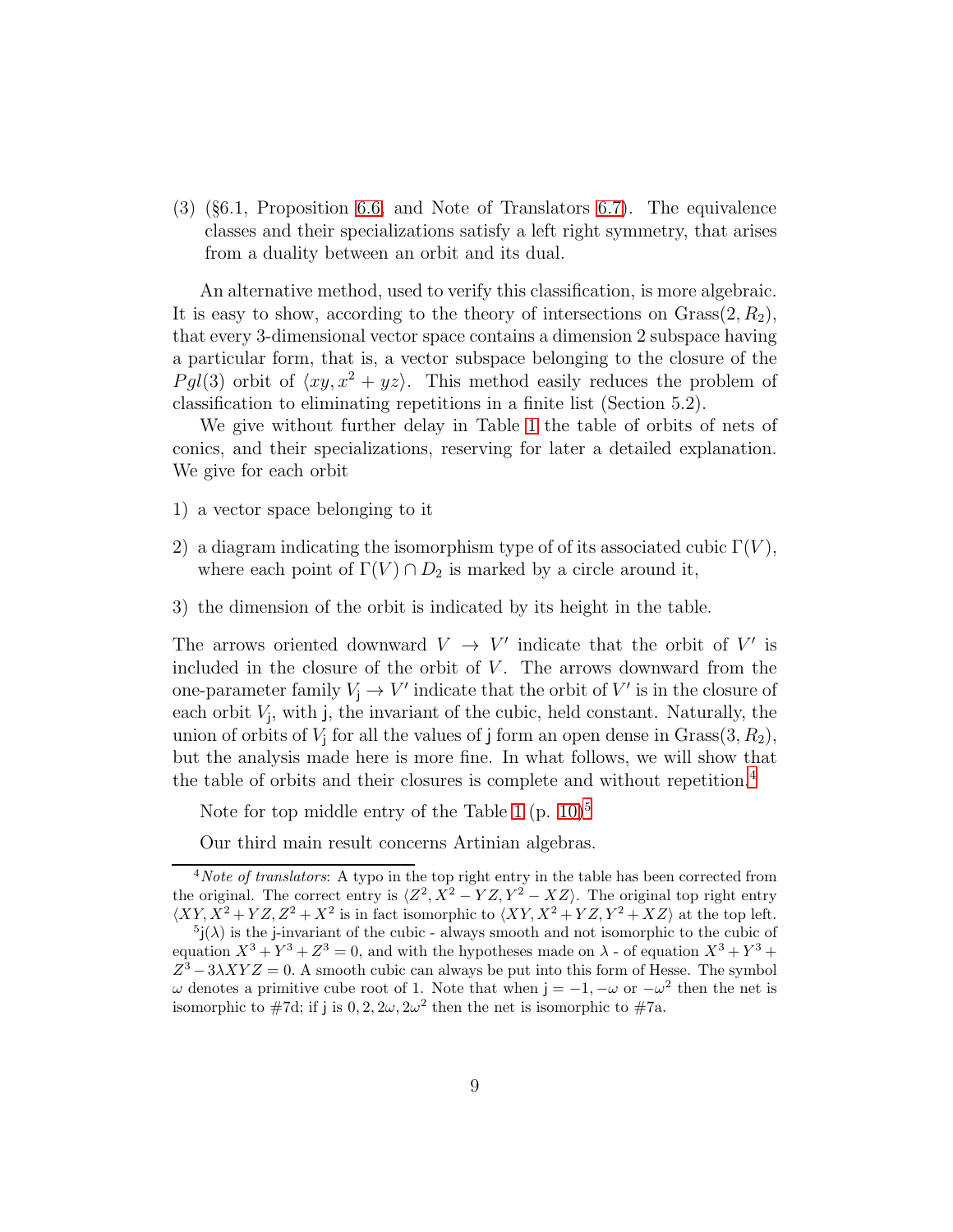Table 1: The orbits of  $Pgl(3)$  acting on the planes of conics.

<span id="page-9-0"></span>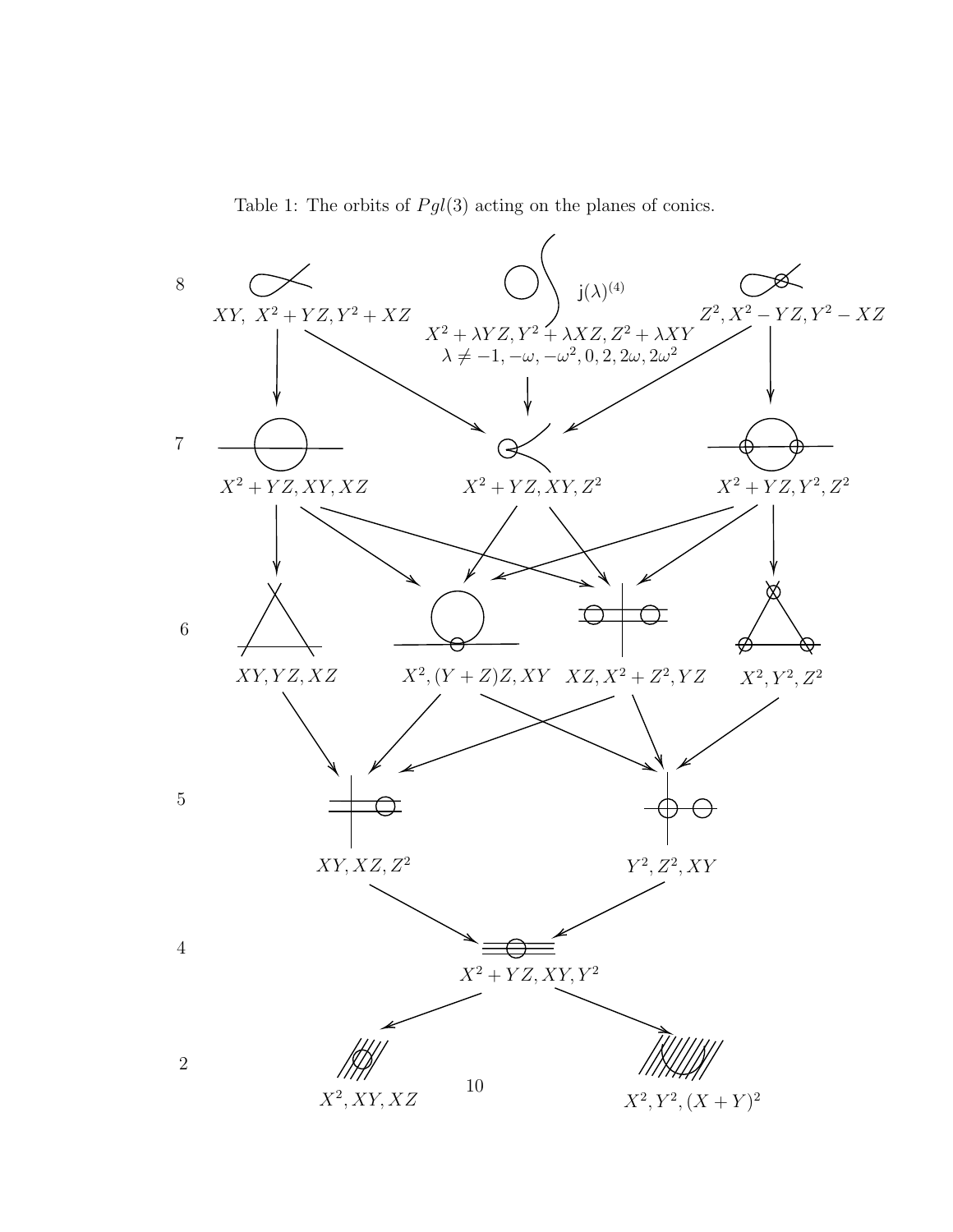Theorem 3. (Theorem 7.1) The classification up to isomorphism of graded Artinian algebras having Hilbert function  $H(A) = (1, 3, 3)$  is that determined implicitly by Table [1.](#page-9-0) Each such algebra is smoothable - has a flat deformation to  $k^7$ .

Every graded algebra of Hilbert function  $H(A) = (1, r, 2)$  is smoothable - has a flat deformation to  $k^{r+3}$ .

#### <span id="page-10-0"></span>1.1 Outline

We give now the main lines of the paper. In Section 2, we recall general facts about  $S_4$ , the cubic hypersurface parametrizing the singular conics in  $\mathbb{P}^5 = \mathbb{P}(R_2)$ , and on its subset  $D_2$  parametrizing the "double lines" (perfect squares of linear forms). In Section 3.1, we classify up to isomorphism the pencils of planar conics: 2-dimensional vector spaces of homogeneous forms in  $R_2$ , which are lines of  $\mathbb{P}(R_2)$ ; or, equivalently, the Artinian algebras of Hilbert function  $(1, 3, 4)$  or their duals of Hilbert function  $(1, 3, 2)$ . This classification was already known by Corrado Segre in 1883 (see [\[Wall\]](#page-75-1)) and J. Emsalem had learned it in "Spéciales", in the course of E. Riche. It gives an idea of the general method we will follow later.

In Section 3.2, we give the closures of the orbits of pencils. In Section 4.1.1, we begin the analysis of vector spaces of dimension 3 in  $R_2$ , in considering the case where  $\Gamma(V) = \mathbb{P}(V) \cap S_4$  is smooth. In Section 4.1.2, we show that such a vector space has the form  $Jf$ , the space generated by the partial derivatives of order 1 of a cubic form  $f$ .

In Section 4.1.3, we will show that when  $\Gamma$  is a smooth cubic not isomorphic to the cubic of equation  $X^3 + Y^3 + Z^3 = 0$  then the Hessian  $H_{\Gamma}$ of Γ has a canonical involution  $\iota$  without double point, such that, if  $f = 0$ is the equation of  $\Gamma$  the three-dimensional vector space  $Jf$  has the following property:

 $Jf = \{v \in R_2 \mid \forall C \in H_{\Gamma}, C \text{ and } \iota(C) \text{ are conjugate in relation to } v\}.$ 

Then, in Section 4.2, we classify the vector spaces V for which  $\Gamma(V)$  is singular. The idea consists of using a geometric construction to find a basis of a space isomorphic to  $V$ , in a canonical form. The algebraic method of classification is presented in Section 5: in the present work, we have used it as a verification of the results of the geometric method. But the idea of this method may furnish some simplifications of other problems of algebraic classification.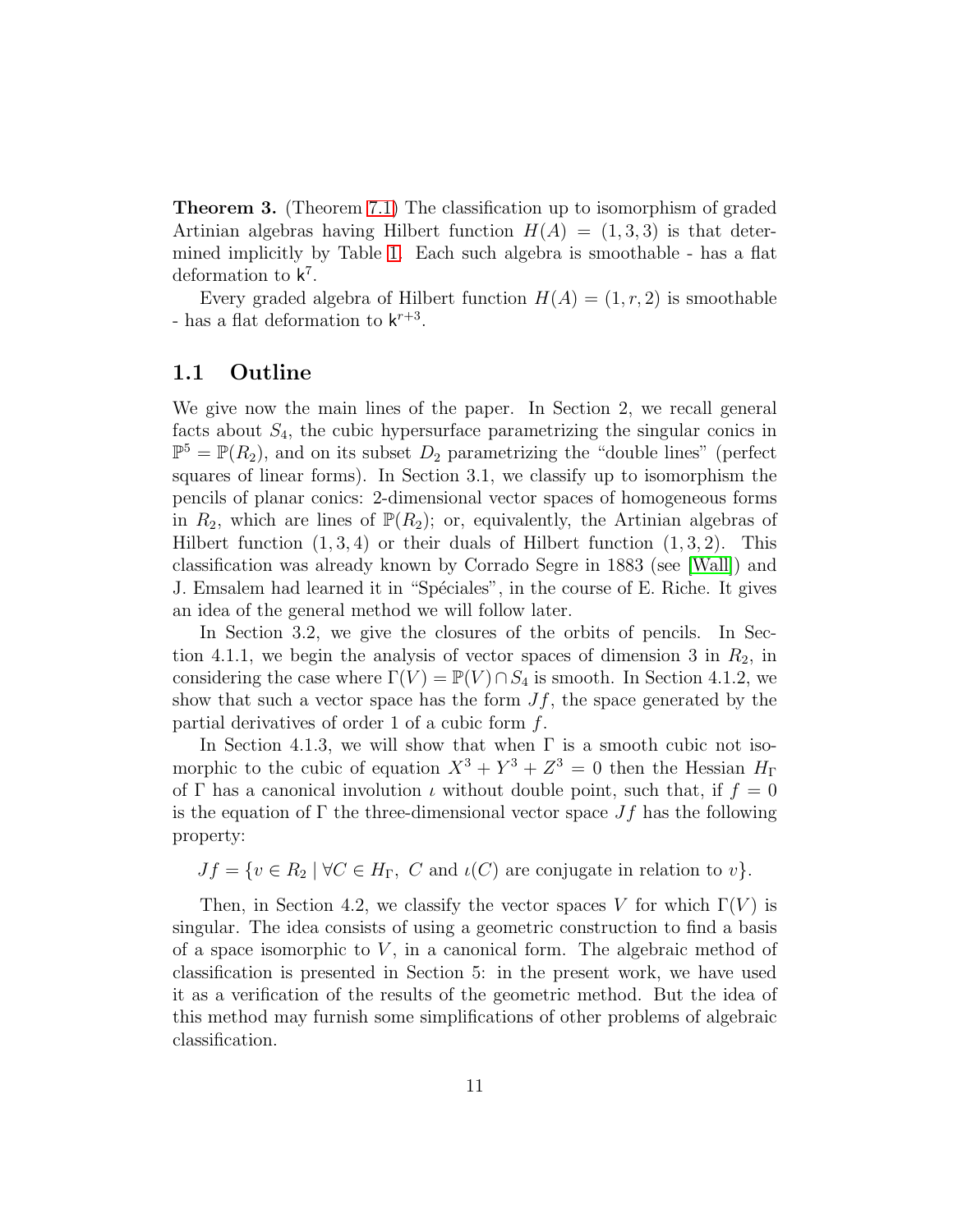The specializations, or in other words the closures of orbits, are discussed in Section 6. In view of shortening that section, we use the notion of duality among orbits (§6.1), a calculation of the dimension of each orbit (§6.2) and an upper semi-continuous invariant, the length of the projective scheme associated to the ideal generated by the vector space. This is useful also for considering the specializations of the orbits of low dimension (§6.3). In Section 6.4, we apply these notions to restrict the set of potential specializations of nets. In Section 6.5 we study specializations of cubics. In Section [6.5.1,](#page-50-1) we give an argument from invariant theory about the closure of each orbit in the one parameter family of smooth orbits, or the orbit of the singular cubic with a double point having distinct tangents. We show:

Theorem [6.11.](#page-51-0) Let F denote an orbit of cubics of dimension less than 8. Either all cubics of the above family specialize to  $F$ ; or exactly one does.

In Section [6.5.2](#page-53-0) we give the specializations of singular cubics; we also specify the discriminant cubics of Table [1;](#page-9-0) in the new §[6.5.3](#page-58-0) we for completeness list the polar nets  $Jf$  - those determined by the partial derivatives of a cubic form  $f$ . In Section [6.6,](#page-60-0) we establish explicitly the existence of the specializations of nets of conics announced in Table [1.](#page-9-0)

In Section 7, we examine the deformations of Artinian algebras. We show in Section 7.1 that the algebras of Hilbert function  $(1, 3, 3)$  are *smoothable*, that is that they deform to algebras isomorphic to  $k^7$  (given the product structure of the algebras). In Section 7.2, we discuss the form of the algebras of Hilbert function  $(1, 4, 2)$  and, more generally, algebras of Hilbert function  $(1, r, 2)$ . The algebras of Hilbert function  $(1, 4, 2)$  constitute the other case of algebras of length 7 presenting a continuous family of distinct isomorphism classes; we describe the family with  $r-3$  parameters of isomorphism classes of algebras of Hilbert function  $(1, r, 2)$  that are sufficiently general. Then in exhibiting the generators and the relations among these generators, we show that these algebras also have smooth deformations.

Finally, in Section 8 we will show that the study of the regular maps of degree 4 from the projective plane into itself is equivalent to the study of nets of conics. We give an interpretation of the invariants of a net of cubic curves in terms of the critical locus and the discriminant of a regular map of degree 4. In Section 9 we discuss Hesse pencils of cubics and their connection to nets.

The geometric arguments, including the existence of specializations, in particular the use of the theory of invariants in Section [6.5.1,](#page-50-1) and the Sec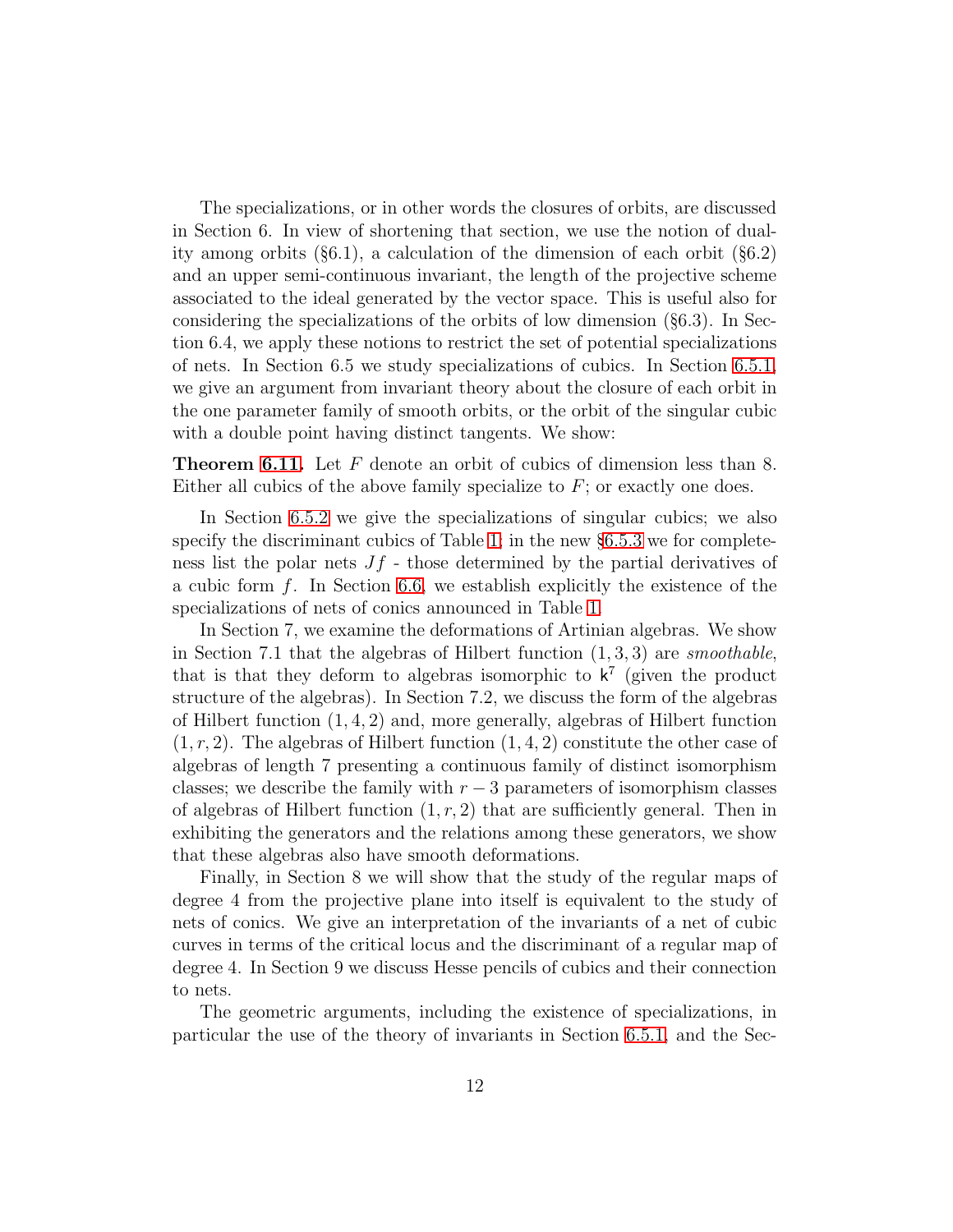tion 8 are due to J. Emsalem. A. Iarrobino has determined algebraically the list of orbits (Section 6), the duality (Section 6.1) and the deformations of Section 7.2. We thank Bernard Teissier for his encouragement and comments. We note that C.T.C. Wall (see [\[Wall\]](#page-75-1)) has considered independently the same problem and found very succinctly an analogous table (except for the specializations of constant j, our Section 6.5), both in the complex case that we study, and in the real case that we do not consider; we develop the algebra and the geometry of the situation in more detail (Sections 4.1, 4.2, 5, etc . . .). The non-separability of the space of orbits is a phenomenon similar to that described by M. Nagata in [\[Nag\]](#page-74-2).

We thank Martine Aeschbacher who promptly deciphered and made readable a handwritten manuscript that was often obscure.

# <span id="page-12-0"></span>2 Space of Projective Conics

Introduction: Here we describe the main aspects of the geometry of the space of conics in the projective plane.

We denote by  $C_5$  the projective space associated to  $R_2$  (which has dimension 5), that we identify with the space of planar conics. In this space, the set of singular conics form a remarkable cubic hypersurface that we call  $S_4$ in the sequel:

 $S_4 = \{\text{the } \mathbb{C}^* \text{ classes of } F, F \in R_2 \text{, such that } \text{det}_{X,Y,Z}(F_X', F_y', F_Z') = 0\}.$  $S_4$  in turn contains  $D_2$ , the set of "double lines".  $D_2$  is a variety isomorphic to  $\mathbb{P}^2$ , so of dimension 2:

$$
D_2 = \{\text{classes of } L^2, L \in R_1\}.
$$

<span id="page-12-2"></span>**Remark 2.1.** It is easy to see that  $D_2$  is exactly the singular locus of  $S_4$ and that  $S_4$  is the union of the planes of  $C_5$  tangent to  $D_2$ . Thus,  $S_4$  is also a rational variety.  $D_2$  and  $S_4$  are evidently stable under the action of Pgl(3). In the general case where a plane  $\pi$  of  $C_5$  intersects  $S_4$  properly, the scheme intersection with  $S_4$  is a cubic  $\Gamma_\pi$  in  $\pi$ , and we will try to conclude the maximum information on the class of the plane (modulo  $Pgl(3)$  from the pair  $(\Gamma_{\pi}, \pi)$ . We note finally that a plane of  $C_5$  does not in general meet  $D_2$ for the obvious reason of dimension, and that an intersection point of a plane with  $D_2$ , when it exists, can only be a singular point of the intersection cubic in  $S_4$ , as it is already a singular point of  $S_4$ . <sup>[6](#page-12-1)</sup>

<span id="page-12-1"></span><sup>&</sup>lt;sup>6</sup>We list the discriminant cubics in Section [6.5.2,](#page-53-0) Table [6;](#page-55-1) see Example [6.18.](#page-54-0)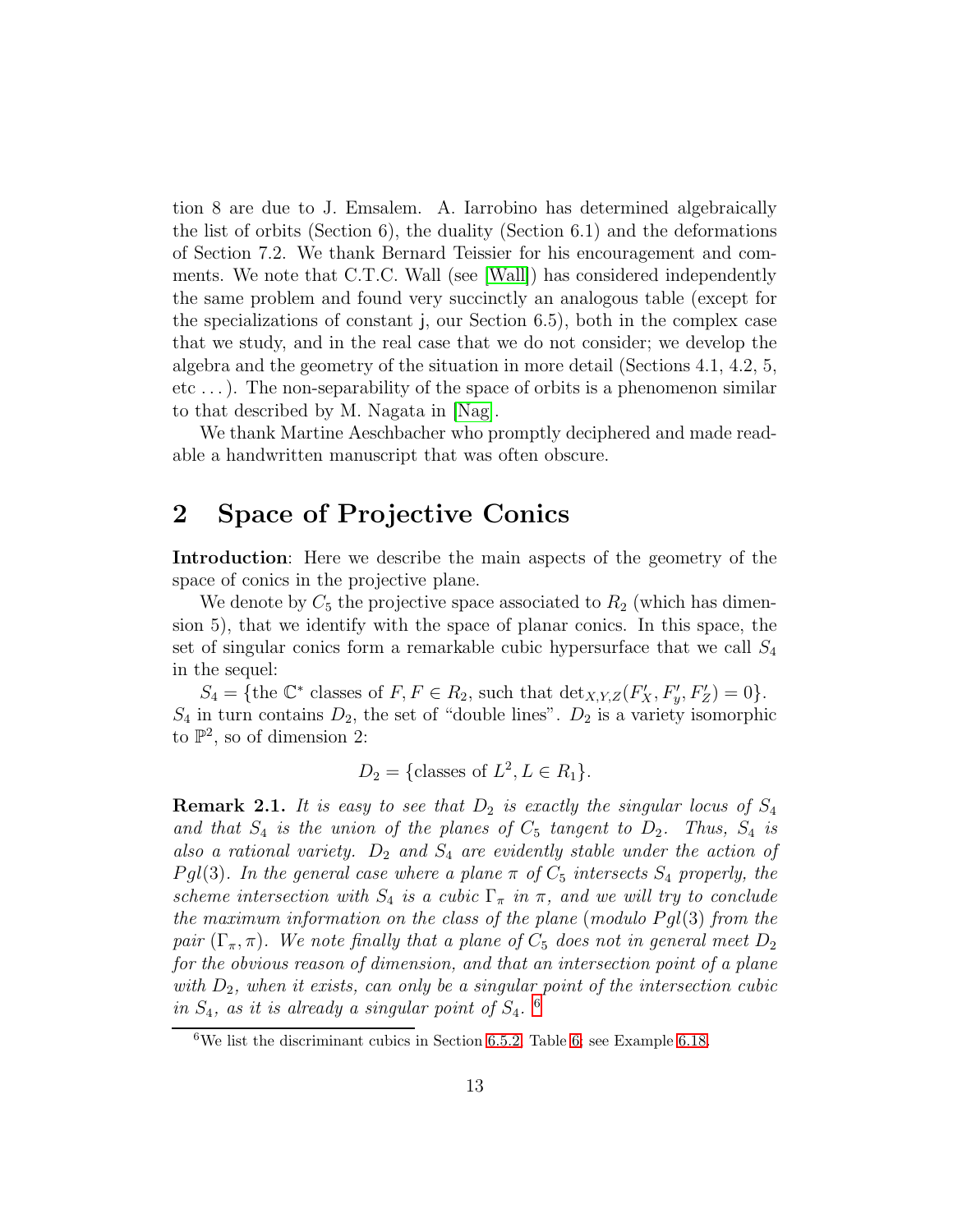We give now some details on certain families of linear projective subvarieties of  $C_5$ :

 $(2.1)$  The tangent plane to  $D_2$  at the point corresponding to a double line is the set of singular conics having as one of its irreducible components the support of that double line.

 $(2.2)$  The hyperplane tangent to  $S_4$  at a smooth point - that is, a point corresponding to a singular conic having two distinct irreducible components, is the set of all conics passing through the unique singular point of that conic.  $(2.3)$  The Zariski tangent cone to  $S_4$  at a singular point of  $S_4$ , that is, at a double line, is a quadratic cone of dimension 4. This cone is the set of conics tangent to the support of the double line. It contains  $D_2$  and the tangent plane to  $D_2$  at the point considered. One may regard it also as the set of all classes comprised of a sum of a representative of a point of this tangent plane, and of a representative of a point of  $D_2$ .

 $(2.4)$  The maximal linear subvarieties of  $S_4$  are the planes comprising the following two disjoint sets:

(2.4a) The set of planes  $\pi_x : x \in P$  (the plane corresponding to the dual of  $R_1$ ) where  $\pi_x = {\gamma : \gamma \in S_4, x \text{ is a singular point of } \gamma}.$ 

(2.4b) The set of planes  $\pi_{\delta}$ :  $\delta \in P^*$  where  $\pi_{\delta} = {\gamma, \gamma \in S_4}$ , such that  $\delta$  is an irreducible component of  $\gamma$ .}

One has the following properties where, if  $\gamma \in S_4 - D_2$ ,  $m_{\gamma}$  denotes the unique singular point of  $\gamma$  and  $T_{\gamma}(S_4)$  denotes the hyperplane of  $C_5$  tangent at  $\gamma$  to  $S_4$ :

- (i)  $\forall \gamma \in S_4 D_2, \pi_{m_\gamma} D_2 = \{ \gamma' : \gamma' \in S_4 D_2, T_{\gamma'} S_4 = T_{\gamma} S_4 \}.$  Also,  $\pi_{m_{\gamma}} = \pi_{m_{\gamma}} - D_2.$
- (ii)  $\forall x, y \in P, x \neq y \rightarrow \pi_x \cap \pi_y = \{u_{xy}\}\$ , where  $u_{xy}$  is the element of  $D_2$ whose support contains  $x$  and  $y$ .
- (iii)  $\forall \delta \in P^*$ ,  $\pi_{\delta}$  is the tangent plane to  $D_2$  at the point whose support is  $\delta$ .
- (iv)  $\forall \delta, \delta' \in P^*, \delta \neq \delta' \Rightarrow \pi_{\delta} \cap \pi_{\delta'} = \{v_{\delta\delta'}\}\$  where  $v_{\delta\delta'}$  is the element of  $S_4 - D_2$  having as irreducible components  $\delta$  and  $\delta'$ .

 $(2.5)$  Consider the action of PGL(5) on the projective space of conics  $C_5$ . The preceding considerations show the following assertion:

Let  $\sigma \in \text{PGL}(5) = \text{Aut}(C_5)$ , the following conditions are equivalent:

(i) The automorphism  $\sigma$  arises from an element of  $Pgl(3)$  acting on Proj $(R_2)$ ;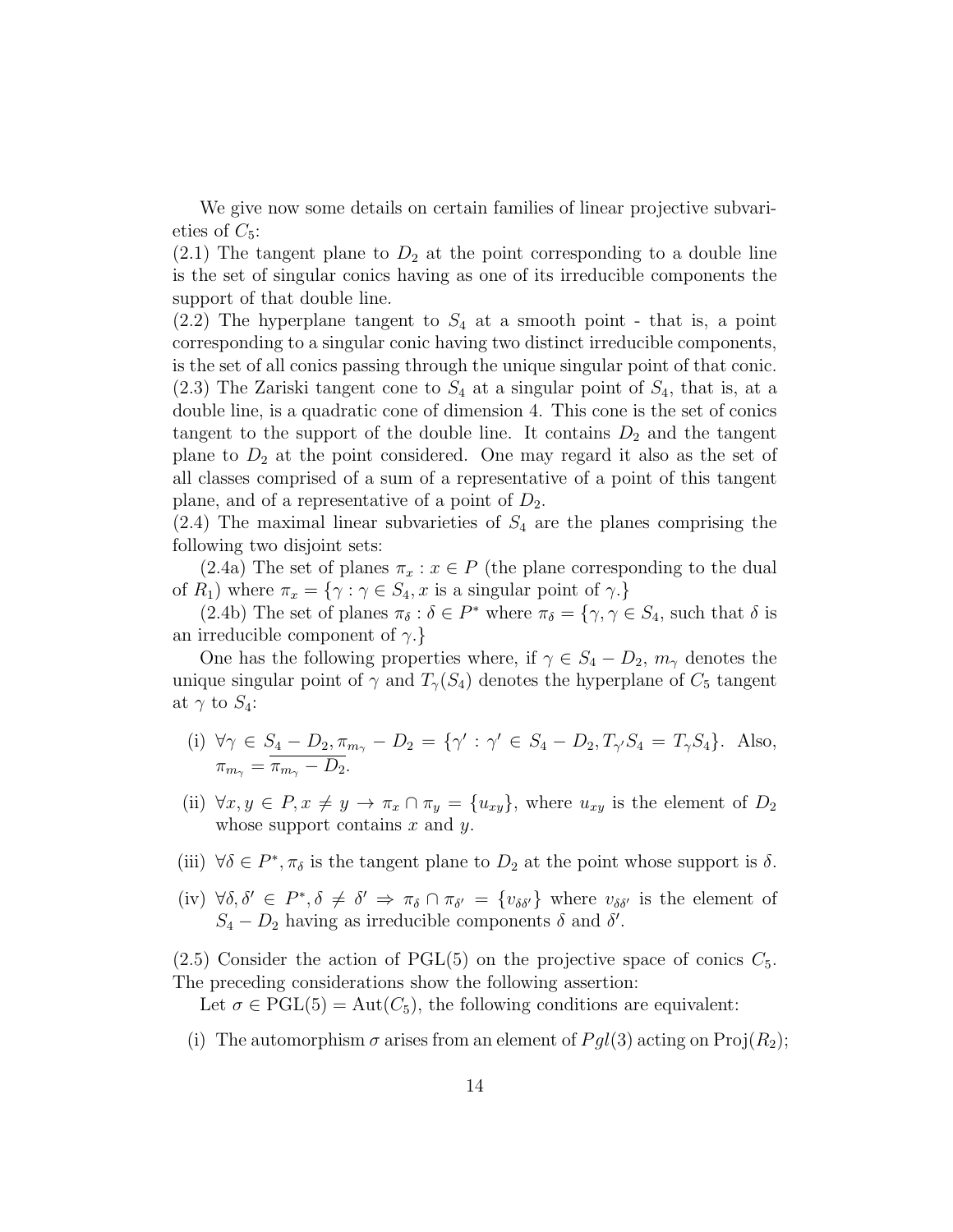- (ii)  $\sigma$  stabilizes  $S_4$  (maps  $S_4$  onto  $S_4$ );
- (iii)  $\sigma$  stabilizes  $D_2$ .

<span id="page-14-0"></span>Note in proof that  $D_2$  is the singular locus of  $S_4$ .

# 3 Pencils of conics

Before discussing the classification of the planes of  $C_5$ , we will present the classification of the lines of  $C_5$ . Table 2 in Section 3.1 sets out this classification. The accompanying proof uses as main tools a weak form of Noether's theorem and Bezout's theorem. In Section 3.2, we follow this classification by determining the specializations, which are listed in Table 3, p. [20.](#page-19-0)

### <span id="page-14-1"></span>3.1 Classification of pencils

The notations are those in [\[Ful\]](#page-74-3). We need the following version of Noether's theorem that can be deduced immediately from [\[Ful,](#page-74-3) p.121, prop.1]

**Proposition 3.1.** Let  $F$  and  $G$  be two distinct plane projective curves with the same degree n, where  $F$  is assumed to be smooth. Let  $H$  be a plane projective curve of degree n. For H to belong to the pencil generated by F and  $G$ , it is necessary and sufficient that for every point M in the intersection of the supports of F and G, the intersection number  $I(M; F \cap H) \geq I(M; F \cap G)$ .

In Table [2,](#page-15-0)  $U$  denotes a line of  $C_5$ . The first diagram represents  $U$  marked by points of  $U \cap S_4$  and, possibly, of  $U \cap D_2$ . The points of  $U \cap D_2$  are represented by  $\bigoplus$ . The points of  $U \cap S_4$  which do not belong to  $D_2$  are represented by  $\rightarrow$ . When a point of U intervenes without belonging to  $S_4$ , it is noted  $\pm$ . When a point of  $U \cap S_4$  has multiplicity k in this intersection, it is repeated  $k$  times.

The second diagram represents the relative situation in the ambient plane P of the conics which correspond to the points in the first diagram. Finally, a system of equations of these conics is provided for a suitably chosen coordinate system. However, in part II of the table, all the points of  $U$  belong to  $S_4$ , we only indicate those which intervene in the chosen presentation. We continue, however, to systematically point out the elements of  $U \cap D_2$ .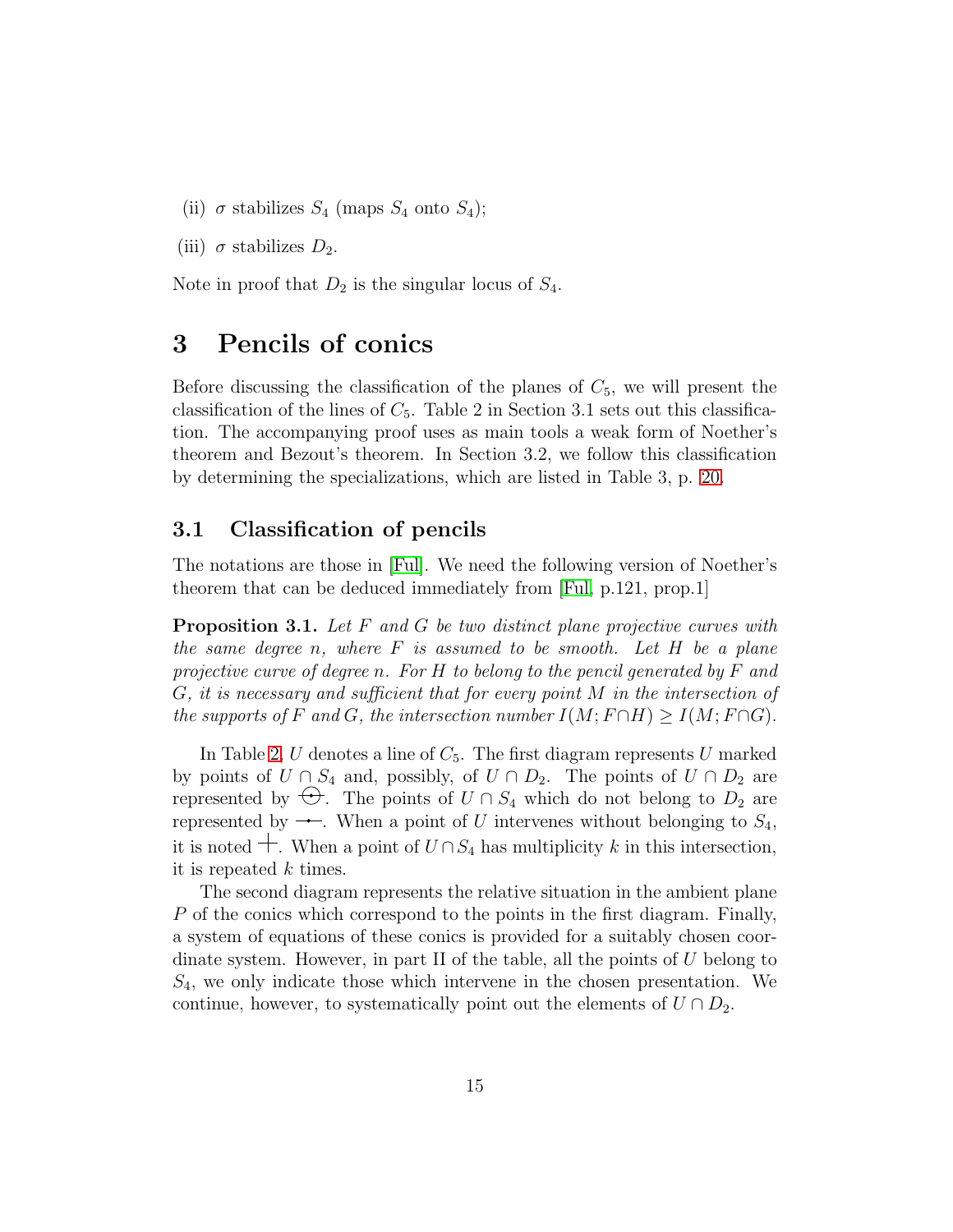Table 2: Classification of pencils of conics

<span id="page-15-0"></span>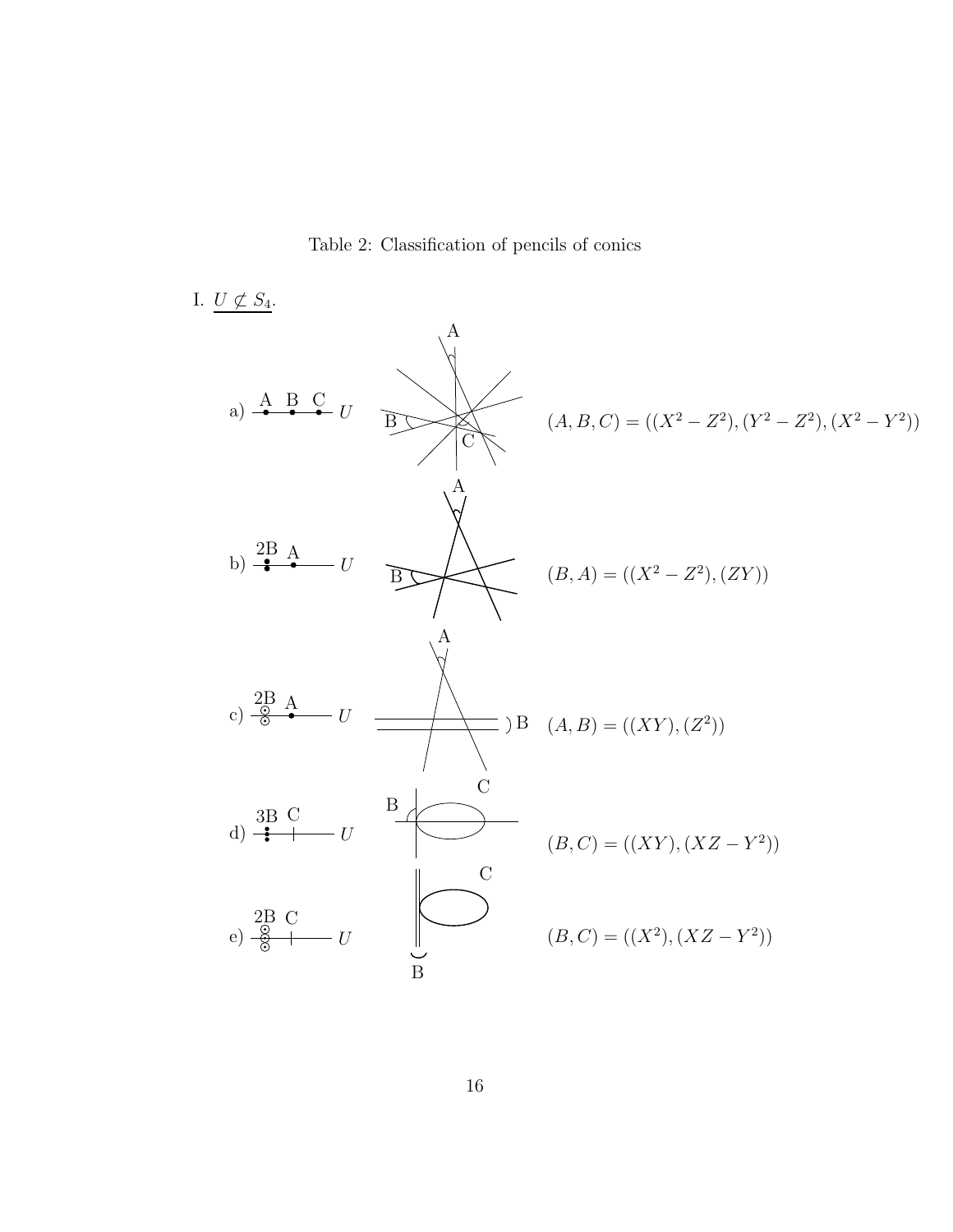

Exhaustion of the classes of pencils of conics not contained in  $S_4$ . We will apply the previous proposition to all the nets of conics not entirely contained in  $S_4$  to find in each case a particular algebraic representation of a system of generators.

Let U be such a pencil and F and G two generators of U, F chosen to be smooth. By Bezout's theorem [\[Ful,](#page-74-3) §5.3 p. 57] the intersection of  $F$  and  $G$ can consist of:

- 1. four distinct points, each of multiplicity one. According to the proposition, the conics of  $U$  are those which pass through these four points. Three of these points are never aligned. We can therefore choose a homogeneous coordinate system where these points have the following representations:  $(-1, 0, 1)$ ,  $(1, 0, 1)$ ,  $(0, -1, 1)$ ,  $(0, 1, 1)$ . Three (and only three) singular conics pass through these four points. They have for equations  $S: (X^2 - Y^2), (Y^2 - Z^2), (Z^2 - X^2)$  and two of them determine the pencil.
- 2. three distinct points J, K and L such that  $I(J; F \cap G) = I(K; F \cap G)$ 1 and  $I(L; F \cap G) = 2$ . J, K, L cannot be aligned. Let T be the tangent to  $F$  in  $L$ ;  $T$  cannot pass by neither  $J$  nor  $K$ . We can choose a homogeneous coordinate system such that the equation for T is  $Z = 0$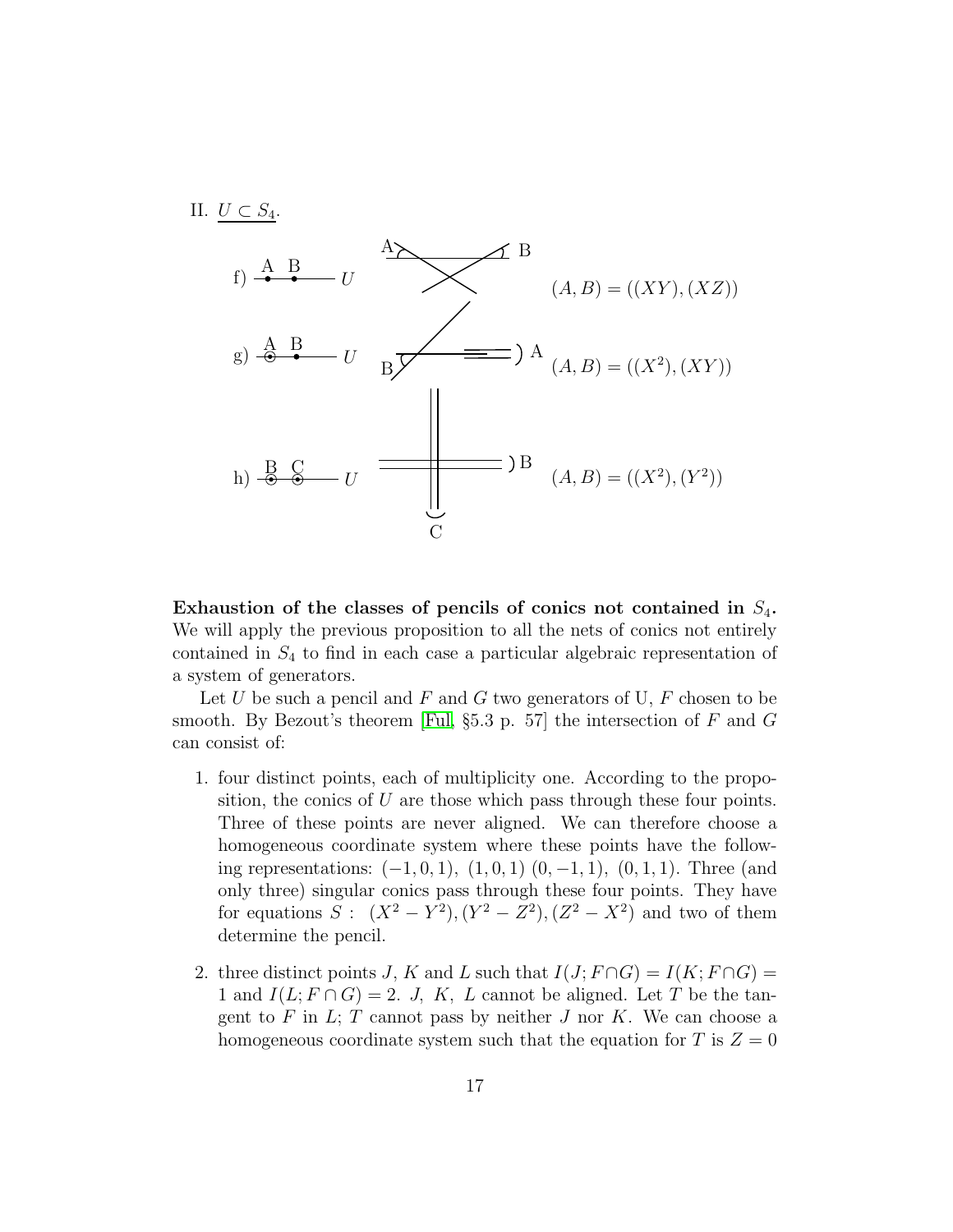and the points J, K, L have coordinates  $(0, 1, 0), (1, 0, 1), (-1, 0, 1)$ respectively. We verify that the only two singular conics that intersect F in  $J, K, L$  with the suitable multiplicities to belong to U have equations  $(ZY = 0)$  and  $(X^2 - Z^2 = 0)$ . The condition for which  $(\lambda ZY + \mu(X^2 - Z^2))$  is singular is written:  $\lambda^2 \mu = 0$ . In the intersection between U with  $S_4$ , the conic  $(ZY)$  has multiplicity one and  $(X^2 - Z^2)$ has multiplicity 2.

In the following cases, we only give a sketch of proof.

- 3. two distinct points J and K with multiplicity 2. Let R and S be the tangents to F in J and K respectively. We choose  $Z = 0$  for the equation of  $JK, X = 0$  for the equation of R and  $Y = 0$  for the equation of S. The only singular conics of the pencil have for equations:  $Z^2 = 0$  and  $XY = 0$ . The condition for which  $(\lambda Z^2 + \mu XY)$  is singular is written  $\lambda^2 \mu = 0$ , which explains the result in case c) in Table [2.](#page-15-0)
- 4. one point  $J$  with multiplicity three and one single point  $K$ . Let  $R$ and  $S$  be the tangents to  $F$  in  $J$  and  $K$  respectively. In a suitable homogeneous coordinate system, R, JK and S have equations  $X = 0$ ,  $Y = 0$  and  $Z = 0$  respectively, and F has equation  $XZ - Y^2 = 0$ .  $(XY)$  is the only singular conic of U, and the condition for which  $(\lambda XY + \mu(XZ - Y^2))$  is singular is written  $\mu^3 = 0$ , which explains the result in case d) in Table [2.](#page-15-0)
- 5. one point of multiplicity 4. With the conventions of the previous case, the only singular conic of the pencil has equation  $(X^2 = 0)$  and we find all the results of case e) in Table [2.](#page-15-0)

Exhaustion of the classes of pencils of conics contained in  $S_4$  Let  $\alpha$  and  $\beta$  be lines in P. We denote by  $v_{\alpha\beta}$  the element of  $S_4$  whose irreducible components are  $\alpha$  and  $\beta$  if  $\alpha \neq \beta$  and the element of  $D_2$  whose support is  $\alpha$ if  $\alpha = \beta$ .

From the previous examination, and by elimination, we can affirm that two singular conics  $v_{\alpha\alpha'}$  and  $v_{\beta\beta'}$  determine a pencil contained in  $S_4$  if and only if they admit a common irreducible component or a common singular point, these conditions not being exclusive. The conjunction of the two conditions gives the case g) of Table [2,](#page-15-0) the first condition without the second gives the case f) and the second without the first gives case h).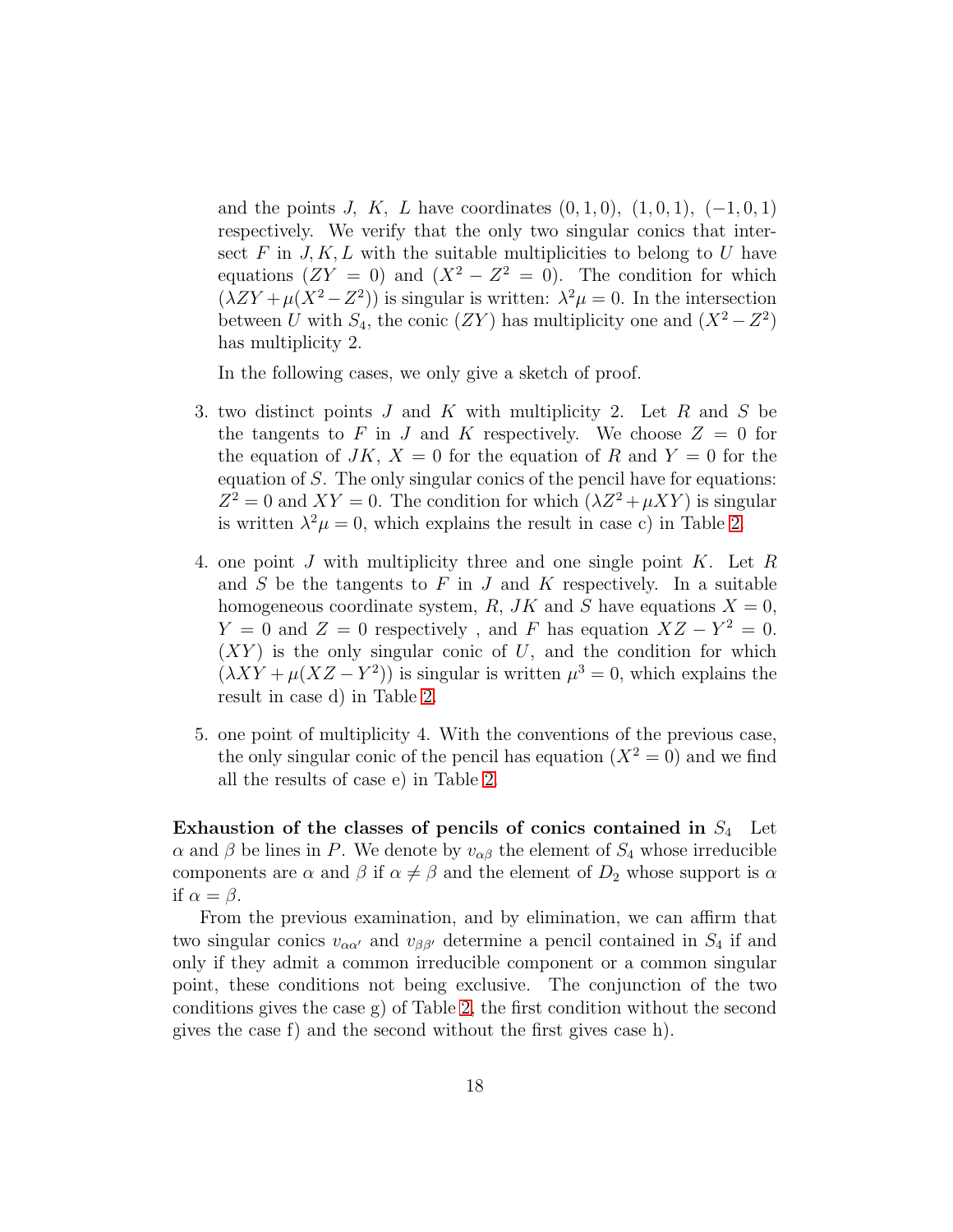General classification of pencils of projective plane conics According to the preceding discussion, the table presented is exhaustive. On the other hand, it is without repetition and therefore constitutes a classification: indeed, according to the remarks given in Section 2, it becomes clear that for two pencils U and U' to belong to the same orbit under  $Pgl(3)$ ,  $U \cap D_2$ and  $U' \cap D_2$  on the one hand and  $U \cap S_4$  and  $U' \cap S_4$  on the other hand, must have the same isomorphism type under linear maps: the types of these intersections described in the different cases are all distinct.

### <span id="page-18-0"></span>3.2 Specialization of pencils

See Table [3](#page-19-0) on the following page.

- A) We begin by calculating the dimension of each orbit. These dimensions are indicated on Table [3.](#page-19-0) The reasonings leading to the calculation of this dimension are, in fact simple, of the same type as those we will take up again later (§6.2) for the orbits of planes in  $C_5$ . So we do not give them here, except for the following example of type (1): To give a pencil of type 1 is equivalent to give 4 points of the projective plane, none being colinear with two others. There is a variety of subsets of the plane comprising four points having this property, which is the quotient of an open in the product of four copies of the projective plane by a finite group, and that variety thus has dimension 8.
- B) The only specializations that we might envision given the dimension calculation, and the fact that the specialization of a type having an element of  $D_2$  should, itself, contain an element of  $D_2$ , are the specializations indicated by the arrows of the Table, and their composites.
- C) One verifies by the following calculations that all the specializations exist.
	- (1) Existence of  $[(X^2 - Z^2, Y^2 - X^2)]$ )]  $[(X^2 - Z^2, (ZY)]$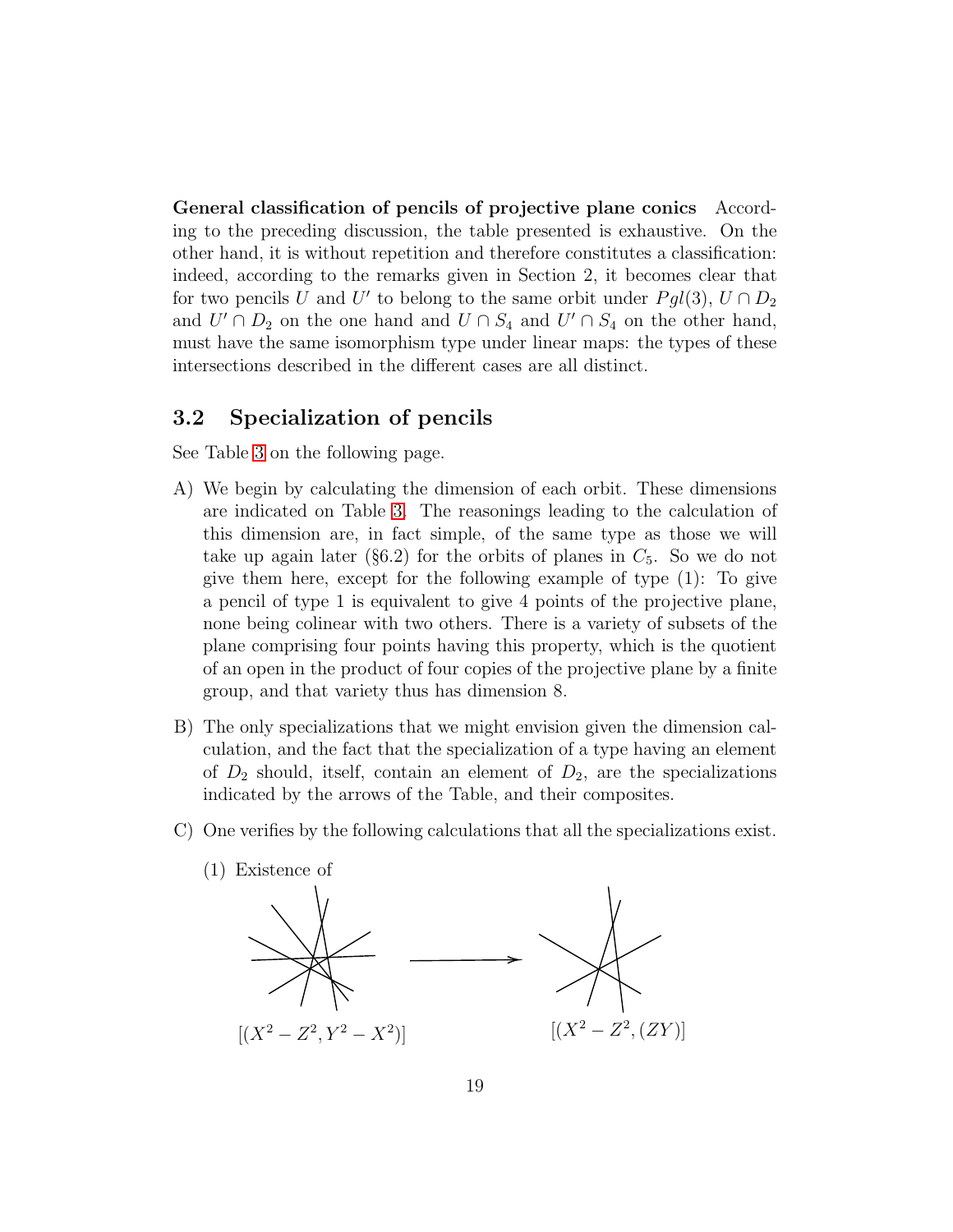

<span id="page-19-0"></span>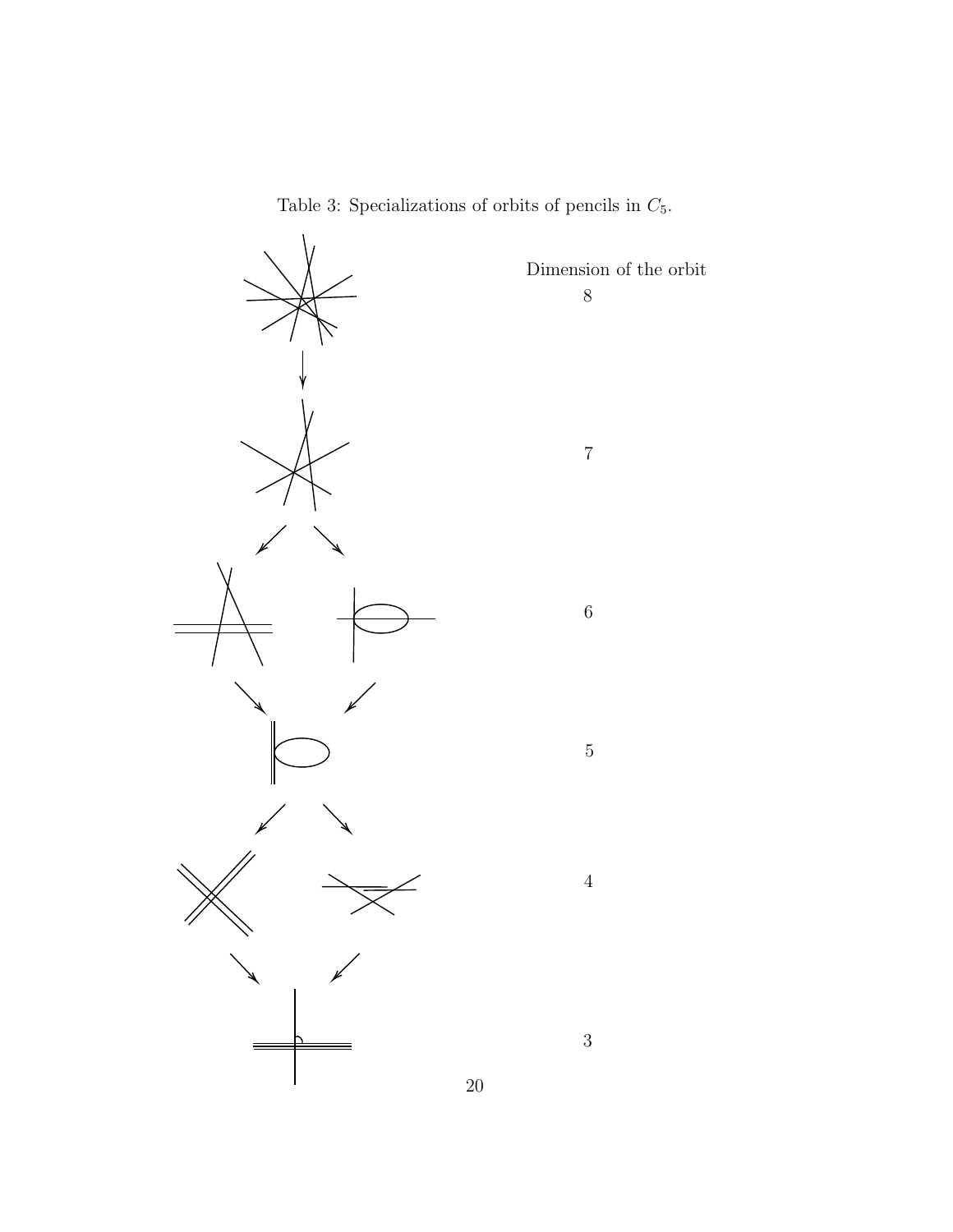One considers the family of pencils:  $U_t = [(X - Z)(X + tZ), (Y^2 - Z^2)]$  $[X^2]$ . For  $t \neq 0$ ,  $U_t$  belongs to the orbit of  $[(X^2 - Z^2), (Y^2 - X^2)]$ , and for  $t = 0$ ,  $U_0$  belongs to the orbit of  $[(ZY), (X^2 - Z^2)]$ .

(2) Existence of



One considers the family of pencils  $U_t = [(X^2 - tZ^2), (ZY)]$ . The desired specialization occurs for  $t = 0$ .

(3) Existence of



One considers the family of pencils:  $U_t = [(Z(X + tY)), (ZY - X^2)]$ which realizes for  $t = 0$  the looked for specialization.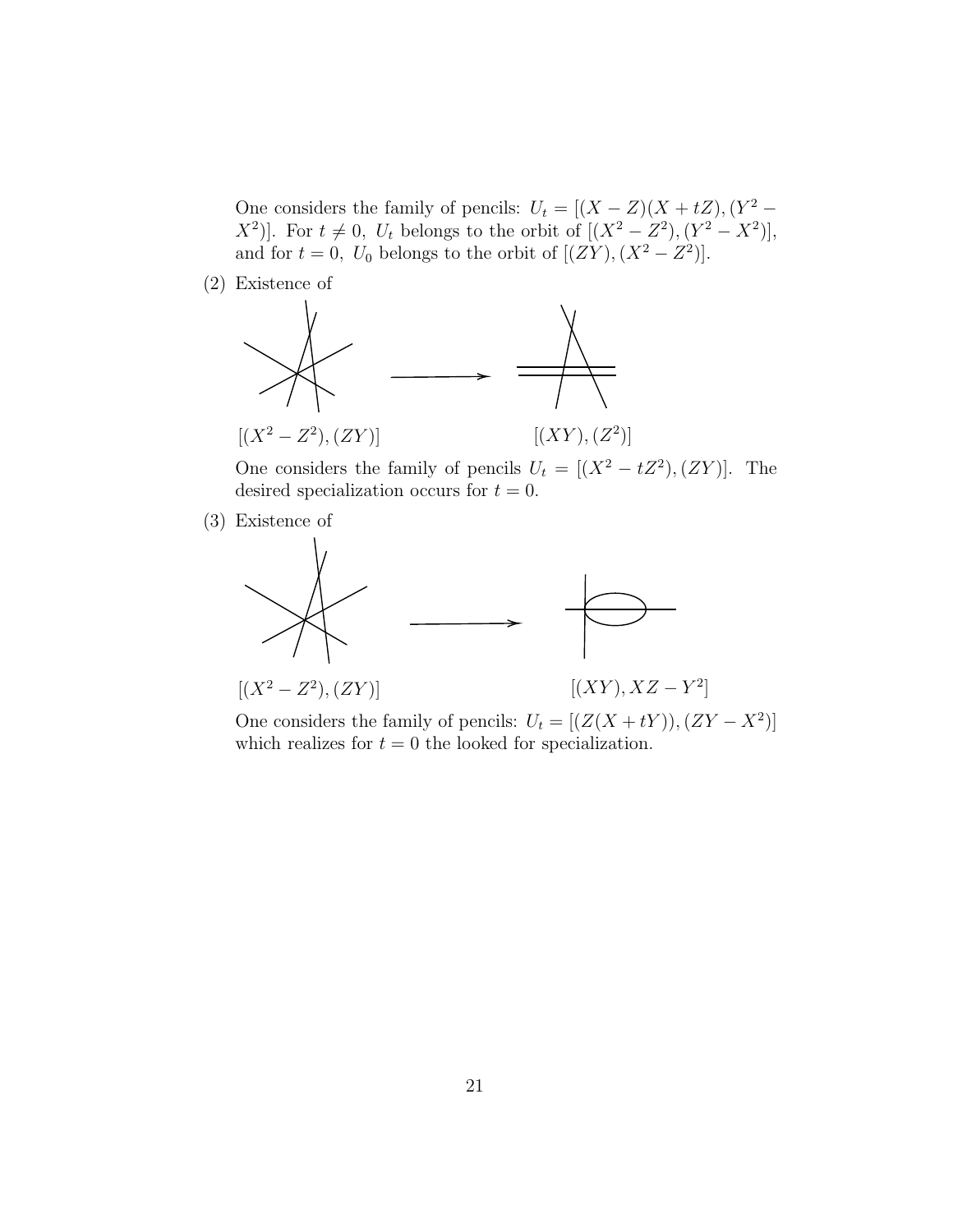(4) Existence of



One considers the family  $U_t = [(YZ - X^2 - tZ^2), (Y^2)]$ , which for  $t = 0$  realizes the specialization shown.

(5) Existence of



One considers the family  $U_t = [(Y(tX + Y)), (YZ - X^2)]$  as  $t = 0$ .

(6) Existence of



The family  $U_t = [(X^2), (tXZ - Y^2)]$  realizes for  $t = 0$  the specialization.

(7) Existence of



Use the family  $U_t = [(XY), (YZ - tX^2)]$  for  $t = 0$ .



is realized by the family  $U_t = [(X^2), (XY + tY^2)]$  as  $t = 0$ .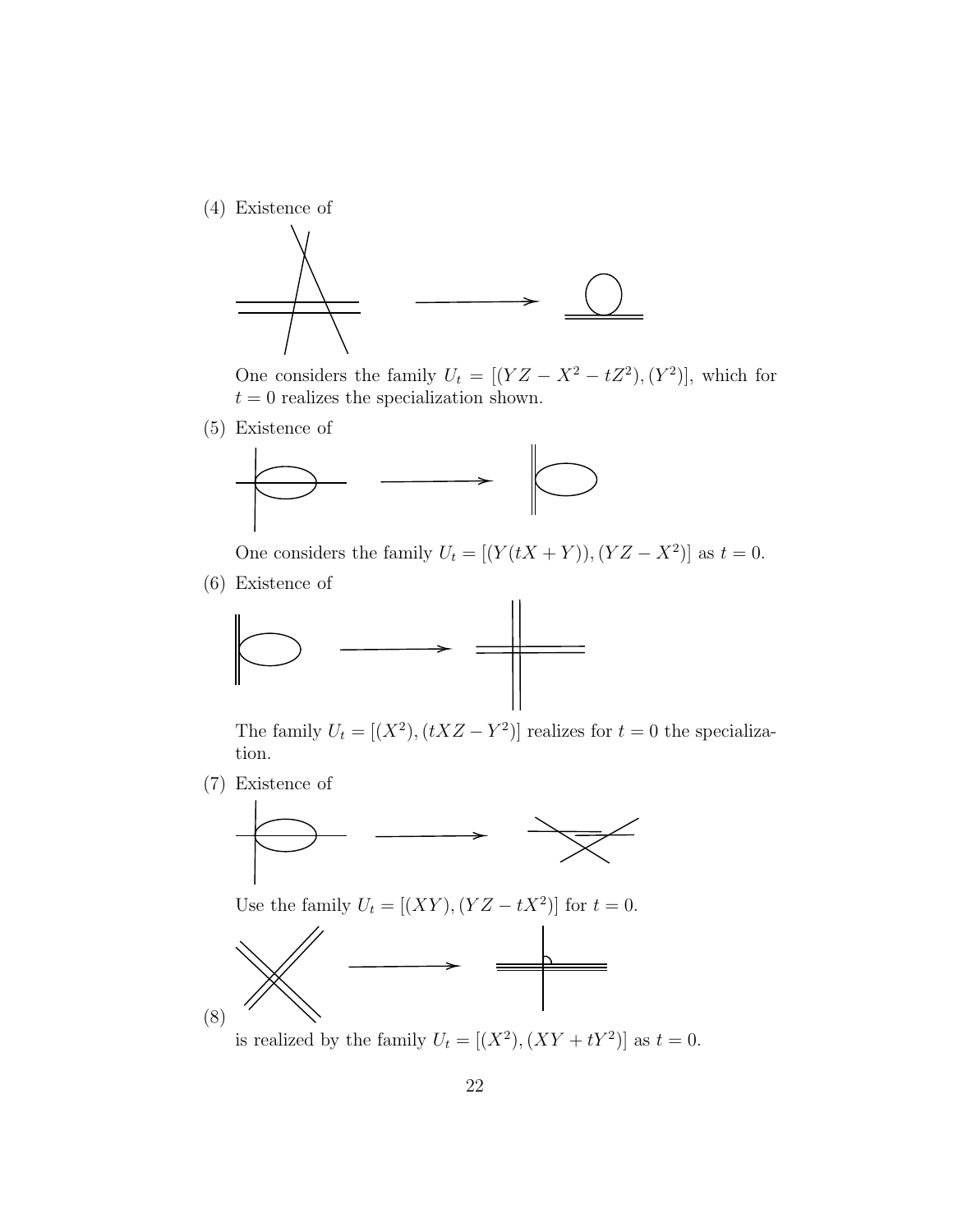

is realized by the family  $U_t = [(XY), (X(tZ + X))]$  as  $t = 0$ .

# <span id="page-22-1"></span><span id="page-22-0"></span>4 Nets of conics

### 4.0 Introduction to §4.1 and §4.2: Classification of planes of conics

Notations: If  $\pi$  is a plane of  $C_5$  we denote by  $\Gamma_{\pi}$  the schematic intersection of  $\pi$  with  $S_4$ , the degenerate conics. When that intersection is proper in  $S_4$ , then  $\Gamma_{\pi}$  will be entirely characterized by the class of a cubic form in the projective space associated to  $R_3$ . We denote by  $\delta_{\pi}$  the schematic intersection of  $\pi$  with the family of double lines  $D_2$ .

**Definition 4.1** (Definition and Note). One says that the sequences ( $\delta_{\pi} \subset$  $\Gamma_{\pi} \subset \pi$ ) and  $(\delta_{\pi'} \subset \Gamma_{\pi'} \subset \pi')$  are isomorphic if there is a projective linear isomorphism from  $\pi$  to  $\pi'$  (that is, arising from an element of  $Pgl(3)$  mapping  $\mathbb{P}^5 = \mathbb{P}(R_2)$  to itself) that transforms  $\Gamma_{\pi}$  to  $\Gamma_{\pi'}$  and  $\delta_{\pi}$  to  $\delta_{\pi'}$ ; or, equivalently, from an element of PGL(5) stabilizing  $S_4$  or  $D_2$  (as in (2.5) of Section 2).

The isomorphism class of a triple  $(\delta_{\pi} \subset \Gamma_{\pi} \subset \pi)$  will be called its type. When  $\Gamma_{\pi}$  is a cubic, a figure representing  $\Gamma_{\pi}$  with the points of  $\delta_{\pi}$  indicated, will symbolize the type of  $(\delta_{\pi} \subset \Gamma_{\pi} \subset \pi)$ . When  $\Gamma_{\pi} = \pi$  the points or curve  $\delta$ pictured within a hatched plane (that represents  $\Gamma_{\pi} = \pi$ ) will symbolize the type of  $(\delta_{\pi} \subset \Gamma_{\pi} \subset \pi)$ .



On the other hand if  $\phi$  is a smooth cubic with defining equation F, we will denote by  $J_{\phi}$ , the plane of  $C_5$  containing the conics of equations the partials  $F'_X, F'_Y, F'_Z$ , and we will term this the *Jacobian plane* of the cubic  $\phi$ .

General introduction to the classification of the planes of  $C_5$ . We show the following result.

<span id="page-22-2"></span>Theorem 4.1. There are two disjoint collections of isomorphism classes of planes  $\pi \subset C_5$ .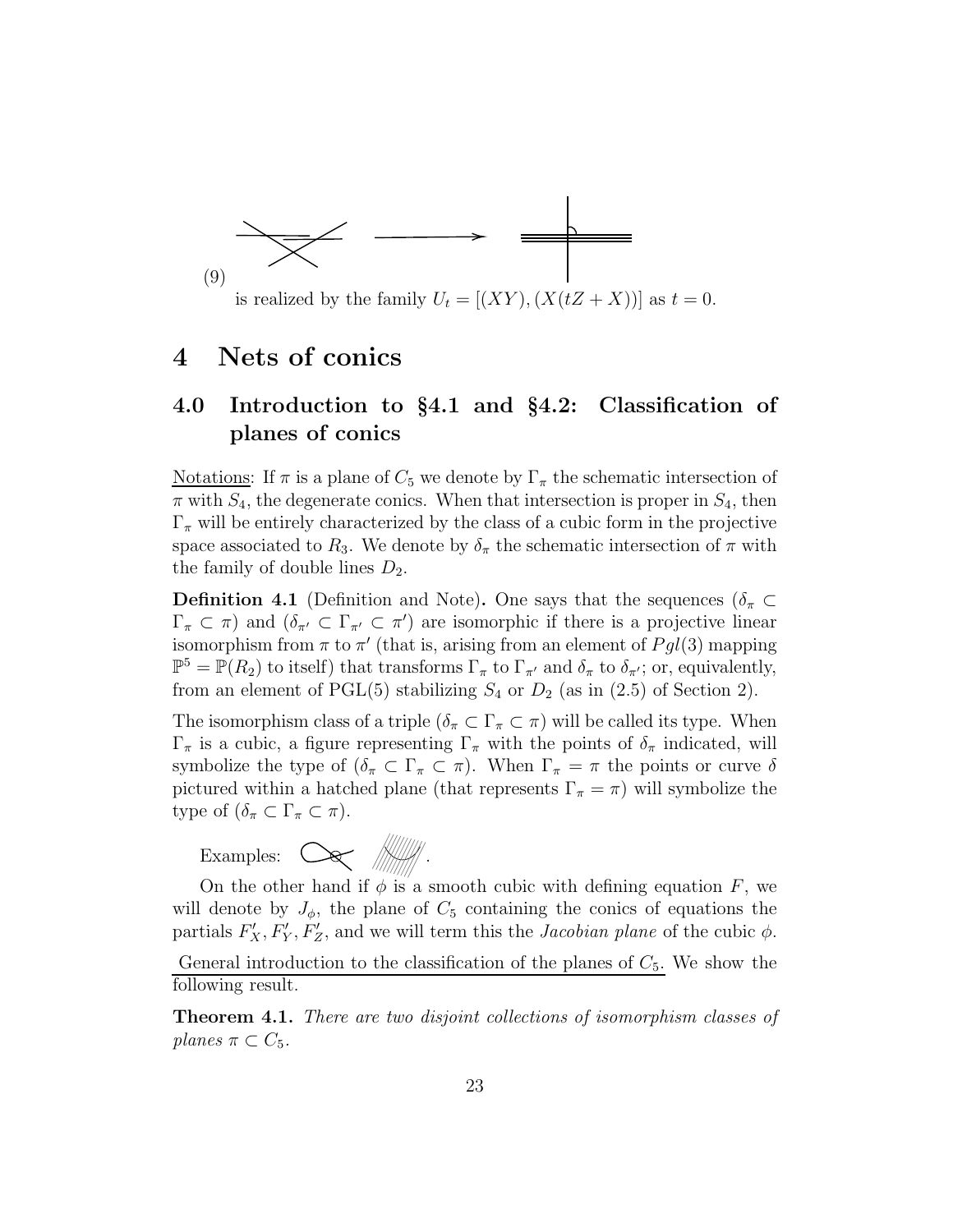- A) The set of classes of planes  $\pi$  such that  $\Gamma_{\pi}$  is smooth. For such a plane  $\pi$ , there is a unique cubic  $\phi$  such that  $\pi = J_{\phi}$ . This is a smooth cubic, not isomorphic to the cubic  $(X^3 + Y^3 + Z^3)$ . The isomorphism class of the plane is completely determined by the isomorphism class of  $\phi$ . If j is the fundamental invariant of  $\phi$  we will denote the corresponding class  $\pi$  by the symbol  $\mathcal{O}_{j}$ , representing the smooth cubic indexed by its j-invariant.
- B) The set of classes of planes  $\pi$  such that  $\Gamma_{\pi}$  is not a smooth cubic. Each isomorphism class in this set is completely determined by the type of the sequence  $(\delta_{\pi} \subset \Gamma_{\pi} \subset \pi)$  with respect to any one of its representatives. The admissible types are those underlying the isomorphism classes that are pictured in Table [1.](#page-9-0)

Demonstrating these results is the object of §4.1 and §4.2: §4.1 treats the case  $\Gamma_{\pi}$  is smooth (Case 1) and §4.2 treats the case  $\Gamma_{\pi}$  is singular (Case  $2-10$ ).

Suppose we are given a plane  $\pi$  of  $C_5$ . We will organize our study in §4.2 following the situation of  $\pi$  with respect to the locus  $S_4$  of degenerate conics.

#### General classification of cases for Γ.

I) We consider first the case  $\pi \nsubseteq S_4$ .

In this case  $\pi \cap S_4$ , considered as a scheme, is a cubic  $\Gamma_{\pi}$ . A priori, following the well known classification of cubics in the projective plane over an algebraically closed field<sup>[7](#page-23-0)</sup> one has to consider the following cases.

1)  $\Gamma$  is smooth (§4.1):  $\circ$  ;

**Or** Γ is singular (§4.2,  $\#$  2-10):

- 2)  $\Gamma$  is singular, with singularity a point having two distinct tangents:  $\propto$
- 3)  $\Gamma$  is singular at a cusp:  $\prec$

4) Γ decomposes into a conic union a secant line:  $\leftarrow$ ;

<span id="page-23-0"></span><sup>&</sup>lt;sup>7</sup>Establishing that classification is an easy exercise after [\[Ful,](#page-74-3) Exercise 5.24].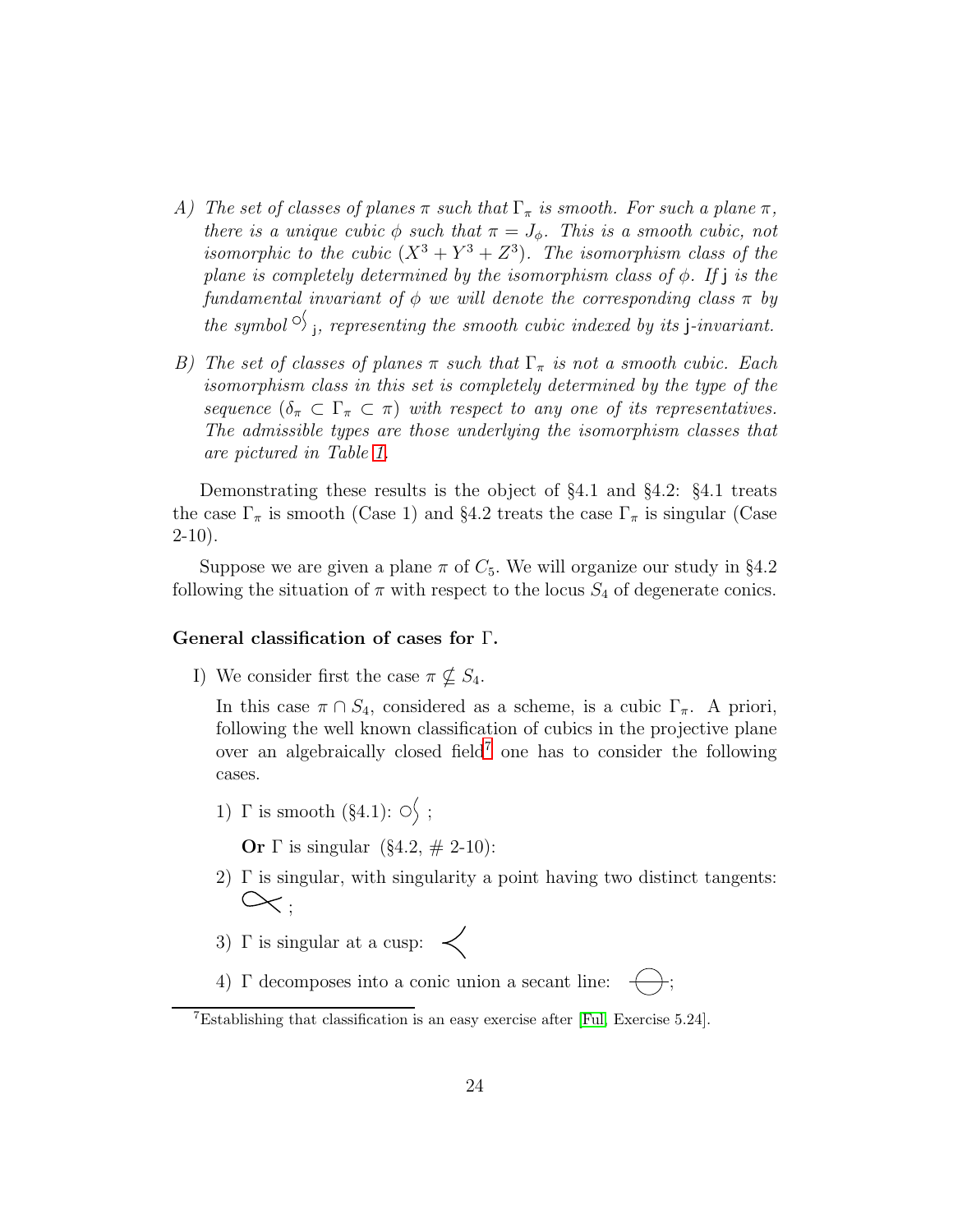- 5) Γ decomposes into a conic union a tangent line:  $\bigcup$ ; 6) Γ decomposes into three non-concurrent lines:  $\neq$ 7)  $\Gamma$  decomposes into three concurrent lines:  $\mathcal{K}$ :
- 8)  $\Gamma$  decomposes into a double line union a simple line:  $\Rightarrow$ ;
- 9)  $\Gamma$  consists of a triple line:  $\equiv$
- II) We consider next the case where  $\pi \subset S_4$ . There are two families of such planes, according to whether



### <span id="page-24-0"></span>4.1 The planes of conics whose associated cubic is smooth

Introduction.

In this paragraph we will give first an exhaustion of the cases where  $\Gamma_{\pi}$ is smooth, by examining the cubic  $\Gamma_{\pi}$  geometrically. Then we introduce from the representation of a plane  $\pi$ , a cubic  $\phi$  such that  $\pi = J_{\phi}$ . Hence the classification (Section 4.1.2). Finally, we develop in Section 4.1.3 a new point of view by associating to each plane  $J_{\phi}$  a third cubic H endowed with a regular involution  $i$  without double point such that:

 $\pi = {\gamma : \gamma \in C_5, \ \forall x \in H, \ x \text{ and } i(x) \text{ are conjugate with respect to } \gamma}.$ 

Here H is the Hessian of  $\phi$ , and the problem of classification done in Section 4.1 comes down to classifying the smooth cubics endowed with a regular involution without a double point.

#### <span id="page-24-1"></span>4.1.1 The case where the associated cubic is smooth (Case 1)

Let  $\pi$  be a plane in  $C_5$  such that  $\Gamma_{\pi}$  is smooth. In what follows, we write  $\Gamma$ for  $\Gamma_{\pi}$ . We can choose in  $\pi$  distinct points O, A, B, C, D (see figure below)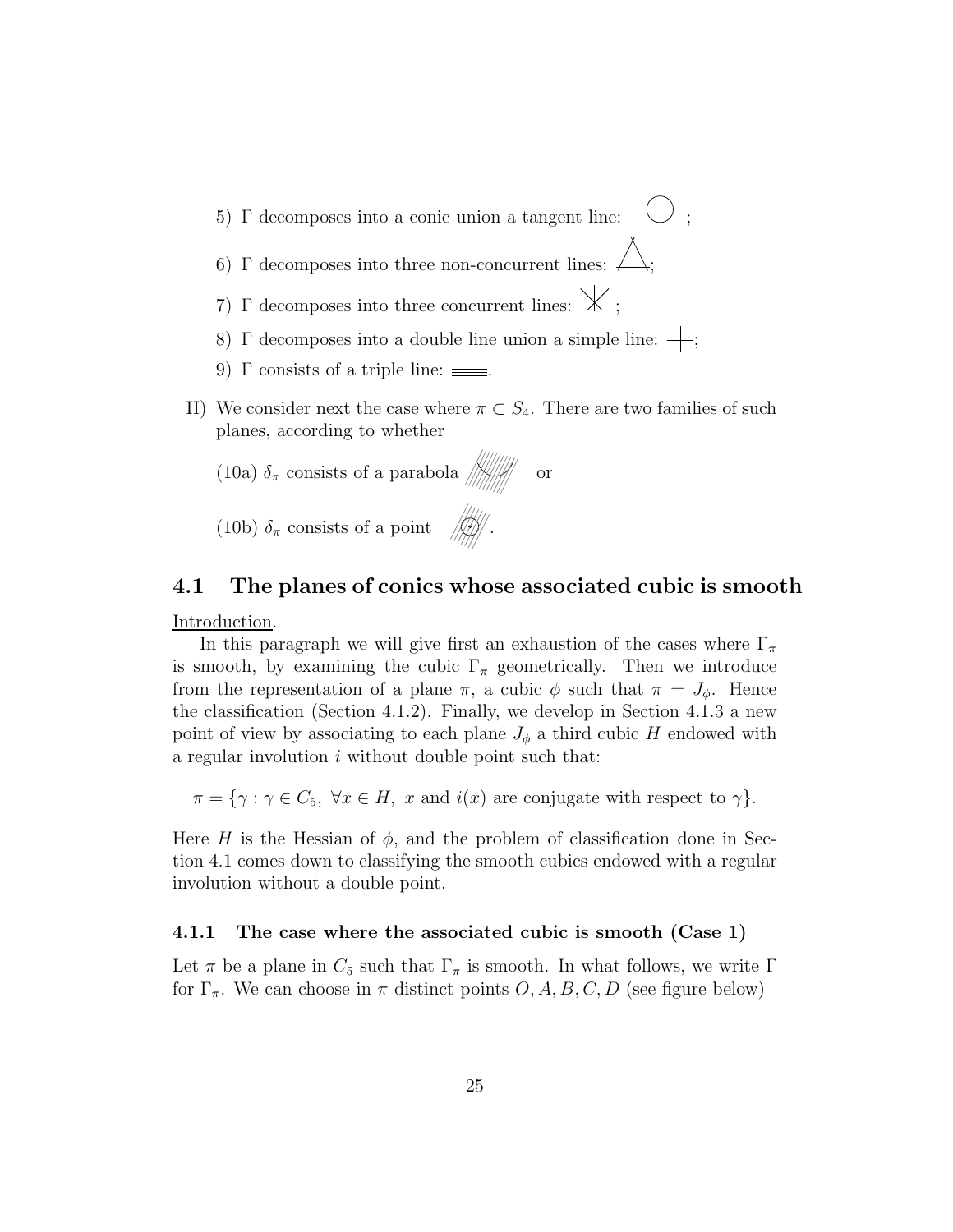

verifying the following properties: A is an inflection point of  $\Gamma$ ,  $OA$  is the inflectional tangent to  $\Gamma$  at A; B, C, D are aligned with O and belong to  $\Gamma$ , AB, AC, AD being the respective tangents to  $\Gamma$  in B, C, D. (This is the geometric version of putting the cubic equation in Weierstrass form).

According to Remark [2.1,](#page-12-2) none of the points of  $\pi$  belong to  $D_2$ , because otherwise it would be a singular point of Γ. We use the notation of Table [2](#page-15-0) to identify the type of pencils which then appear: the pencil OBCD is of type a); the pencils  $AB$ ,  $AC$ ,  $AD$  are of type b);  $AO$  is of type d). According to Table [2,](#page-15-0) we can choose a coordinate system where:  $B = (X^2 - Y^2)$ ,  $C = (Y^2 - Z^2), D = (Z^2 - X^2).$  The bi-ratio  $(O, A, B, C)$  then determines the equation of O which is of the form:  $\lambda X^2 - (1 + \lambda)Y^2 + Z^2 = 0$ , with  $\lambda$  uniquely determined and  $\lambda \neq 0, -1$ . The pencils AB, AC, AD being of type b), the singular points of  $B, C, D$  lie on the irreducible components of A outside its singular point. OA being of type d), an irreducible component of A must be tangent to  $\mathcal O$  at the singular point of A.



Finally, A is determined as follows: one of its irreducible components  $A_1$  must pass through two of the singular points  $B, C$  and  $D$ . The other component  $A_2$  is the tangent to  $\mathcal O$  in one of the two intersection points of  $A_1$ and  $\mathcal{O}$ . The last condition  $(A_2)$  passes through the singular point of the third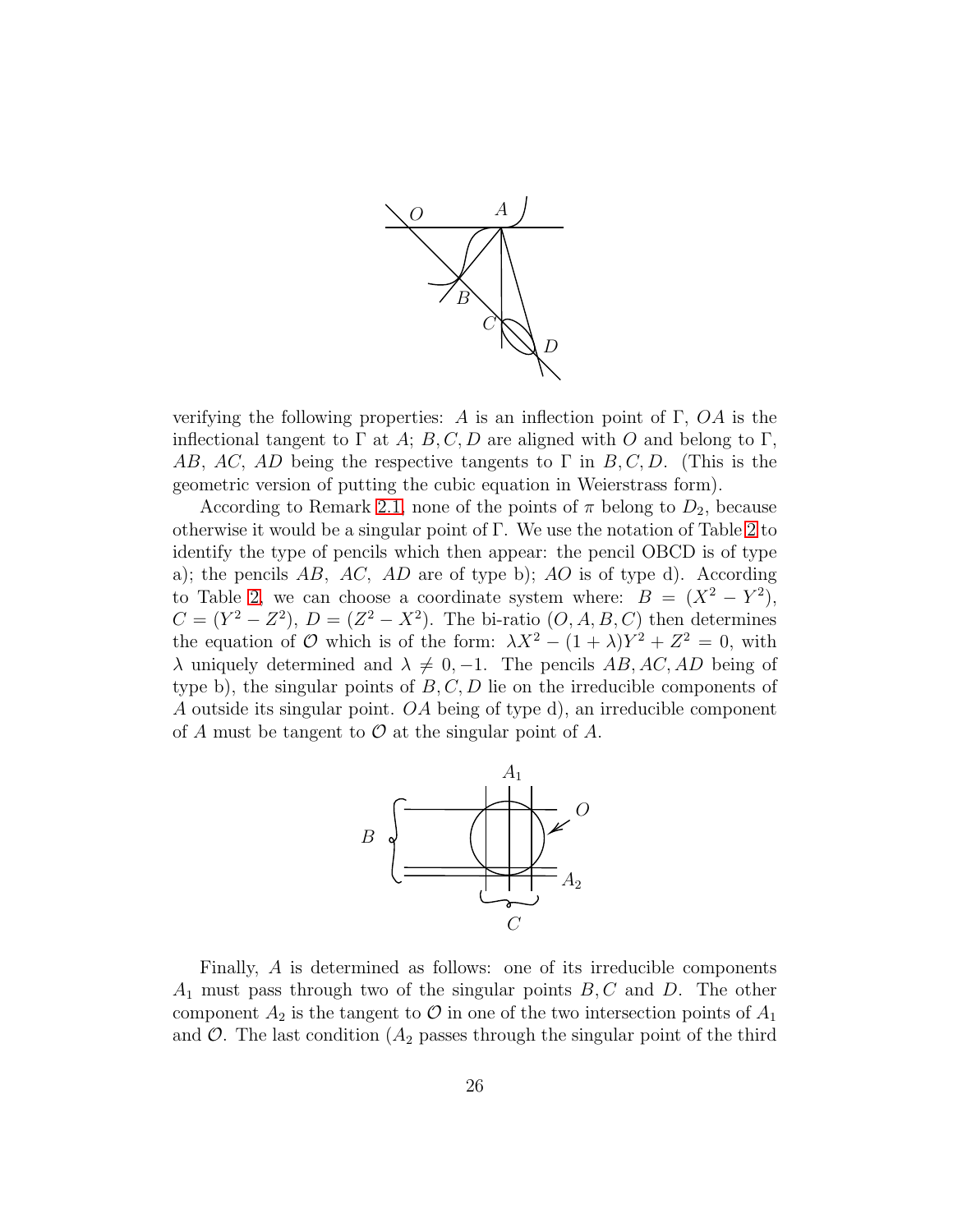conic) is also ipso facto satisfied. Then there are six possibilities for A, two by two isomorphic:

$$
A = (Y[\lambda^{1/2}X \pm iZ]), \ (X[Z \pm (1+\lambda)^{1/2}Y]), \ (Z[\lambda^{1/2}X \pm (1+\lambda)^{1/2}Y]).
$$

By reordering  $B, C, D$  we therefore have in all cases the following presentation of  $\pi$ :

$$
B = (X2 - Y2); C = (Y2 - Z2); D = (Z2 - X2);
$$
  

$$
A = (X[Z + (1 + \lambda)1/2Y]); O = (\lambda X2 - (1 + \lambda)Y2 + Z2).
$$

A change of coordinates leads to a new representation of  $\pi$ :

$$
\pi = (YZ - X^2), (Y - Z)(Y - \alpha Z), (XY); \ \alpha \neq 0, 1.
$$

We have then the following proposition.

**Proposition 4.2.** Let  $\pi$  be a plane in  $C_5$  such that  $\Gamma_{\pi}$  is a smooth cubic. There exists a homogeneous coordinate system in P such that:

$$
\pi = [(YZ - X^2), (Y - Z)(Y - \alpha Z), (XY)] \text{ with } \alpha \neq 0, 1.
$$

Conversely, any plane  $\pi$  in  $C_5$  having in a suitable coordinate system such a presentation has an associated smooth cubic  $\Gamma_{\pi}$ .

#### <span id="page-26-0"></span>4.1.2 Jacobian plane of a smooth cubic

The above provides an exhaustion of all planes  $\pi$  such that  $\Gamma_{\pi}$  is smooth, but is not in itself a classification up to  $Pgl(3)$  isomorphism. To obtain this classification, let us prove the following proposition:

**Proposition 4.3.** Let  $\pi$  be a plane of  $C_5$  such that  $\Gamma_{\pi}$  is smooth.

- a) There exists a unique cubic projective plane curve  $\phi$  of  $\pi$  such that  $\pi = J_{\phi}$ .
- b) This cubic is smooth, not isomorphic to  $X^3 + Y^3 + Z^3$ .
- c) Conversely, for every smooth cubic  $\phi$  not isomorphic to  $X^3 + Y^3 + Z^3$ ,  $\Gamma_{J_\phi}$  is smooth.
- d) The fundamental invariant of the cubic  $\phi$  classifies the plane  $\pi$  up to  $Pql(3)$  isomorphism.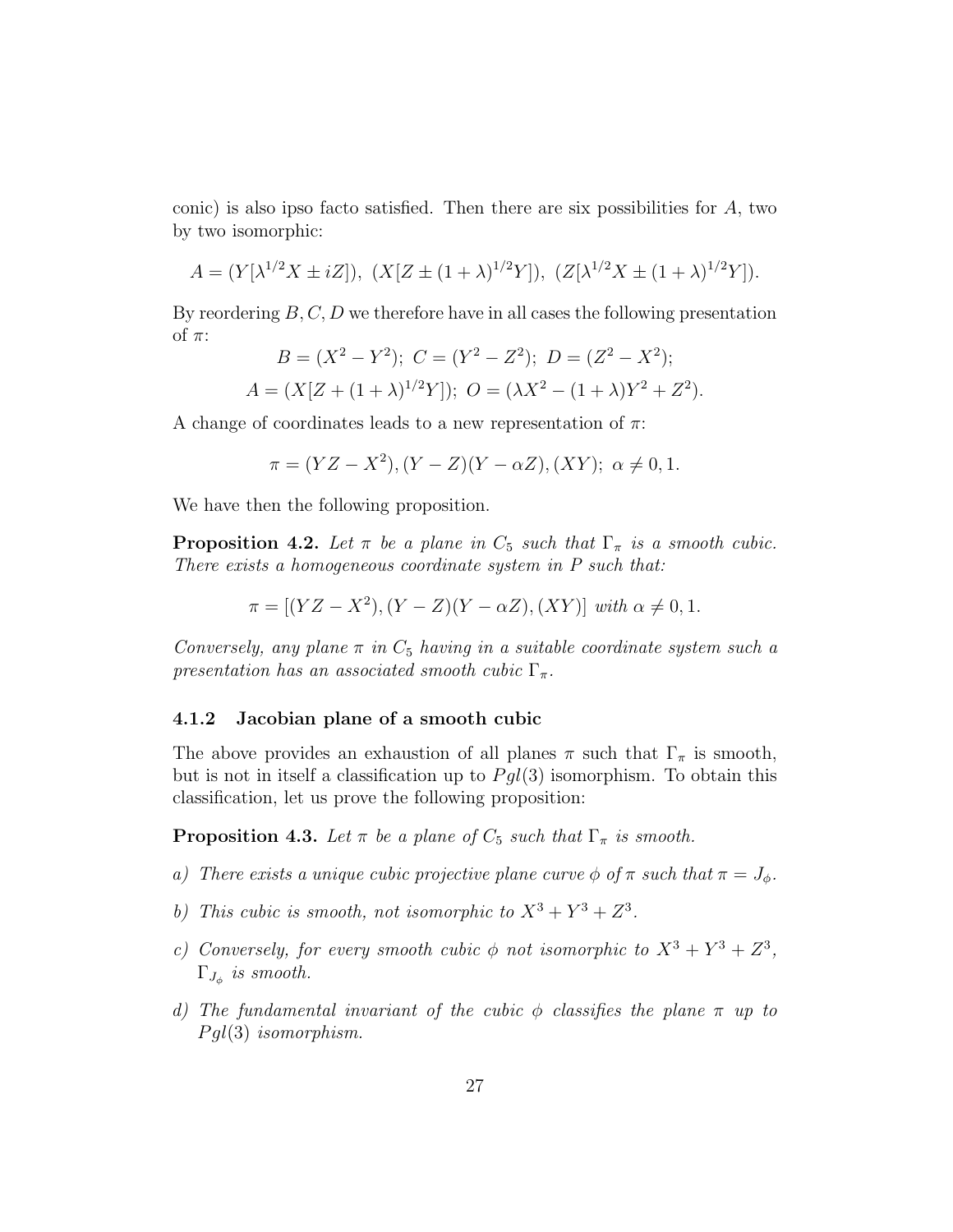Let  $\pi$  be a plane of  $C_5$  and V the corresponding vector space in  $R_2$ . By Section 4.1.1, up to a change of coordinates we can suppose that there exists  $\alpha \neq 0, 1$  such that V is generated by  $YZ - X^2$ ,  $(Y - Z)(Y - \alpha Z)$ , XY. We want to find an element  $F$  of  $R_3$  whose partial derivatives of order 1 also generate V. It is therefore a matter of finding  $a_i, b_i, c_i$  such that:

$$
\exists F \in R_3, \ \forall i, \ 1 \le i \le 3 \ \Rightarrow \ a_i(YZ - X^2) + b_iXY + c_i(Y - Z)(Y - \alpha Z) = F'_{X_i}
$$

where  $X_1 = X$ ,  $X_2 = Y$ ,  $X_3 = Z$ .

This condition is equivalent to the following condition:

$$
\forall i, \forall j \mid i, j \in \{1, 2, 3\}, i \neq j \text{ we have}
$$
  
\n
$$
\frac{d}{dX_i}[a_j(YZ - X^2) + b_jXY + c_j(Y - Z)(Y - \alpha Z)] =
$$
  
\n
$$
\frac{d}{dX_j}[a_i(YZ - X^2) + b_iXY + c_i(Y - Z)(Y - \alpha Z)].
$$
\n(1)

By identifying the coefficients of the monomials of the two sides (which are of degree 1, therefore there are three coefficients) of each of these three relations, we obtain a system of 9 linear equations with 9 unknowns (the  $a_i, b_i, c_i$ ) easy to solve, which is exactly of rank 8; we find:

$$
\begin{pmatrix} a_1 & b_1 & c_1 \ a_2 & b_2 & c_2 \ a_3 & b_3 & c_3 \end{pmatrix} = \rho \begin{pmatrix} 0 & 2(\alpha - 1)^2 & 0 \\ -(\alpha - 1)^2 & 0 & -(\alpha + 1) \\ 0 & 0 & 2\alpha \end{pmatrix}.
$$
 (2)

So F therefore exists, unique up to multiplication by a non-zero scalar, and is defined by

$$
3F = XF'_X + YF'_Y + ZF'_Z
$$
  
=  $\frac{\rho}{3}(3(\alpha - 1)^2X^2Y + 2\alpha^2Z^3 - 3\alpha(\alpha + 1)YZ^2 + 6\alpha Y^2Z - (\alpha + 1)Y^3).$  (3)

We verify that  $\{F'_X, F'_Y, F'_Z\}$  is of rank 3 and thus indeed constitutes a system of generators of V, and we take  $\phi$ :  $F = 0$ . Which ends up proving a).

Let us show b). The partial derivatives of  $X^3 + Y^3 + Z^3$  generate a vector space V whose associated plane  $\pi$  has a cubic  $\Gamma_{\pi}$  constituted by three nonintersecting lines. Therefore  $\phi$  is not isomorphic to  $(X^3 + Y^3 + Z^3)$  since otherwise  $\Gamma_{J_{\phi}}$  would not be smooth.

Let us show in the same way that  $\phi$  is not singular, that is,  $\phi$  is not a specialization of a family of cubics isomorphic to  $(X^3 + Y^3 + XYZ) = \phi_0$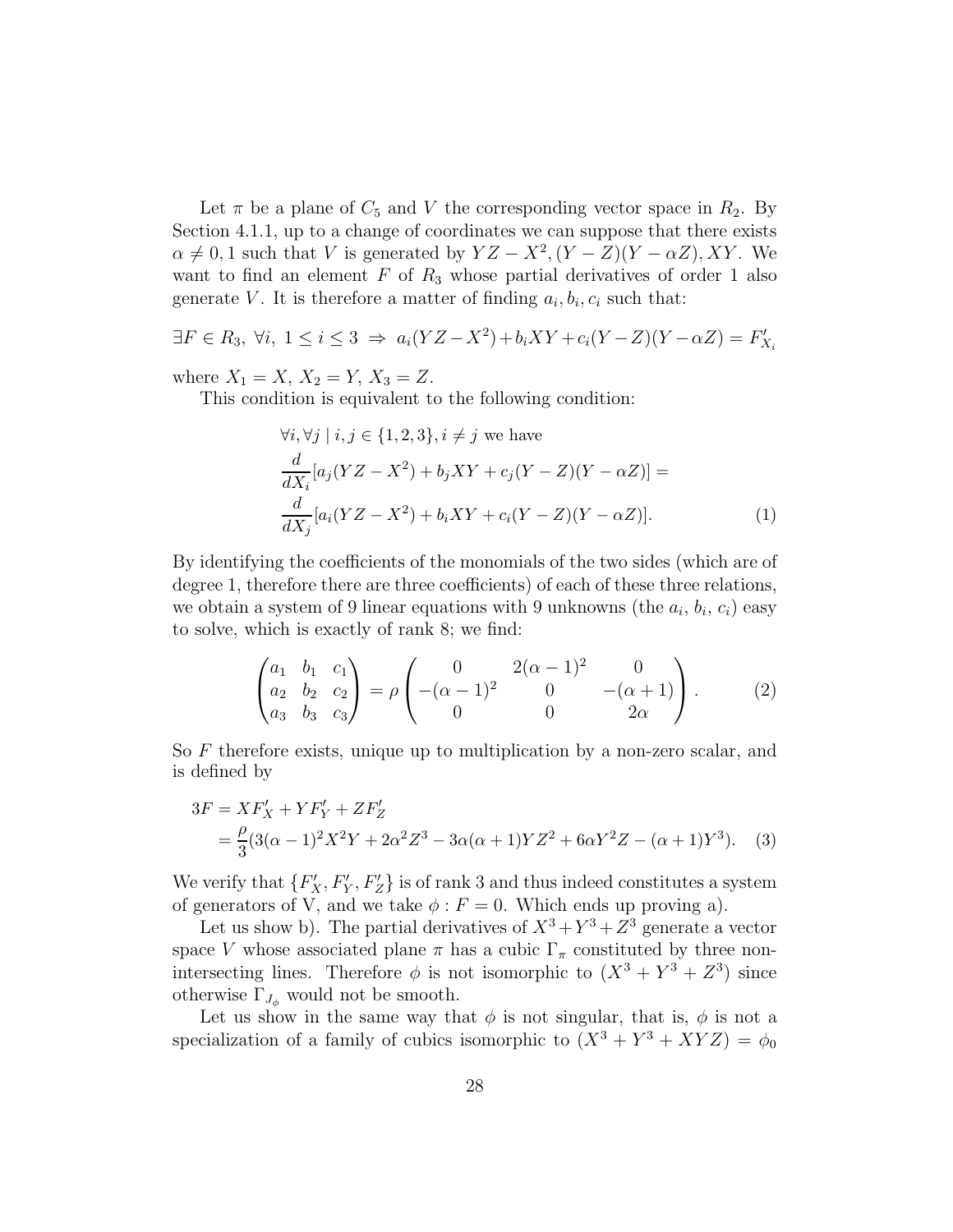(double point cubics with distinct tangents). However,  $\Gamma_{J_{\phi_0}}$  is not smooth, and this property holds for a cubic isomorphic to  $\phi_0$  and for specializations. Therefore,  $\phi$  is not singular.  $Q.E.D.$ 

Let us now show c). If  $\phi$  is smooth, we can find a system of coordinates in which  $\phi$  has "Hessian form":  $\phi = (X^3 + Y^3 + Z^3 + 3\lambda XYZ)$ , where  $\lambda \neq -1, -\omega, -\omega^2 \ (\omega \text{ and } \omega^2 \text{ are the cube roots of 1).}$  That  $\phi$  is not isomorphic to  $(X^3 + Y^3 + Z^3)$  means then that  $\lambda \neq 0, 2, 2\omega, 2\omega^2$ . Saying that  $(\lambda F'_X + \mu F'_Y + \nu F'_Z)$  is a singular conic is equivalent to the relation:

$$
(23 + 2\lambda3)\lambda\mu\nu - 2\lambda2(\lambda3 + \mu3 + \nu3) = 0.
$$

" $\Gamma_{J_\phi}$  is smooth" is equivalent then to  $-\frac{2^3+2\lambda^3}{2\lambda^2} \neq -3, -3\omega, -3\omega^2$  and  $\lambda \neq 0$ . The first condition decomposes into the conditions:  $\lambda \neq -1, 2, -\omega, 2\omega, -\omega^2, 2\omega^2$ which are all satisfied by hypothesis.  $Q.E.D.$ 

d) is clear.

**Presentation in the Table 1.** Considering the cubic  $\phi$  of the form:

 $(X^3 + Y^3 + Z^3 + 3\lambda XYZ), \ \lambda \neq -1, -\omega, -\omega^2, 0, 2, 2\omega, 2\omega^2,$ 

we write the plane  $\pi$  in the form  $(X^2 + \lambda YZ, Y^2 + \lambda ZX, Z^2 + \lambda XY)$ . In doing so, we do not forget that it is not  $\lambda$  which classifies  $\pi$ , but rather the fundamental invariant of  $\phi$ , which is the rational function of  $\lambda$  noted in the table  $i(\lambda)$ <sup>[8](#page-28-0)</sup>

**Remark 4.4.** The equation  $\frac{2^3+2\lambda^3}{2\lambda^2} = \beta$  generically admits three roots  $\alpha_1, \alpha_2, \alpha_3$ such that the curves,  $(X^3 + Y^3 + Z^3 + 3\alpha_i XYZ)$ ,  $1 \leq i \leq 3$  are two by two non-isomorphic. Thus, generally, given an isomorphism type of curve  $\Gamma$ , there exist three types of plane  $\pi$  (that is, isomorphism classes of nets), giv*ing rise to the type of curve*  $\Gamma$ .

 $8$ *Note of translators*: this formula is found in [\[Ser\]](#page-91-0), as follows:

<span id="page-28-0"></span>p. 138, (18): Weierstrass formula  $y^2 = 4x^3 - g_2x - g_3$ ;

p.138, (15): definition of the discriminant  $\Delta = g_2^3 - 27g_3^2$ ;

p.145 (22): expression for the j-invariant, j =  $1728g_2^3/\Delta$ .

Any homography - rational function of this j can be used as an invariant, such as  $\Delta/(g_3)^2$ or  $\Delta/(g_2)^3$ . We corrected some of the notation to avoid a double use of  $\beta$  in the original.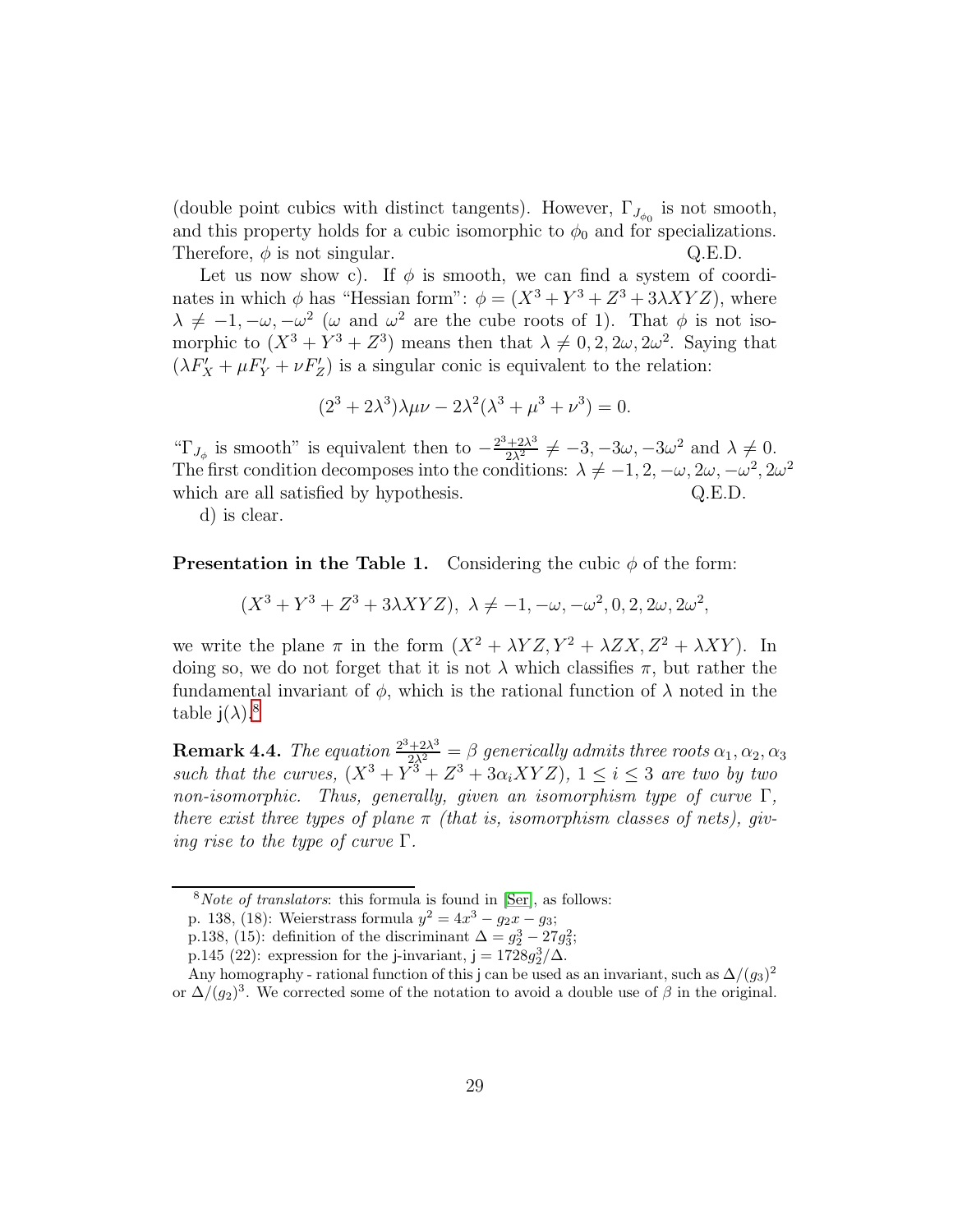#### <span id="page-29-0"></span>4.1.3 Canonical involution of the Hessian of a smooth cubic

Let  $\pi$  be a plane in  $C_5$ . A conic belongs then to  $\pi$  if three linear conditions on its coefficients hold. Among such conditions there are some remarkable ones, such as being forced to go through a point, a condition which is obviously very particular. A remarkable condition of a more general nature is that the conic admits two conjugate points. We will therefore wonder if, being given a plane  $\pi$  of conics, there are enough pairs of conjugate points with respect to all the conics of  $\pi$  to determine  $\pi$ .

In the case where  $\Gamma_{\pi}$  is smooth, the answer is positive. It is given with other information by the following proposition whose proof is easy.

**Proposition 4.5.** Let  $\pi$  be a plane in  $C_5$  such that  $\Gamma_{\pi}$  is smooth. Let  $\phi$  be the cubic such that  $\pi = J_{\phi}$  and let H be the Hessian of  $\phi$ .

a) For a point of  $\Gamma$  to admit a common conjugate with respect to all the conics of  $\pi$ , it is necessary and sufficient that it belongs to H. Its common conjugate is unique, distinct from it, and belongs also to H. There is then a canonical and regular involution on H without double point,  $i : H \to H$ such that

 $\pi = \{ \gamma : \gamma \in C_5 \text{ and } \forall x \in H, x \text{ and } i(x) \text{ are conjugate with respect to } \gamma \}$ 

b) Conversely, given a smooth cubic H, endowed with a regular involution, without double point i, the set

 ${\gamma : \gamma \in C_5 \text{ and } \forall x \in H, x \text{ and } i(x) \text{ are conjugate with respect to } \gamma},$ 

is a plane  $\pi$  of  $C_5$  such that  $\Gamma_{\pi}$  is smooth. If  $\phi$  is the cubic such that  $\pi = J_{\phi}$ , H is the Hessian of  $\phi$  and i is obtained on H by the process described in the direct proposition in (a).

- c) The classification of smooth cubics endowed with a regular involution without a double point is therefore equivalent to the classification of planes  $\pi$ of  $C_5$  such that  $\Gamma_{\pi}$  is smooth.
- d) There are exactly three involutions without double points on a smooth cubic which, as soon as we have fixed an algebraic group structure on the cubic (i.e. an origin), can be considered as the translations by the three points of order two of this group.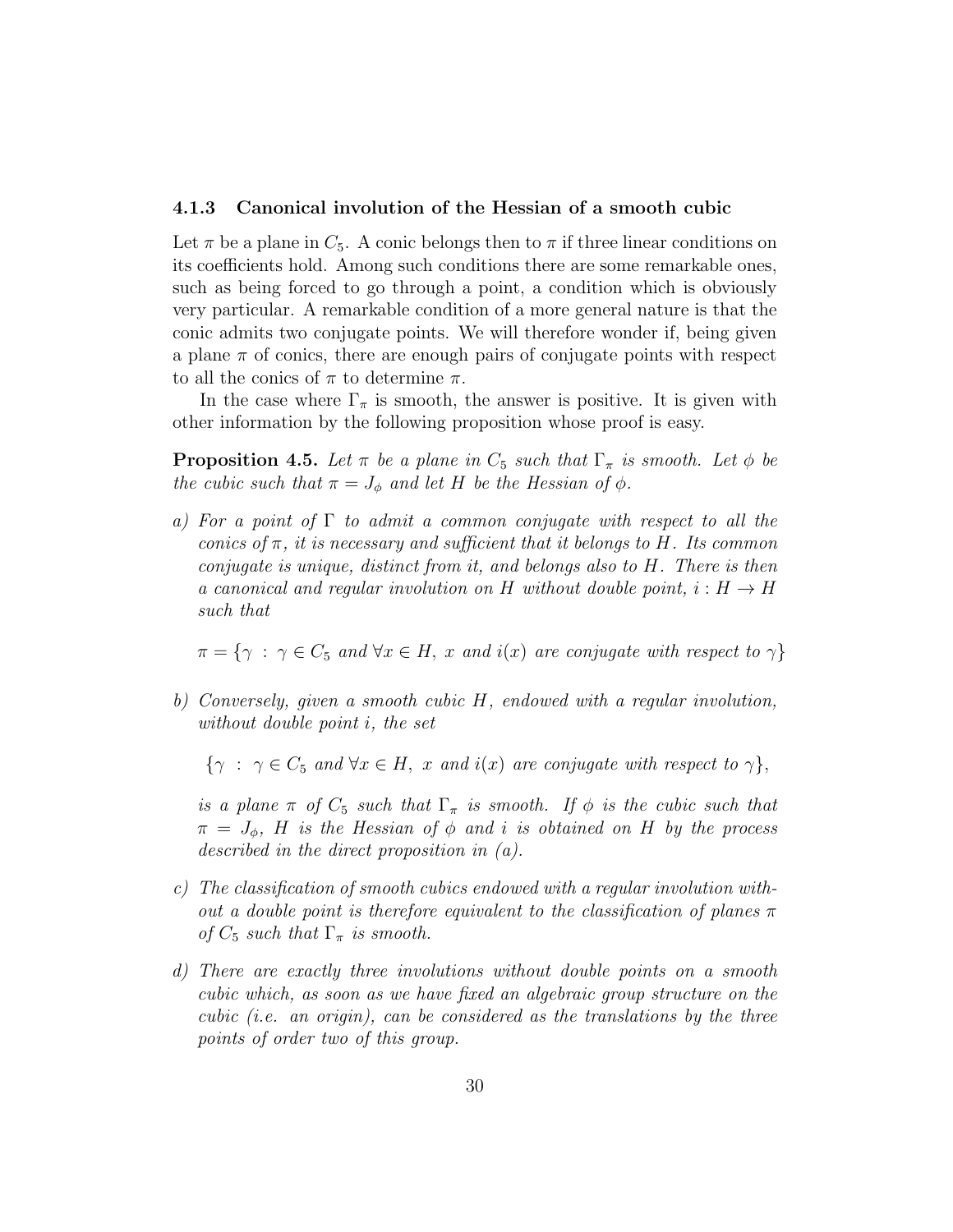A smooth cubic is the Hessian of exactly three smooth cubics not isomorphic to  $(X^3 + Y^3 + Z^3)$ .

The three involutions without a double point of a smooth cubic and their three cubics of which the cubic is the Hessian correspond one-to-one by the process described in a).

We have an equivalent definition of the cubic  $H$  thanks to the following proposition, whose proof is left to the reader:

Proposition 4.6. Under the same hypotheses as the previous proposition, H is the set of all the singular points of the singular conics of  $\pi$ . Given a singular point A of a singular conic of  $\pi$ , its polar with respect to  $\phi$  is a singular conic of  $\pi$ , whose unique singular point B is the image of A by the involution i of H. The map from  $\Gamma_{\pi}$  to H which sends the singular conic  $\gamma$ to its unique singular point is an isomorphism from  $\Gamma_{\pi}$  to H.

See also the "Note on the Hessian form of a smooth cubic" at the end of the article, page [71.](#page-70-1)

### <span id="page-30-0"></span>4.2 The planes of conics having a singular cubic

We will henceforth not give the full demonstration that allows us to arrive at the presentation of each case of this exhaustion. We will indicate only how to choose a system of conics in the plane  $\pi$  that is distinguished by its disposition relative to  $\Gamma_{\pi}$ , and the conclusions that follow relative to the different pencils of conics to consider. The verifications will be easy. We take again the order of examination adopted in the general Introduction to §1 and §2. The Case 1 (smooth) was treated in §4.1, so we begin here with Case 2.

Recall the conclusion of this section, which was announced as Theo-rem [4.1B](#page-22-2) in §4.0, the general introduction to §4: the  $Pgl(3)$  class of a plane  $\pi$ for which  $\Gamma_{\pi}$  is not a smooth cubic is completely determined by the linear isomorphism class of the triplet of projective algebraic schemes  $(\delta_{\pi} \subset \Gamma_{\pi} \subset \pi)$ . On the figures representing the plane  $\pi$ , the points associated to double lines are noted: ◦. We follow the classification that was introduced in "General classification of cases for Γ" in the introduction §[4.0](#page-22-1) to §4. In I. we consider  $\pi \nsubseteq S_4$  (Case 2-9), and in II.  $\pi \subset S_4$  (Case 10a,10b).

I.  $\pi \nsubseteq S_4$ .

Case 2). (Γ has singularity a point C having two distinct tangents). Two cases occur: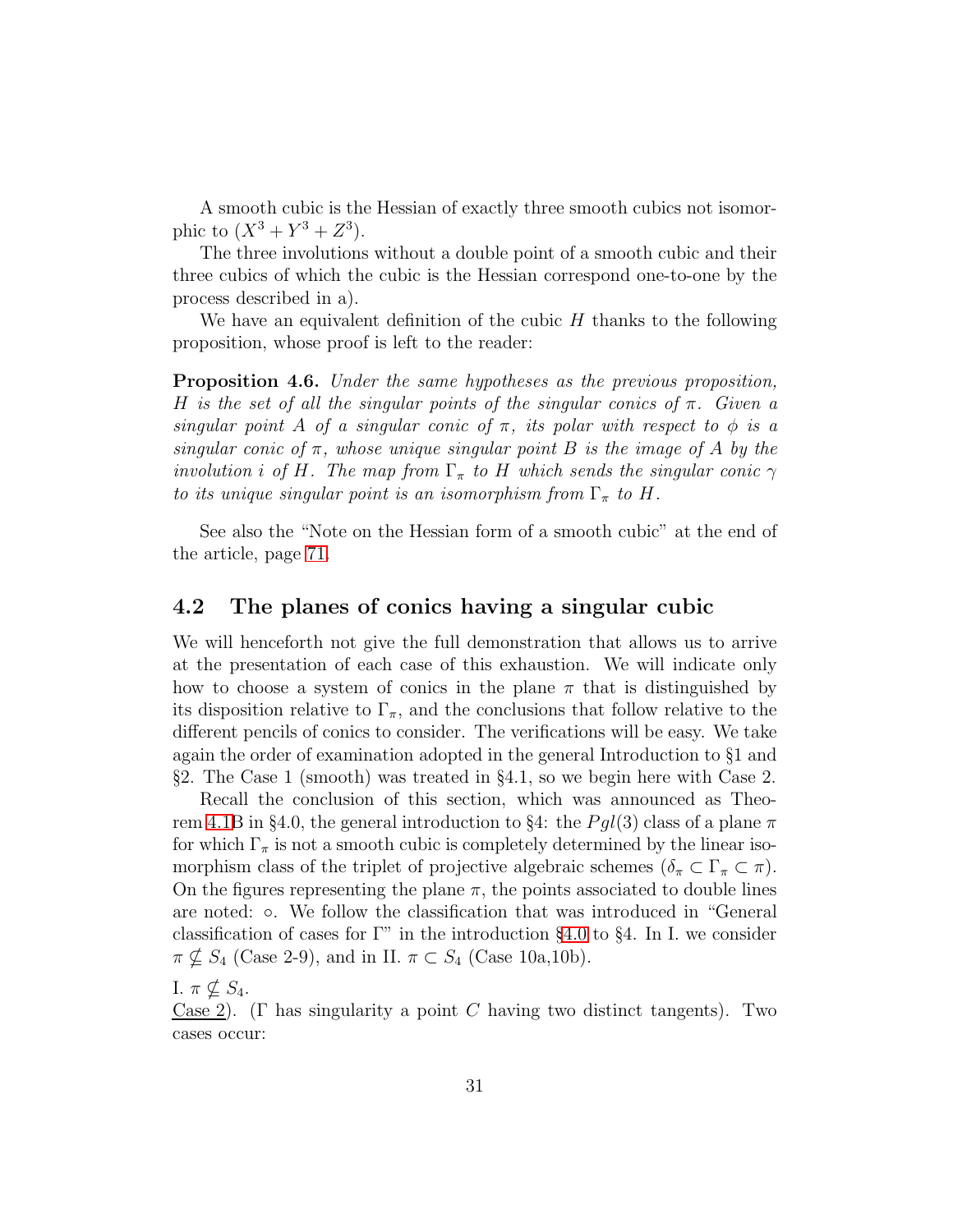a) C has two distinct irreducible components ( $\infty$ ).

Choose then in  $\pi$  points A, B, C, O satisfying the following conditions: C is the double point,  $A$  is a point of inflection,  $AB$  is the tangent at  $B$  to  $\Gamma, O \in BC$  and AO is the tangent at A to  $\Gamma$ .



One verifies that  $BC, AB, AC$  are of type b and  $OA$  is of type d. From this we have a relatively unique disposition of  $A, B, C, O$  represented by the figure below:



From this, we have in a convenient system of homogeneous coordinates, the following representation:

$$
A = (XY), B = Z(Y - Z), C = (X2 – Z2), O = (YZ – X2).
$$

b) C is a double line  $\infty$ 

One chooses points  $A, B, C, O$  in the plane  $\pi$  satisfying the same conditions as in a). BC and AC are of type c), AB is of type b),  $OA$  is of type d). From this we have the following disposition: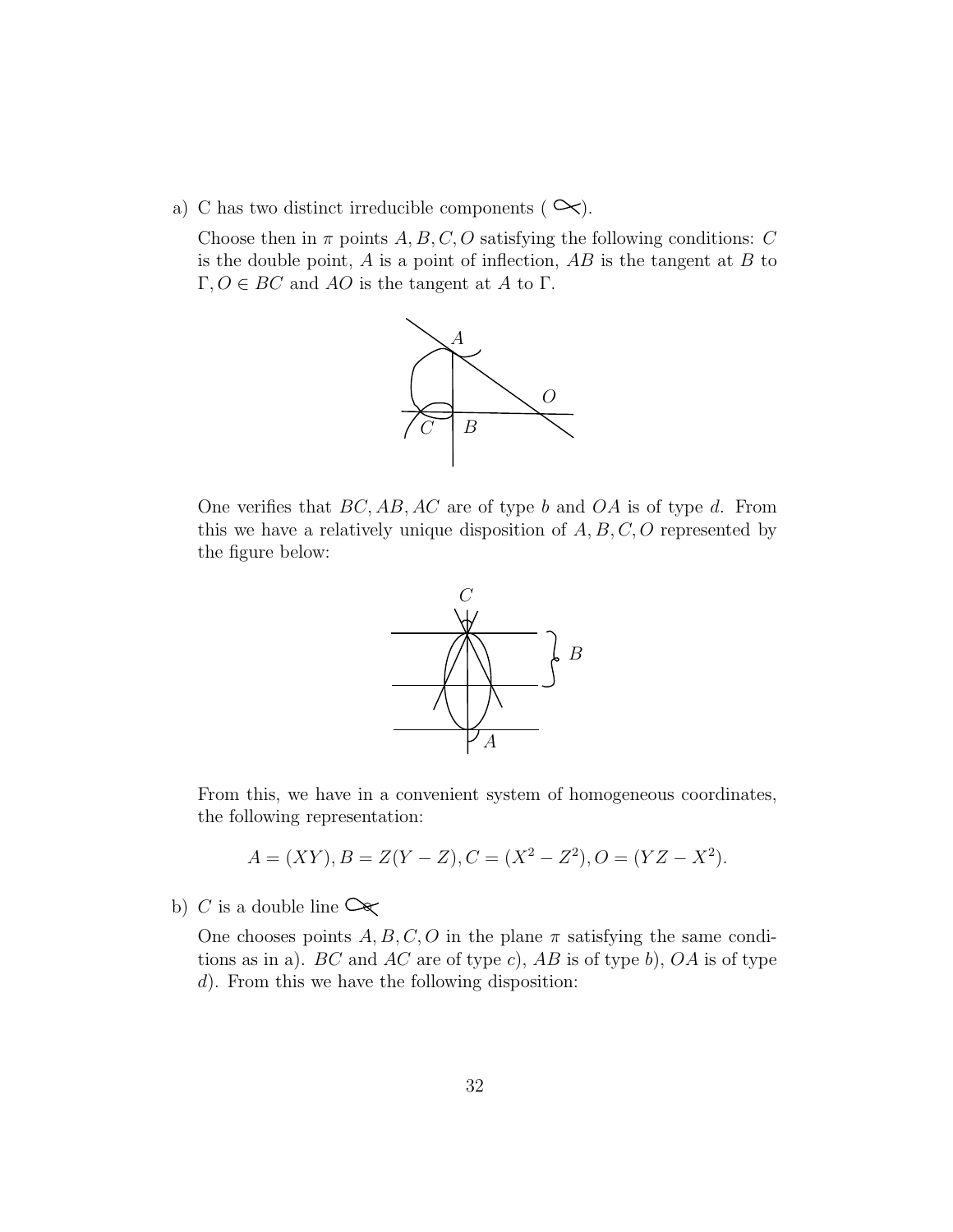

and a system of coordinates where  $\pi$  is represented by the following equations:

$$
A = (X(Y + Z), B = (X2 – Z2), C = (Y2), O = (X2 + Y2 – Z2).
$$

- Case 3). (Γ is singular at a cusp):
- a) Suppose that the cusp corresponds to a conic having two distinct irreducible components. One verifies the impossibility of this eventuality.
- b) Suppose that the cusp corresponds to a double line  $(\mathbb{K}).$



One chooses in the plane  $\Pi$  points  $A, O, C$  such that: C is the cusp, A is an inflection point, OC is the tangent to  $\Gamma$  at C, OA is the tangent to  $\Gamma$ at A. One then finds that  $AC$  is of type c),  $OA$  of type d),  $OC$  of type e). From this we have the disposition in the figure below,

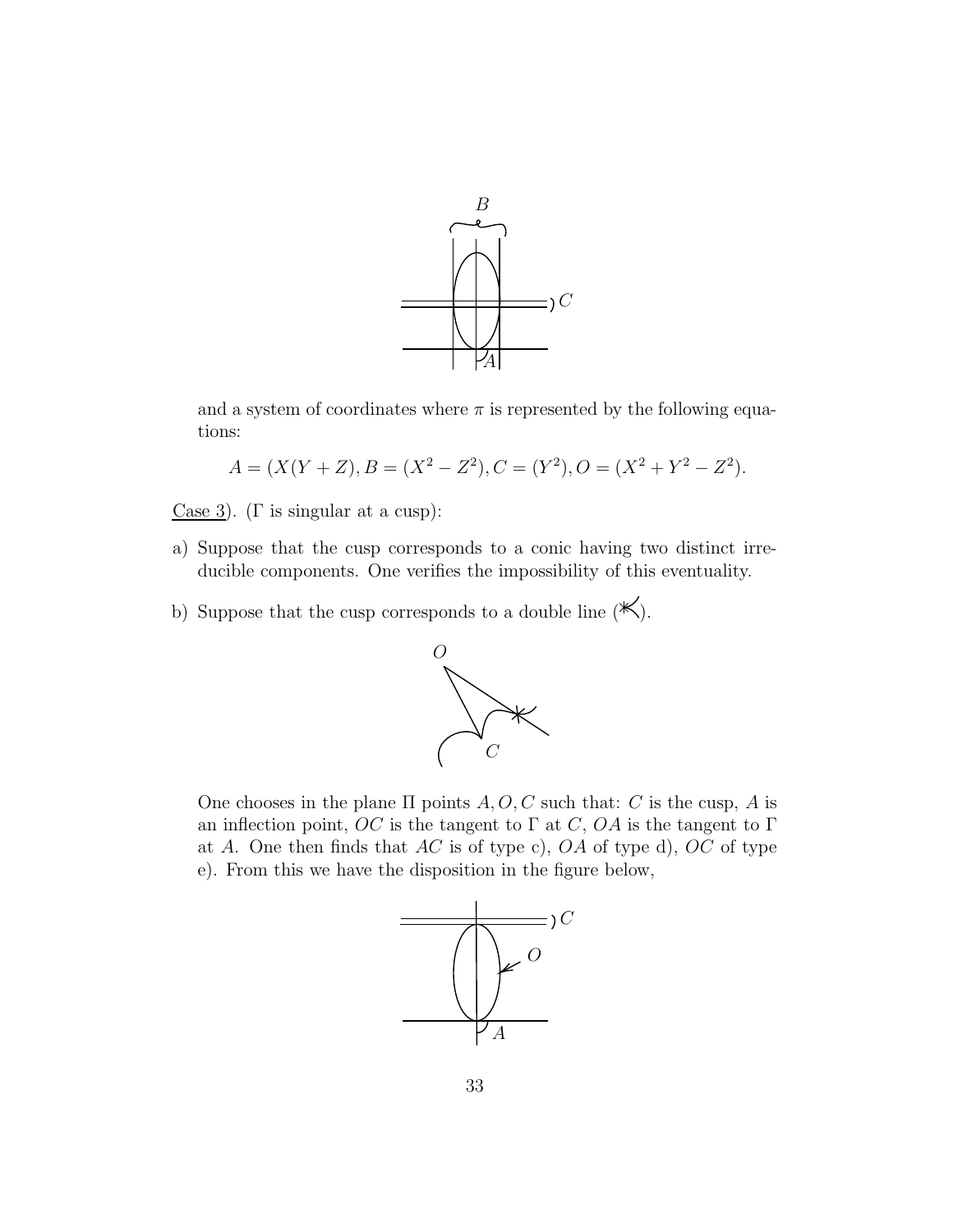and the following equations after a suitable change of coordinates:

$$
A = (XY), C = (Z2), O = (YZ - X2).
$$

Case 4. (Γ decomposes into a conic union a secant line.) Suppose the intersection of these two irreducible components of  $\Gamma$  are two distinct points C and D. Three cases can be envisioned:

a) Neither C nor D is a double line  $(\bigoplus)$ . Choose O the intersection point of the tangents at  $C$  and  $D$  to the conic that is one of the irreducible components of Γ. OC and OD are of type d). CD is of type f). From this we have the following disposition:



and the system of equations in a convenient coordinate system:

$$
C = (XZ), D = (YZ), O = (XY - Z2).
$$

- b) Only one of the two conics  $C, D$  is a double line. This case never occurs.
- c) C and D are each a double line. Choose O as before:  $OC$  and  $OD$  are of type e). CD is of type h).From these we have the disposition below:

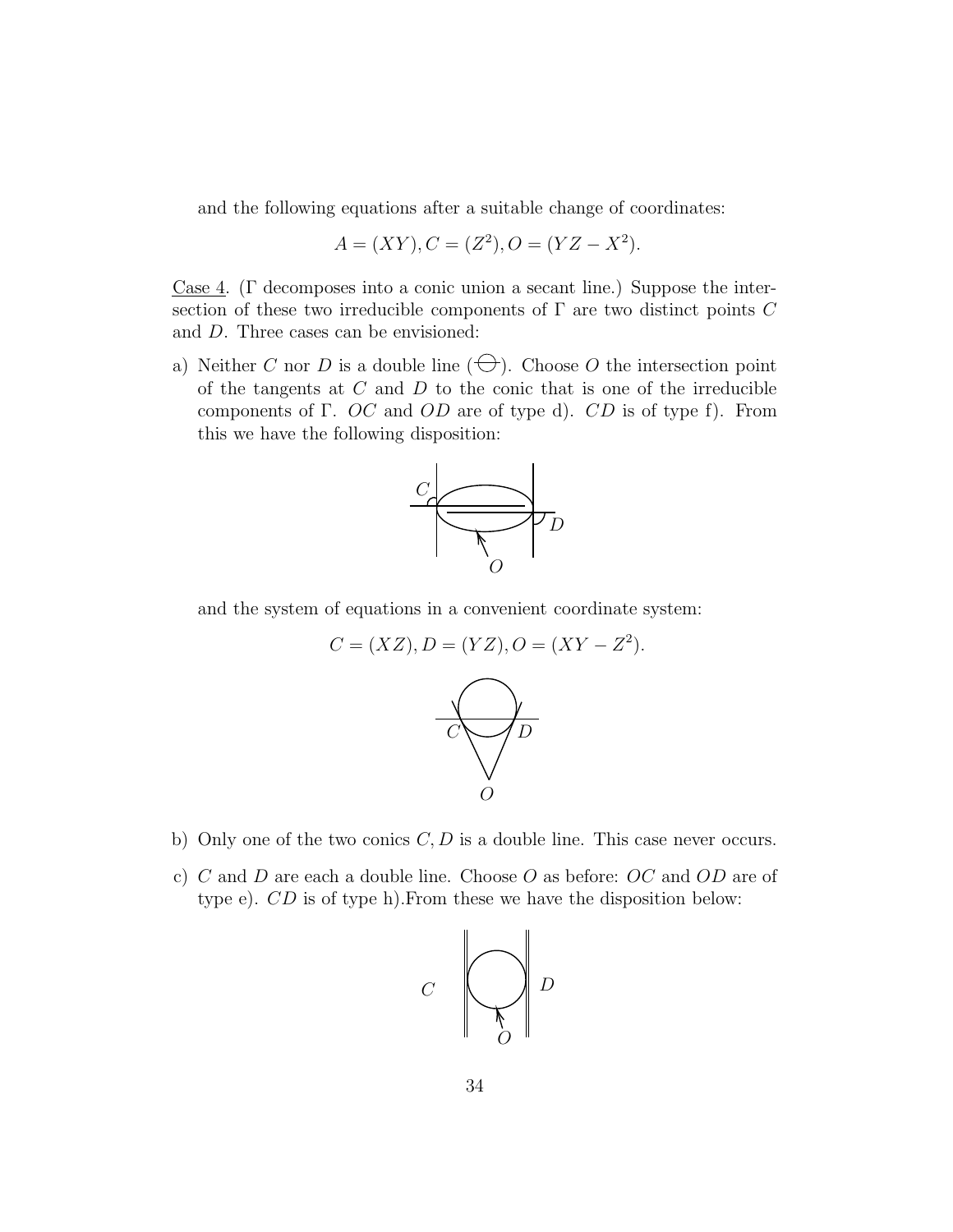and the following equations in a suitably chosen coordinate system:

$$
C = (X2), D = (Y2), O = (XY – Z2).
$$

Case 5 (Γ decomposes into a conic union a tangent line): Let  $\gamma$  be the conic and  $\delta$  the line. Assume that there is a unique intersection point  $\delta \cap \gamma$ . Two cases may be envisioned:

- a) U is not a double line. This case does not occur.
- b) U is a double line. Let A and B be two elements of  $\pi$ , A on  $\delta$  and B on γ, both distinct from U, such that AB is the tangent at B to γ. AB is of type b), AU of type g), UB of type c). From this we have the following disposition:



and the equations in a convenient coordinate system:  $A = (ZY)$ ,  $B =$  $(X^2+Z^2)$ ,  $U=(Y^2)$ . We may change coordinates to have the presentation  $\langle X^2, XY, (Y + Z)Z \rangle$ .

Note: The plane  $\pi$  in this case can be defined in the following way. There are two points A and B of P and a line  $\delta$  of P that contains neither A nor B such that the conics of  $\pi$  are exactly the conics passing through A, B and such that the polar of  $AB$  with respect to each point belongs to  $\delta$ .

Case 6 (Γ decomposes into three non-concurrent lines): We should consider a priori the following four cases:

a)  $\mathcal{C}$ A B . None of  $A, B, C$  are double lines. One obtains the following disposition and the possible representation: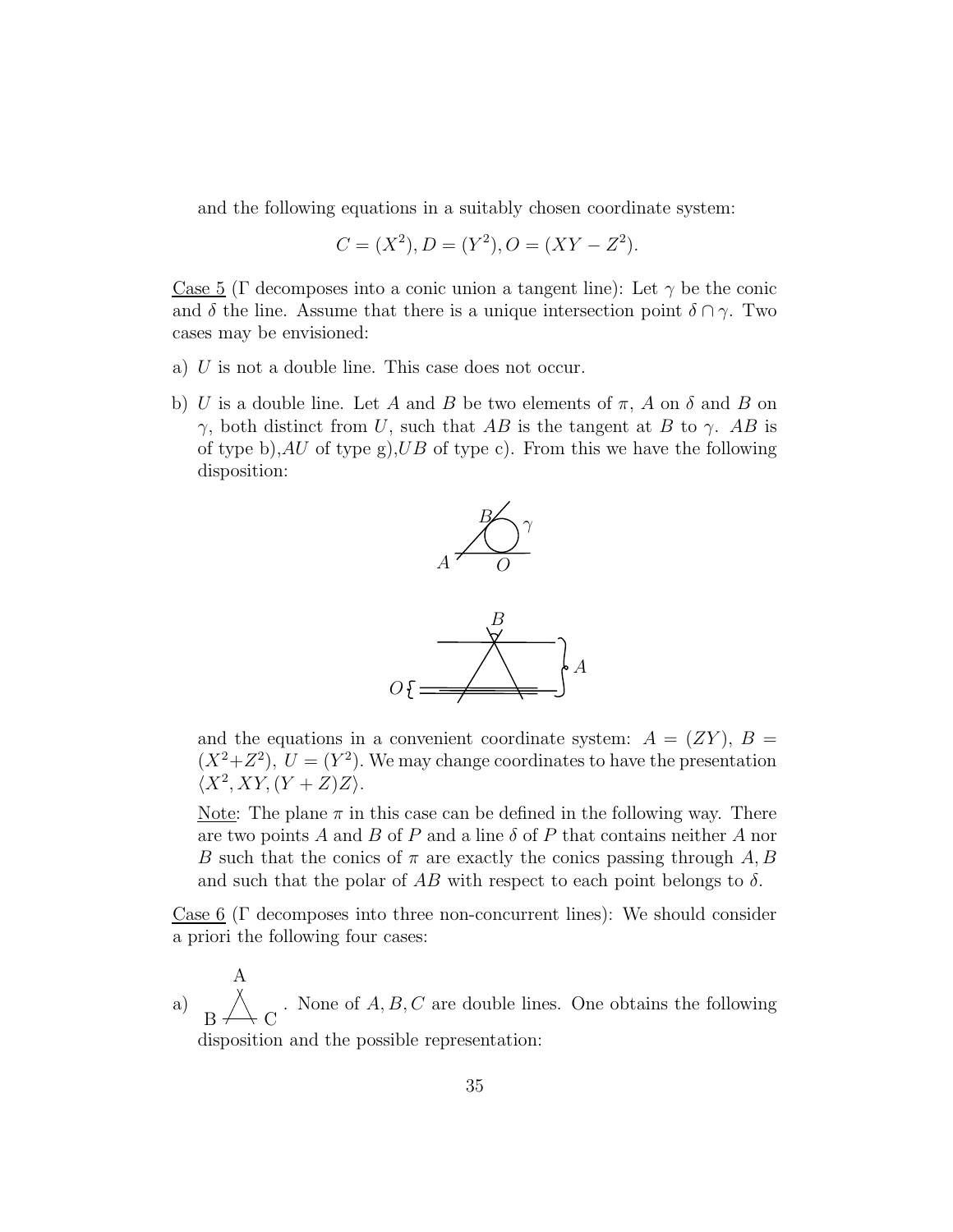

Note: The plane  $\pi$  is constituted by the conics passing through the three given points, that are not collinear.

- b)  $\overrightarrow{A}$ . One only of the three points  $A, B, C$  is a double line. This case does not occur.
- c)  $\bigotimes$ . Two of the three points A, B, C are double lines. This case does not occur.
- d)  $B \nleftrightarrow C$  $A, B$  and  $C$  are each double lines. One has the following disposition and the possible representation:

A

$$
A = (X^2), B = (Y^2), C = (Z^2),
$$

A

Note The plane  $\pi$  is constituted in this case by the conics admitting a given autopolar triangle.

7) Γ decomposes into three concurrent lines. This case never occurs, with or without double line.

8) ( $\Gamma$  decomposes into a double line union a single line):  $\Rightarrow$ Three cases present themselves:

a) 
$$
\frac{\begin{pmatrix} C \\ \overline{C} \end{pmatrix}}{A \begin{pmatrix} B \end{pmatrix}} A = (XZ), C = (XY), B = (Z^2).
$$

Note Here it is a question of conics restricted to pass through two given points, and being tangent at one of the two points to a given double line that does not pass through the other point.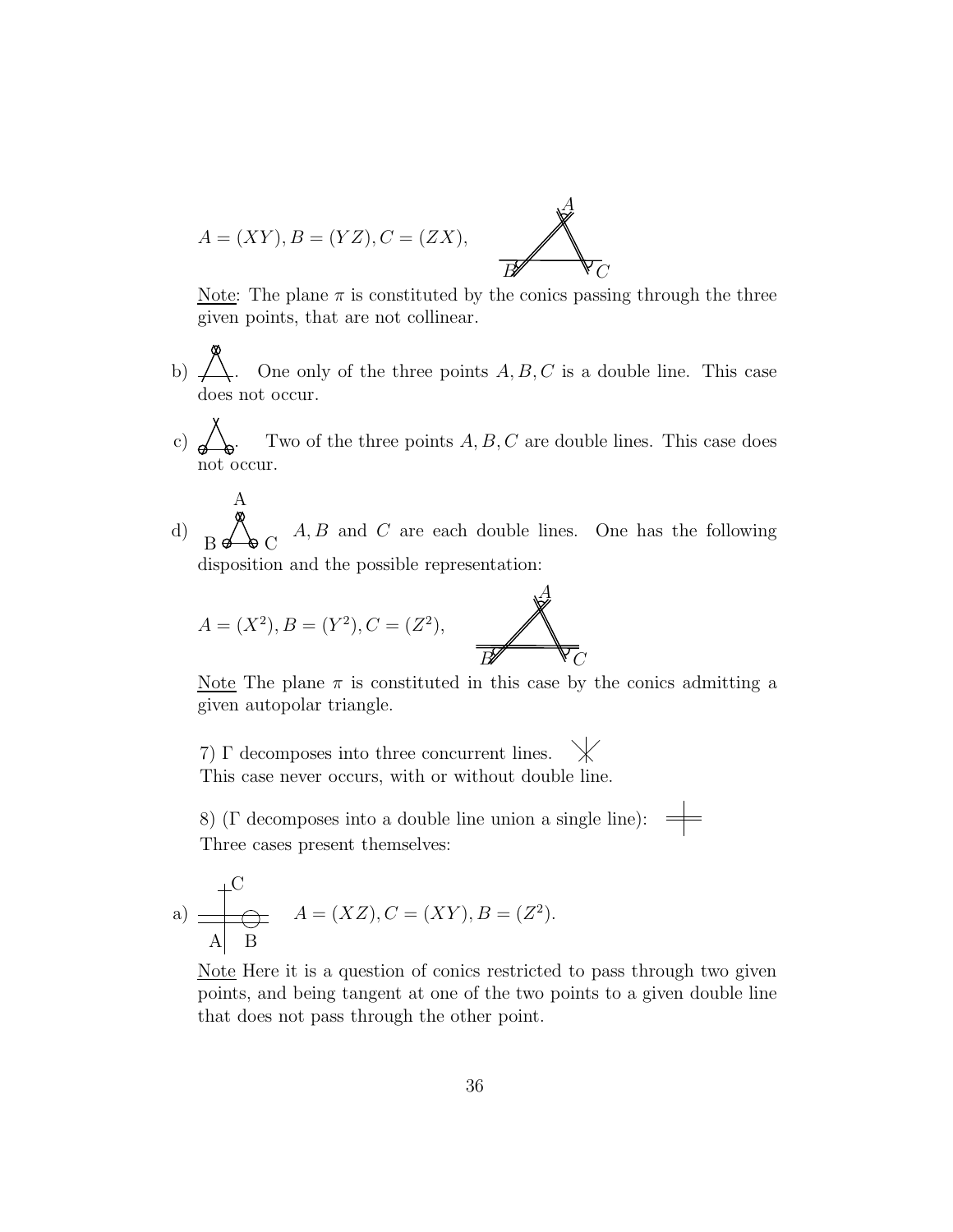b) 
$$
\frac{\ }{A} \xrightarrow{C} A = (Y^2), B = (Z^2), C = (XY).
$$

Note: It is a question of conics satisfying the following conditions: There are two given points  $m$  and  $m'$  of  $P$  that are conjugate with respect to each. There is a point  $n \in P, n \notin [m, m']$  and a line  $\delta$  of P, with  $m, n \in \delta$ such that each conic passes through n and is tangent at n to  $\delta$ .

c) 
$$
\bigoplus_{U} \bigoplus_{V} U = (X^2), V = (Y^2), A = (X^2 - Y^2), C = ((X + Y)(Z)).
$$

Note: There are  $m, m' \in P$ ,  $n \in P - [mm']$  and  $\partial \delta$  a line of P with  $n \in \delta$ but  $m, m' \notin \delta$  such that the conics of  $\pi$  are those that admit the pair m and  $m'$  as conjugates, that also pass through n, and that are tangent at  $n$  to  $\delta$ .

<u>Note</u>: One can also put the vector space in the form  $\langle ZX, ZY, X^2 + Z^2 \rangle$ .

9) (Γ consists of a triple line):  $\equiv$  Only the following case occurs:

$$
\overline{\Longleftrightarrow} O = (YZ - X^2), A = (Y^2), B = (XY).
$$
  
A B  

$$
\overline{\Longleftrightarrow} = (OB \text{ is of type d}), OA \text{ of type e}), AB \text{ of type g}).
$$
  
O

Note: The plane  $\pi$  is constituted by the osculating conics at a given point to a given conic.

- II.  $\pi \subset S_4$ . Two cases present themselves:
- 10a)  $\pi \cap D_2$  is a parabola.

$$
\overbrace{A\otimes}^{A\otimes}/\overbrace{A}^{AB} = (X^2), B = (Y^2), C = ((X+Y)^2).
$$

10b)  $\pi \cap D_2$  is reduced to a point.

$$
A=(X^2), B=(XY), C=(XZ).
$$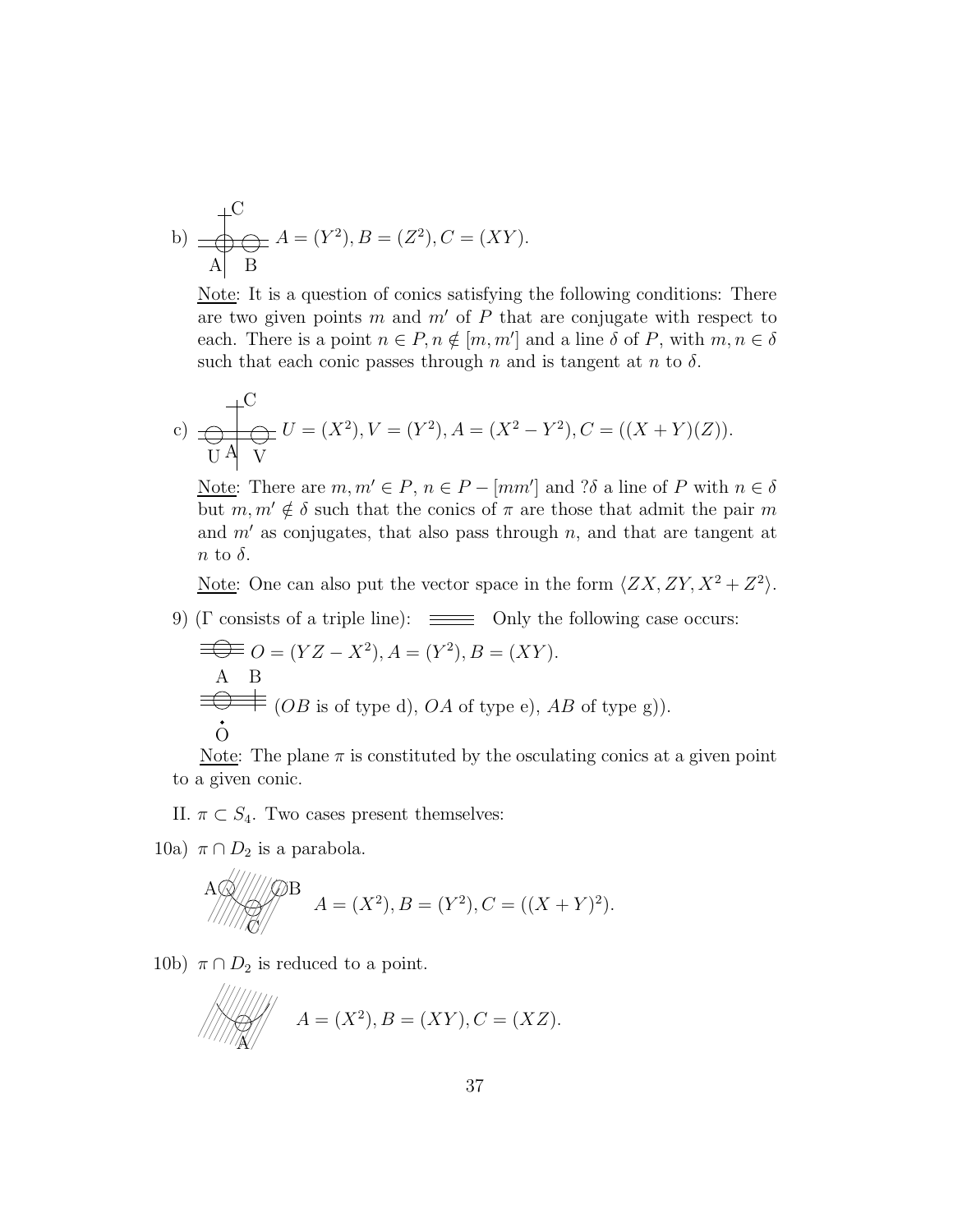Conclusion: Classification of the planes  $\pi$  of  $C_5$ .

The preceding study constitutes not only an exhaustion of all the cases, but also a classification. In effect, there are no isomorphisms between any two of the cases described: for, if there were, the dispositions of  $\pi \cap D_2 \subset \pi \cap S_4$ would be algebraically isomorphic, which is never the case. The classification of planes  $\pi$  up to  $Pgl(3)$  action is thus well described by Table [1.](#page-9-0)

# 5 Algebraic method for the classification of planes of conics

We prove with an algebraic method the following proposition.

**Proposition 5.1.** Every three dimensional vector space  $V$  either has an associated smooth cubic  $\Gamma(V)$ <sup>[9](#page-37-0)</sup> or belongs to one of the 14 special orbits in Table [1](#page-9-0)

There are two stages in this exposition: in Section 5.1, we notice with the help of intersection theory on the Grassmannian  $G =$  Grass $(2, R_2)$ , that every vector space V of dimension 3 of R contains at least one 2 dimensional subspace that belongs to the closure of the orbit under  $Pgl(3)$  of the vector space  $W = \langle XY, X^2 + YZ \rangle$ . We know, from Section 3, that this closure is the union of the orbits of W,  $\langle Y^2, X^2 + YZ \rangle$ ,  $\langle XY, XZ \rangle$ ,  $\langle XY, X^2 \rangle$  and of  $\langle X^2, Y^2 \rangle$  (see tables [2](#page-15-0) and [3\)](#page-19-0). Then, in Section 5.2, we show the possibilities for a third generator of V up to an action of an element of  $Pgl(3)$ . We then check the list of special orbits in Table [1.](#page-9-0) We find that when  $\Gamma(V)$  is smooth, V is isomorphic to a vector space  $W_{\lambda}, \lambda \neq 0, 1$  of a one-parameter family. However, we need the considerations of Section 4.1.2 to make the classification in this case, which then completes the general classification.

#### 5.1 The intersections on  $Grass(2, R_2)$

The Grassmannian variety  $G =$  Grass $(2, R_2)$  which parametrizes the 2dimensional vector subspaces of  $R_2$  is of dimension 8. If V is a vector subspace of dimension 3 of  $R_2$ , there is a plane  $P(V)$  in G which parametrizes the 2 dimensional subspaces of V. The class of  $P(V)$  in the cohomology

<span id="page-37-0"></span><sup>&</sup>lt;sup>9</sup>If V is a vector space of dimension 3 of  $R_2$ , let  $\pi$  be the correspondent plane of  $C_5$ . We denote by  $\Gamma(V)$  the cubic  $\Gamma_{\pi}$ .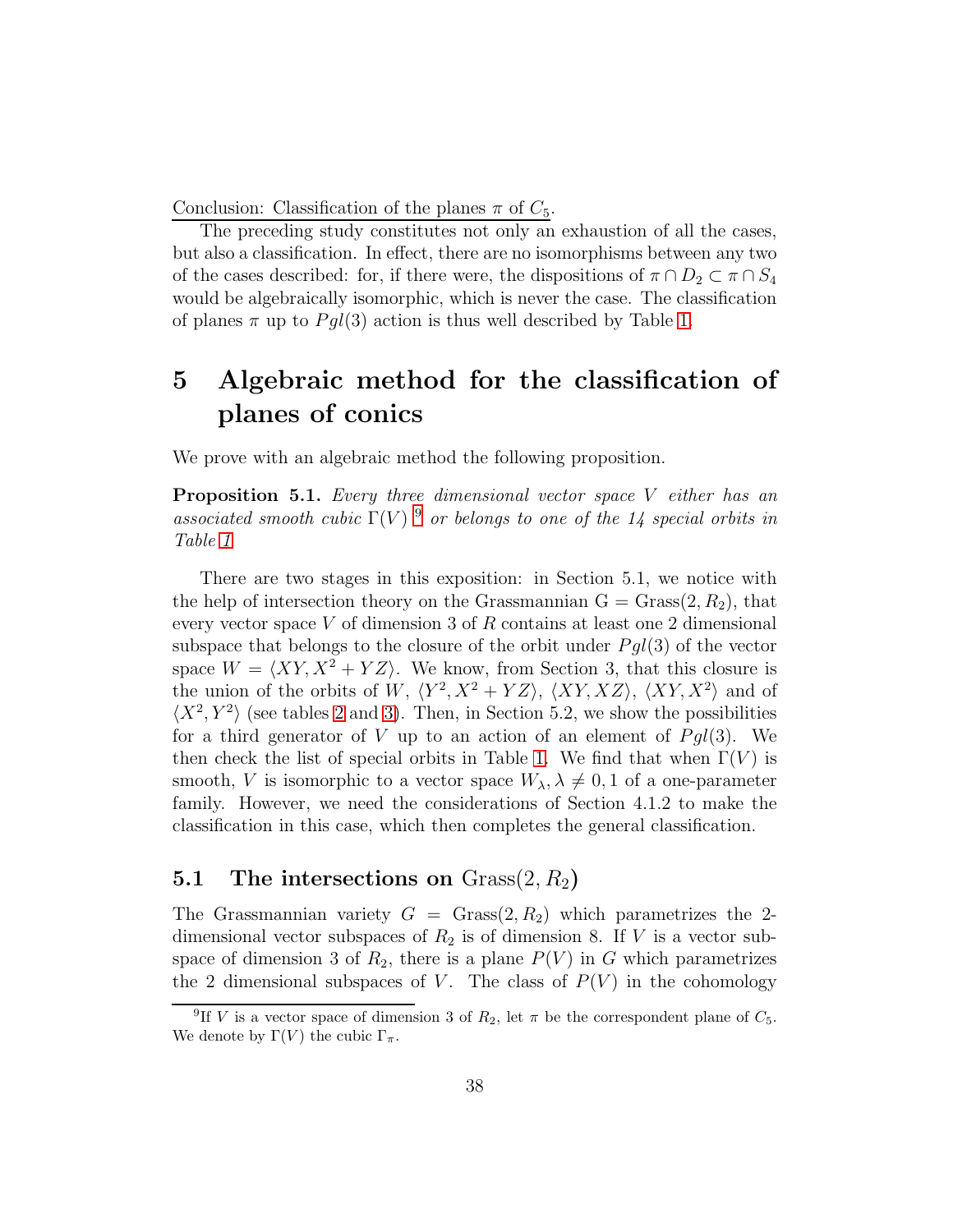ring  $H^2(\text{Grass}(2, R_2))$  is independent of V, and is in fact a Schubert cycle. We would like to find, in a general space  $V$ , a subspace of dimension 2 of the most particular form to find a canonical expression of  $V$ ; we will find a closed subvariety Z of G such that  $Z \cap P(V)$  is always non empty and in general finite. Since the cohomology class of  $P(V)$  is independent of V, the intersection theory on  $G$  affirms that if a closed subvariety  $Z$  of  $G$  of dimension 6 intersects  $P(V)$  in a non-empty finite set for a given V (that is, the intersection between Z and  $P(V)$  is proper and non empty) then Z intersects effectively all the  $P(V)$ ; furthermore Z will intersect a generic  $P(V)$  in a non-empty finite set. In other words, if a 6-dimensional closed subvariety Z of G contains a finite number of subspaces of dimension 2 of a particular 3-dimensional vector space, then Z contains at least a 2 dimensional vector subspace of every 3-dimensional vector space in  $R_2$ .

We prove now that if  $W = \langle XY, X^2 + YZ \rangle$ , the closure Z of the orbit of W (which, according to the results in Table [3](#page-19-0) of Section 3, is a sub-variety of G of dimension 6), only contains as 2 dimensional subspaces of the 3 dimensional vector space  $V_0 = \langle XY, X^2 + YZ, Z^2 \rangle$ , the space W itself<sup>[10](#page-38-0)</sup> and the space  $\langle X^2 + YZ, Z^2 \rangle$ .

Indeed, there is no vector subspace of dimension two of  $V$  whose elements all have in common a linear factor, and there is no subspace isomorphic to  $\langle X^2, Y^2 \rangle$ . The only elements of Z that can belong to  $P(V_0)$  belong then either to the orbit of W or to that of  $\langle X^2 + YZ, Z^2 \rangle$ . In any case, the elements correspond to lines in the plane  $\pi$  associated to  $V_0$  that meet  $\Gamma_{\pi}$ in a triple point. However,  $\Gamma_{\pi}$  is here an irreducible cubic with a cusp, and the plane  $\pi$  contains only two such lines, the tangent in the unique inflection point that corresponds to W and the tangent at the cusp that corresponds to  $\langle X^2+YZ, Z^2\rangle$ .

Algebraic arguments that are not reproduced here can replace these geometric arguments.

#### 5.2 Algebraic classification

We classify now completely the orbits of the subspace V of dimension 3 of  $R_2$ , such that  $\Gamma(V)$  is singular, and we classify, up to an action of finite group of automorphisms, the orbits of V such that  $\Gamma(V)$  is smooth. We give a representation for each orbit with an index that corresponds to its dimension

<span id="page-38-0"></span><sup>10</sup>Typo in original corrected.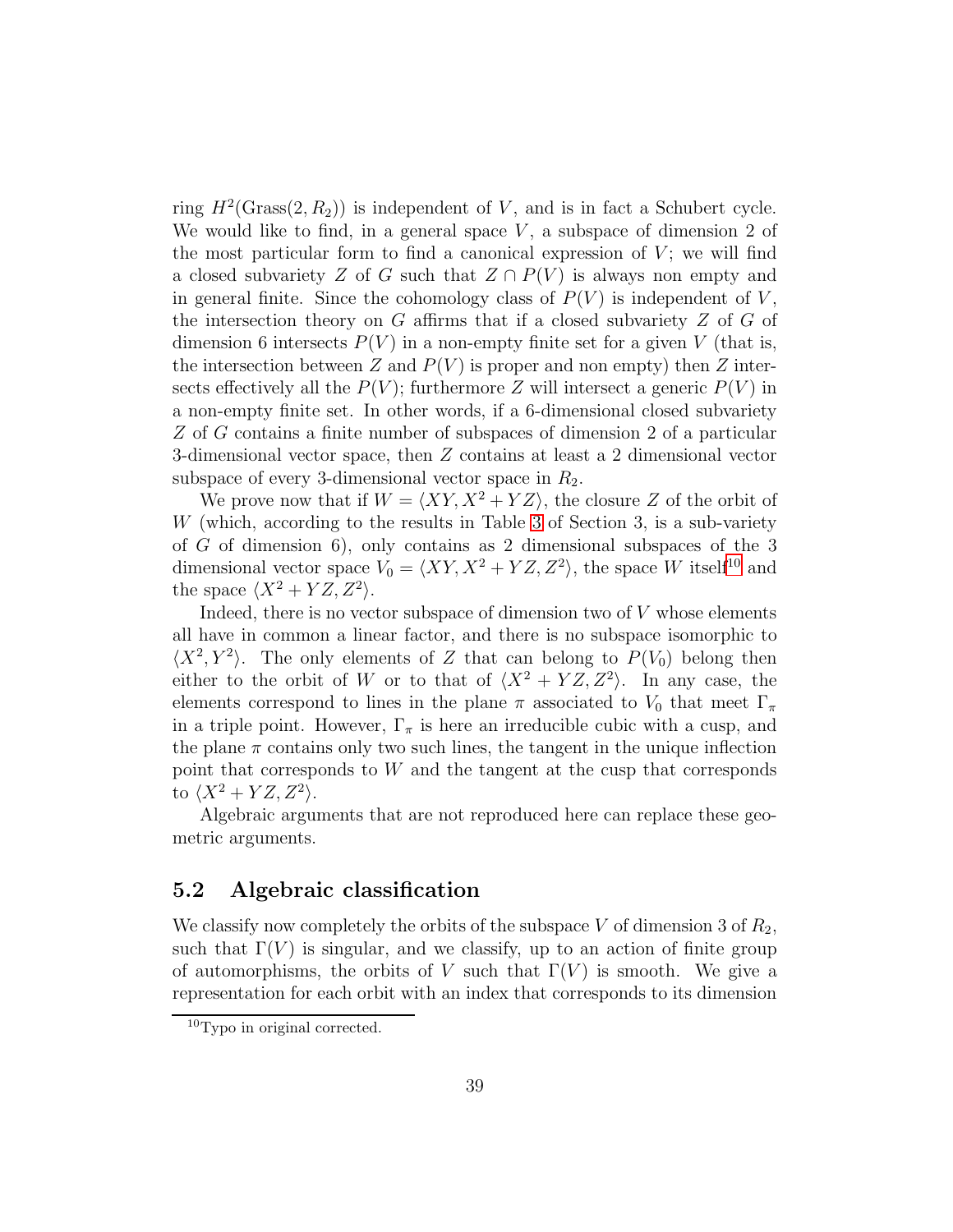and the symbol of the associated cubic  $\Gamma(V)$  as in Table [1.](#page-9-0)

<u>Case 1</u>  $\langle XY, X^2 + YZ \rangle \subset V$ . Then

$$
V = \langle XY, X^2 + YZ, aX^2 + bY^2 + cZ^2 + dXZ \rangle.
$$

<u>Case 1.A</u>  $c \neq 0$  or  $d \neq 0$ . By replacing Z by  $Z - \alpha X$  with  $c\alpha^2 - d\alpha + a = 0$ , we eliminate a (that is, we replace V by  $V^g$  with  $g \in GL(3)$ ,  $g: (X, Y, Z) \to (X, Y, Z - \alpha X)$ . From now on we will omit such explanations. If now  $b \neq 0$ , a "change in scale" leads to a family:

$$
V_c = \langle XY, X^2 + YZ, Y^2 + cZ^2 + XZ \rangle \quad \text{if } d \neq 0;
$$

and to

$$
V' = \langle XY, X^2 + YZ, Y^2 + Z^2 \rangle \quad \text{if } d = 0.
$$

We study these two cases later.

If 
$$
b = 0
$$
,  $V = \langle XY, X^2 + YZ, Z^2 \rangle = \mathfrak{S}$  or  
\n $V = \langle XY, X^2 + YZ, XZ \rangle = \mathfrak{\Theta}$  or  
\n $V = \langle XY, X^2 + YZ, Z^2 + XZ \rangle$ .

In the latter case, the substitution  $Z = (Z' + \frac{1}{2}X)$  and a "change in scale" leads to the form  $V = \langle XY, X^2+YZ, Z^2+YZ \rangle$ , and the substitution  $X = (Y' - X')/2$ ,  $Y = (Z' - Y' - X')/2$ ,  $Z = (Y' - X')/2$ provides the expression

$$
\langle XY, X^2 + YZ, Y^2 + XZ \rangle_8 = \infty
$$

We see that this is a limited subset of the group of cases previously considered.

We now study the continuous family  $V_c = \langle XY, X^2 + YZ, Y^2 + \rangle$  $cZ^2+XZ$  and also  $V_0 = \langle XY, X^2+YZ, X^2+Y^2 \rangle$ . In Section 4.1.2 Proposition [4.3ff](#page-26-0) we studied the family  $\mathcal{V}_{\lambda} = \langle XY, X^2 + YZ, (Y Z(Y - \lambda Z)$  with  $\lambda \in \mathsf{k}$ , and we have shown that if  $\lambda \neq 0, 1, \mathcal{V}_{\lambda}$ has a non singular associated cubic  $\Gamma(V_\lambda)$ . It is clear that  $V_0 \simeq V_0$ and that  $V_{-1} \simeq V'$ . If  $c \neq 0$ , consider the following substitution in  $V_c: Z = rZ' - \frac{1}{rc}X'$ ,  $X = r^{1/2}X'$ ,  $Y = Y'$ . Then

$$
V_c = \langle XY, X^2 + YZ, Y^2 + \frac{1}{4c} YZ + cr^2 Z^2 \rangle = \mathcal{V}_\lambda \text{ if } (\frac{r}{4c} - 1) = cr^2 = \lambda.
$$

Note that: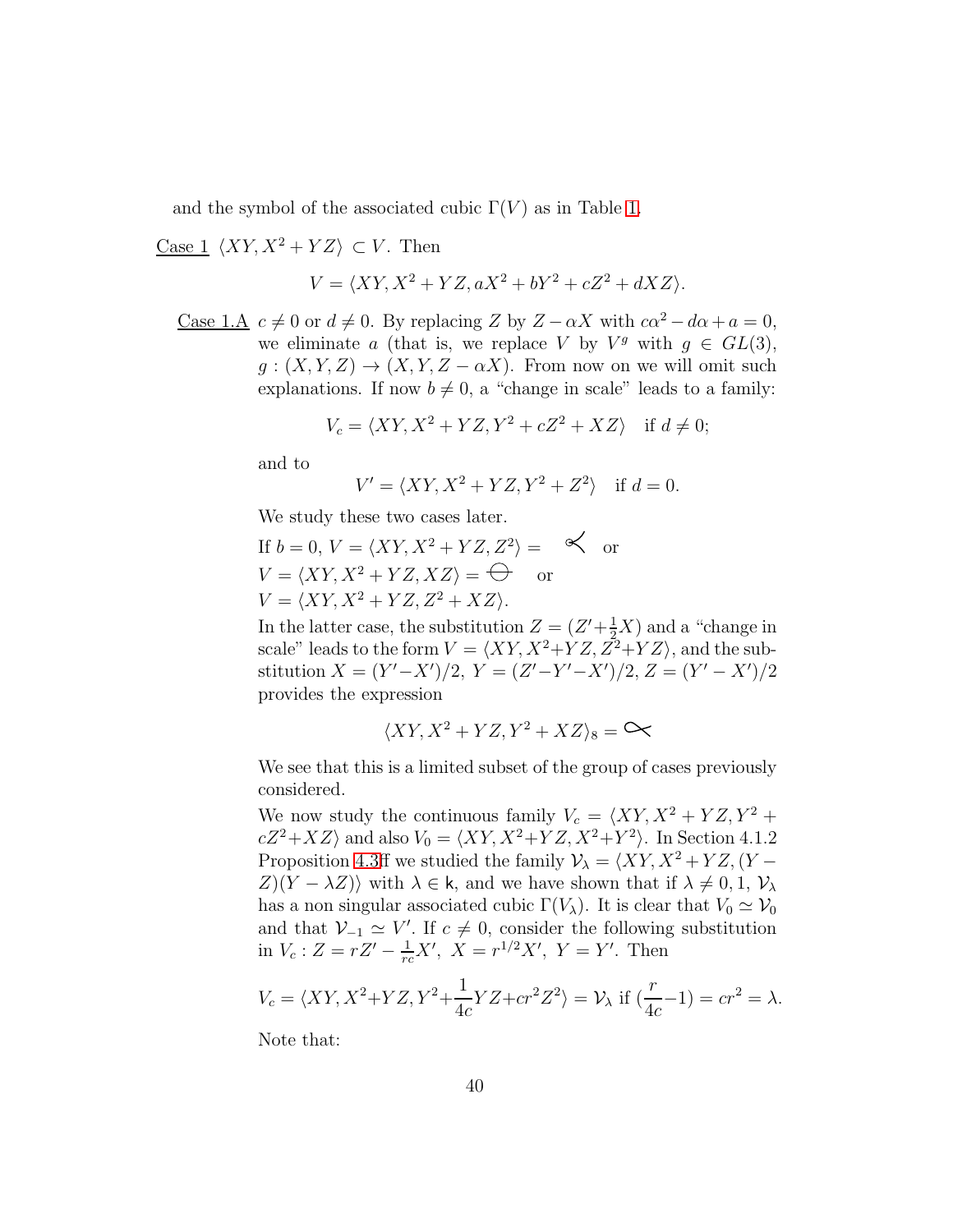- a) Unless  $c = 0$ , (case already considered), we can always choose r such that  $\frac{4}{rc} - 1 = cr^2$ . Therefore, each  $V_c$  belongs to the orbit of an element of the family  $\mathcal{V}_{\lambda}$ .
- b) In the map  $\{V_c\} \to \{\mathcal{V}_\lambda\}, \mathcal{V}_0$  is reached only by  $V_0$  and  $\mathcal{V}_1$  is reached only when  $r = 8c$ , and  $cr^2 = 64c^3 = 1$  or  $c = \sqrt[3]{1/64}$ . In this case,  $V_c \simeq \mathcal{V}_1 = \langle XY, X^2 + YZ, Y^2 + 2YZ + Z^2 \rangle =$  $\langle XY, X^2+YZ \rangle, (Y+Z)^2 \rangle = \infty.$

We conclude that every vector space of the one parameter family  $V_c$  has a non singular associated cubic  $\Gamma(V_c)$  except for:

$$
\langle XY, X^2 + YZ, Y^2 + XZ \rangle_8 = \infty
$$

and

$$
\langle XY, X^2+YZ, (X+Z)^2 \rangle_8 = \mathfrak{S}_8
$$

Case 1.B If d and c are both non zero in case 1, then:

$$
V = \langle XY, X^2 + YZ, X^2 + Y^2 \rangle_6 = \quad \Rightarrow
$$

or

$$
V = \langle XY, YZ, X^2 \rangle \simeq \langle XY, XZ, Z^2 \rangle_5 = \implies
$$

or

$$
V = \langle XY, X^2 + YZ, Y^2 \rangle_4 = \implies
$$

Case 2  $\langle Y^2, X^2 + YZ \rangle \subset V$ :

We have then  $V = \langle Y^2, X^2 + YZ, aZ^2 + bXY + cYZ + dZX \rangle$ .

Considering the transformations:  $X' = X + \lambda Y$ ,  $Z' = Z - 2\lambda X + \mu Y$ , composed with the "changes in scale" we get the following five cases:

| $\langle Y^2, X^2 + YZ, Z(Z+X) \rangle$ which is a form of $\infty$ |                                    |
|---------------------------------------------------------------------|------------------------------------|
| $\langle Y^2, X^2+YZ, XZ \rangle$                                   | which represents $\leq$            |
| $\langle Y^2, X^2+YZ, Z^2 \rangle$                                  | which represents $\leftrightarrow$ |
| $\langle Y^2, X^2+YZ, YZ \rangle$                                   | which is a form of $\phi$ $\in$    |
| $\langle Y^2, X^2+YZ, XY \rangle$                                   | which represents $\Rightarrow$     |

Case 3  $\langle XY, XZ \rangle \subset V$ , so that  $V = \langle XY, XZ, aX^2 + bY^2 + cZ^2 + dYZ \rangle$ .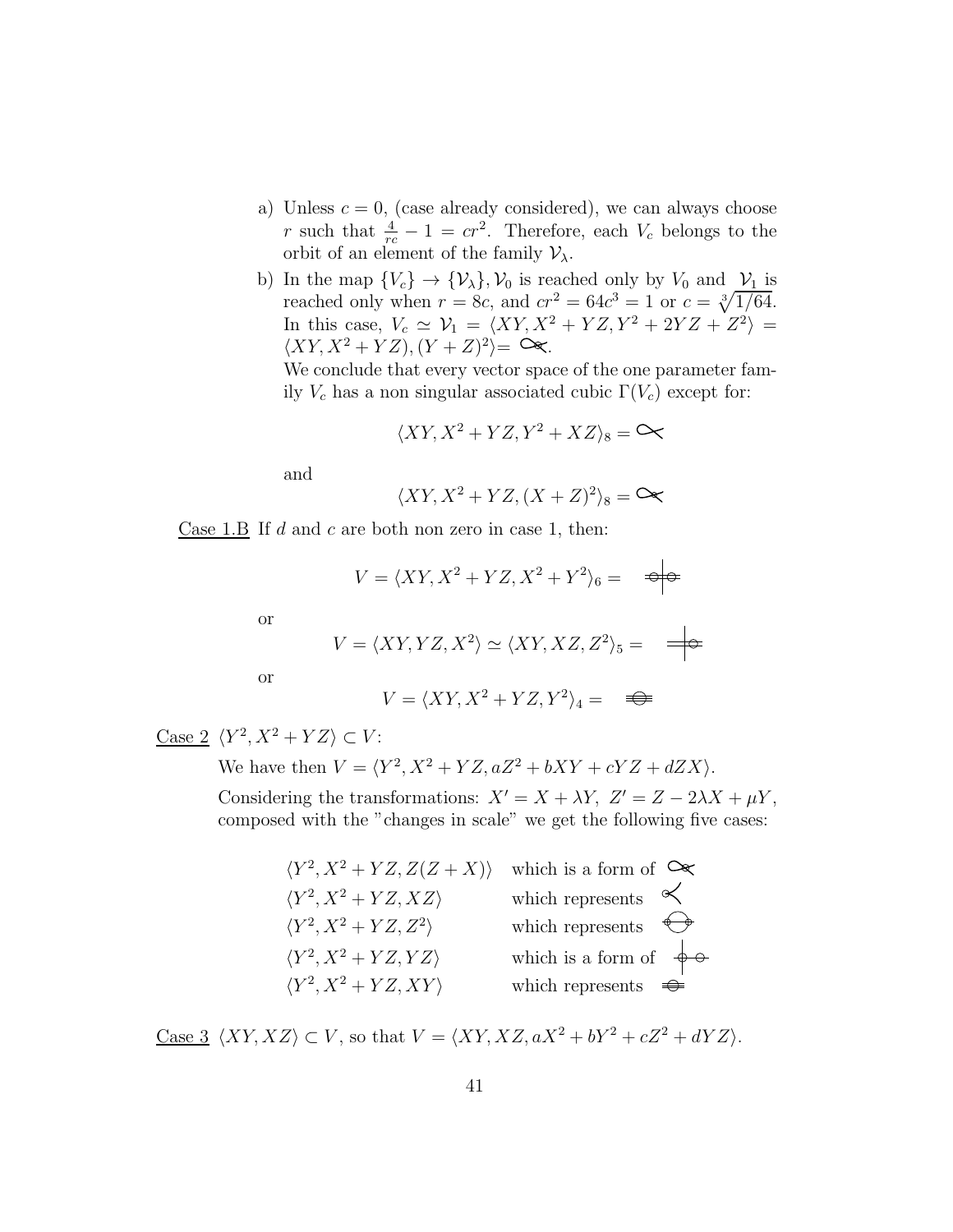Case 3.A  $d \neq 0$ . Replacing Y by  $Y + \alpha Z'$  with :  $b\alpha^2 + d\alpha + c = 0$ , we eliminate c. If  $d \neq O$ , we replace Z by  $Z' - \left(\frac{b}{d}\right)$  $\frac{b}{d}$ )Y to eliminate b. After multiplication by a scalar, we get:

$$
V = \langle XY, XZ, X^2 + YZ \rangle \text{ already considered in 1.A, or}
$$

$$
V = \langle XY, XZ, YZ \rangle_6 = \triangle, \text{ or}
$$

$$
V = \langle XY, XZ, X^2 \rangle_2 = \text{mod}
$$

Case 3.B  $d = 0$ . The substitution  $Y \to Y + dZ$  or  $Z \to Z + dY$  will make d non-zero, unless  $b = c = d = 0$ , or  $V = \langle XY, XZ, X^2 \rangle$  which has just been considered or  $V = \langle XY, XZ, Z^2 \rangle$  considered in 1.B. Thus the discussion of 3.A. applies unless  $V \simeq \langle XY, XZ, Y^2 \rangle$  (already considered) or that:  $V \simeq \langle XY, XZ, X^2 + Y^2 \rangle$  in which case the substitution used in 3.A. returns the initial vector space. This last space  $V = \langle XY, YZ, X^2 + Y^2 \rangle$  is isomorphic to  $\langle XY, X^2 + Z^2 \rangle$  $YZ, X^2 + Y^2$  of case 1.B.

<u>Case 4</u>  $\langle XY, X^2 \rangle \subset V$ , so that  $V = \langle XY, X^2, aY^2 + bZ^2 + cXZ + dYZ \rangle$ .

Case 4.A  $b \neq 0$ . We eliminate a and c by the substitution

$$
Z \to Z' + \sqrt{a/b}Y + \left(\frac{c}{2}\right)X.
$$

A change of scale gives:

$$
V \simeq \langle XY, X^2, Z^2+YZ \rangle_6 = \bigodot
$$
 or  $V = \langle XY, X^2, Z^2 \rangle_5 = \oint \phi.$ 

<u>Case 4.B</u>  $b = 0$ . If  $d \neq 0$ , we eliminate c by  $Y \rightarrow Y' - \left(\frac{c}{d}\right)$  $\frac{c}{d}$ )X and a change in scale gives:  $V = \langle X^2, XY, Y^2 + YZ \rangle = \langle X^2, XY, XZ \rangle$ or  $V = \langle X^2, XY, YZ \rangle$  of case 1.B. If  $d = b = 0, V = \langle XY, X^2, Y^2 + XZ \rangle = \langle XY, X^2 + YZ, Y^2 \rangle$  of case 1.B. or  $V = \langle XY, XZ, X^2 \rangle$  of case 3.A. or  $V = \langle XY, X^2, Y^2 \rangle_2 =$ 

Case  $5 \langle X^2, Y^2 \rangle \subset V$ . Then,  $V = \langle X^2, Y^2, aXY, bYZ + cXZ + dZ^2 \rangle$ .

<u>Case 5.A</u> If  $d \neq 0$ , replace Z by  $Z' + \frac{a}{2}X + \frac{b}{2}$  $\frac{b}{2}Y$ ; after a change in scale

$$
V \simeq \langle X^2, Y^2, XY + Z^2 \rangle_7 = \bigoplus \quad \text{or } V = \langle X^2, Y^2, Z^2 \rangle_6 = \bigotimes.
$$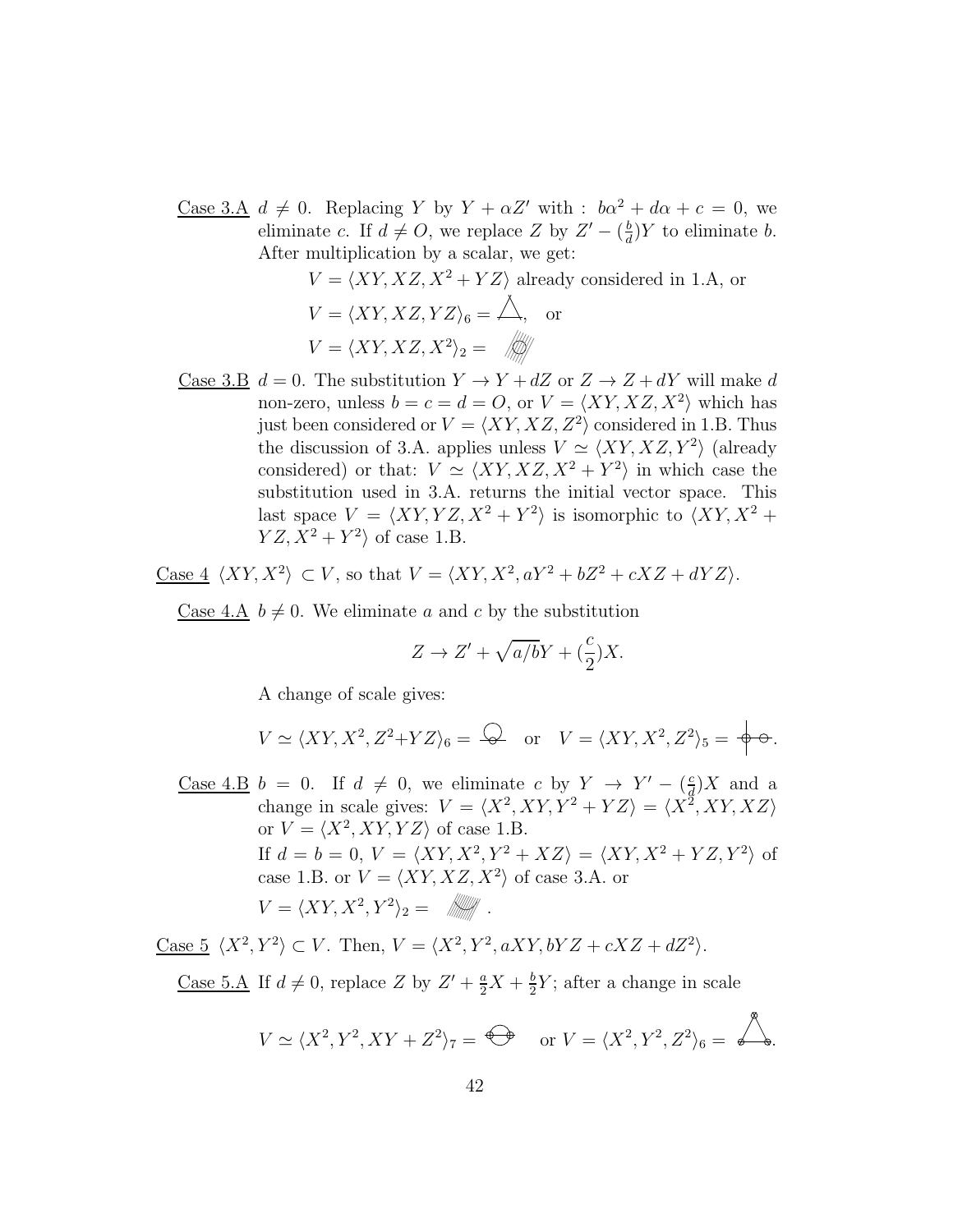<u>Case 5.B</u> If  $d = 0, V \simeq \langle X^2, Y^2, XZ \rangle$  (see 3.A) or  $\langle X^2, Y^2, Z^2 \rangle$  (3.B) or  $V \simeq \langle X^2, Y^2, Z(X+Y) \rangle$ . This latter space, after substitution  $X \to X' + Y', Y \to X' - Y'$  becomes  $V = \langle X'^2 + Y'^2, X'Y', X'Z' \rangle$ which, as we showed in 3.B, is isomorphic to  $\langle XY, X^2 + YZ, X^2 + Y^2 \rangle$ of case 1.B.

> This completes the verification of the 14 special orbits of Table [1](#page-9-0) by the algebraic method.

## 6 The closures of orbits: specializations

Introduction, definitions.

**Definition 6.1.** Let U and V be two orbits of planes of C under the action of  $Pgl(3)$  operating in P. We say that U specializes in V or that V is a specialization of U if  $V \subset \overline{U}$ .

- **Remark 6.2.** a) It is the same to say that there exists a family  $F_T \subset$  $Gras<sub>3</sub>R<sub>2</sub> × T$  of elements  $F<sub>t</sub>, t ∈ T$  of  $Grass<sub>3</sub>R<sub>2</sub> over a neighborhood$ T of 0 in the affine line, whose generic element  $F_t, t \in T \backslash 0$  belongs to U, and whose element  $F_0$  corresponding to 0 belongs to V.
- b) The relation "V is a specialization of U" is an order relation  $V < U$  on the set of orbits (order of genericity).

We will describe this order in Sections 6.4-6.6. Beforehand, we study in Section 6.1 a duality relation on the set of orbits; in Section 6.2, the dimensions of orbits; and in Section 6.3, the length of the projective schemes naturally associated to elements of  $Grass(3, R_2)$ .

#### 6.1 Duality

We consider on  $R_2$  the scalar product which makes the basis

$$
(\frac{1}{\sqrt{2}}x^2, \frac{1}{\sqrt{2}}y^2, \frac{1}{\sqrt{2}}z^2, xy, yz, xz)
$$

orthonormal. Let  $E$  and  $E'$  be subspaces of  $R_2$ . We can easily verify that if E and E' have the same orbit under the action of  $GL_3(k)$ , so have their respective orthogonals as well. The passage to the orthogonal therefore defines an involution (obviously regular) of  $Grass(3, R_2)$  on itself which passes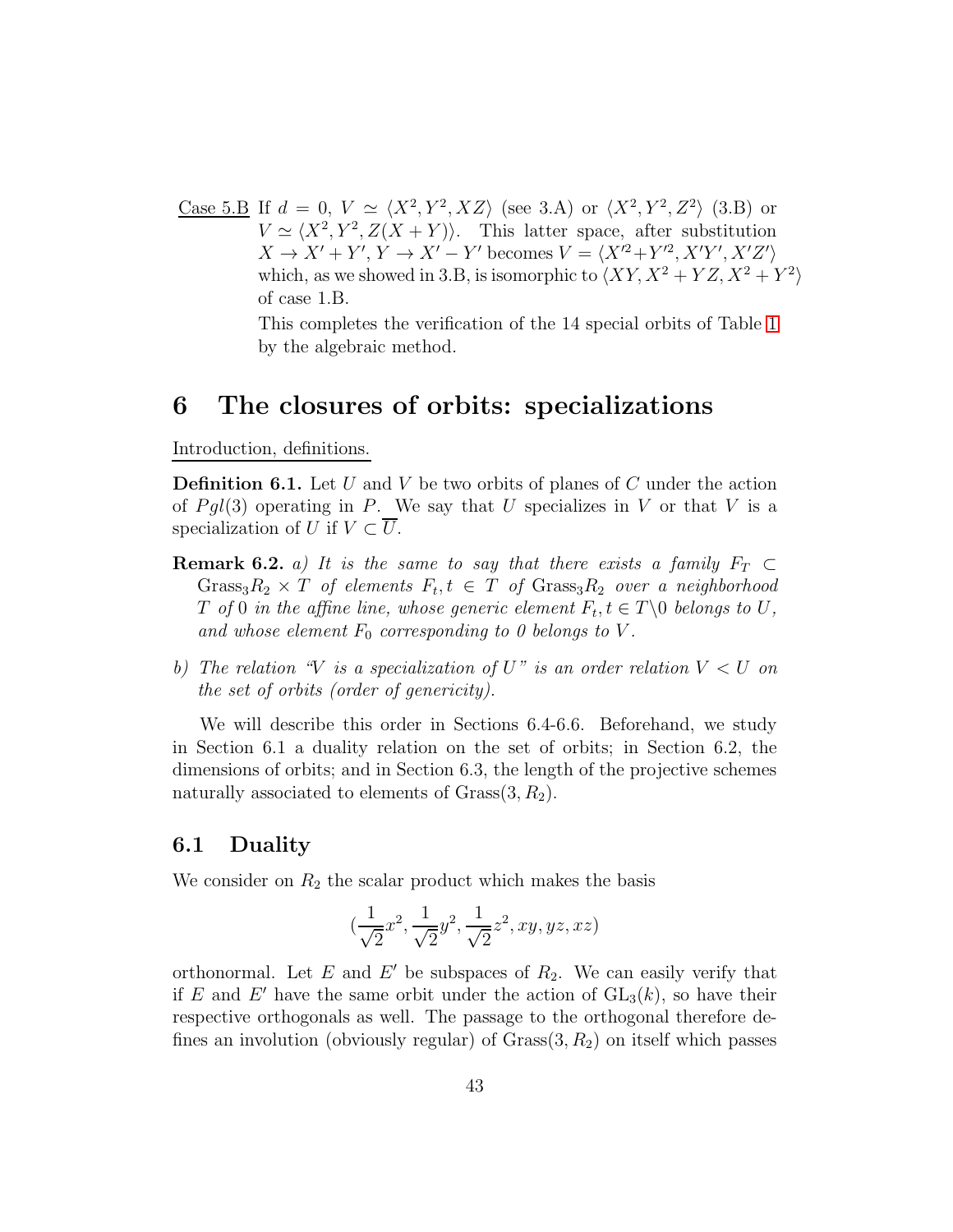to the quotient modulo the action of  $GL_3(k)$  to give an involution of the set of orbits.

Definition 6.3. The involution thus obtained over the set of orbits of planes of plane projective conics is called duality. If  $X$  is such an orbit, we denote by  $X^{\perp}$  the dual orbit.

We have the following obvious propositions:

**Proposition 6.4.** If X' is a specialization of X, then  $X'^{\perp}$  is a specialization of  $X^{\perp}$ .

**Proposition 6.5.** dim  $X^{\perp} = \dim X$ .

Recall from Table [1](#page-9-0) that  $\int_{\gamma}$  j( $\lambda$ ) designates the orbit of the plane generated by the partial derivatives of  $X^3 + Y^3 + Z^3 + 3\lambda XYZ$ .

Proposition 6.6. We have the following list of couples of dual orbits (Table  $\lambda$ ).

Note of Translators 6.7. J. Emsalem and A. Iarrobino omitted to develop the notion of projective dual of the space of conics, in the dual plane  $P^{\vee}$  of P. It is a method of treating intrinsically the equivalence between isomorphism class of a net and that of its orthogonal, while, on the other hand, the scalar product they have used does not respect the action of  $P \cdot gl(3)$ . Further, the duality between the two spaces of conics makes obvious the equivalence between

- 1. Classification of conics, and the classification of hyperplanes of conics;
- 2. Classification of pencils of conics, and the classification of webs of conics - linear projective subvarieties of dimension 3 of the space of conics.

It becomes clear from this consideration that the classification of all linear projective subvarieties of the space of conics can be deduced simply from the results of the paper.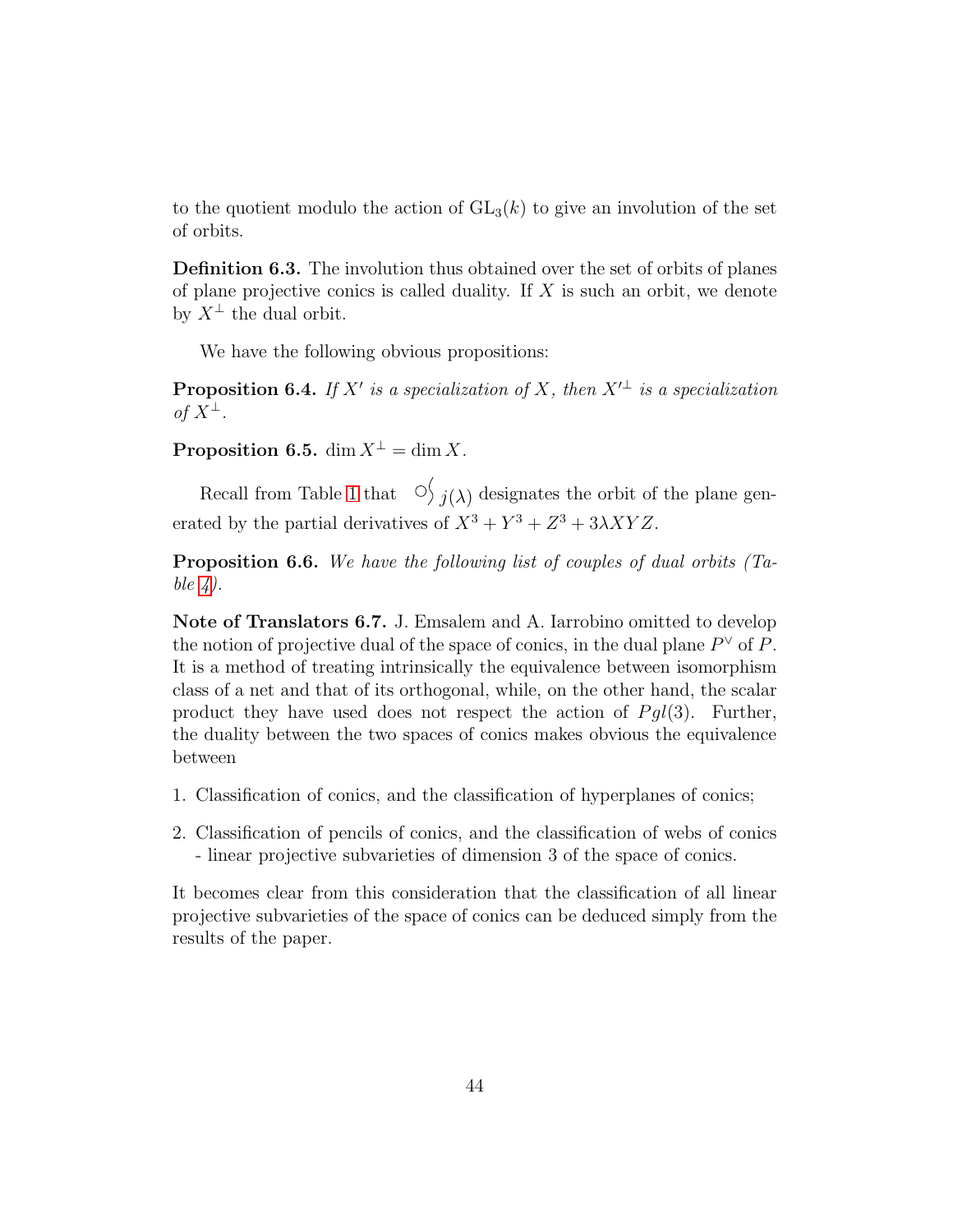<span id="page-44-0"></span>

Table 4: Dual orbits of nets of conics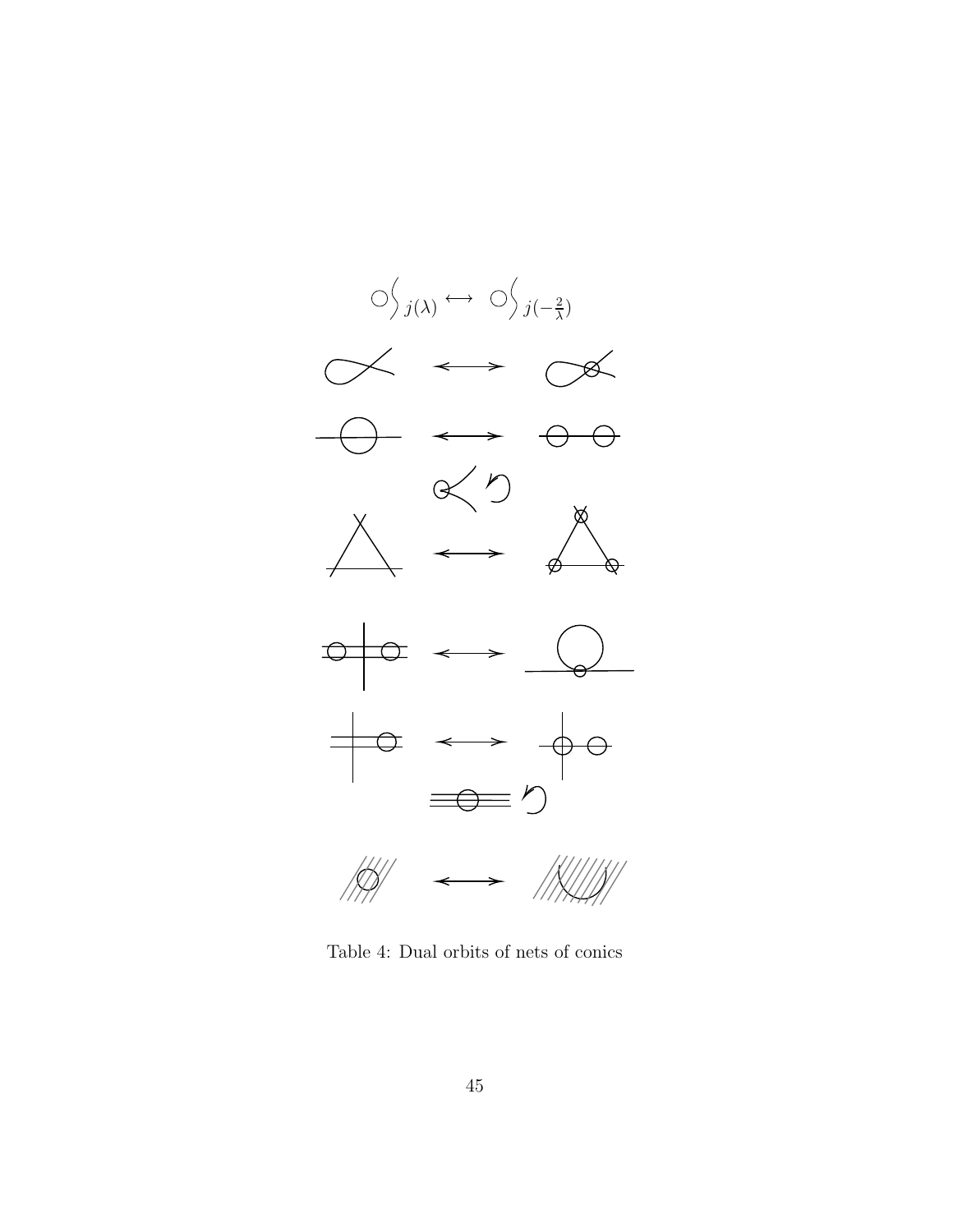#### 6.2 Dimension of orbits

We will calculate the dimension of most orbits by finding the isotropy group of a 3-dimensional subspace of  $R_2$  under the action of  $Pgl(3)$  or  $SL_3$ .  $SL_3$  is a finite covering space of  $Pgl(3)$  so that

 $\dim P \cdot d(3)(V) = \dim SL_3(V) = \dim SL_3 - \dim StabV = 8 - \dim StabV,$ 

where  $StabV$  is the isotropy group of V. We start by listing these isotropy groups, orbit by orbit. However, considering the duality, we do not have to perform the calculation for an orbit whose dual already has its known dimension.

- 1) Dimension of  $\circlearrowright_{\lambda}$  By Section 4.1, the orbit  $\circlearrowright_{\lambda}$  is in a regular one-toone correspondence with the orbit of a smooth cubic which is not isomorphic to  $(X^3 + Y^3 + Z^3)$  in the space of cubics under the action of  $Pgl(3)$ operating on P. This last dimension is 8. Then  $\circlearrowright_{\lambda}$  is also of dimension 8.
- 2) Dimension of  $\sim$ . We verify that a plane of this class is determined by the partial derivatives of a third degree homogeneous polynomial corresponding to an irreducible double point cubic with distinct tangents, this cubic being unique. The dimension sought is therefore equal to the dimension of the orbit of irreducible cubics with double point with distinct tangents in the space of projective plane cubics under the action of  $P \cdot q l(3)$  acting on P. This dimension is 8. (See the remarks preceding Theorem [6.11](#page-51-0) in  $\S 6.5$ ).
- 2') <u>Dimension of</u>  $\infty$ . Considering the duality, this dimension is also 8.
- 3) Dimension of  $\bigoplus$  (=  $\langle X^2+YZ, XY, XZ \rangle$ ). X is the unique linear form (up to a multiplication by a non-zero scalar) such that  $\dim_k(XR_1 \cap V) = 2$ ; we then have  $\langle Y, Z \rangle = V : X$ , so that the spaces  $\langle X \rangle$  and  $\langle Y, Z \rangle$  are determined only by V. Let  $G_V$  be the isotropy group of V in  $SL(3)$ . If  $g \in G_V$ ,  $g(X) = \alpha X$  and  $g(Y)$ ,  $g(Z) \in \langle Y, Z \rangle$ . Then V contains  $g(X^2+YZ) = \alpha^2 X^2 + g(Y)g(Z)$ . Necessarly, by the conditions on  $g(Y)$ and  $g(Z)$ ,  $\alpha^2 X^2 + g(Y)g(Z)$  is proportional to  $X^2 + YZ$ : then either  $g(Y) = aY$  or  $g(Z) = \frac{\alpha^2}{g}$  $\frac{\alpha^2}{a}Z$ , or  $g(Y) = aZ$  and  $g(Z) = \frac{\alpha^2}{a}$  $\frac{\alpha^2}{a}Y$ . We have  $1 = \det g = \pm \alpha^3$  and  $\tilde{G_V} \simeq (Z/3Z)^2 \times k$  is of dimension 1. Therefore,  $\leftrightarrow$  is of dimension 7.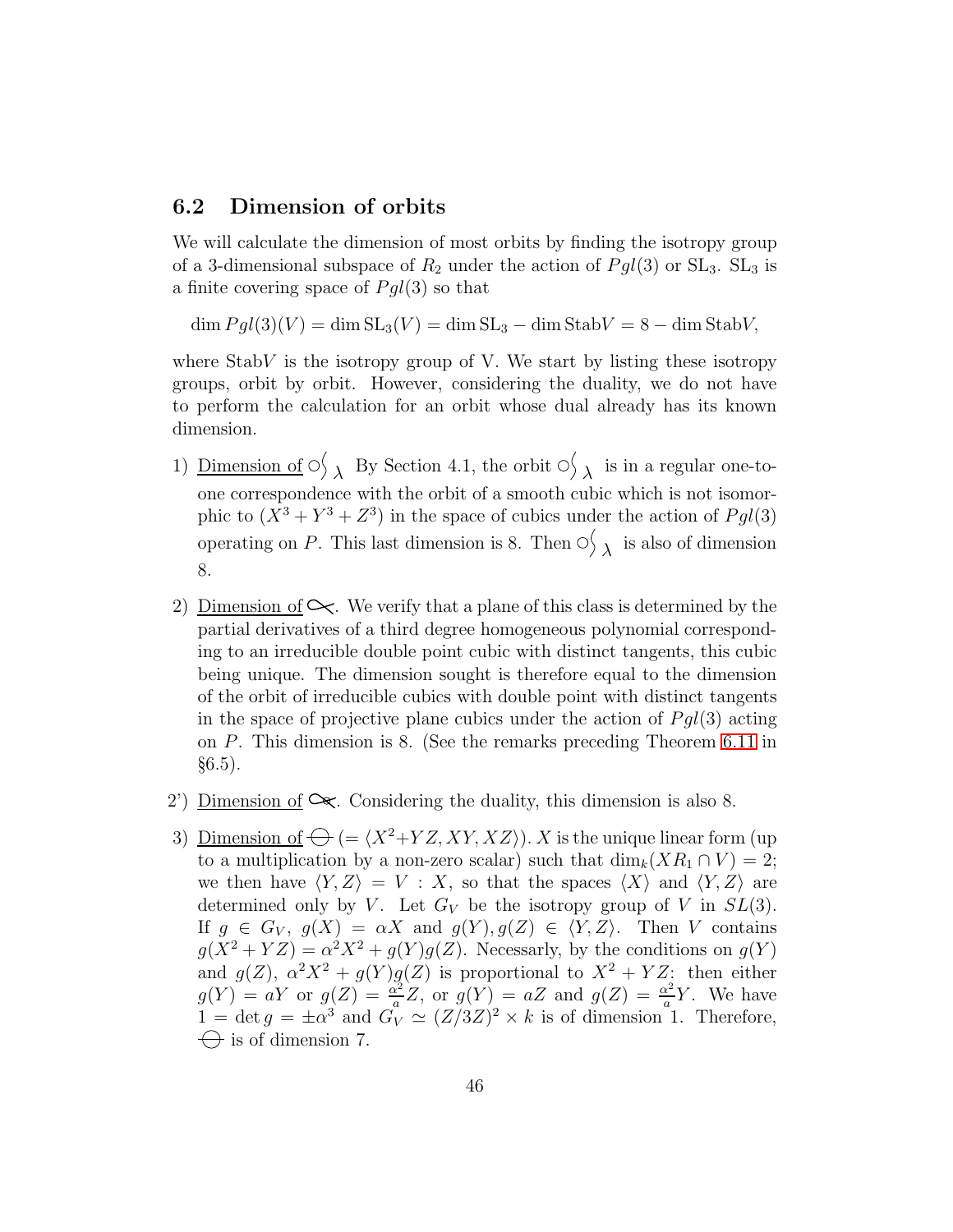- 3') By duality,  $\bigoplus$  is also of dimension 7.
- 4) Dimension of  $\ll$  (=  $\langle XY, X^2 + YZ, Z^2 \rangle$ ). The space  $\langle Z \rangle$  is completely determined by V. Let  $g \in G_V$ .  $g(Z) = aZ$ ,  $g(X) = bX + cY + dZ$ ,  $g(Y) = b'X + c'Y + d'Z$ . Then,

$$
g(XY) = g(X)g(Y) = (bX + cY + dZ)(b'X + c'Y + d'Z) \in V
$$

so that

$$
O \equiv (-bb' + c'd)YZ + (bd' + b'd)XZ + cc'Y^{2} + (bd' + b'd)XZ \pmod{V}
$$
  
and  $g(X^{2} + YZ) = (bX + cY + dZ)^{2} + aZ(b'X + c'Y + d'Z) \in V$  so that  

$$
O \equiv (-b^{2} + 2cd + ac')YZ + c^{2}Y^{2} + (2bd + ab')XZ \pmod{V}
$$

Then  $c = 0$  and  $1 = \det g = abc'$ . Finally,  $g(Z) = aZ, g(X) = bX$ ,  $g(Y) = c'Y$ , with  $b^3 = 1$ , and  $a = b^2/c'$ ,  $c' \in k^*$ .  $G_V \simeq Z_3 \times k^*$  is of dimension 1 and  $\ll$  is of dimension 7.

5)  $\bigotimes_{\Theta} (= \langle X^2, Y^2, Z^2 \rangle).$ 

The set of 3 spaces  $\langle X \rangle$ ,  $\langle Y \rangle$ ,  $\langle Z \rangle$  is determined by V and V determines them in turn. If  $g \in G_V$ , it is the product of a substitution of variables and a transformation of the form  $(X, Y, Z) \rightarrow (aX, bY, cZ)$  with  $abc = 1$ .  $\dim G_V = 2$  and  $\dim \bigwedge_{\mathfrak{m}}^{\mathfrak{R}} = 6.$ 

- 5') By duality, dim  $\triangle = 6$ .
- 6) Dimension of  $\bigcirc$   $(=\langle XY, X^2, Z^2+YZ \rangle).$  $\langle X \rangle$  and  $\langle X, Y \rangle$  are uniquely determined by  $\langle V \rangle$ . If  $g \in G_V$ ,  $g(X) = aX$ ,  $g(Y) = bX + cY$ ,  $g(Z) = dX + eY + fZ$ , and  $1 = \det g = acf$  and  $g(Z^2 + YZ) = (dX + eY + fZ)[(d+b)X + (e+c)Y + fZ] \equiv 0 \pmod{V},$ therefore

$$
0 \equiv e(fc)Y^2 + f(2d+b)XZ + f(2e+c)YZ + f^2Z^2 \pmod{V},
$$

hence,  $(c = 0 \text{ or } e + c = 0)$  and  $b = -2d$ ,  $2e + c = f$ ,  $a = \frac{1}{cf}$ . Finally,  $G_V = Z/2Z \times k^* \times k$  is of dimension 2, and  $\mathbb{Q}$  is of dimension 6.

6') By duality,  $\Rightarrow$  is also of dimension 6.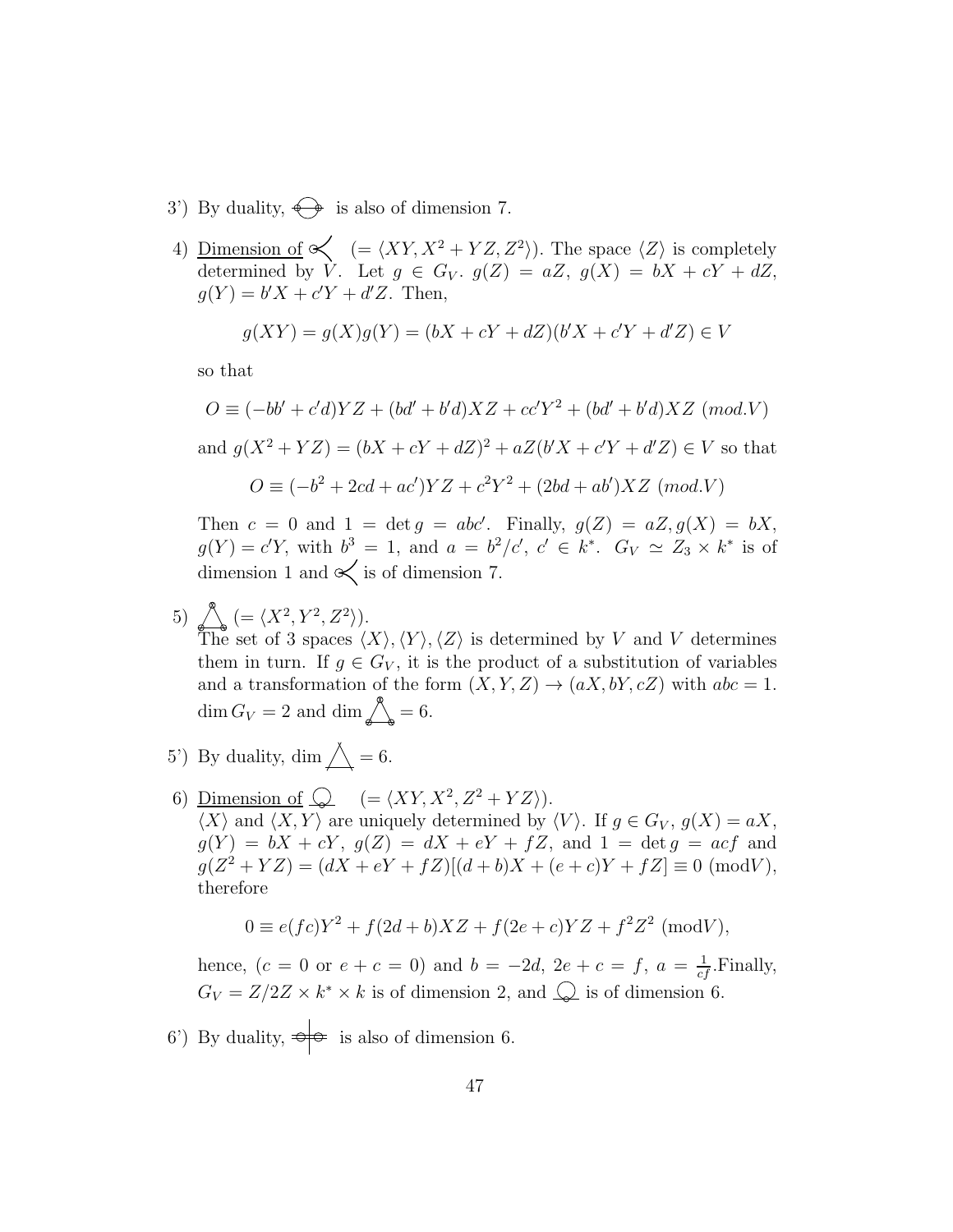- 7)  $\phi \circ (= \langle Y^2, XY, Z^2 \rangle)$ . Again,  $\langle Y \rangle$ ,  $\langle X, Y \rangle$  and  $\langle Z \rangle$  are uniquely determined by V. If  $g \in G_V$ ,  $g(Y) = aY$ ,  $g(Z) = bZ$  and  $g(X) = cX + dY$ , det  $g = abc$ . Conversely, such an automorphism is in  $G_V$ . Therefore  $G_V \simeq k^{*2} \times k$  has dimension 3 and  $\phi \circ \phi$  has dimension 5.
- 7') By duality  $\Rightarrow$  has dimension 5..
- $( = \langle Y^2, XY, YZ X^2 \rangle).$ The vector space determines  $\langle Y \rangle$  and  $\langle X - Y \rangle$ . If  $g \in G_V$ ,  $g(Y) = aY$ ,  $g(X) = bX + cY$ , and  $g(Z) = dX + eY + fZ$ ,  $1 = \det g = abf$  and  $g(YZ - X^2) \in V \Rightarrow 0 \equiv aY(dX + eY + fZ) - (bX + cY)^2 \pmod{V} \Rightarrow$  $afYZ - b^2X^2 \in V \Rightarrow af = b^2$ . Finally  $G_V \simeq Z_3 \times k^* \times k^3$  is of dimension 4 and  $\implies$  has dimension 4.
- 9) It is easy to verify that  $\langle\!\langle\!\langle \psi\rangle\!\rangle\!\rangle = \langle X^2, XY, XZ\rangle\!\rangle$  and  $\langle\!\langle\!\langle \psi|\!\rangle\!\rangle\!\rangle = \langle X^2, Y^2, (X +$  $\langle Y \rangle^2$ ) both have dimension 2.

#### 6.3 Scheme length as an invariant of special orbits

**Definition 6.8.** Let  $u \in \text{Grass}(3, R_2)$ . Let  $P, Q, R \in R_2$  such that  $u =$  $\langle P, Q, R \rangle$ . We call "projective scheme associated with u" the scheme

$$
Proj k[X, Y, Z]/(P, Q, R).
$$

In general, this scheme is empty, and if  $(P, Q, R)$  does not belong to the orbit of  $\langle X^2, XY, XZ \rangle$ , nor to the orbit of  $\langle X^2, XY, Y^2 \rangle$ , then it is finite.

**Definition 6.9.** Let S be a finite scheme. We call *scheme length* of this scheme the integer

$$
\sum_{s \in S} \ell(O_{S,s})
$$
 where for  $s \in S$ ,  $O_{S,s}$  is the local ring of S in s.

In what follows, we give the length of the projective schemes associated to different orbits of  $Grass(3, R_2)$ , an integer in the interval [0,3]. Indeed, two elements of  $Grass(3, R_2)$  that belong to the same orbit have isomorphic associated schemes, so have the same scheme length. The calculation of this length is easily done by carrying out a generic dehomogenization to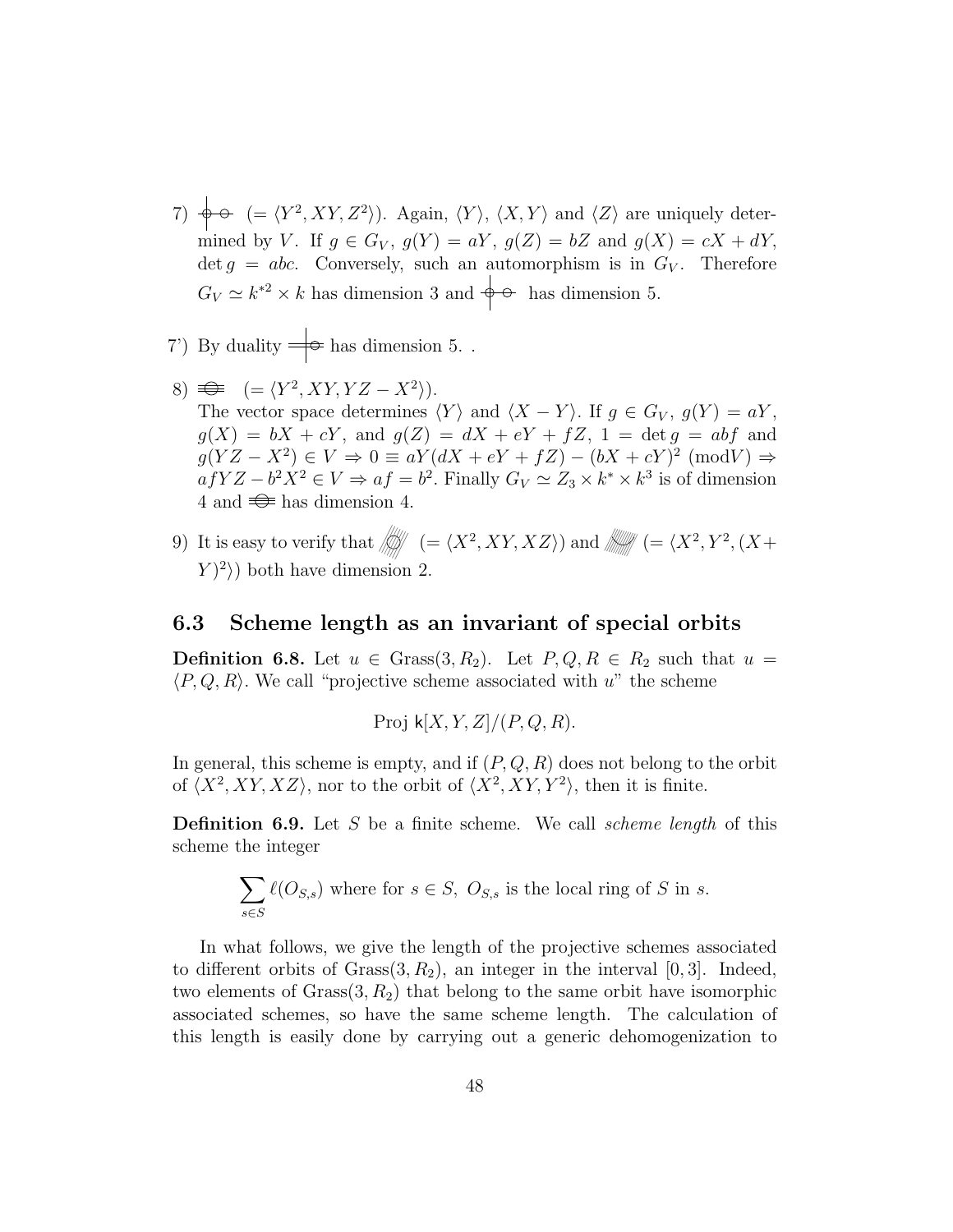obtain  $\text{Proj}_k[X, Y, Z]/(P, Q, R)$  in the form of the spectrum of an Artinian algebra. The length in question is the height  $\ell$  of the infinite string of the Hilbert function  $H(k[X, Y, Z]/(P, Q, R)) = (1, 3, 3, a, \overline{\ell})$ . When  $(P, Q, R)$  is a complete intersection this is 0.

The Table [5](#page-49-0) shows this scheme length  $\ell$  immediately after the symbol associated with each orbit. It also summarizes the two previous discussions: each horizontal line of the table corresponds to a dimension of an orbit, that is noted at its right end. The axial symmetry corresponds to duality.<sup>[11](#page-48-0)</sup>

Notation: If U is the class of an element in  $Grass(3, R_2)$ , in the sequel we let  $\ell(U)$  be the length of the projective schemes associated to its various elements.

### 6.4 Impossibility of some specializations of nets of conics

We call from now on  $\mathcal C$  the set of classes of projective planes of conics modulo the natural action of GL(3).

Definition Suppose  $A, B \in \mathcal{C}$ . We say that  $(A, B)$  is an elementary special*ization* if B is a specialization of A, (if  $A \neq B$ ) and if, whenever C is a specialization of A and specializes to B, then C is equal to A or B. It will turn out that all elementary specializations of orbits in the nets of conics will be from one of dimension c to another of dimension  $c - 1$ .

We have the following proposition, whose proof is trivial.<sup>[12](#page-48-1)</sup>

**Proposition 6.10.** Let  $(A, B)$  be a specialization with  $A \neq B$ . Then

- a) dim  $B < \dim A$ ;
- b)  $\ell(B) \geq \ell(A);$
- c) if a representative of  $A$  has a non-empty intersection with  $D_2$ , all representatives of B have a non-empty intersection with  $D_2$ .

<span id="page-48-0"></span><sup>11</sup>Note of Translator: the original table did not have the dimension two entries, J. Emsalem and A. Iarrobino perhaps considering them as too special.

<span id="page-48-1"></span><sup>&</sup>lt;sup>12</sup>Note of translators: for (b) note, the scheme length is  $\dim_k A', A' = (A/\ell)$  where  $\ell$  is a general enough linear form, and this dimension is upper semicontinuous. The determinantal nets of conics, namely, those arising as the  $2 \times 2$  minors of a  $2 \times 3$  matrix of linear forms, are the four nets of maximum finite scheme length 3. These are seen in the literature (see Appendix B).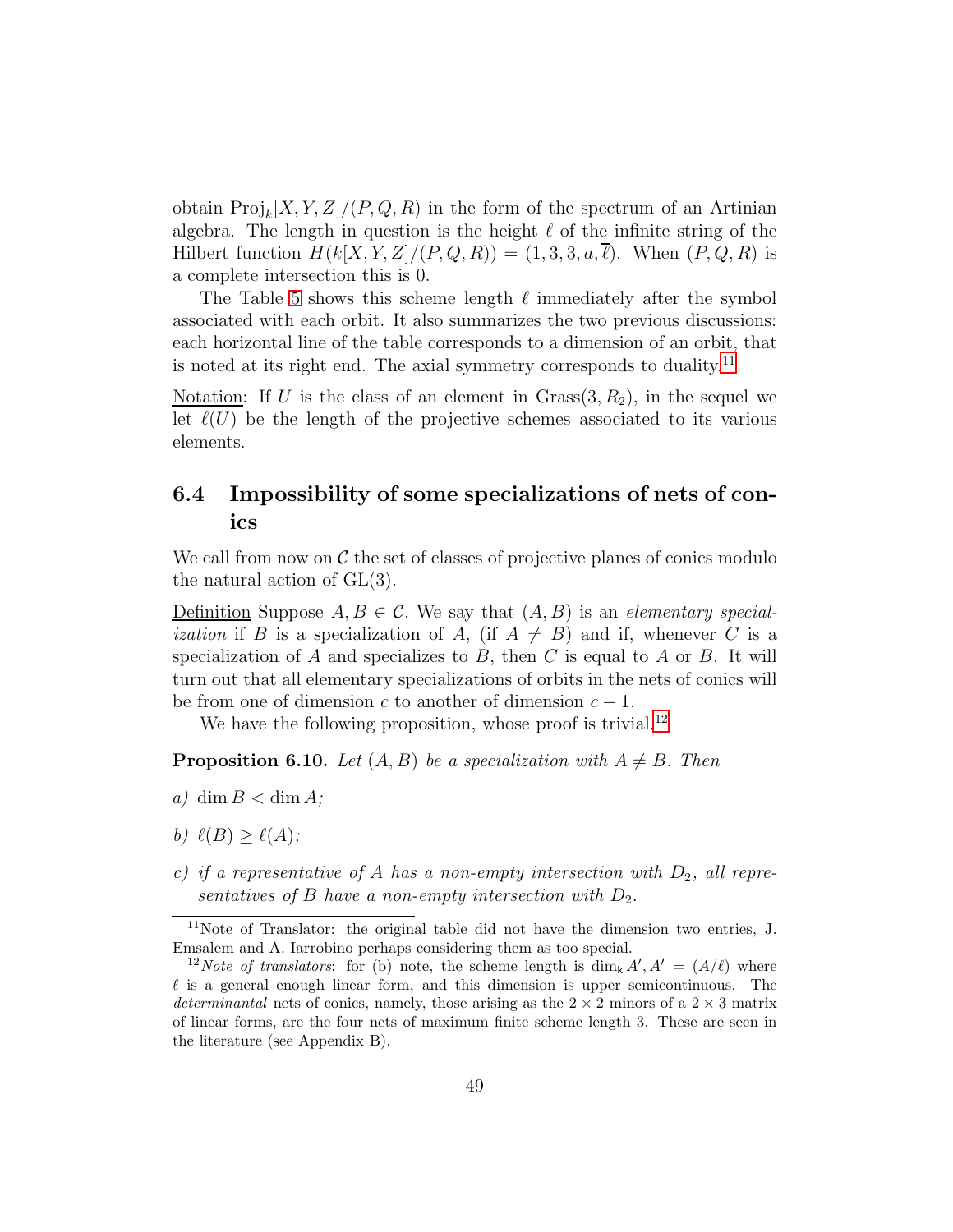<span id="page-49-0"></span>

Table 5: Length of the associated projective scheme to a net of conics.

# d)  $(A^{\perp}, B^{\perp})$  is a specialization with  $A^{\perp} \neq B^{\perp}$ .

Taking into account a) of the Proposition, the description of the order of genericity reduces to the establishing of an exhaustive list of elementary specializations.

In order to establish this list, the Proposition permits us to eliminate the possibility of the existence of elementary specializations  $(A, B)$  that do not figure in Table [1,](#page-9-0) with the exception of the following potential families of specializations:

$$
\circlearrowleft_{\lambda} \rightarrow \bigoplus \text{ and } \circlearrowleft_{\lambda} \rightarrow \bigoplus
$$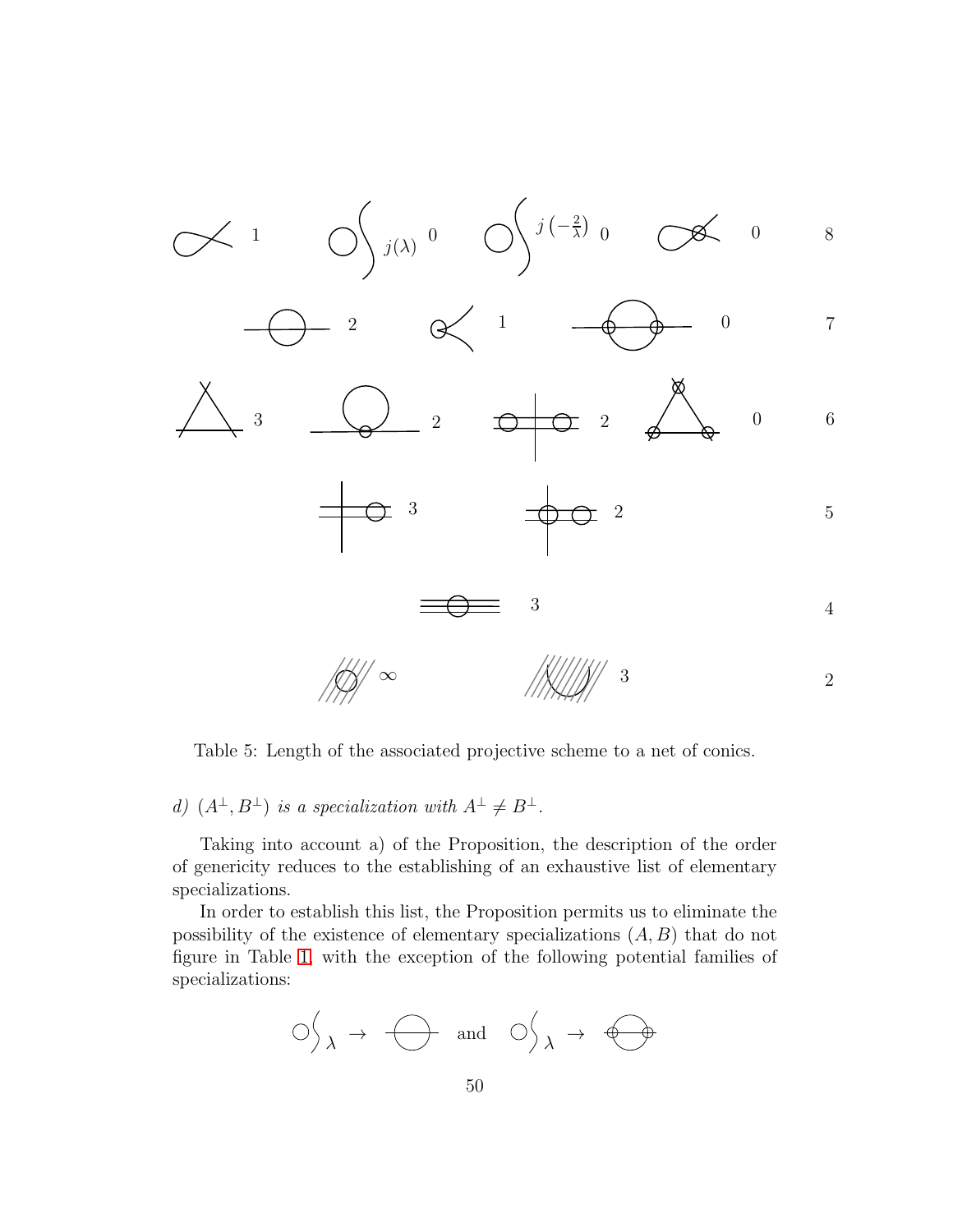$$
\bigcirc \bigcirc_{\lambda} \rightarrow \bigcirc_{\lambda} \quad \text{and} \quad \bigcirc \bigcirc_{\lambda} \rightarrow \bigcirc_{\bullet}
$$

which are duals in pairs, and whose elimination is the goal of the following paragraph.

### 6.5 Specialization of plane cubics and related nets of conics

#### 6.5.1 Specializations of Jacobian planes of a family of cubics  $f$ having constant *j*-invariant.

In what follows, we will consider the specializations of an orbit  $\circlearrowleft \searrow \lambda$ ,  $\lambda$  being fixed, which comes down to fixing  $i(\lambda)$ .

1) The potential specializations  $\circlearrowleft_{\lambda} \rightarrow \bigoplus$  and  $\circlearrowleft_{\lambda} \rightarrow \bigoplus$  do not exist. It suffices, in considering the duality, to show that the first specialization does not exist. In considering the map which associates to  $\pi$ the cubic  $\Gamma_{\pi}$ , and which is rational, this will imply that, in the space of cubics, the cubic that decomposes into a conic with a secant line will belong to the closure of the orbit of  $\Gamma_{\pi_{\lambda}}$ , where  $\pi_{\lambda}$  is the plane associated to  $(X^2 + \lambda YZ, Y^2 + \lambda XZ, Z^2 + \lambda XY)$ . However, as we have seen in Section 4.1.2,  $\Gamma_{\pi_{\lambda}}$  is smooth, which excludes the preceding possibility, according to the Proposition [6.13](#page-51-1) below.

In this way, in the space of projective plane cubics, each cubic  $\ominus$  would belong to the closure (in the sense of Zariski topology) of at least one orbit of a smooth cubic under the natural action of  $Pgl(3)$ . Thus, the closure of the orbits of these smooth cubics as well as the closure of the orbit of irreducible cubics having a double point with distinct tangents are hypersurfaces (thus, of dimension 8), in the space of cubics.

More precisely [\[Gur,](#page-74-0) Exercise  $14-31,\S 28$ ]<sup>[13](#page-50-0)</sup> there are two fundamental relative homogeneous invariants  $S_4$  and  $S_6$  of degrees respectively 4 and 6 in the coefficients of a general cubic, such that a fundamental rational invariant

<span id="page-50-0"></span><sup>&</sup>lt;sup>13</sup>Exercise 15 of [\[Gur,](#page-74-0) §28] defines  $S = S_4, T = S_6$  as invariants, and Exercise 29 is to show if  $T^2 - 4S^3 \neq 0$  that each invariant of a canonical cubic form is a rational integral function of  $S, T$ . Note of translators: G. Salmon [\[Sal,](#page-91-0) Chapter V,  $\S V$ ] has a detailed study of invariants of the cubic f:  $\S 220$ , 221 give formulas for  $S, T$  in terms of the coefficients of f. See also Aronhold invariants [\[Ott2,](#page-90-0) §4.6], [\[Dol1,](#page-87-0) §10.3] (which classifies cubics over arbitrary algebraically closed fields, and specifies  $S$ , T), and [\[Dol2,](#page-87-1) §3.4].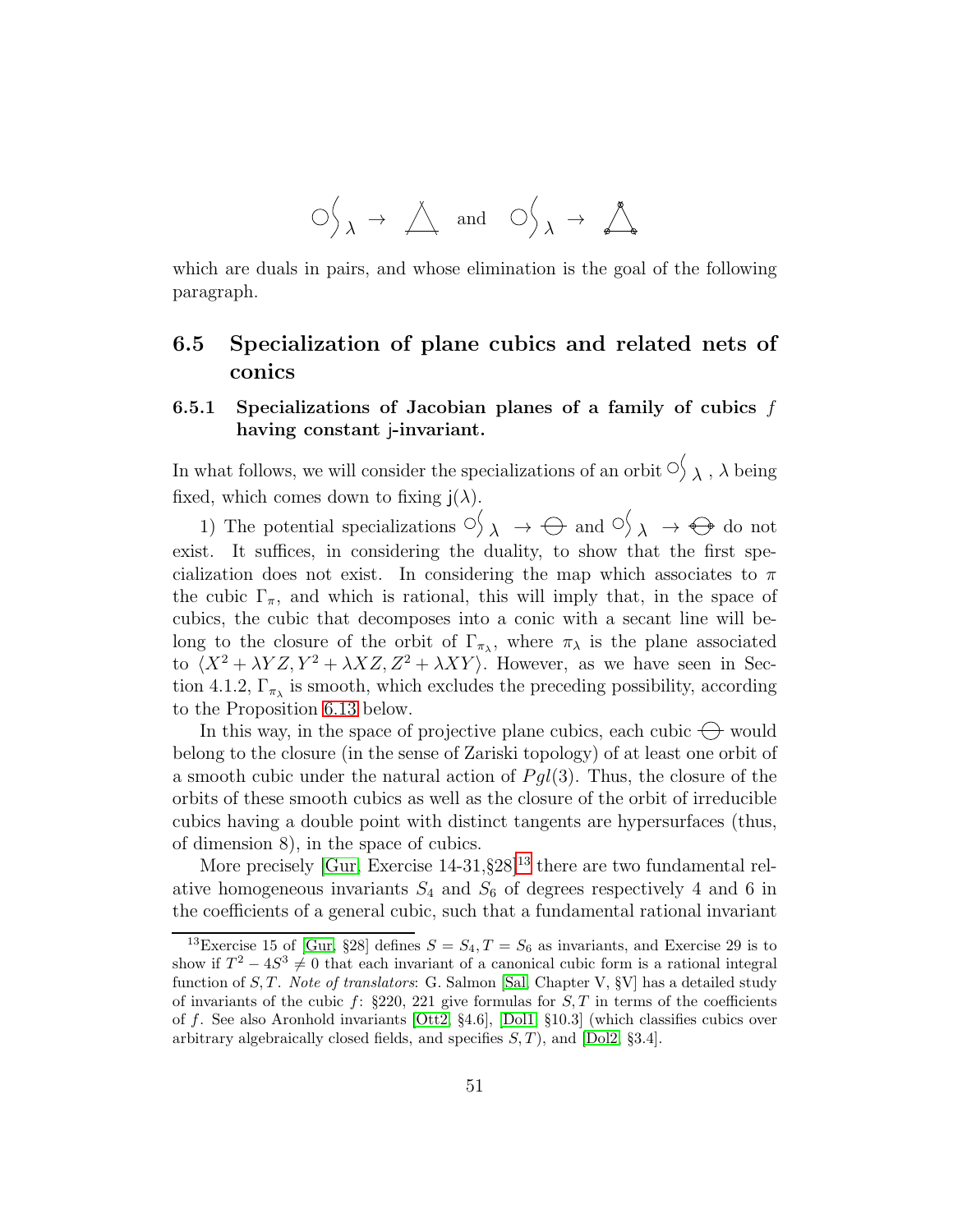(rationally equivalent to the classic "j") can be written  $\frac{S_4^3}{S_6^2}$ . Here the closures of the orbits of smooth cubics with a fixed j-invariant, and also the closure of the cubic with a double point having two distinct tangents constitute in each case a pencil of hypersurfaces of degree 12, whose general equation is written  $\beta S_4^3 + \alpha S_6^2 = 0, \beta, \alpha \in \mathbf{k}$ .

Since in a pencil of hypersurfaces, if a point belongs to two different hypersurfaces, then it belongs to all the hypersurfaces of the pencil, we thus have the following result.

<span id="page-51-0"></span>**Theorem 6.11.** For a cubic whose orbit is of dimension strictly smaller than 8 one of the two following occurs concerning its presence among the closures of the dimension eight orbits:

i. either it belongs to the closure of each of the j-constant orbits of the smooth cubics and also to the closure of the orbit of singular cubics having a double point with distinct tangents, or

ii. it belongs to exactly one of them.

Also, the existence of the specialization of cubics  $\leftarrow \rightarrow \ominus$ , which is shown below, proves

Proposition 6.12. Every cubic that is comprised of a conic and a secant line belongs to the closure of the orbit of irreducible cubics having a singular point with two distinct tangents.

Thus, we will show that  $\bigoplus$  does not belong to the closure of the cubic  $(X^3 + Y^3 + Z^3)$ . The conjunction of the two propositions implies also

<span id="page-51-1"></span>**Proposition 6.13.** Each cubic comprised of a conic and a secant line does not belong to the closure of the orbit of any smooth cubic.

It remains to show

<span id="page-51-3"></span>Lemma 6.14. A cubic comprised of a conic and a secant line does not belong to the closure of the orbit of  $(X^3 + Y^3 + Z^3)$ .

To prove the Lemma, we will show

<span id="page-51-2"></span>**Proposition 6.15.** Let F be an element of R<sub>3</sub>. For the curve  $(F)$   $(F = 0)$ to belong to the closure of the orbit of  $X^3 + Y^3 + Z^3$ , it is necessary and sufficient that there exists  $G \in R_3$  such that  $(G) \neq (F)$  and we have

$$
\langle G'_X, G'_Y, G'_Z \rangle = \langle F'_X, F'_Y, F'_Z \rangle.
$$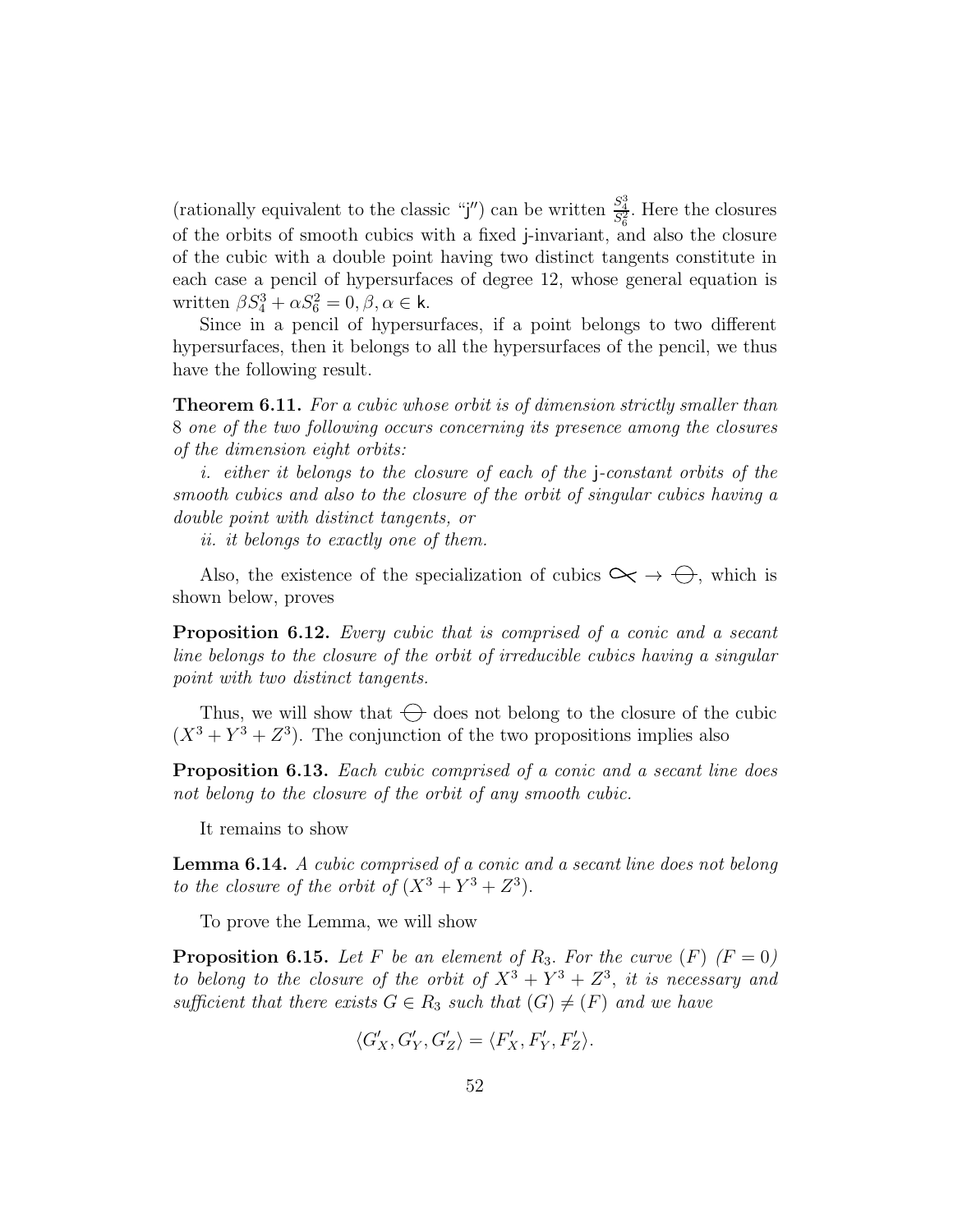*Proof of Proposition.* In effect, if  $(F) = (X^3 + Y^3 + Z^3)$ , there exists  $G =$  $2X^3 + Y^3 + Z^3 \neq F$  such that  $\langle G'_X, G'_Y, G'_Z \rangle = \langle F'_X, F'_Y, F'_Z \rangle$ . In the reverse di-rection the Proposition [4.3](#page-26-0) shows that if  $(F)$  is smooth but not isomorphic to  $(X^3 + Y^3 + Z^3)$ , then each cubic  $(G)$  such that  $\langle G'_X, G'_Y, G'_Z \rangle = \langle F'_X, F'_Y, F'_Z \rangle$ is equal to  $(F)$ .

One verifies a similar result if  $(F)$  is an irreducible cubic having a singular point with two distinct tangents.

Finally, the set of  $(F)$  such that there is  $(G) \neq (F)$  for which  $\langle G'_{X}, G'_{Y}, G'_{Z} \rangle =$  $\langle F'_X, F'_Y, F'_Z \rangle$  is a closed hypersurface of the space of cubics. In effect, that condition translates itself to the annihilation of a homogeneous polynomial (hypersurface) which is the determinant associated to a system of linear conditions that generalizes Equation [\(1\)](#page-27-0) considered in §4.1.2.

It results from the last property that this hypersurface is exactly the closure of the orbit of  $(X^3 + Y^3 + Z^3)$ .

In using the preceding Proposition [6.15](#page-51-2) to show the Lemma [6.14,](#page-51-3) it suffices to exhibit an element  $F \in R_3$ , a cubic comprised of a conic and a secant line, and such that for all  $G \in R_3$  the equality  $\langle G'_X, G'_Y, G'_Z \rangle = \langle F'_X, F'_Y, F'_Z \rangle$ implies  $\langle G \rangle = \langle F \rangle$ . This is the case for  $F = X(X^2 - YZ)$ . Q.E.D.

Remark The ideal of polynomials in the coefficients of a general cubic that vanish on the orbit of a cubic comprised of a conic and a secant line (as  $F =$  $X(X^2-YZ)$  above), furnishes the example of an invariant ideal under  $Pgl(3)$ that does not have a system of generators that are individually invariant (because they cannot be expressed as polynomials in  $S_4$  and  $S_6$ ).

2) A key specialization: The specialization of nets of conics  $\circ'_{\lambda} \to \check{\prec}$  exists for any  $\lambda$ . In effect, given  $\lambda$  there exists  $\mu$  such that for all  $b \neq 0$ , the plane associated to the space  $\langle ZX, YZ - X^2, (Y - bZ)(Y - \mu^2 bZ) \rangle$  belongs to the orbit  $\circlearrowleft$   $\lambda$  . (Compare the conclusions of §4.1.1 and of §4.1.2 and make for  $b \neq 0$  a change of variables transforming the expression given at the end of §4.1.1 to the expression given here.)

For  $b = 0$  the space  $\langle ZX, YZ - X^2, (Y - bZ)(X - \mu^2 bZ) \rangle$  belongs to the orbit  $\ll$ .

3) The specializations of nets of conics  $\Diamond \rightarrow \Diamond$  and  $\Diamond' \rightarrow \Diamond$  do not exist. In considering the duality, it suffices to show that the first special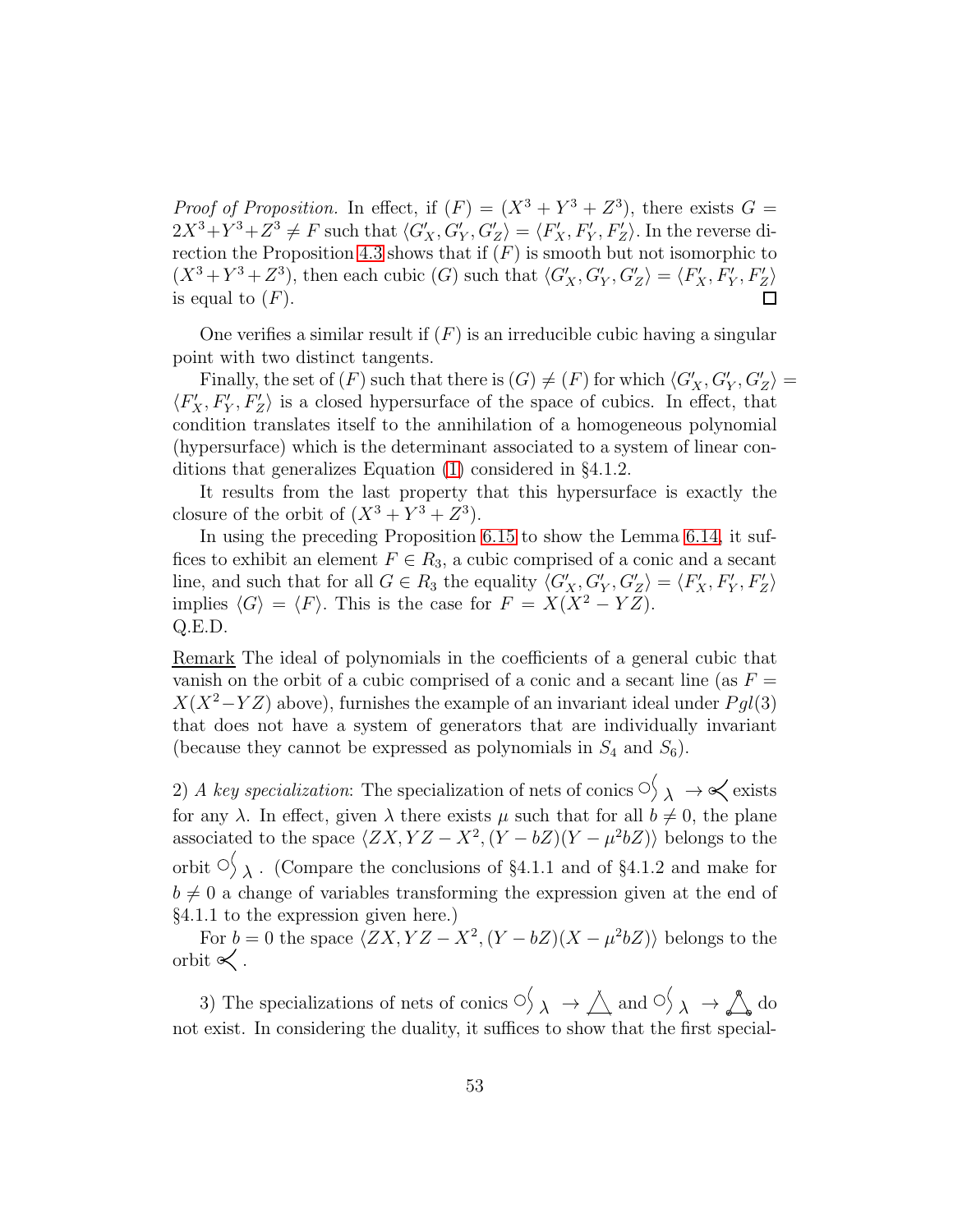ization does not exist. For, if it existed, in the space of cubics  $(XYZ)$  would belong to the closure of the smooth cubic  $\Gamma_{\pi_{\lambda}}$ . However we have

<span id="page-53-0"></span>**Proposition 6.16.** In the space of cubics,  $(XYZ)$  belongs to the closure of the orbit of irreducible cubics having a double point with two distinct tangents, and it does not belong to the closure of the orbit of any smooth cubic.

- a) Considering the family  $XYZ + \lambda(X^3 + Y^3)$  whose elements for  $\lambda \neq 0$ belong to the closure of the orbit of the irreducible cubic having a double point with distinct tangents and whose element corresponding to  $\lambda = 0$ is  $(XYZ)$ , one obtains the first part of the Proposition.
- b) By Proposition [6.13](#page-51-1) the second part of the Proposition [6.16](#page-53-0) results from a) and the fact  $(XYZ)$  does not belong to the closure of the orbits of  $(X^3 + Y^3 + Z^3)$  (Lemma [6.14\)](#page-51-3). In effect, up to multiplication by a scalar  $XYZ$  is the unique element of  $R_3$  whose partial derivatives generate the vector space  $\langle XY, XZ, YZ \rangle$ .

#### 6.5.2 Specializations of singular cubics

Note of Translators 6.17. The diagrams of Table [1](#page-9-0) (except for the last, dimension-two orbits), are those for the cubics that are discriminants of the nets of conics: in each case this cubic is the locus of conics in the net that have a linear factor: the figure for the cubic is garnished by circles around points corresponding to a conic that is a double line. A specialization of nets A to B requires the specialization of the corresponding discriminant cubics; but a specialization of cubics that are discriminants would not necessarily come from a specialization of nets.<sup>[14](#page-53-1)</sup> We specify here in Table [6](#page-55-0) the cubic discriminants of each of the nets of dimension at least two. We give an example of the calculation for  $#8a$  <sup>[15](#page-53-2)</sup>. We then provide a table of specializations of cubics, Table [7.](#page-57-0)

The discriminant cubic  $\Gamma_{\pi}$  in the plane  $\pi$  of the net. If the net is generated by  $[f, g, h]$ , we let

$$
G = Af + Bg + Ch
$$

<span id="page-53-1"></span><sup>&</sup>lt;sup>14</sup>For example  $#6a$  and  $#6d$  have the same discriminant cubic  $ABC$  before decoration with double points, but there is no specialization of the corresponding nets.

<span id="page-53-2"></span><sup>&</sup>lt;sup>15</sup>Recall the usual notation:  $#8a$  refers to the orbit of dimension 8, and at the left of the table [1.](#page-9-0)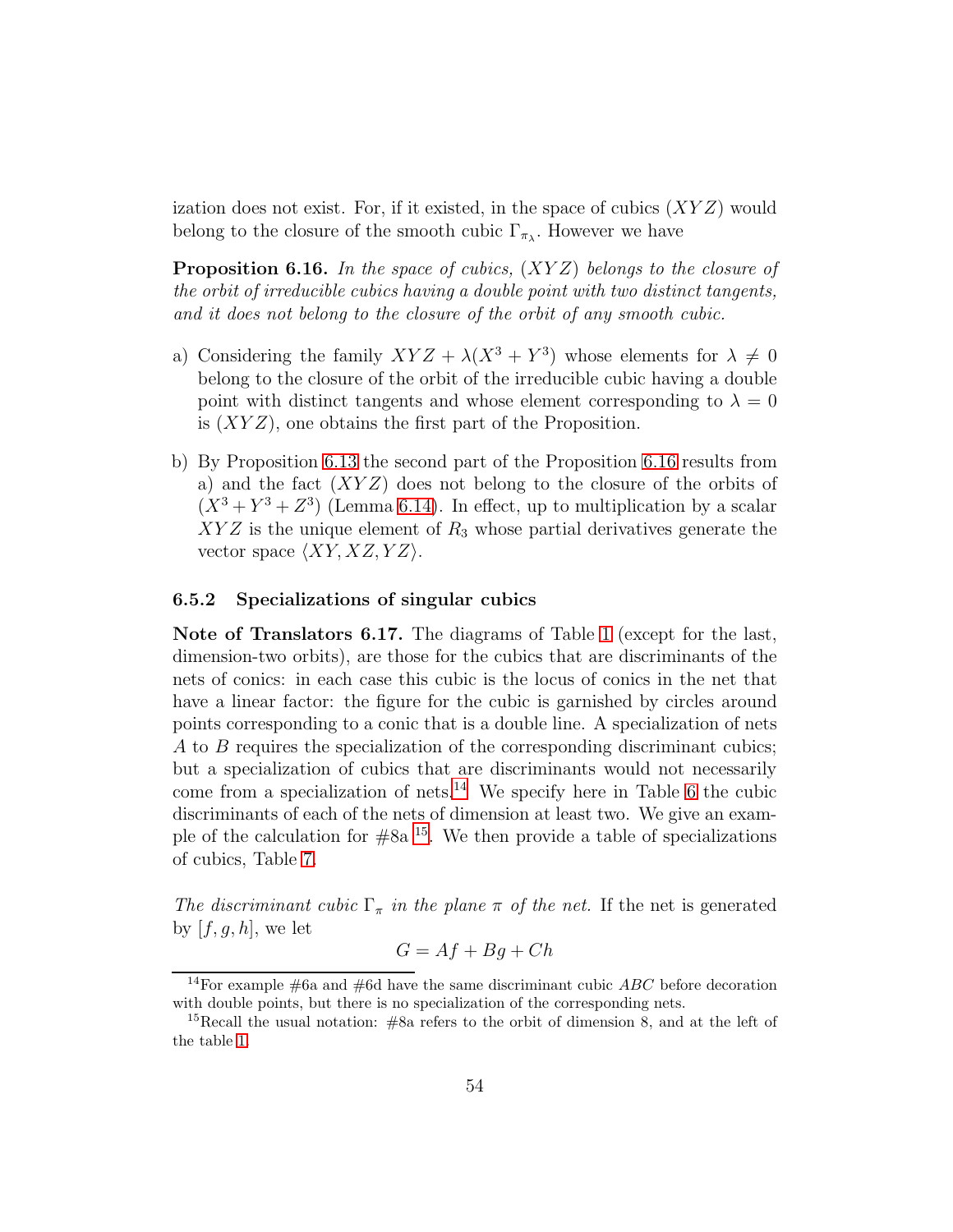To get a singular curve, we should find the cubic curve  $G = \Gamma_{\pi}$  in the variables A, B, C such that  $G_X = G_Y = G_Z = 0$  has a nontrivial solution.  $G_X = Af_X + Bg_X + Ch_X = 0$  $G_Y = Af_Y + Bg_Y + Ch_Y = 0$  $G_Z = Af_Z + Bg_Z + Ch_Z = 0.$ 

**Example 6.18** (Discriminant  $\Gamma_{\pi}$  for #8a). Here  $\pi = \langle f, g, h \rangle = \langle XY, X^2 +$  $YZ, Y^2 + XZ$ .  $G = AXY + B(X^2 + YZ) + C(Y^2 + XZ)$  $G_X = AY + 2BX + CZ = 0$  $G_Y = AX + BZ + 2CY = 0$  $G_Z = BY + CX = 0$ 

$$
\det \begin{pmatrix} 2B & A & C \\ A & 2C & B \\ C & B & 0 \end{pmatrix} = C(AB - 2C^2) - B(2B^2 - AC) = 2ABC - 2(C^3 + B^3)
$$

which is the equation of a node. In Table [6](#page-55-0) we give the equations of the discriminant locus, up to a non-zero constant multiple; the diagram is that of the cubic  $\Gamma_{\pi}$  in Table [1](#page-9-0) with double points indicated.

Remark Considerations we have not set out in this section and some easy calculations of dimensions of orbits permits us to present the following Table [7](#page-57-0) of elementary specializations in the space of cubics. We give some of the specializations<sup>[16](#page-54-0)</sup>.

(a) Smooth cubic j fixed, to the cusp. We use a Weierstrass presentation

<span id="page-54-1"></span>
$$
Y^2Z = X(X - Z)(X - aZ),\tag{4}
$$

and introduce new variables H and K in such a way that :  $Z = b^2 H, Y =$  $b^{-1}K$ . Then Equation [\(4\)](#page-54-1) becomes  $K^2H = X(X - b^2H)(X - ab^2H)$ ; When  $b = 0$ , we get  $K^2H = X^3$  which is an equation of the cubic with cusp.

(b) Singular cubic with a node  $\leftarrow$  to the cusp  $\prec$ . We have  $X^3 + Y(Y + \sigma)$  $aX)Z$  as an equation for the node; letting  $a \to 0$ , one gets  $X^3 + Y^2Z$ , which is an equation of a cusp.

(c) Singular cubic with node to an union of a smooth conic and a transverse line, then to a smooth conic and tangent line.  $ZXY + aX^3 + X^2Y + Y^3$ 

<span id="page-54-0"></span><sup>16</sup>Added in translation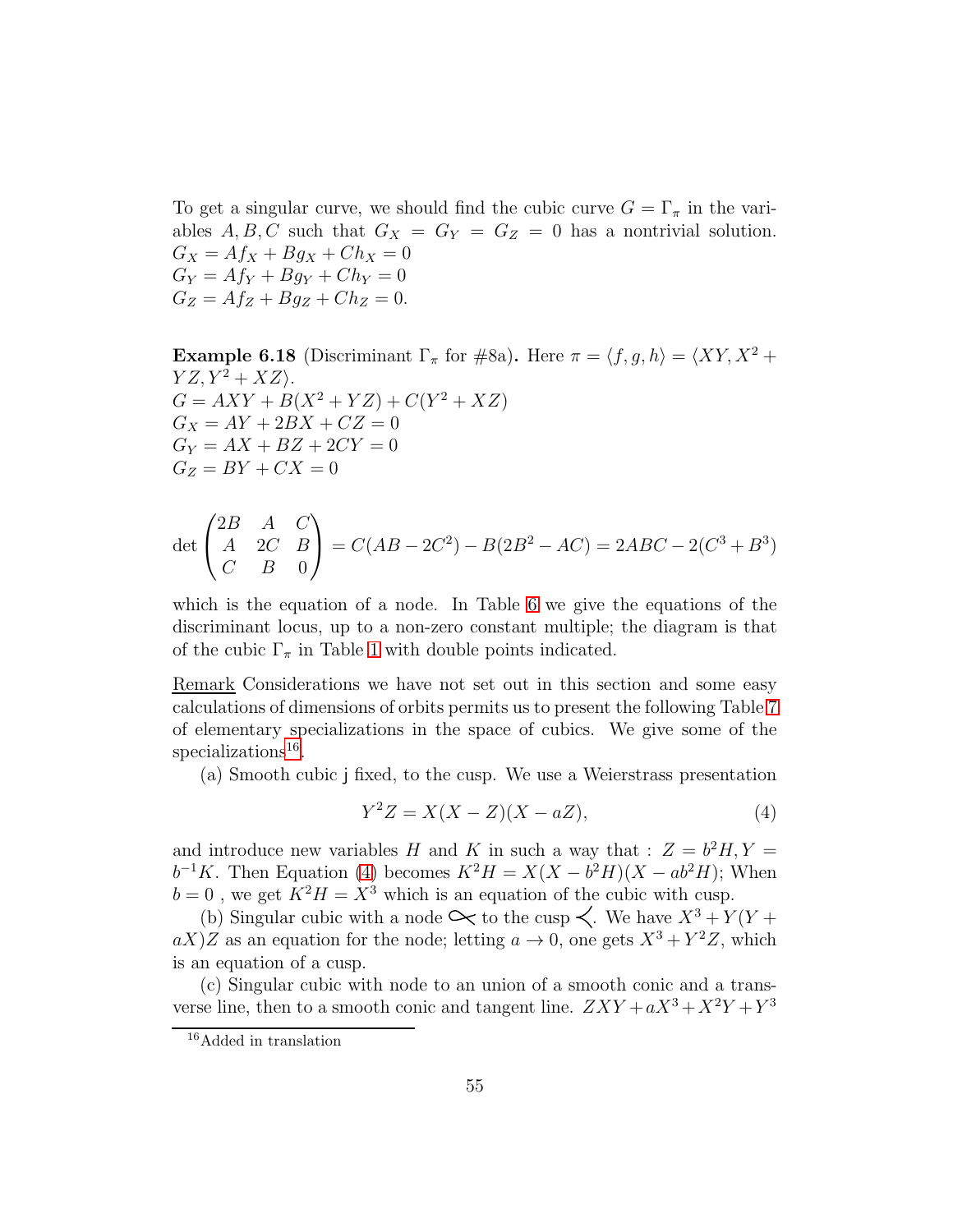| $\pi$          | cubic         | $\Gamma_{\pi}$                                    |  |
|----------------|---------------|---------------------------------------------------|--|
| 8a             | $\propto$     | $B^3+C^3-ABC$                                     |  |
| 8b             | О             | $\lambda^2(A^3 + B^3 + C^3) - (\lambda^3 + 4)ABC$ |  |
| 8c             |               | $B^3+C^3-ABC$                                     |  |
| 7a             |               | $A(A^2 - BC)$                                     |  |
| 7b             |               | $A^3+B^2C$                                        |  |
| 7c             |               | $A(A^2 - BC)$                                     |  |
| 6a             |               | ABC                                               |  |
| 6b             |               | $B(AB+C^2)$                                       |  |
| 6c             | $\Rightarrow$ | BC <sup>2</sup>                                   |  |
| 6d             |               | ABC                                               |  |
| 5a             | ⇔             | $A^2(A+C)$                                        |  |
| 5 <sub>b</sub> | ⊖             | BC <sup>2</sup>                                   |  |
| 4              | ≡≎≡           | $A^3$                                             |  |

<span id="page-55-0"></span>Table 6: The equations of the discriminant cubics of Table [1](#page-9-0)

gives for  $a = 0$ ,  $Y(ZX + X^2 + Y^2)$ . Then  $X^2 + Y^2 - Z^2(Y - bZ)$  gives for  $b = 1, (X^2 + Y^2 - Z^2)(Y - Z).$ 

(d) Cusp to a union of a smooth conic and a tangent line, then to a triangle.  $aX^3 + YX^2 + Y^2Z$  gives when  $a = 0$ ,  $Y(X^2 + YZ)$ . Then  $Y(X^2 + YZ)$  $aY^2 - Z^2$ ) gives for  $a = 0$ ,  $Y(X^2 - Z^2)$ .

(e) The union of a smooth conic and a tangent line to three concurrent lines:  $(X^2 - Y^2 - aYZ)Y$  when  $a = 0$  gives  $(X^2 - Y^2)Y$ .

(f) The triangle to the union of three concurrent lines to the union of a double line and a transverse line, to a triple line are clear.

The arguments above show there is no j constant specialization from a family of smooth conics to the cubic  $XYZ$ : this and the j-constant specialization from smooth cubics to a cusp shows the following.

**Lemma 6.19.** An algebraic family of cubics isomorphic to the cusp  $X^3$  +  $Y^2Z$ , or to the smooth Fermat cubic  $X^3 + Y^3 + Z^3$  cannot have as limit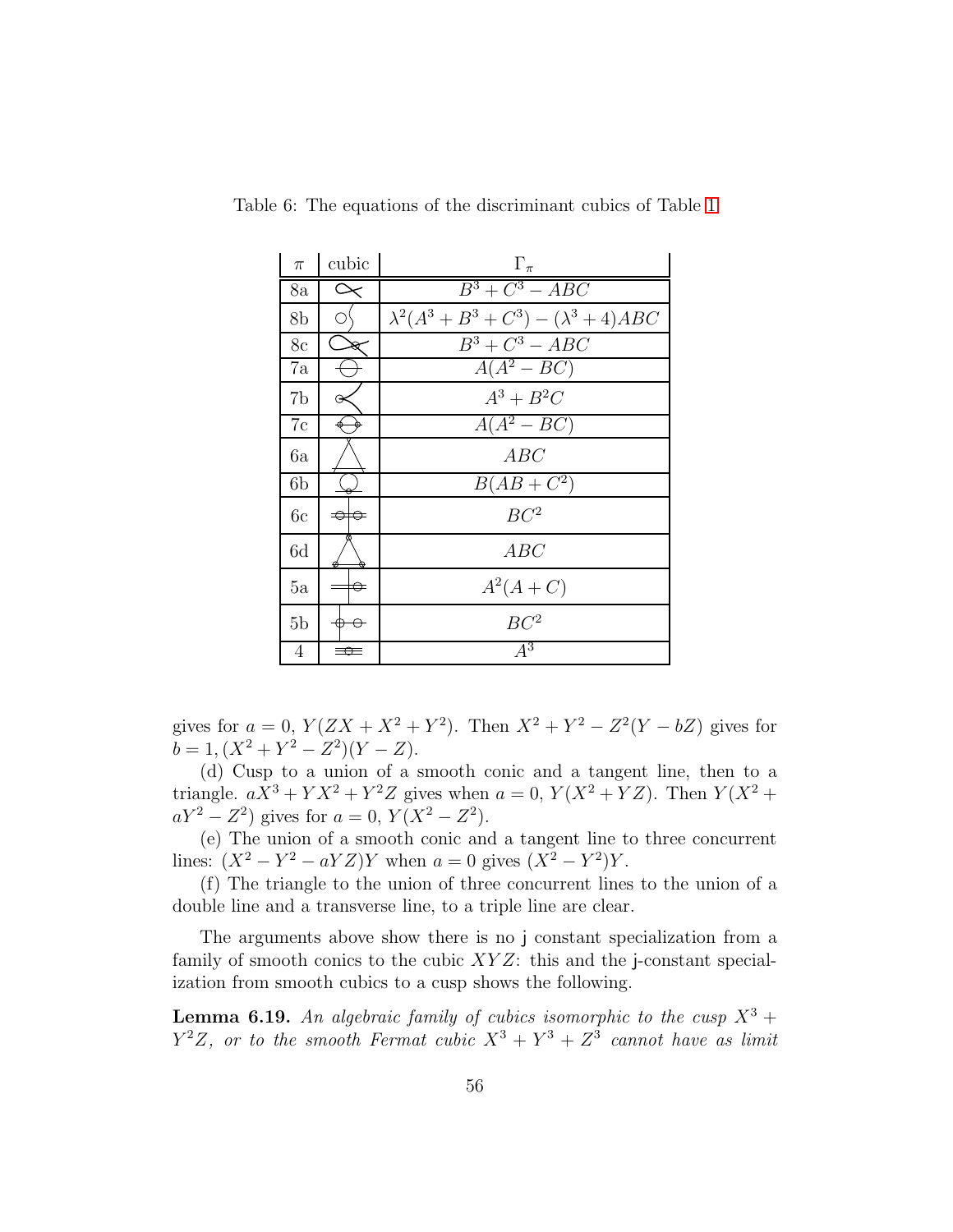(specialization) the cubic XY Z.

Second proof. <sup>[17](#page-56-0)</sup> In the Macaulay duality (see [\[Em\]](#page-88-0)), using the contraction pairing from  $S = k[x, y, z]$  to  $R = k[X, Y, Z]$  a graded Gorenstein algebra quotient  $A = S/I_F$ ,  $I_F = AnnF$  of Hilbert function  $H(A) = (1, 3, 3, 1)$ is determined by a degree-three form  $F \in R$ . For the Fermat cubic and the cusp one has, respectively  $I_F = (xy, xy, yz, x^3 - y^3, x^3 - z^3)$ , or  $I_F =$  $(xy, xz, z^2, y^3, x^3 - y^2z)$ , each with five generators. The annihilating ideal for XYZ is the complete intersection  $(x^2, y^2, z^2)$ . But the number of generators of an ideal in a finite length n (here  $n = 8$ ) Artinian quotient of S is semicontinuous: it is not possible to specialize from an ideal with five generators to a complete intersection. This completes the proof.  $\Box$ 

<span id="page-56-0"></span><sup>&</sup>lt;sup>17</sup>Added in translation.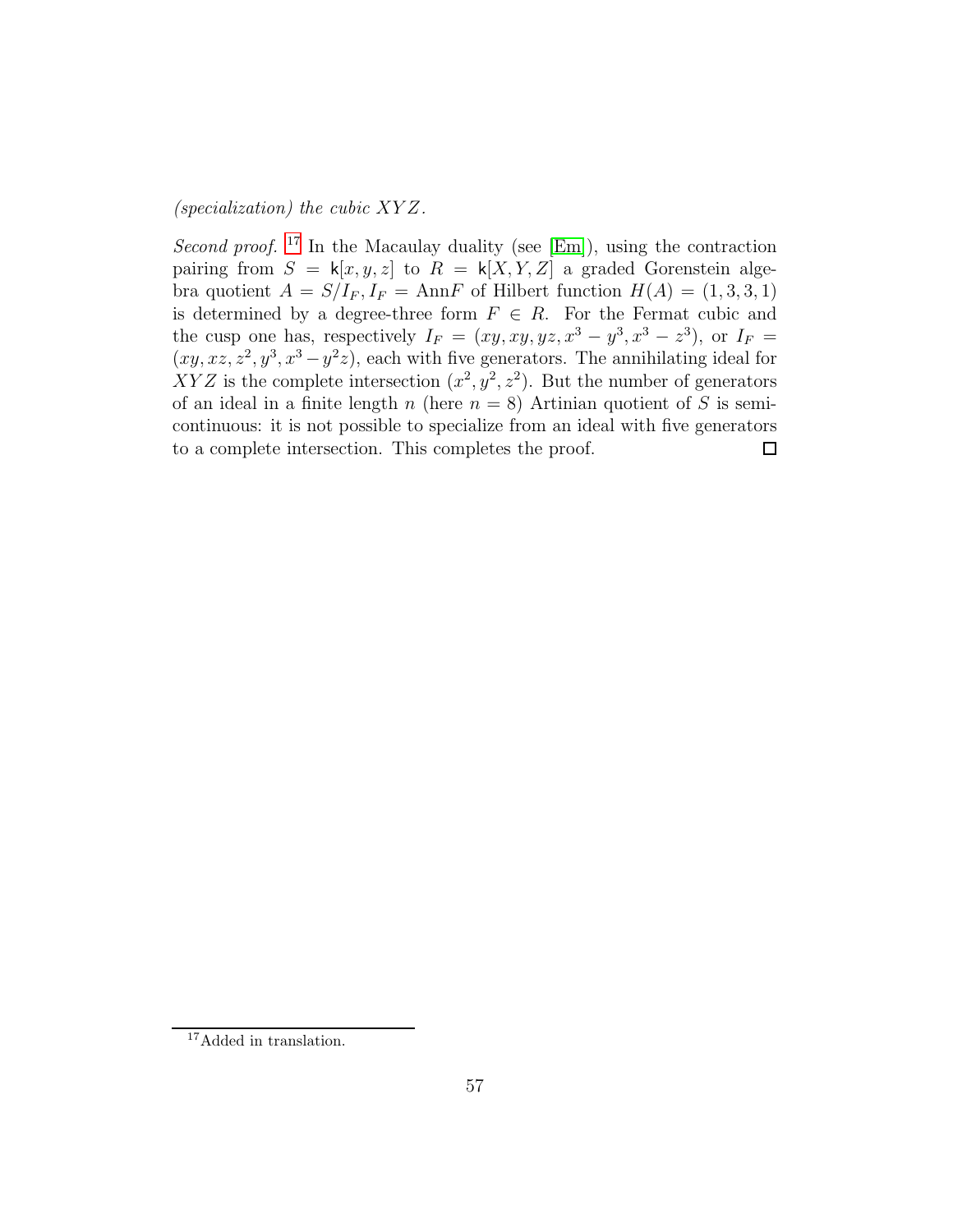<span id="page-57-0"></span>

Table 7: Specializations of planar cubics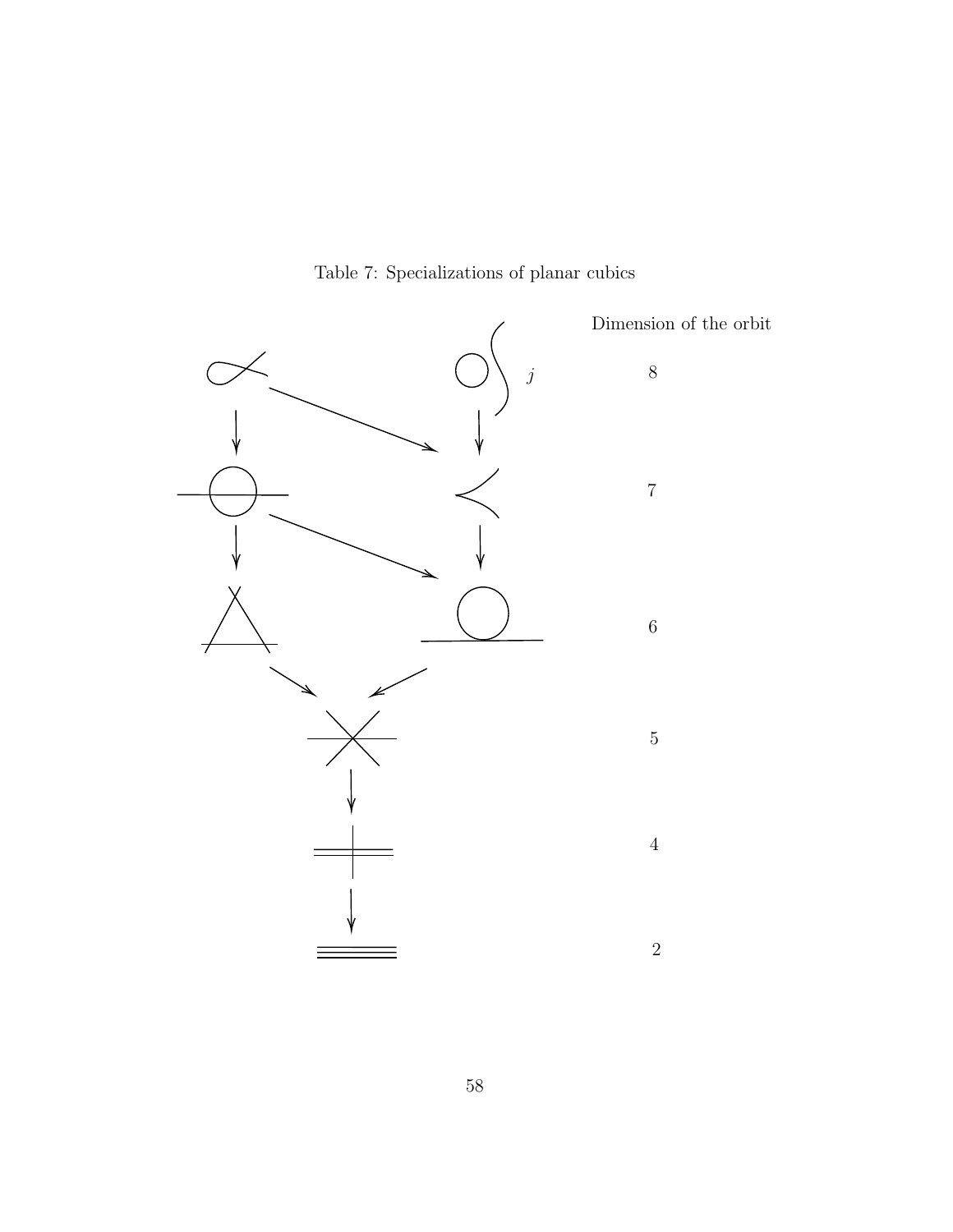#### 6.5.3 Polar nets of singular cubics

Note of Translators 6.20. (See  $\lbrack \text{Co} \rbrack^{18}$  $\lbrack \text{Co} \rbrack^{18}$  $\lbrack \text{Co} \rbrack^{18}$ ). We give the list of those nets that are polars - Jacobian planes - of cubics. We use the notation for classes of nets in Table [1](#page-9-0) where the number is the dimension of the orbit, and the letter is position from the left of the Table. The first class is the polars studied above of the family of smooth cubics  $#8b$  not isomorphic to  $X^3 + Y^3 + Z^3$ .

There are six discrete classes, the polar nets  $\pi = J_{\phi}$  of

- 1. A cubic having a double point with two distinct tangents,  $#8a, X^3 +$  $Y^3 + Z^3 + 3XYZ.$
- 2. A cubic comprised of a smooth conic and a transversal line,  $#7a, X^3 +$  $3XYZ$ .
- 3. A cubic decomposed into three non-concurrent lines, #6a, XY Z.
- 4. The cubic for  $\#6d$ ,  $X^3 + Y^3 + Z^3$ .
- 5. The cubic for  $#5b$ ,  $XY^2 + Z^3$ , a cusp.
- 6. A smooth conic union a tangent line  $\#4$ ,  $X^2Y + Y^2Z$ .

Of the nine discrete classes of cubics (Table [7\)](#page-57-0) two have polars that are pencils, and one a unique conic. See also Appendix B, and [\[Co,](#page-87-2) p.1568]. Note that a specialization of a cubic  $F_A$  to  $F_B$  here does imply a specialization A to B of the related polar nets.

<span id="page-58-0"></span> $18Note$  of translators: we have added this section as a clarification.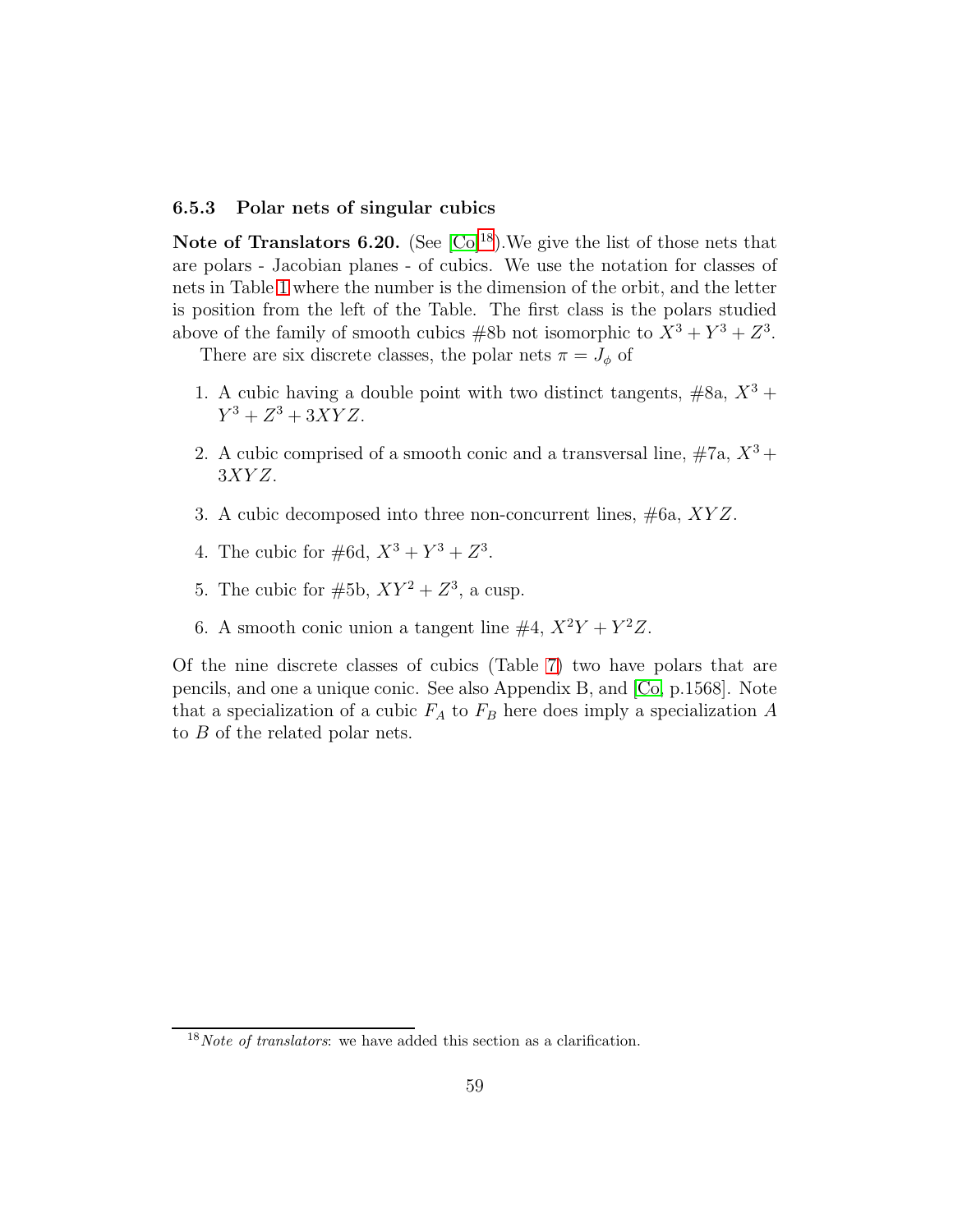| Case           |                         | Jacobian $(F_X, F_Y, F_Z)$                        | $\det Hess(F)$    |                          |
|----------------|-------------------------|---------------------------------------------------|-------------------|--------------------------|
| 8a             | $X^3+Y^3+3XYZ$          | $(X^2+YZ, Y^2+XZ, XY)$                            | $X^3 + Y^3 - XYZ$ | $\overline{B^3+C^3}-ABC$ |
| 8 <sub>b</sub> | $X^3 + Y^3 + Z^3 +$     | $(X^2 + \lambda YZ, \overline{Y^2 + \lambda XZ})$ | $X^3 + Y^3 + Z^3$ | $\lambda^2(A^3+B^3+C^3)$ |
|                | $3\lambda XYZ$          | $Z^2 + \lambda XY$                                | $-5\lambda XYZ$   | $-(\lambda^3 + 4)ABC$    |
| 7a             | $\overline{X^3} + 3XYZ$ | $(X^2 + YZ, XZ, YZ)$                              | $3X^3 - XYZ$      | $A^3 - ABC$              |
| 6a             | XYZ                     | (YZ, XZ, XY)                                      | XYZ               | ABC                      |
| 6d             | $X^3 + Y^3 + Z^3$       | $(X^2, Y^2, Z^2)$                                 | XYZ               | ABC                      |
| 5 <sub>b</sub> | $\overline{XY^2} + Z^3$ | $(Y^2, XY, Z^2)$                                  | $Y^2Z$            | BC <sup>2</sup>          |
| 4              | $X^2Y+Y^2Z$             | $(XY, X^2 + 2YZ, Y^2)$                            | $V^3$             |                          |

<span id="page-59-0"></span>Table 8: Polar nets

60

In Table [8](#page-59-0) we list F, the Jacobian or polar net. The Hessian of F is related to but not the same as the  $\Gamma_{\pi}$  given in the right column. See also A. Conca [\[Co](#page-87-3), p. 1568].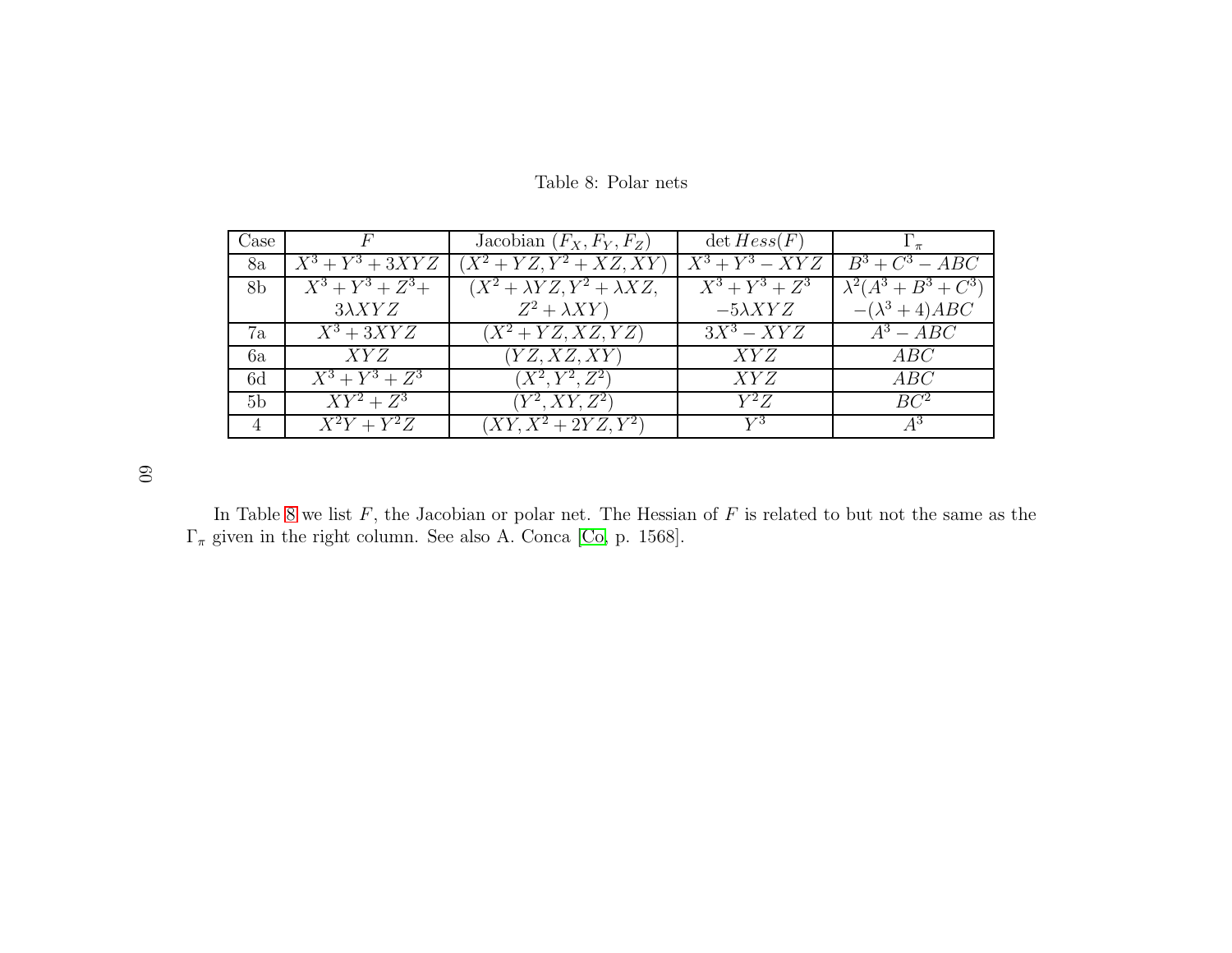### 6.6 Existence of specializations of nets of conics

An elementary specialization will be one from an orbit of dimension  $c$  to one of dimension  $c - 1$ . In this paragraph, we will show

Proposition 6.21. All the elementary specializations in Table [1](#page-9-0) in fact do occur.

We show this by enumerating the remaining elementary specializations that we have not already considered.

- 1) Specializations  $(A, B)$  where dim  $A = 8$ , dim  $B = 7$ .
	- a)  $\leftrightarrow \leftrightarrow$  One considers the family  $(XY, ZY \lambda X^2, ZX \lambda Y^2)$ whose element for  $\lambda \neq 0$  belongs to  $\leftarrow$  and for  $\lambda = 0$  belongs to  $\leftarrow$ .
	- b) By duality, one has  $\infty \to \bigoplus$ ;
	- c)  $\bigcirc$   $\bigcirc$   $\bigwedge$   $\rightarrow \infty$  has already been verified in §6.5 (2) page [53.](#page-51-2)
- 2) Specializations  $(A, B)$  with dim  $A = 7$ , dim  $B = 6$ .

All the specializations envisioned exist. Using the duality, it suffices to verify that the following specializations exist:

$$
\bigoplus \to \bigwedge \qquad (XY, ZY, ZX - \mu Y^2) \in \begin{cases} \bigoplus & \text{if } \mu \neq 0 \\ \bigtriangleup & \text{if } \mu = 0 \end{cases}
$$

$$
\bigoplus \to \bigotimes \qquad (X(X-Z), Y(Y-\lambda X), YZ) \in \begin{cases} \oplus & \text{if } \lambda \neq 0 \\ \mathcal{Q} & \text{if } \lambda = 0 \end{cases}
$$

$$
\swarrow \to \bigcirc \searrow \qquad (XY, Z^2, (Y + X)Z - aX^2) \in \begin{cases} \swarrow & \text{if } a \neq 0 \\ \varphi & \text{if } a = 0 \end{cases}
$$

$$
\bigoplus \rightarrow \bigodot \qquad (X(X-Z), Y - \lambda X)^2, YZ) \in \begin{cases} \bigoplus & \text{if } \lambda \neq 0 \\ \bigodot & \text{if } \lambda = 0 \end{cases}
$$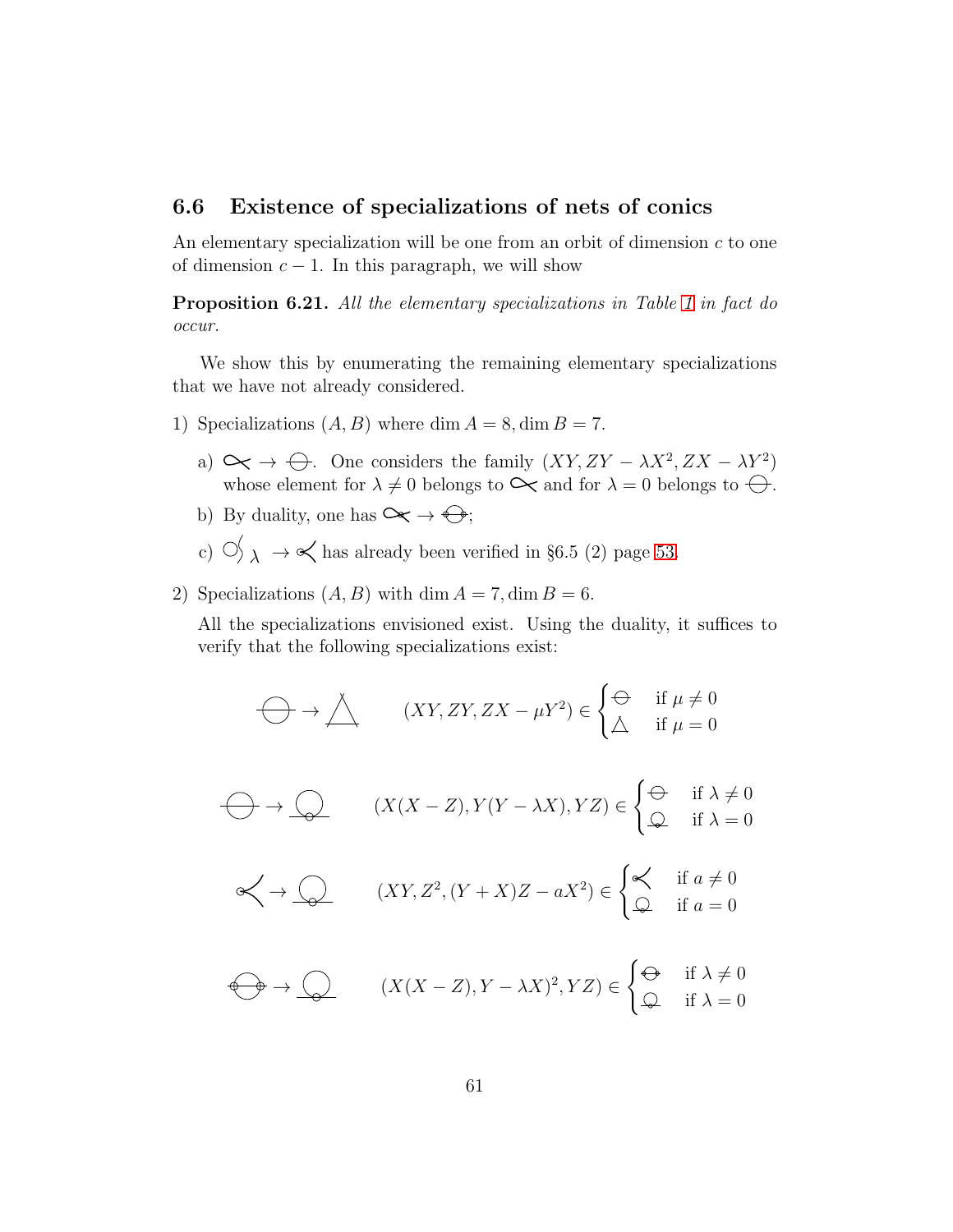3) Specializations  $(A, B)$  with dim  $A = 6$ , dim  $B = 5$ . All the specializations envisioned exist, and the demonstration reduces, by duality, to proving the existence of the following specializations.

$$
\triangle \rightarrow \Longrightarrow (X^2 - aXZ, XY, YZ) \in \begin{cases} \triangle & \text{if } a \neq 0 \\ \Longrightarrow & \text{if } a = 0 \end{cases}
$$

$$
\bigotimes \rightarrow \longrightarrow (Y^2, (X - aZ))(aX - Z), YZ) \in \begin{cases} \bigotimes \text{ if } a \neq 0 \\ \Longrightarrow & \text{ if } a = 0 \end{cases}
$$

$$
\Rightarrow \Rightarrow \Rightarrow \Rightarrow \qquad (X^2, Y(X - aY), YZ) \in \begin{cases} \Rightarrow \Rightarrow & \text{if } a \neq 0 \\ \Rightarrow & \text{if } a = 0 \end{cases}
$$

4) Specializations  $(A, B)$  with dim  $A = 5$ , dim  $B = 4$ .

All the specializations envisioned exist. Using the duality, it suffices to show that the following example of specialization.

$$
\longrightarrow \longrightarrow \longrightarrow \longrightarrow \text{ }\qquad (YZ-X^2, (Y-xX)X, (Y-xX)Y) = \begin{cases} \downarrow & \text{if } x \neq 0 \\ \downarrow & \text{if } x = 0 \end{cases}
$$

5) Specializations  $(A, B)$  with dim  $A = 4$ , dim  $B = 2$ .

All the specializations envisioned exist. Using the duality, it suffices to show that the following specialization exists.

$$
\implies \Longrightarrow \left\langle \left\langle \left\langle \left\langle \right\rangle \right\rangle \right\rangle \right\rangle \qquad (Y^2, YZ + aX^2, XY) = \begin{cases} \Longrightarrow & \text{if } a \neq 0 \\ \parallel & \text{if } a = 0 \end{cases}
$$

All the other specializations that may be envisioned are the products of the elementary specializations whose existence has been proven. Thus, we have the list of all the elementary specializations that occur.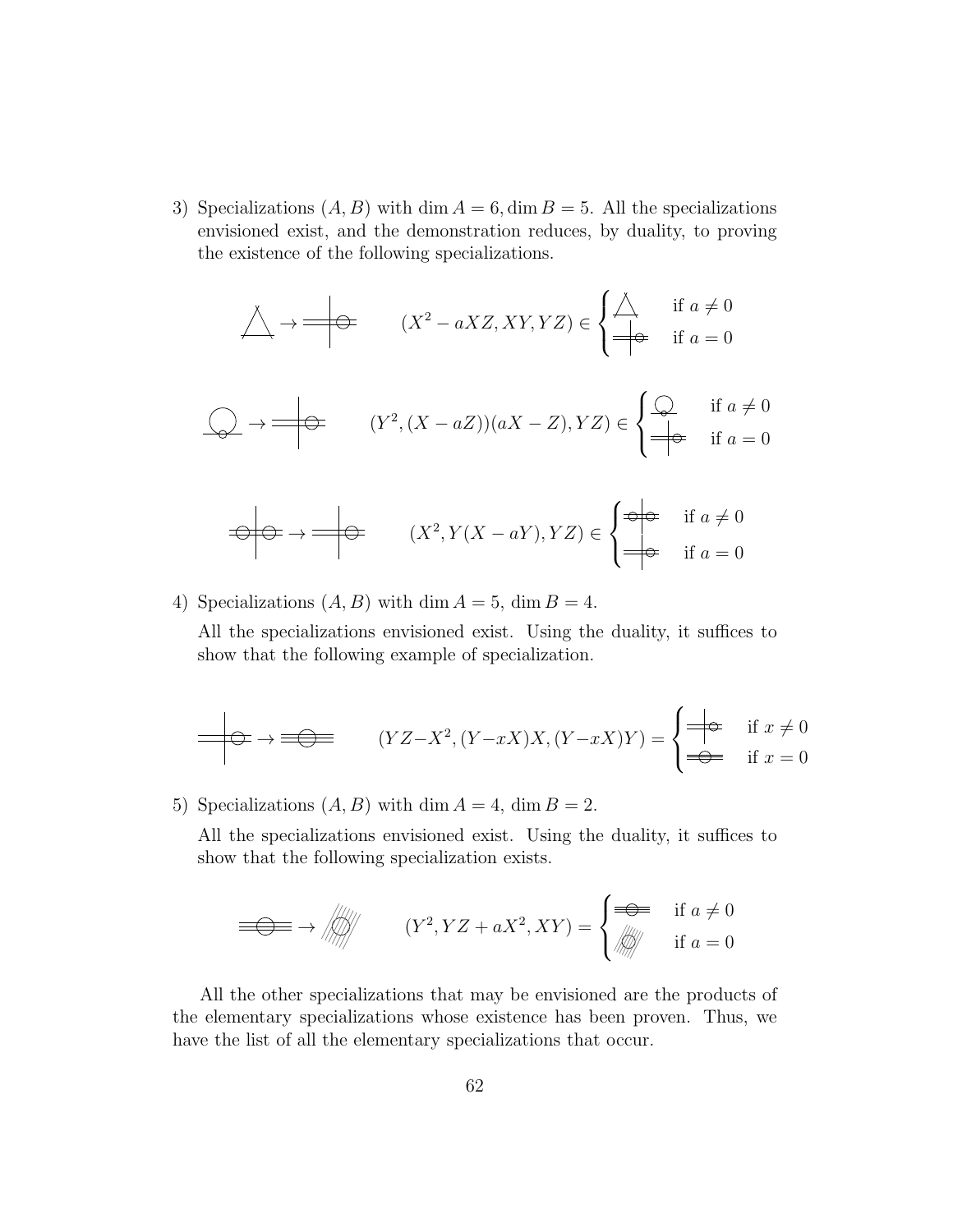# 7 Deformations

Introduction The graded Artinian local algebras of Hilbert function  $H(A)$  =  $(1, 3, 3)$  have been implicitly classified in Theorem 2 (see the Introduction §[1\)](#page-6-0). We here show

- **Theorem 7.1.** (1) (§7.1) Artinian local algebras A of Hilbert function  $H(A)$  =  $(1, 3, 3)$  are smoothable. That is to say, A can be deformed to a smooth algebra of dimension  $\gamma$  (isomorphic to the product algebra  $\mathsf{k}^7$ ).
- (2) (§7.2, Proposition [7.3\)](#page-67-0) Each Artinian algebra of Hilbert function  $H(A) =$  $(1, r, 2)$  is smoothable.<sup>[19](#page-62-0)</sup>

The second length 7 continuous family of algebras is those of Hilbert function  $H(A) = (1, 4, 2)$ . To show smoothability, as the more general case of algebras of type  $(1, r, 2)$  is not more difficult, it is that we study. To show Theorem 7.1 (2) we consider a general family with  $r-3$  parameters of non-isomorphic algebras of type  $(1, r, 2)$ ; we give generators and the relations between generators; and we show that for  $r \geq 3$ , such an algebra deforms into an algebra  $A' = \mathbf{k} \times A''$  where  $A''$  is an algebra of type  $(1, r - 1, 2)$ . From which it follows, by induction on  $r$ , that  $A$  may be deformed to the product algebra of  $r + 3$  copies of k.

## 7.1 Deformation of algebras of Hilbert function  $(1,3,3)$ into a smooth algebra

An algebra of Hilbert function  $(1, 3, 3)$  has general form  $\mathsf{k}[X, Y, Z]/(P, Q, R, \mathfrak{m}^3)$ where  $P, Q, R$  are three linearly independent elements in  $R_2$ . The above and Table 1 proves that, generically, we can find a presentation of such an algebra in the form

$$
k[X, Y, Z]/(Y^2 + \lambda XZ, Z^2 + \lambda XY, X2 + \lambda YZ) + \mathfrak{m}^3
$$

In addition, we have the equality

$$
(Y^2+\lambda XZ,Z^2+\lambda XY,X^2+\lambda YZ)+\mathfrak{m}^3=(Y^2+\lambda XZ,Z^2+\lambda XY,X^2+\lambda YZ,XYZ),
$$

<span id="page-62-0"></span><sup>&</sup>lt;sup>19</sup>Our convention is that a deformation of an algebra  $A(0)$  to B will be a flat family  $\mathcal{A} \to T$  over a parameter variety T, such that the special fiber  $\mathcal{A}(t_0)$  over the point  $t_0$  of T is  $A(0)$  and the general fiber  $A(t)$ ,  $t \neq t_0$  is isomorphic to B.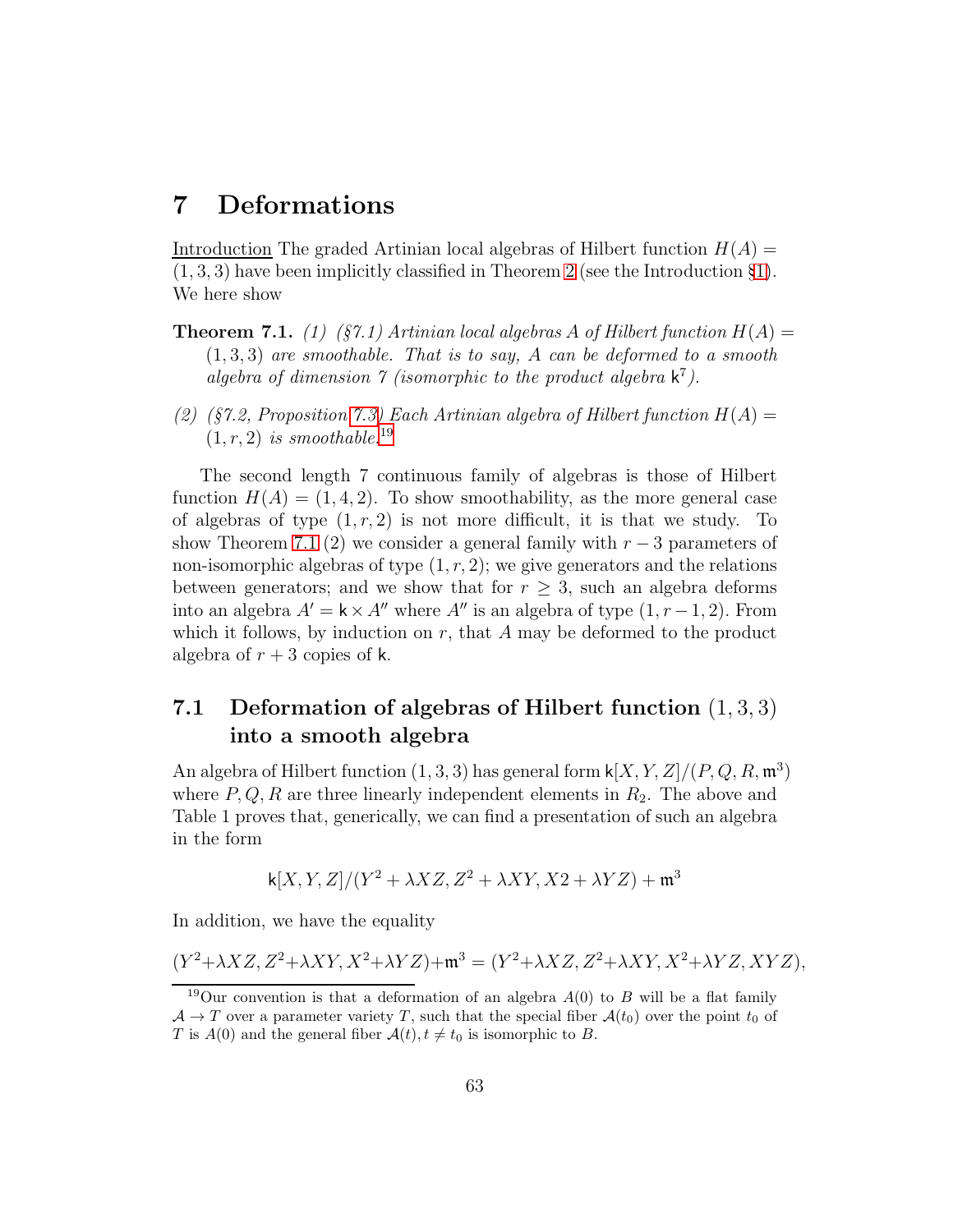hence the presentation:

$$
\mathsf k[X,Y,Z]/(X^2+\lambda YZ, Y^2+\lambda XZ, Z^2+\lambda XY, XYZ).
$$

Consider then the family of algebras:

$$
A_t = \mathsf{k}[X,Y,Z]/(Y^2 + \lambda XZ, Z^2 + \lambda XY, X^2 + \lambda YZ + tX, XYZ + \lambda^2 t(1+\lambda^3)^{-1}X^2).
$$

For  $t \neq 0$  it's the product of a local algebra of dimension 4 and three copies of k. Indeed, the zeros of the ideal

$$
(Y^2+\lambda XZ, Z^2+\lambda XY, X^2+\lambda YZ+tX, XYZ+\lambda^2t(1+\lambda^3)^{-1}X^2)
$$

are

$$
(0,0,0), \quad \left(-\frac{t}{1+\lambda^3}, \frac{\lambda t}{1+\lambda^3}, \frac{\lambda t}{1+\lambda^3}\right),
$$

$$
\left(-\frac{t}{1+\lambda^3}, \frac{\lambda j t}{1+\lambda^3}, \frac{\lambda j^2 t}{1+\lambda^3}, \frac{t}{1+\lambda^3}, \frac{\lambda j^2 t}{1+\lambda^3}, \frac{\lambda j t}{1+\lambda^3}, \frac{\lambda j t}{1+\lambda^3}\right),
$$

where j is the cube root of unity; the localization of this algebra at  $(0, 0)$ , which is isomorphic to  $\mathsf{k}[X,Y]/(X^2, Y^2)$ , has length 4; and the other localizations have length 1.

We therefore have a flat deformation of  $A_0$  into a family of algebras isomorphic to  $\mathsf{k}[X,Y]/(X^2, Y^2) \times \mathsf{k}^3$ . Since all Artinian algebras with two gen-erators are smoothable (see [\[Fog\]](#page-74-1)),  $\mathsf{k}[X,Y]/(X^2, Y^2)$  may be deformed into  $\mathsf{k}^4$ , and  $A_0$  is finally deformable into  $\mathsf{k}^7$ .

Note of Translators 7.2. That an algebra  $A_0$  is smoothable, does not answer the question of whether it is alignable: has a deformation to a curvilinear algebra: one isomorphic to  $\mathsf{k}[t]/(t^n)$ . It is open whether these algebras of Hilbert function  $H = (1, 3, 3, 0)$  are alignable. Furthermore, there is at present no effective deformation theory giving obstructions to being alignable - aside of the dimension of the family. The alignable algebras of length  $n$  in  $r$ variables are a family of dimension  $(r-1)(n-1)$ , so for  $r = 3$ ,  $n = 7$  their dimension is 12, while the family of  $H = (1, 3, 3, 0)$  algebras are parametrized by the nets of conics, so have dimension 9: so here dimension is not an obstruction.[20](#page-63-0)

<span id="page-63-0"></span> $20$ Codimension three complete intersection [CI] algebras are smoothable but may or may not be alignable. It is open whether general graded  $H = (1, 3, 3, 1)$  algebras defined by a CI net of conics are alignable. For some discussion and still open problems about alignability and peelability (see below) of CI local algebras in codimension three see [\[I3\]](#page-89-0).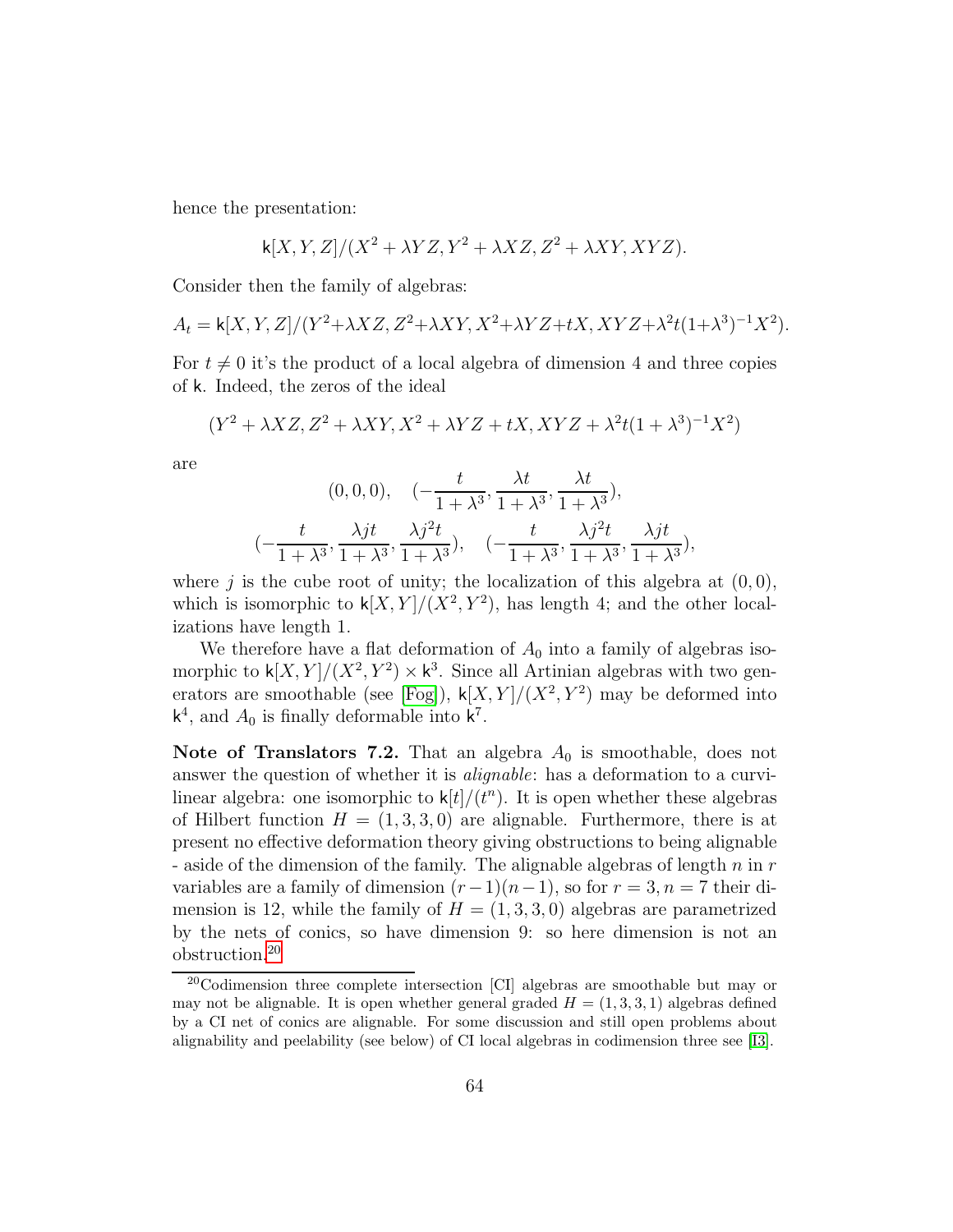An algebra of length n is *peelable* if it can be smoothed in exactly  $n-1$ steps by splitting off a regular point. Since all codimension two algebras are alignable by [\[Bri\]](#page-86-0) (characteristic zero, other authors have shown this for k algebraically closed in characteristic  $p$ ) and alignable algebras are peelable, the above proof shows that all Artinian algebras of Hilbert function  $(1, r, 2)$ are peelable over an algebraically closed field of characteristic zero, or characteristic p not 2.

## 7.2 Deformation of algebras of Hilbert function  $(1, r, 2)$ into a smooth algebra

Such an algebra of Hilbert function  $(1, r, 2)$  is a quotient of  $\mathsf{k}[X_1, \ldots, X_r]$ determined by a subspace of  $R_2$  having codimension 2. We will first study a generic family with  $(r-3)$  parameters of non-isomorphic vector spaces having dimension 2, where  $r \geq 2^{21}$  $r \geq 2^{21}$  $r \geq 2^{21}$  By duality, we immediately deduce an analogous family of non-isomorphic quotients of  $\mathsf{k}[[X_1, \ldots, X_r]]$  of Hilbert function  $(1, r, 2)$ . We give a presentation of the algebras of this family by specifying generators and the relations between these generators. Then we describe a deformation for which all these relations extend, so that this deformation is flat; the deformed algebra splits into a product  $k \times A$ " where  $A$ " is an algebra of Hilbert function  $(1, r - 1, 2)$ . Since all the quotients of k[[X<sub>1</sub>, X<sub>2</sub>]] are smoothable, a reasoning by induction proves that the algebras  $(1, r, 2)$ are smoothable.

We show that a general enough 2-dimensional subspace of  $R_2$  (i.e. belonging to an open dense set of  $Grass(2, R_2)$  is isomorphic to a pencil

 $V[\lambda_4, \lambda_5, \ldots, \lambda_r] = \langle f, g \rangle$  defined as follows

$$
f = X_1^2 + X_3^2 + \dots + X_r^2
$$
;  $g = X_2^2 + X_3^2 + \lambda_4 X_4^2 + \dots + \lambda_r X_r^2$ .

Furthermore, if the  $\lambda_i$  are all distinct,  $V[\lambda_4, \lambda_5, \ldots, \lambda_r] \simeq V[\lambda'_4]$  $\lambda'_1, \lambda'_5, \ldots, \lambda'_r$  is equivalent to  $\{\lambda_4, \ldots, \lambda_r\} = \{\lambda'_4, \ldots, \lambda_r\}$  $\langle 4, \ldots, \lambda'_r \rangle.$ 

First, notice that we expect a space of orbits, of dimension

$$
\dim \text{Grass}(2, R_2) - \dim \text{PGL}(r-1) = 2\left[ \binom{r+1}{2} - 2 \right] - [r^2 - 1] = r - 3.
$$

<span id="page-64-0"></span> $21$ These are pencils of quadrics, that correspond to Artinian algebras of Hilbert function  $(1, r, \binom{r+1}{2} - 2, 0)$ . The defining ideals of these algebras are generated in degrees two and three. The defining ideals of their dual algebras of Hilbert function  $(1, r, 2)$  are generated in degree two alone if the corresponding pencil is general enough.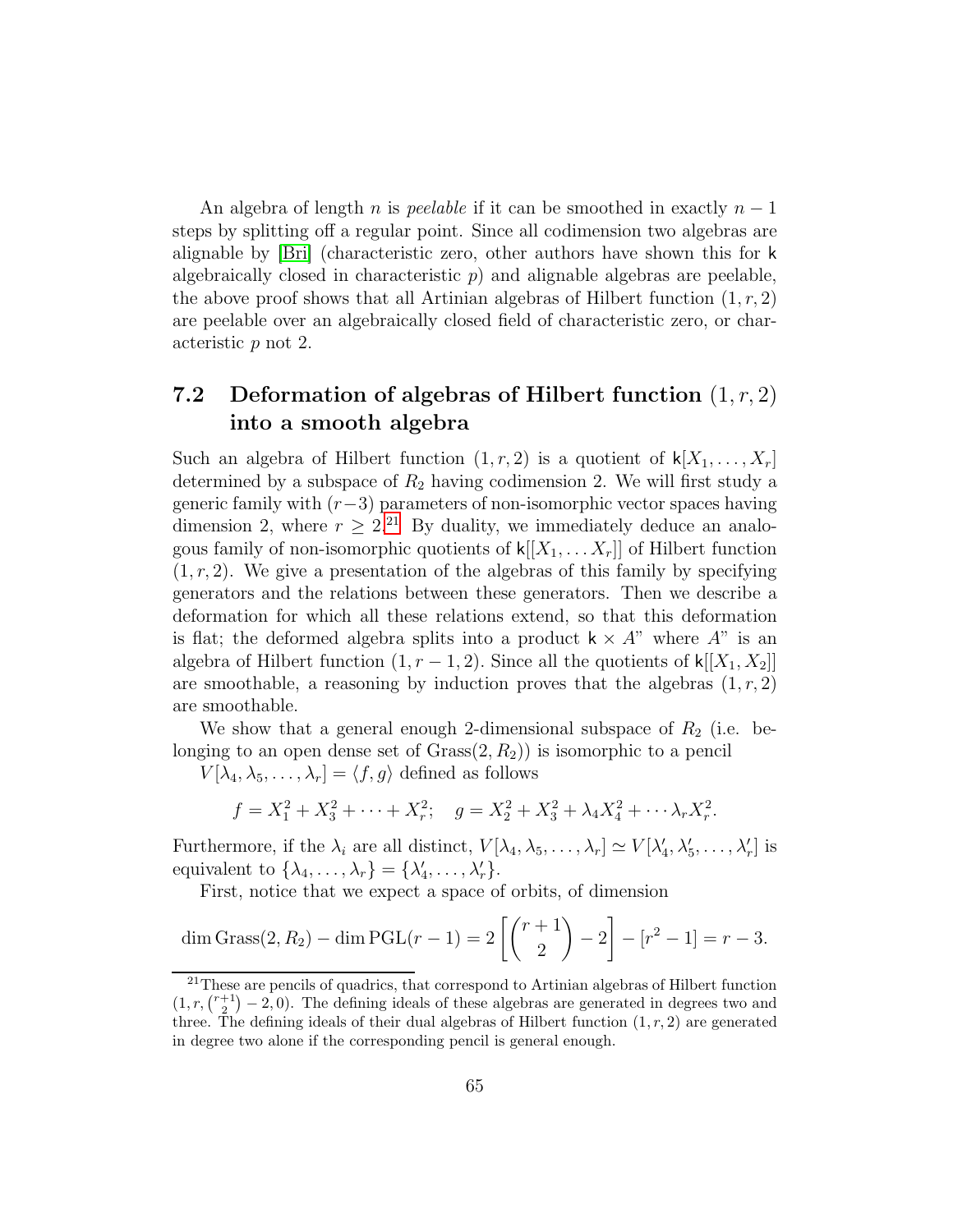Assume therefore that:  $\langle f, g \rangle \in \text{Grass}(2, R_2)$ . Let us look at the singular quadrics of the pencil defined by  $\langle f, g \rangle$ . Here  $tf + (1 - t)g$  corresponds to a singular quadric if its partial derivatives are simultaneously zero. That is, a determinant, which is a polynomial of degree  $r$  in  $t$ , must be zero. This polynomial has in general  $r$  distinct roots so that there are  $r$  singular quadrics in the pencil. Let us make a change of coordinates so that singular points of two of them have for homogeneous coordinates  $(1, 0, \ldots, 0)$  and  $(0, 1, 0, \ldots, 0)$ , respectively. So the first quadric has for equation in general

$$
X_1^2 + X_1 h(X_3, \ldots, X_r) + h'(X_3, \ldots, X_r)
$$

and after a change of coordinates only on  $X_1$ 

$$
X_1^2 + f''(X_3, \ldots, X_r).
$$

In a similar way, a change of variable affecting only  $X_2$  provides for the second quadric an equation  $X_2^2 + g''(X_3, \ldots, X_r)$ .

If  $r = 3$ , we get a normal form  $\langle f, g \rangle = \langle X_1^2 + X_3^2, X_2^2 + X_3^2 \rangle$ .

If  $r > 3$ , we use induction: there is a new basis of the space of the forms generated by  $x_3, \ldots, x_r$ , such that  $f''$  and  $g''$  have simultaneous diagonalizations. We finally have the announced form where none of the  $\lambda_i$ 's is zero.

It is clear then, when the  $\lambda_i$ 's are distinct, that the only isomorphisms between the  $V(\lambda_4,\ldots,\lambda_r)$  consist in permuting the variables  $X_4,\ldots,X_r$ . Thus we have obtained a family of pencils parametrized by the affine space  $A_{r-3}$ such that:

- a) there exists an open in the space of pencils of quadrics such that every pencil of this open is isomorphic to a pencil of this family.
- b) The pencils of the family, isomorphic to a given pencil, form a set of cardinality less than or equal to  $(r-3)!$ .

The vector space dual to  $V[\lambda_4, \ldots, \lambda_r]$ , namely  $V'[\lambda_4, \ldots, \lambda_r]$  (following the definition of Section 6.1) contains the vector space  $W$  generated by all the monomials  $X_i X_j$  where  $i \neq j$  and a supplement of dimension  $(r - 2)$  of W generated by  $h, h_4, \ldots, h_r$ , where:

$$
h = X_3^2 - X_1^2 - X_2^2, \quad h_1 = X_4^2 - X_1^2 - \lambda_4 X_2^2, \quad \dots,
$$
  

$$
h_i = X_i^2 - X_1^2 - \lambda_i X_2^2, \dots, h_r = X_r^2 - X_1^2 - \lambda_r X_2^2
$$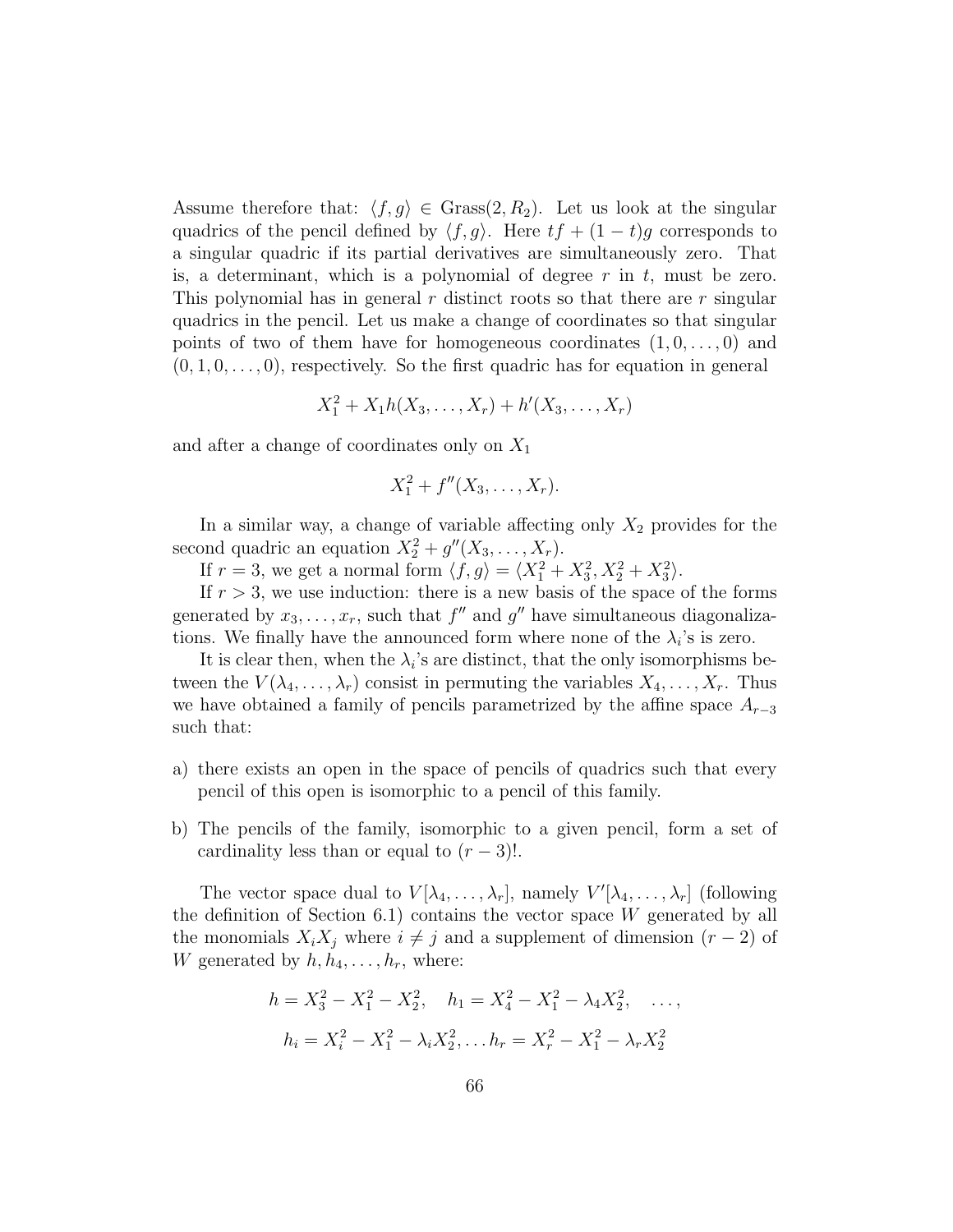Calling  $(V')$  the ideal generated by  $V'$ , we consider the algebra

$$
A = \mathsf{k}[[X_1,\ldots,X_r]]/(V'),
$$

of Hilbert function  $H(A) = (1, r, 2, 0)$ . We will show that there exists a flat deformation of such an algebra to the family of algebras

$$
B_t = k[[X_1, \ldots, X_r]]/(h_r + tX_r, h_{r-1}, \ldots, h_4, h).
$$

In order to verify that this deformation is flat, we must list all the nontrivial relations between  $h, h_4, \ldots, h_r$  and show that these relations extend to the generators of the deformed algebra.<sup>[22](#page-66-0)</sup>

First, we list the linear relations between the generators whose coefficients are in  $R_1$ . Those are:

$$
e_{1i}: X_1h_i - X_1h - X_i(X_1X_i) + X_3(X_1X_3) + (1 - \lambda_i)X_2(X_1X_2) \qquad 4 \le i \le r
$$
  
\n
$$
e_{2i}: X_2h_i - \lambda_iX_2h - X_i(X_2X_i) + \lambda_iX_3(X_2X_3) + (1 - \lambda_i)X_1(X_1X_2) \qquad 4 \le i \le r
$$
  
\n
$$
e_{3i}: X_ih - X_3(X_3X_1) + X_1(X_1X_i) + X_2(X_2X_i) \qquad 4 \le i \le r
$$
  
\n
$$
e_{si}: X_sh_i + X_1(X_1X_s) + X_2(X_2X_1) - X_i(X_iX_s) \qquad s \ne i, 4 \le i, 2 \le s.
$$

The linear relations between the monomial  $X_i X_j, i \neq j$ , are of the form:

 $e_{kij}$ ;  $X_k(X_iX_j) - X_i(X_kX_i)$ , *i*, *j*, *k* distinct.

These relations correspond to the sets of two adjacent edges of a simplex (whose vertices are the  $X_i$ , the edges  $X_i X_j, \ldots$ ).

There is a relation between the  $e_{kij}$  for each sub-simplex of dimension 2. Then, there are in total  $\binom{r-1}{2}$  $\binom{-1}{2} - \binom{r}{3}$  $\binom{r}{3}$  independent linear relations among the generators of W. There are  $3(r-3) + (r-3)^2$  linear relations concerning h and the  $h_i$ 's. Therefore, we have completed a list of  $r\binom{r-1}{2}$  $\binom{r}{2} - \binom{r}{3}$  $\binom{r}{3} + r(r-3) =$ 1  $\frac{1}{3}(r^3 - 7r)$  linear relations that are clearly linearly independent. It is easy to verify that  $R_3 \subset I = (V')$  and to conclude that there are then r (minimal number of generators of  $I$ )-dim  $R_3$  linear relations with coefficients in  $R_1$ , which is  $r(\binom{r}{2})$  $\binom{r}{2} + r - 2 - \binom{r+2}{3}$  $\binom{+2}{3}$ ) =  $(r^3 - 7r)/3$ . So we have found a basis for these relations. For more complete calculations the reader will refer to  $[Em-Ia2]$ .

We affirm that these relations and trivial relations span all relations. Suppose indeed that:

$$
e = ah + a_4h_4 + \cdots + a_rh_r + u
$$

<span id="page-66-0"></span> $^{22}Note$  of translators: the extension of relations is a well-known criterion for flatness of a family, see [\[Bour,](#page-86-1) Chap. I.2.11], [\[Sern,](#page-91-1) Cor. A.11],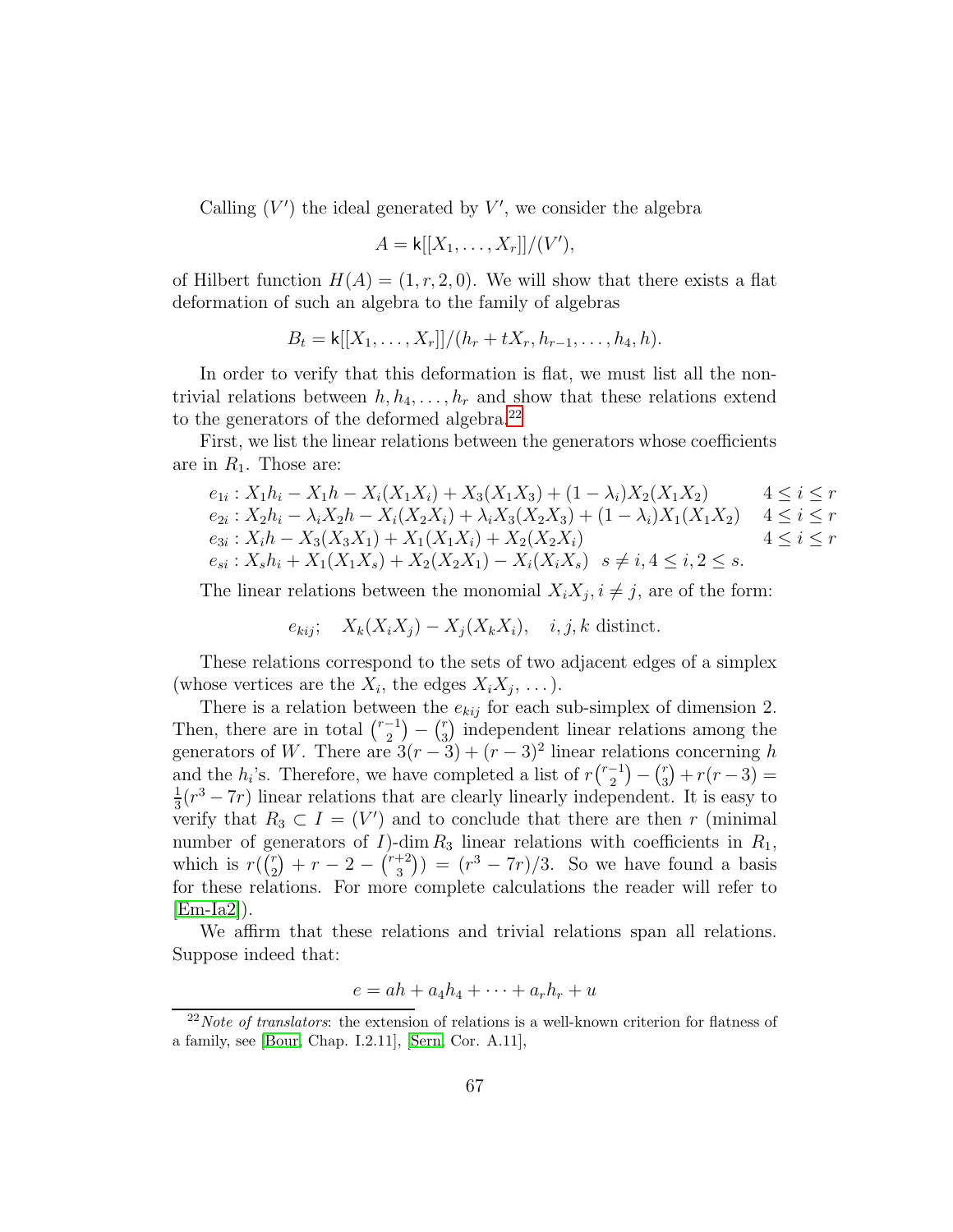is a homogeneous relation where  $u$  is formed by a linear combination of monomials of W having coefficients of degree j in  $\mathsf{k}[X_1,\ldots,X_r]$ . According to the previous discussion  $j \geq 2$ . Using multiples of the first relations  $e_{i3}, e_{1i}, e_{2i}$ , we can eliminate all the terms in  $h, h_1, \ldots, h_4$  except for  $X_1^j h, X_2^j h, X_3^j h,$  $X_4^j h_4, X_5^j h_5, \ldots, X_r^j h_r$ . But these terms should be zeroes, since they cannot be compensated by any other term neither of  $u$ , nor a multiple of  $h$ , nor any of the  $h_i$ . Thus, we have reduced the relation to a relation between monomials in W. But it is trivial to verify that the  $e_{kij}$  span all the relations among the monomials of W.

Now we consider the following deformation:

$$
I(t) = (W, h, h_4, h_5, \ldots, h_{r-1}, h_r + tX_r).
$$

The relationships we have listed extend as follows:

These new linear relations are the same as the old ones up to the following modifications:

- a) In  $e_{1r}$ , we replace the coefficient  $-X_r$  of  $X_1X_r$  by  $-(X_r + t)$ .
- b) In  $e_{2r}$ , we replace the coefficient  $-X_r$  of  $X_2X_r$  by  $-(X_r + t)$ .
- c) In the other  $e_{sr}$ , we replace the coefficient  $-X_r$  of  $X_s X_r$  by  $-(X_r + t)$ .

Since all the relations between the generators of  $I$  extend to relations between the generators of  $I(t)$ , the given deformation is flat. Its effect at the origin is to add  $X_r$  to the ideal I, thus providing, as localized at the origin, an algebra of Hilbert function  $(1, r - 1, 2)$  with the same values  $(\lambda_4, \ldots, \lambda_r)$  as before. As the deformation is flat, and the dimension of the localization at the origin only decreases by one, a point must be separated from the origin with a localization of length 1. Thus the deformed algebra is isomorphic to a product  $A(t) \simeq \mathbf{k} \times A''$ .

We can continue the same procedure with  $A''$ , until  $r = 3$ . Then,  $A''$ is of Hilbert function  $(1, 2, 2)$  and by an old result of R. Hartshorne and J. Fogarty (irreducibility of the Hilbert scheme of points in  $\mathbb{P}^2$ , see [\[Fog\]](#page-74-1)),  $A''$  is smoothable. Therefore, all the algebras that we have considered are smoothable, and since they form a dense set in the set of algebras of Hilbert function  $(1, r, 2)$ , we conclude: <sup>[23](#page-67-1)</sup>

<span id="page-67-0"></span>**Proposition 7.3.** All the algebras of Hilbert function  $(1, r, 2)$  are smoothable.

<span id="page-67-1"></span> $^{23}Note$  of translators: this smoothability result has been significantly generalized in [\[CJN,](#page-87-4) Theorem C].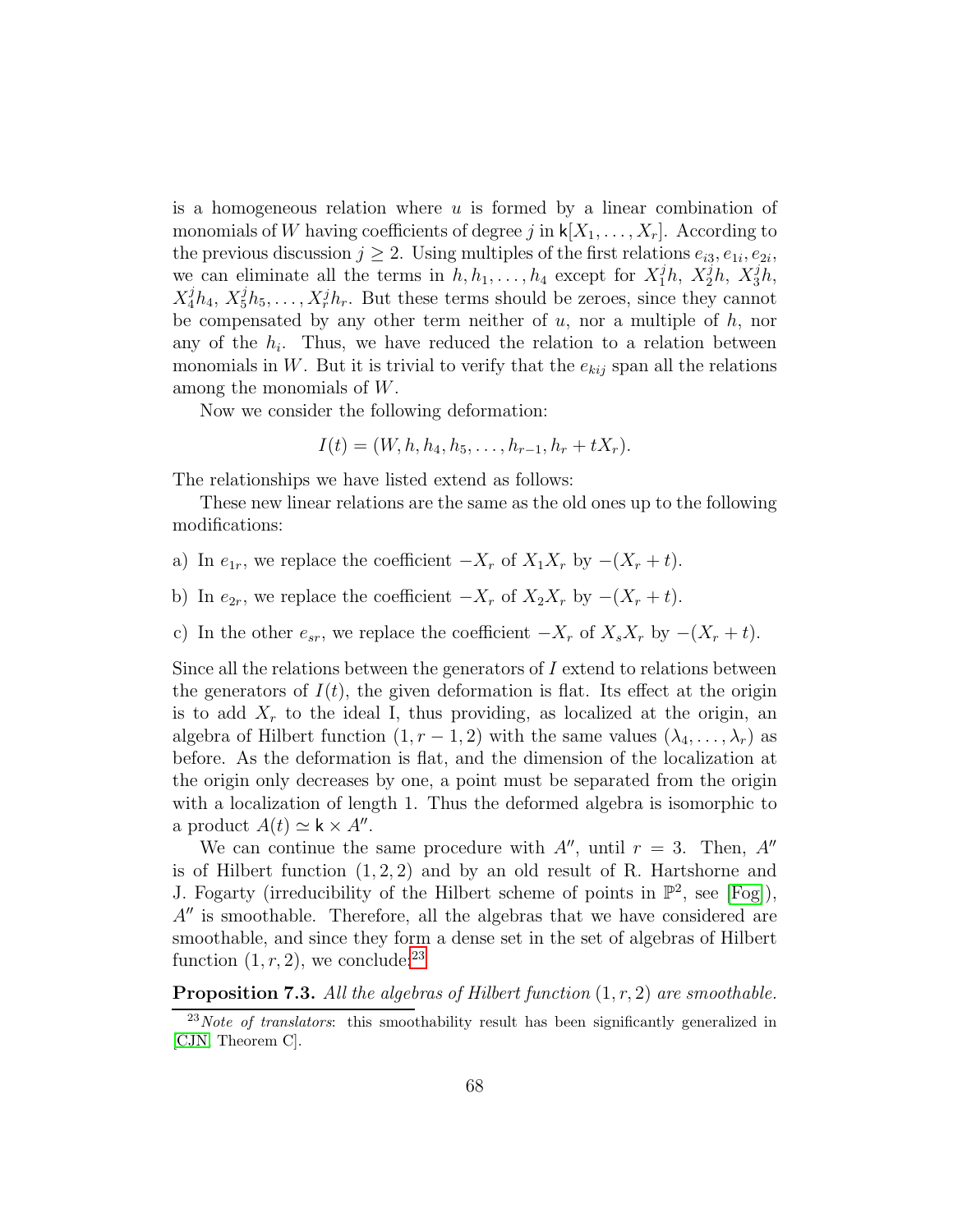# 8 Regular maps of degree 4 from the projective plane into itself

A regular map (morphism)  $\lambda : \mathbb{P}^2 \to \mathbb{P}^2$  can be written in homogeneous coordinates by a formula:

<span id="page-68-1"></span>
$$
\lambda[(\overline{X}, \overline{Y}, \overline{Z})] = [\overline{P_n[X, Y, Z]}, Q_n[X, Y, Z], R_n[X, Y, Z]], \qquad (5)
$$

where  $F_n, Q_n, R_n$  are three homogeneous polynomials of the same degree n without a common zero, and  $(\overline{X}, \overline{Y}, \overline{Z})$  is the point  $(X : Y : Z)$  in projective plane associated to the vector  $(X, Y, Z)$ .

Using Bezout's Theorem, one sees that  $\lambda$  is of degree  $n^2$ . As a consequence, when  $n = 2$  we obtain a map of degree 4. We will say that two regular maps  $\lambda_1 : \mathbb{P}^2 \to \mathbb{P}^2$  and  $\lambda_2 : \mathbb{P}^2 \to \mathbb{P}^2$  are of the same type if there are two biregular maps

$$
\alpha : \mathbb{P}^2 \to \mathbb{P}^2
$$
 and  $\beta : \mathbb{P}^2 \to \mathbb{P}^2$ ,

such that  $\beta \circ \lambda_2 = \lambda_1 \circ \alpha$ . As the biregular maps from  $\mathbb{P}^2$  to  $\mathbb{P}^2$  are none other than the elements of  $P \, gl(3)$ , it becomes evident that the classification of the regular applications of degree 4 from  $\mathbb{P}^2 \to \mathbb{P}^2$  is equivalent to the classification of nets of planar conics that do not have a base point.

Finally, it is clear that these maps specialize as the corresponding nets. Using the Table [5](#page-49-0) of §6.3 and the specializations of Table [1,](#page-9-0) we have then the classification of regular maps from  $\mathbb{P}^2$  to  $\mathbb{P}^2$  (Table [9\)](#page-69-0).<sup>[24](#page-68-0)</sup>

In what follows, we give canonical procedures for passing from a regular map of degree  $4, \lambda : \mathbb{P}^2 \to \mathbb{P}^2$  to a net of conics, and vice versa.

If  $\lambda: \mathbb{P}_a^2 \to \mathbb{P}_b^2$  is such a map, the net R corresponding to it is obtained in the  $\mathbb{P}^2_a$  source of  $\lambda$  as inverse image of the net of all lines of  $\mathbb{P}^2_b$ .

The lines of  $\mathbb{P}^2_b$  correspond to the points of R and, by duality, the points of  $\mathbb{P}^2_b$  to the lines of R.

We therefore have the reciprocal canonical process:

Let P be a projective plane together with a net  $\pi$  of conics without base point (we change notation to return to the notations of §4). We may define a map:

 $\lambda: P \to \pi^*$ 

<span id="page-68-0"></span><sup>&</sup>lt;sup>24</sup>Note of Translators: Correction from original:  $#8a$  from our Table [1](#page-9-0) has the base point  $(0, 0, 1)$  so by Equation  $(5)$ ff it does not lead to a regular map. See also [\[Rong\]](#page-91-2).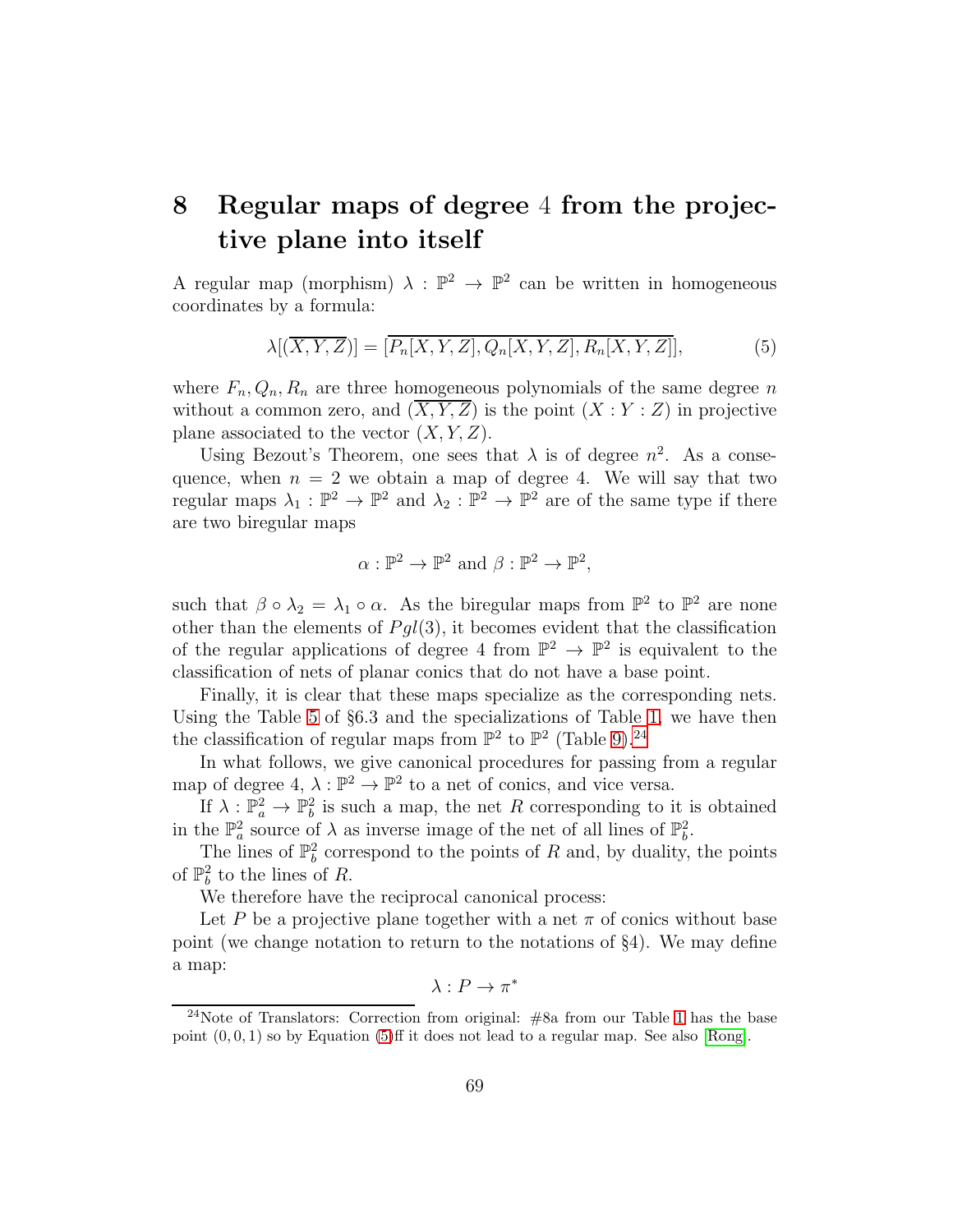Table 9: Regular maps from  $\mathbb{P}^2$  to  $\mathbb{P}^2$ .

<span id="page-69-0"></span>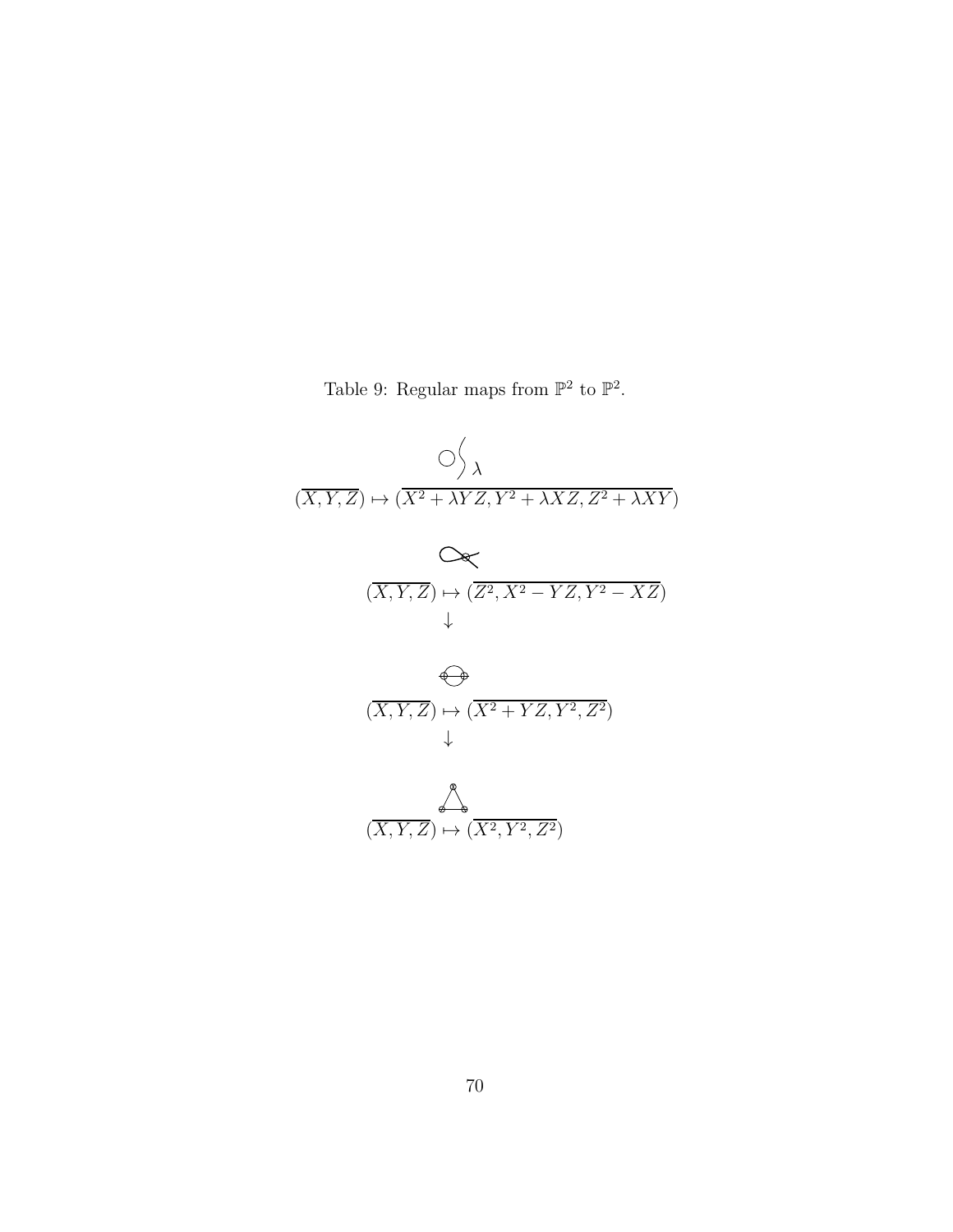in the following manner. If  $x \in P$  the set of conics of  $\pi$  that pass through x form a pencil  $\delta$ . We set  $\lambda(x) = \delta$ . One verifies immediately that  $\lambda$  is of degree 4, and that the inverse image by  $\lambda$  of the net of lines of  $\pi^*$  (which identifies with  $\pi$ ), is indeed the net of conics of P belonging to  $\pi$ .

Further, in the case where  $\pi$  has the generic form studied in §4.1.2 we have the following interpretation in terms of  $\lambda$  of the cubics  $\Gamma$  (defined in Section 4.0), and  $H$  (defined in §4.1.3).

**Proposition 8.1.** 1) H is the singular locus of  $\lambda$ ;

2)  $\Gamma$  is the curve dual to the discriminant locus of  $\lambda$ .

*Proof.* To show 1), it suffices to use the formula [\(5\)](#page-68-1) for  $\lambda$  where

 $P_n(X, Y, Z) = X^2 + \lambda YZ, Q_n(X, Y, Z) = Y^2 + \lambda ZY, R_n(X, Y, Z) = Z^2 + \lambda XY.$ 

Let's show 2). A point y of  $\pi^*$  belongs to the discriminant locus  $\Delta$  of  $\lambda$ if and only if its inverse image by  $\lambda$  has set-wise 3 points instead of 4. The points are the points of the base of the pencil  $\delta$  that y represents. Thus, to say that  $\delta$  has only three base points, is to say also that  $\delta$  has setwise only 2 singular conics instead of 3. By the Theorem of Bezout, that is to say that δ is tangent to Γ. Thus ∆ is the dual curve of Γ and, dually, Γ is the dual curve of the discriminant of  $\lambda$ .  $\Box$ 

### Note on the Hessian form of a smooth cubic

Here we review some well known facts developing our earlier discussion of Hesse pencils in Propositions [4.5,](#page-29-0) and [4.6](#page-30-0) in Section [4.1.3.](#page-29-1)[25](#page-70-0)

Let us consider the pencil  $P$  generated by the degenerate cubic  $XYZ$ (three lines) and the smooth cubic  $X^3 + Y^3 + Z^3$ .

The base points of the pencil are the points with homogeneous coordinates (here  $\omega$  is a primitive cube root of 1)

> $(0, 1, -1)$   $(0, 1, -\omega)$   $(0, 1, -\omega^2)$  $(1, 0, -1)$   $(1, 0, -\omega)$   $(1, 0, -\omega^2)$  In order for a cubic to belong to  $(1, -1, 0)$   $(1, -\omega, 0)$   $(1, -\omega^2, 0)$ .

the pencil  $P$ , it is necessary and sufficient that it pass through these 9 points.

<span id="page-70-0"></span> $^{25}Note$  of translators: see the 2009 [\[ArtDol\]](#page-86-2) for further exposition and development.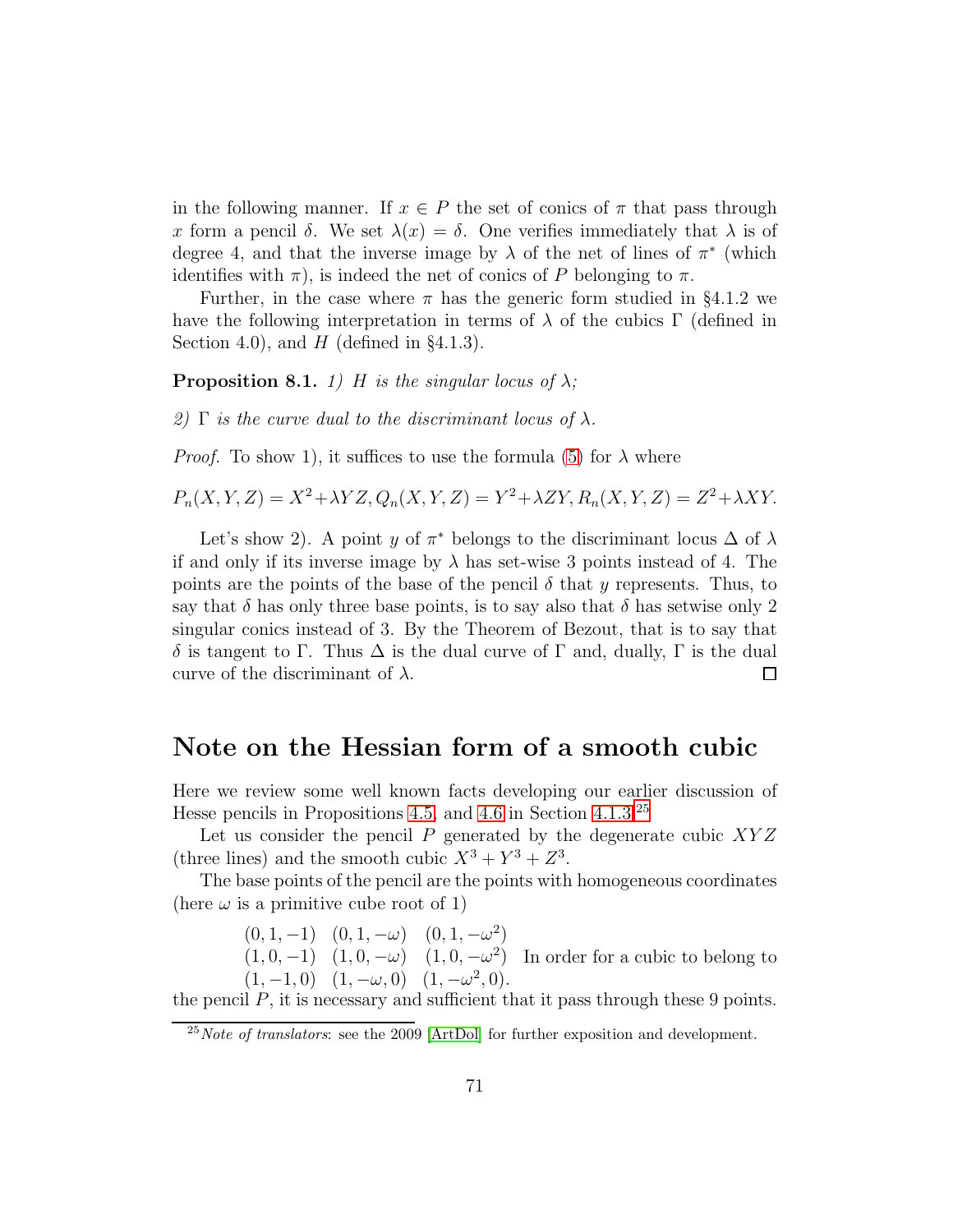These 9 points are the 9 inflection points of each smooth cubic of the pencil P. In effect, given such a smooth cubic, it and its Hessian generate P.

Further, this set  $E$  of 9 points has the following property:

 $(A)$  Given two of them, there is a third point of E that is collinear with them.

That is to say that  $E$  enriched by the set of subsets of three collinear points has the structure of an affine plane over  $\mathbb{Z}/3\mathbb{Z}$ .

Conversely, given a set of nine points of  $\mathbb{P}^2$  satisfying the property (A), there is a homogeneous system of coordinates of  $\mathbb{P}^2$  such that the set of points is identified with E.

Thus, given a smooth cubic of  $\mathbb{P}^2$ , it is easy to see that its nine points of inflection satisfy (A). Consequently, the pencil generated by a smooth cubic and its Hessian is identified with the pencil P.

This is to say that for every smooth cubic there is a system of homogeneous coordinates for which it has the Hesse form:

$$
(X^3 + Y^3 + Z^3 + \lambda XYZ).
$$

In  $(\mathbb{Z}/3\mathbb{Z})^2$  there are twelve lines that may be partitioned into 4 directions. The following table gives the lines with this partition:

$$
\begin{cases}\nX = 0 \quad (0, 1, -1) \quad (0, 1, -\omega) \quad (0, 1, -\omega^2) \\
Y = 0 \quad (1, 0, -1) \quad (1, 0, -\omega) \quad (1, 0, -\omega^2) \\
Z = 0 \quad (1, -1, 0) \quad (1, -\omega, 0) \quad (1, -\omega^2, 0) \\
X + Y + Z = 0 \quad (0, 1, -1) \quad (1, 0, -1) \quad (1, -1, 0) \\
X + \omega Y + \omega^2 Z = 0 \quad (0, 1, -\omega^2) \quad (1, 0, -\omega) \quad (1, \omega^2, 0) \\
X + \omega^2 Y + \omega Z = 0 \quad (0, 1, -\omega) \quad (1, 0, -\omega^2) \quad (1, -\omega, 0) \\
X + Y + Z = 0 \quad (0, 1, -1) \quad (1, 0, -\omega) \quad (1, -\omega, 0) \\
X + \omega Y + Z = 0 \quad (0, 1, -\omega) \quad (1, 0, -1) \quad (1, -\omega^2, 0) \\
X + Y + \omega Z = 0 \quad (0, 1, -\omega^2) \quad (1, 0, -\omega^2) \quad (1, -1, 0) \\
X + \omega^2 Y + Z = 0 \quad (0, 1, -1) \quad (1, 0, -\omega^2) \quad (1, -\omega^2, 0) \\
X + \omega^2 Y + Z = 0 \quad (0, 1, -\omega^2) \quad (1, 0, -1) \quad (1, -\omega, 0) \\
X + Y + \omega^2 Z = 0 \quad (0, 1, -\omega) \quad (1, 0, -\omega) \quad (1, -1, 0)\n\end{cases}
$$

The cubics of the pencil decomposed into three lines correspond to the sets of three lines passing through the nine base points. They correspond to the four directions of  $(\mathbb{Z}/3\mathbb{Z})^2$ :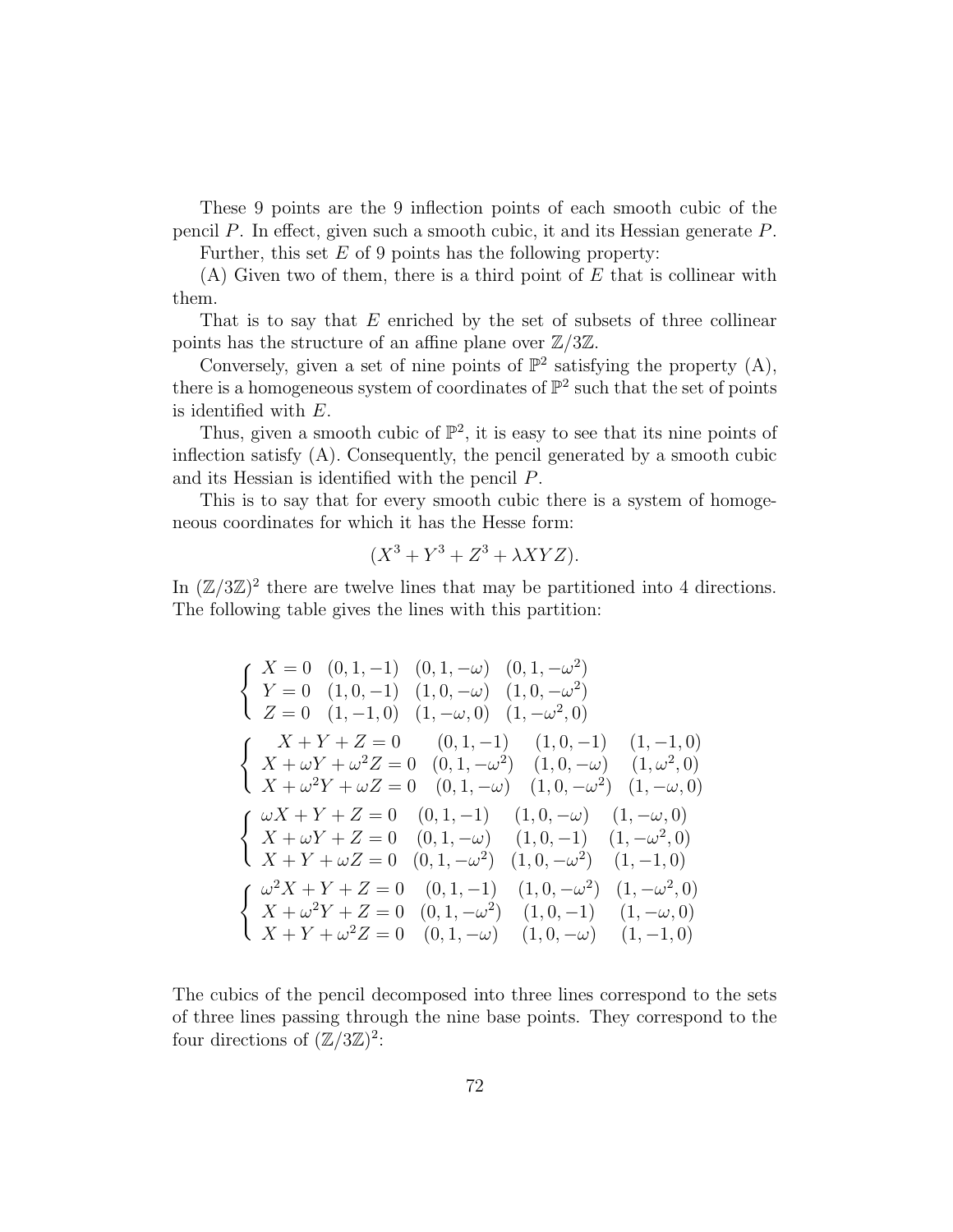$$
(X + Y + Z)(X + \omega Y + \omega^{2}Z)(X + \omega^{2}Y + \omega Z) = X^{3} + Y^{3} + Z^{3} - 3XYZ = 0
$$
  
\n
$$
\frac{1}{\omega}(\omega X + Y + Z)(X + \omega Y + Z)(X + Y + \omega Z) = X^{3} + Y^{3} + Z^{3} - 3\omega XYZ = 0
$$
  
\n
$$
\frac{1}{\omega^{2}}(\omega^{2}X + Y + Z)(X + \omega^{2}Y + Z)(X + Y + \omega^{2}Z) = X^{3} + Y^{3} + Z^{3} - 3\omega^{2}XYZ = 0
$$

These are the only singular cubics of the pencil P. One verifies them by finding the  $\lambda$  such that  $X^3 + Y^3 + 3\lambda XYZ = 0$  has a singular point, that is, that the conics defined by the three partial derivatives have a common zero.

Now we find the condition on the cubic of the pencil  $X^3 + Y^3 + 3\lambda XYZ$ for it to be isomorphic to the cubic  $X^3 + Y^3 + Z^3$ . (See Proposition [4.3\)](#page-26-0). In this case the vector space spanned by the quadratic forms  $\overline{X^2 + \lambda YZ}, \overline{Y^2 + \lambda YZ}$  $\lambda ZX, Z^2 + \lambda XY$  is spanned by the partial derivatives of another cubic form G. We should have

$$
G'_{X} = a[X^{2} + \lambda YZ] + b[Y^{2} + \lambda ZX] + c[Z^{2} + \lambda XY]
$$
  
\n
$$
G'_{Y} = a'[X^{2} + \lambda YZ] + b'[Y^{2} + \lambda ZX] + c'[Z^{2} + \lambda XY]
$$
  
\n
$$
G'_{Z} = a''[X^{2} + \lambda YZ] + b''[Y^{2} + \lambda ZX] + c''[Z^{2} + \lambda XY]
$$

with:

$$
G''_{XY} = \lambda cX + 2bY + \lambda aZ = 2a'X + \lambda c'Y + \lambda b'Z = G''_{YZ}
$$
  
\n
$$
G''_{XZ} = \lambda bX + \lambda aY + 2cZ = 2a''X + \lambda c''Y + \lambda b''Z = G''_{ZX}
$$
  
\n
$$
G''_{YZ} = \lambda b'X + \lambda a'Y + 2c'Z = \lambda c''X + 2b''Y + \lambda a''Z = G''_{ZY}
$$

We may suppose  $\lambda \neq 0$ . One should have  $b' = a = c''$ ,

$$
c' = \frac{2b}{\lambda}; \ a' = \frac{\lambda c}{2}; b'' = \frac{2c}{\lambda}; a'' = \frac{\lambda b}{2}; b'' = \frac{\lambda a'}{2} = \frac{\lambda^2 c}{4}; \ a'' = \frac{2c'}{\lambda} = \frac{4b}{\lambda^2}.
$$

From which  $\frac{2c}{a} = \frac{\lambda^2 c}{4}$  $\frac{a_2}{4}$  and  $\frac{\lambda b}{2} = \frac{4b}{\lambda^2}$ , that is to say

$$
(\lambda^3 - 8)b = (\lambda^3 - 8)c = 0.
$$

If  $\lambda^3 \neq 0$ , one has  $b = c = a'' = b'' = a' = c' = 0$ ,  $b' = a = c''$ , that is to say that G is proportional to the original cubic.

The cubic  $(X^3 + Y^3 + Z^3 + 3\lambda XYZ)$  is thus isomorphic to  $(X^3 + Y^3 + Z^3)$ if and only if  $\lambda^3 = 0$  or 8 donc  $\lambda = 0, 2, 2\omega, 2\omega^2$ .

The four cubics of the pencil isomorphic to  $(X^3 + Y^3 + Z^3)$  correspond also to the four directions of the plane  $(\mathbb{Z}/3\mathbb{Z})^2$ .

For each direction one finds these cubics by taking the sum of the cubes of the linear forms defining each of the lines of the direction.

Here  $X^3 + Y^3 + Z^3$  corresponds to  $XYZ$ ,  $X^3 + Y^3 + Z^3 + 6XYZ$  corrersponds to  $X^3 + Y^3 + Z^3 - 3XYZ$ ;  $X^3 + Y^3 + Z^3 + 6\omega^2 XYZ$  corresponds to  $X^3 + Y^3 + Z^3 - 3\omega XYZ$ ,  $X^3 + Y^3 + Z^3 + 6\omega XYZ$  corresponds to  $X^3 + Y^3 + Z^3 - 3\omega^2 XYZ.$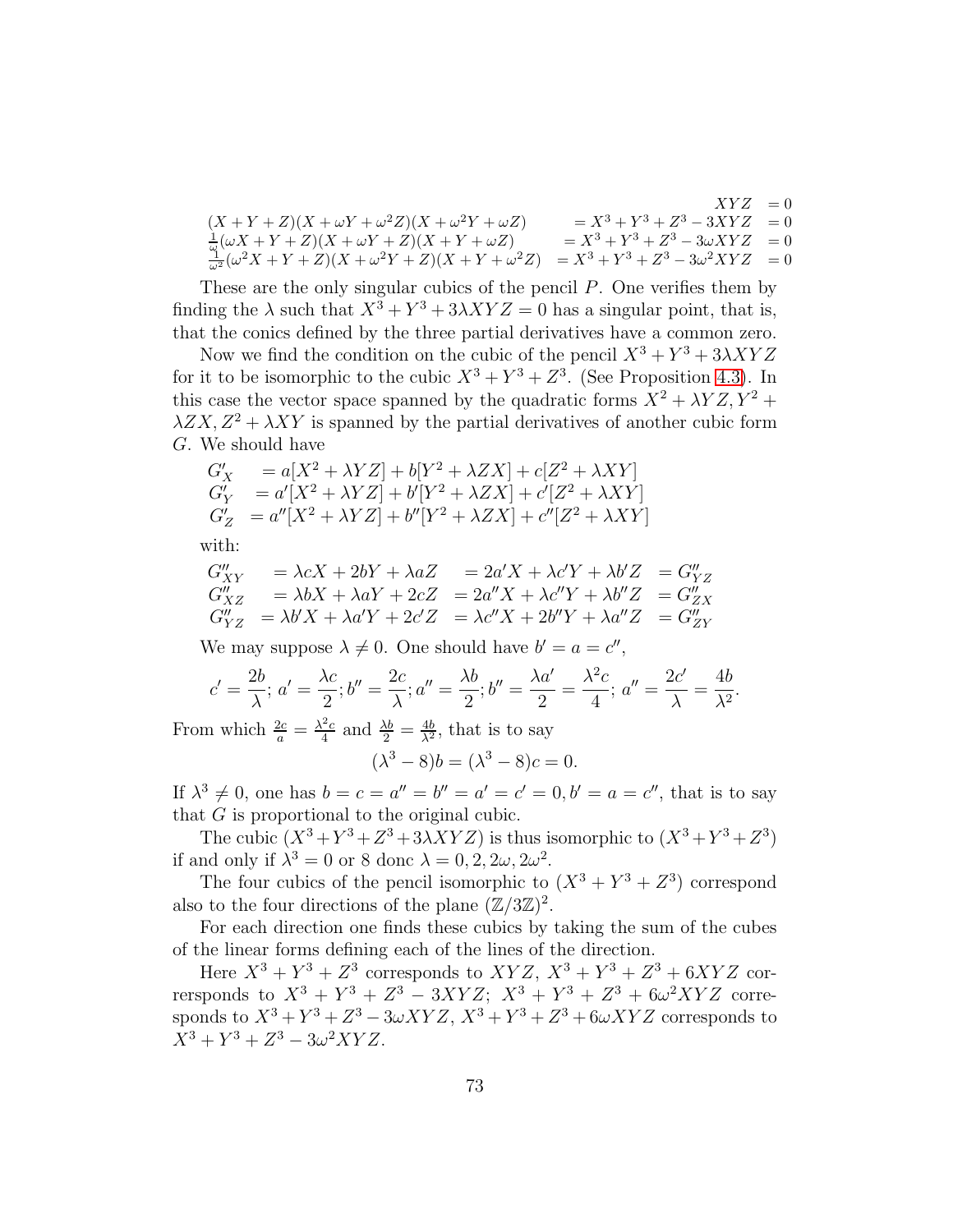One may describe this correspondence in another way, by saying that the second term of each correspondence is the Hessian of the first term. Finally, there is a third way to describe it.

Associate to each cubic of the pencil, the vector space  $V$  of its partial derivatives. Let's consider also the orthogonal  $V^{\perp}$  to the space in the space of quadratic forms with scalar product defined in §6.1. This space  $V^{\perp}$  may be obtained as the space of partial derivatives of a cubic in the pencil. If  $X^3 + Y^3 + Z^3 + 3\lambda XYZ$  is the first cubic, this correspondence associates to it the cubic  $X^3 + Y^3 + Z^3 - \frac{6}{\lambda}XYZ$ . In particular, by this correspondence the cubics isomorphic to  $X^3 + Y^3 + Z^3$  are associated in one-to-one manner to the cubics isomorphic to  $XYZ$ .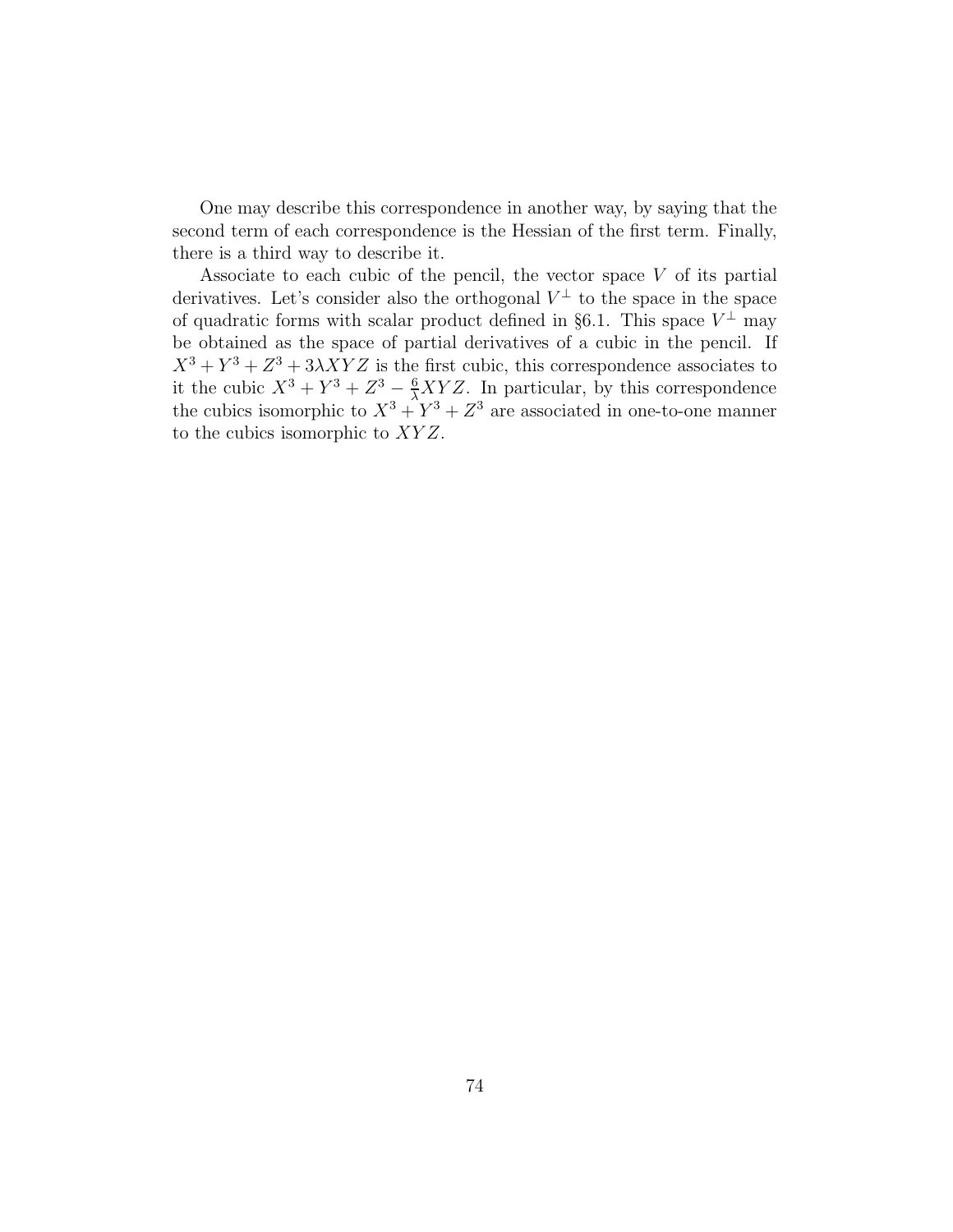## List of Tables

| Concordance of tables for nets of conics from our Table 1 (EI), |                                                                                                                                                                                                                                                                                                                                                                                                                                                                                                           |
|-----------------------------------------------------------------|-----------------------------------------------------------------------------------------------------------------------------------------------------------------------------------------------------------------------------------------------------------------------------------------------------------------------------------------------------------------------------------------------------------------------------------------------------------------------------------------------------------|
|                                                                 |                                                                                                                                                                                                                                                                                                                                                                                                                                                                                                           |
|                                                                 | The orbits of $Pgl(3)$ acting on the planes of conics 10<br>Classification of pencils of conics 16<br>Dual orbits of nets of conics $\ldots \ldots \ldots \ldots \ldots \ldots \ldots$ 45<br>Length of the associated projective scheme to a net of conics. $50$<br>The equations of the discriminant cubics of Table $1 \ldots \ldots \ldots 56$<br>Specializations of planar cubics $\ldots \ldots \ldots \ldots \ldots 58$<br>C.T.C. Wall [Wall], and A. Conca [Co, p.1567]. $\ldots \ldots \ldots$ 81 |

# Original References

- [Fog] J. Fogarty: Algebraic families on an algebraic surface, Am. Jour. of Math, 90 (1968), 511–521.
- [Ful] W. Fulton: Algebraic Curves. An introduction to algebraic geometry, Notes written with the collaboration of Richard Weiss. Mathematics Lecture Note Series. W. A. Benjamin, Inc., New York-Amsterdam,  $(1969)$ . xiii $+226$  pp.
- [Gur] G. B. Gurevich: Foundations of the theory of algebraic invariants, Translated by J. R. M. Radok and A. J. M. Spencer, P. Noordhoff Ltd., Groningen  $(1964)$  viii $+429$  pp.
- [Iar-Ems] J. Emsalem and A. Iarrobino: Finite algebras having small tangent space: some zero-dimensional generic singularities, to appear. [Later, Compositio Math. 36 (1978), 145–188].
- [MS] D. Mumford and K. Suominen, Introduction to the theory of moduli in algebraic geometry, in Algebraic Geometry, Proceedings of the 5th Nordic Summer School, Oslo, Aug. 1970, F. Oort editor, Wolters-Noordhoff, 1972, pp. 171-222.
- [Nag] M. Nagata: Notes on orbit spaces, Osaka Math. Journ. 14 (1962), 21–31.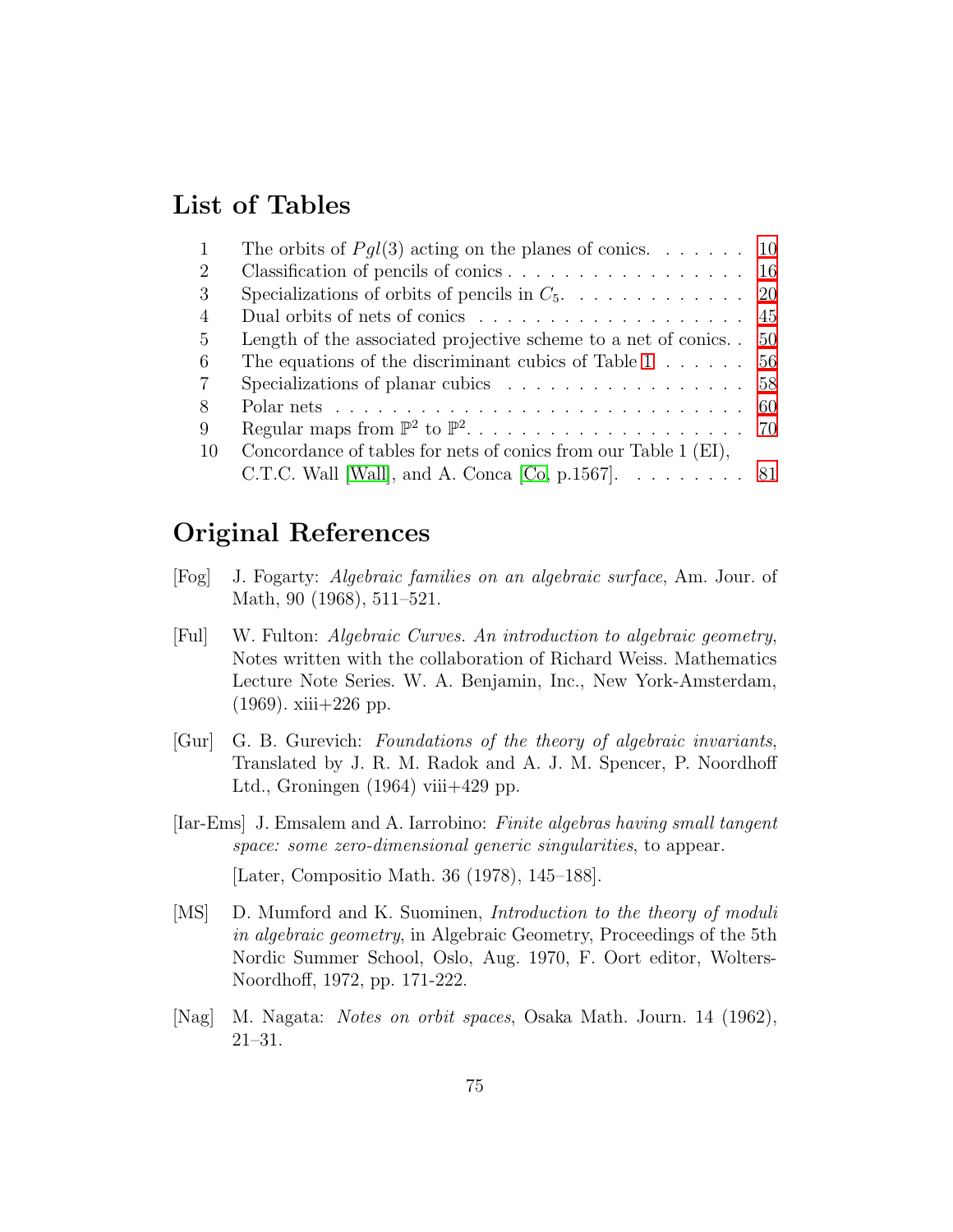<span id="page-75-0"></span>[Wall] C.T.C. Wall: Nets of conics, preprint, Department of Pure Math. of University of Liverpool, April, 1976. [Later, Math. Proc. Cambridge Philos. Soc. 81 (1977), no. 3, 351–364.]

### Appendix A. Historical note, pre 1977.

Classification of Pencils of Conics, pre-1977. This is often attributed to Corrado Segre in his 1883 article [\[SegC\]](#page-91-0): he classified the pencils of conics over the complexes in any number of variables. The 1884 note [\[Ros-Seg\]](#page-91-1) on simultaneous invariants of two ternary conics is a letter from Corrado Segre to M.J. Rosanes concerning this classification in response to [\[Ros\]](#page-91-2). However there were earlier works: the book of I. Dolgachev [\[Dol2,](#page-87-1) p. 468] mentions the 1868 article of K. Weierstrass [\[Wei\]](#page-92-0) as giving the classification of pencils of conics up to isomorphism, in work partially dependent on a note by J. Sylvester of 1851. The article [\[Bli,](#page-86-0) Thm. 3.1] attributes determining the four simultaneous invariants of 2 ternary conics to the 1882 article of P. Gordon [\[Gor\]](#page-89-0). In any case by 1900 there was a substantial literature about pencils of conics in any  $\mathbb{P}^r$  (see, for example, P. Newstead's MathSciNet review of [\[Dim1\]](#page-87-2) and also the 1898-1904 Encyclopedia, which has many detailed historical remarks [\[Mo\]](#page-90-0)); J. Emsalem notes in the Outline §[1.1](#page-10-0) above that he had learned the classification of pencils in a course of E. Riche.

Nets of Planar conics before 1977.<sup>[26](#page-75-1)</sup> Unbeknowst to J. Emsalem and A. Iarrobino in 1977, the classification up to isomorphism of nets of conics over the complexeshad been attempted by Camille Jordan in 1906 ([\[Jo\]](#page-89-1)).<sup>[27](#page-75-2)</sup> C. Jordan's article in principle considers an  $m$ -dimensional vector space of  $n$ -ary forms: after determining the eight ternary pencils, he goes on in §12-24 to handle nets of ternary conics, arriving at a table of 13 classes in [\[Jo,](#page-89-1)  $\S 25$ ] p. 427], omitting one class (our #6c), and apparently combining the continuous class  $#8b$  with  $#8c.^{28}$  $#8c.^{28}$  $#8c.^{28}$  He continues to treat dimension four and five

<span id="page-75-1"></span> $26$ We report on these results, but we have not checked the proofs.

<span id="page-75-2"></span> $^{27}$ Until doing the present literature search, with convenient modern tools of MathSciNet, we were still unaware of Jordan's work. Although MSN does not list C. Jordan's article, it does list the 1914 article of A. Wilson about the modular case [\[Wil\]](#page-92-1), and later articles of A. Campbell, which cite it. I. Dolgachev and S. Kondo in [\[DolKo,](#page-88-0) Example 7.2.9] give the classification over characteristic  $k \neq 2$ , attributing it to C. Jordan.

<span id="page-75-3"></span><sup>&</sup>lt;sup>28</sup>We note our classes in Table [1](#page-9-0)  $\#8a, \#8b, \#8c, \ldots, \#2b$  where  $\#$  denotes the dimension and  $a, b, \ldots$  the position from left. Then the correspondence of C Jordan's classes I-XIII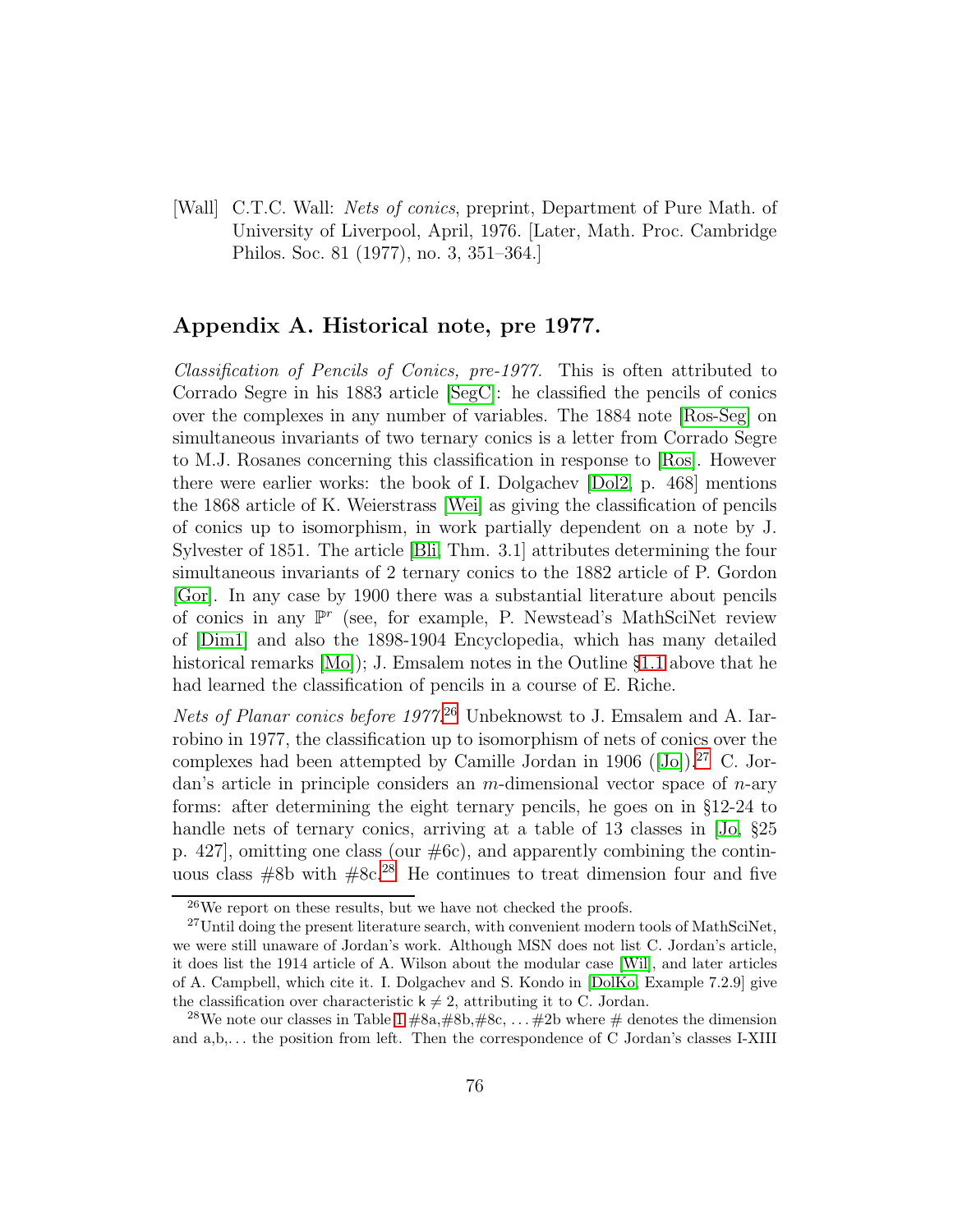spaces of ternary conics, without using duality. His methods combine geometry and algebra, use the related cubic we called  $\Gamma$ , but he does not formally use the notion of type of a triple as fundamental invariant, as we have in Theorem [4.1B](#page-22-0), and in our diagrams. The article of Jordan does not discuss specialization.

In the modular case, the 1914 article of the L.E. Dickson student, A. Wilson, classifies nets of conics over  $GF(p^n)$  when p is odd, but he leaves the "rank one" case where the net contains a double line incomplete [Will.<sup>[29](#page-76-0)</sup> The 1928 article of A. Campbell [\[Cam2\]](#page-86-1) classifies these nets over the field  $GF(2<sup>n</sup>)$ , giving 34 classes; however, C. Zanella in 2012 exhibits classes of nets over any  $GF(q)$  containing only nonsingular conics, contradicting a statement in [\[Cam2\]](#page-86-1) that these only exist when p is odd [\[Zan,](#page-93-0)  $\S6$ ]. A. Campbell treated the real case in the 1928 article [\[Cam1\]](#page-86-2).

A 1943 article of C. Ciamberlini [\[Cia\]](#page-87-3) discusses the simultaneous invariants of three ternary forms; a recent note of B. Blind [\[Bli,](#page-86-0) §5] presents these and other results concerning simultaneous invariants of  $k$  ternary forms, giving new proofs using the Jordan algebra structure on ternary forms.

The 1898-1904 Encyclopedia [\[Mo,](#page-90-0) §32ff, p.224ff] reviews nets of planar conics, beginning with the Hesse form §32; however, the results reported are not without errors.

A 1957 article of Václav Alda gives a lucid presentation of the 6 equivalence classes of nets that arise as Hessians, as well as 3 degenerate classes of dimension 2 or 1 [\[Alda\]](#page-85-0). He corrects an error in [\[Mo,](#page-90-0) §34, line 6 p. 228], which incorrectly states [our translation] "Inversely, given three conics  $f = g = h = 0$  not part of the same pencil, employing new variables allows us to represent them as partial derivatives of a cubic"; V. Alda gives the exact conditions on the net for which this representation occurs [\[Alda,](#page-85-0) p.50].

Classification and specialization of planar cubics. This classification over the reals had been begun by I. Newton, and continued by many. Experts assured us that this classification up to algebraic isomorphism, including specializations was known in the 19th century, although we have not found the diagram in our Figure 6 (see also [\[EH,](#page-88-1) Fig 1.13]). The book of G. Salmon [\[Sal,](#page-91-3) Chap-

with ours is #8a III; #8b,c, I; #7a XII; #7b II; #7c IV:#6a XIII; #6b VIII; #6c missing; # 6d V; # 5a IX, #5b VI; #4 X; #2a XI, #2b, VII.

<span id="page-76-0"></span><sup>&</sup>lt;sup>29</sup>A. Wilson does not explicitly state that p is odd - apparently considered obvious, as a key method is to complete the square! A careful analysis, correction, and completion of A. Wilson's work in this p odd case is made in [\[LaPS\]](#page-90-1), see Appendix B.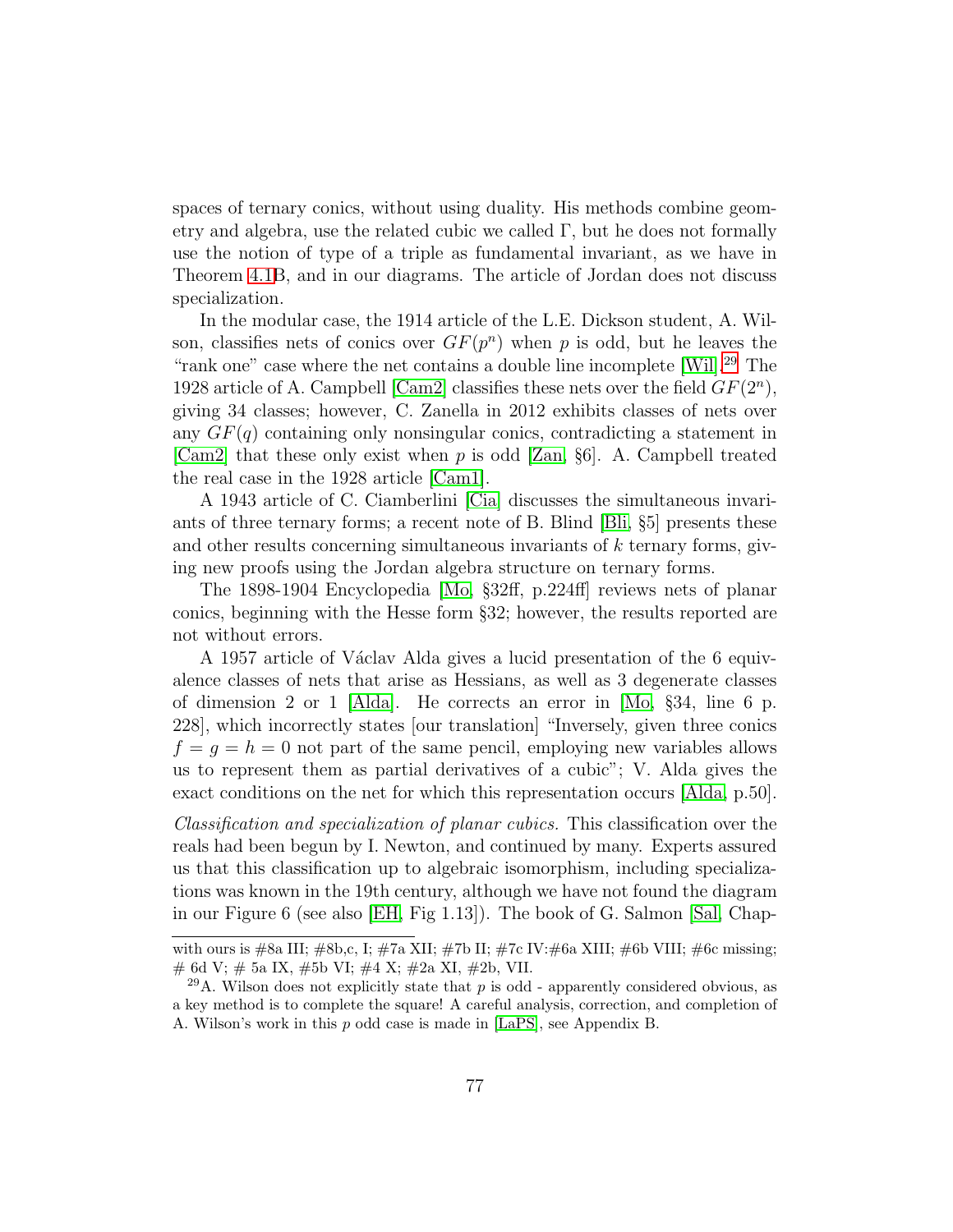ter V, Section V, §197ff] gives a classification, and [\[Kl,](#page-90-2) p. 548-549] has some discussion of specializations. A later section of the same Encyclopedia [\[Mo\]](#page-90-0), Chapter III.4 §29 p.316 by H.G. Zeuthen and M. Pieri, includes reference to work of S. N. Maillard and H. G. Zeuthen specifying the numbers of singular and degenerate cubics in the one parameter families defined by the conditions to pass through n general points and to be tangent to  $8 - n$  general lines for  $0 \leq n \leq 8^{.30}$  $0 \leq n \leq 8^{.30}$  $0 \leq n \leq 8^{.30}$ 

Classification of Artinian algebras of small lengths before 1977. This classification for  $n \leq 6$  was known to J. Emsalem and A. Iarrobino at the time of writing Réseaux, as indicated in footnote 3, p.  $7$ ). See the history of early work from 1880 to 1920 by D. Happel [\[Hap\]](#page-89-2). Tables of isomorphism class and specialization for  $n \leq 6$  for embedding dimension one and two are in J. Briançon's [\[Bri\]](#page-86-3) (see especially the figures in the actual dissertation of 1972). D.A. Suprunenko had shown in 1956 that the length seven algebras (of Hilbert function  $(1, 4, 2)$ ) have continuous isomorphism families [\[Sup\]](#page-92-2) (not difficult), and Z. M. Dyment had shown in 1966 that there are a finite number of classes for length six, listing 34 classes. G. Mazzola's 1980 article [\[Maz\]](#page-90-3) gave a complete classification of isomorphism classes of unitary algebras (not necessarily commutative) for  $n \leq 6$ , over an algebraically closed field of characteristic not 2 or 3, using a variety of methods; Mazzola uses this and Hochschild cocyles to show the irreducibility of the family of local length n commutative algebras for  $n \leq 7$ , over any such field: that is, he showed that each such algebra may be deformed to  $\mathsf{k}[z]/(z^n)^{31}$  $\mathsf{k}[z]/(z^n)^{31}$  $\mathsf{k}[z]/(z^n)^{31}$  He accomplished this without classifying up to isomorphism the local algebras of length 7. G. Mazzola's result implies that the punctual Hilbert scheme  $\mathrm{Hilb}^n(\mathbb{P}^r)$  is irreducible for  $n \leq 7$  (see J. Emsalem's MSN review of [\[Maz\]](#page-90-3) and A. Iarrobino's MSN review of [\[CaNo\]](#page-86-4)).

Structure, Smoothability: J. Emsalem's Géométrie des points épais [\[Em\]](#page-88-2) of 1978 concerning the topology of the punctual schemes, and the Macaulay duality, forms part of the background of this paper. Also, an interest in smoothability questions as in Section 7 arose from A. Iarrobino's [\[I1\]](#page-89-3) where it had been shown by a dimension argument that there are non-smoothable

<span id="page-77-0"></span><sup>30</sup>We thank Steve Kleiman for this reference.

<span id="page-77-1"></span><sup>&</sup>lt;sup>31</sup>This no longer holds for  $n = 8$ , as the algebras of Hilbert function  $H(A) = (1, 4, 3)$ defined by a vector space of quadrics having dimension 7, form a generic point of a component of the Hilbert scheme  $Hilb^{8}(\mathbb{P}^{4})$ : these correspond by duality to nets of quadrics in  $\mathbb{P}^3$ , having generically dim Grass $(10, 3) - \dim \mathrm{PGL}(4) = 6$  parameters [\[Em-Ia2,](#page-88-3) §2.2].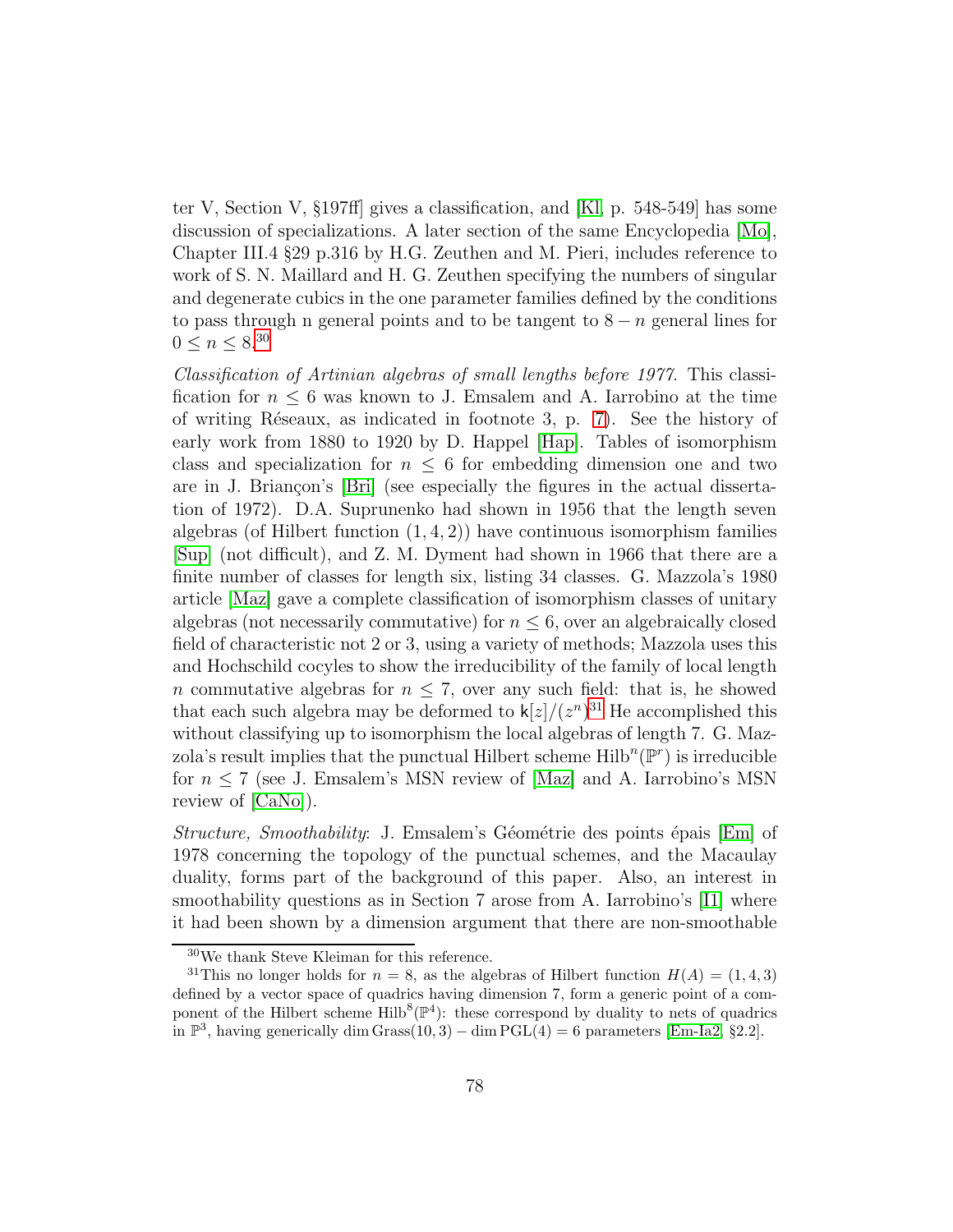Artinian algebras. The number of irreducible components of the Hilbert scheme parametrizing length- $n$  commutative unitary algebras had been studied in [\[I2\]](#page-89-4). It took until [\[Em-Ia2\]](#page-88-3) for a specific non-smoothable scheme to be given, corresponding to graded Artinian algebras of Hilbert function  $H = (1, 4, 3, 0)$ , defined by seven general enough quadratic forms (see also [\[Hart,](#page-89-5) §1.5.8],[\[CEVV\]](#page-86-5), and the discussion of smoothability below in Appendix B).

#### Appendix B. Update on related topics

In this section we give a survey of more recent work, since the original Reseaux of 1977, relating to pencils and nets of planar conics, and their associated algebras.

Classification of pencils. This classification was already well known in 1977, as noted in Appendix A, even for  $n$  variables. The 1983 article of A. Dimca [\[Dim1\]](#page-87-2) gives for pencils  $\pi$  of quadric hypersurfaces in n variables, a geometric approach to their classification, showing that the class of a pencil is uniquely determined by that of its associated line, and the position of the line with respect to the rank subvarieties of quadrics, and the singularity set of the zeroes of  $\pi$ . There are connections with Fano varieties: the thesis of M. Reid [\[Reid\]](#page-91-4), articles by X. Wang [\[Wang\]](#page-92-3) and others, now include classification of pencils of conics in  $\mathbb{P}^2$  in characteristic p. Finally we have the very recent survey for pencils of quadric hypersurfaces in  $n$  variables by C. Fevola, Y. Mandelshtam, and B. Sturmfels [\[FMSt\]](#page-89-6): they review what is known about these pencils in n variables, in particular the classification using Segre pencils  $[SegC], [HP]$ §XIII.10]. They also extend the classification over the reals to parametrizing Jordan type loci, and other strata in the appropriate Grassmannian, with examples over 3 and 4 variables. They give applications to the maximum likelihood estimation for Gaussian distributions in algebraic statistics.

#### Classification of nets of planar conics.

Appearing in 1977 was C.T.C Wall's complete and succinct classification [\[Wall\]](#page-75-0) of these nets over the complexes and over the reals.<sup>[32](#page-78-0)</sup>

The goal of [\[Wall\]](#page-75-0) being the study of map germs of finite type up to source-image isomorphism; thus, there is a different emphasis, and an efficient

<span id="page-78-0"></span><sup>32</sup>J. Emsalem and A. Iarrobino saw the C.T.C. Wall preprint only after writing most of Reseaux de Coniques; the appearance of [\[Wall\]](#page-75-0) was a factor in leaving the present work in preprint status for so long.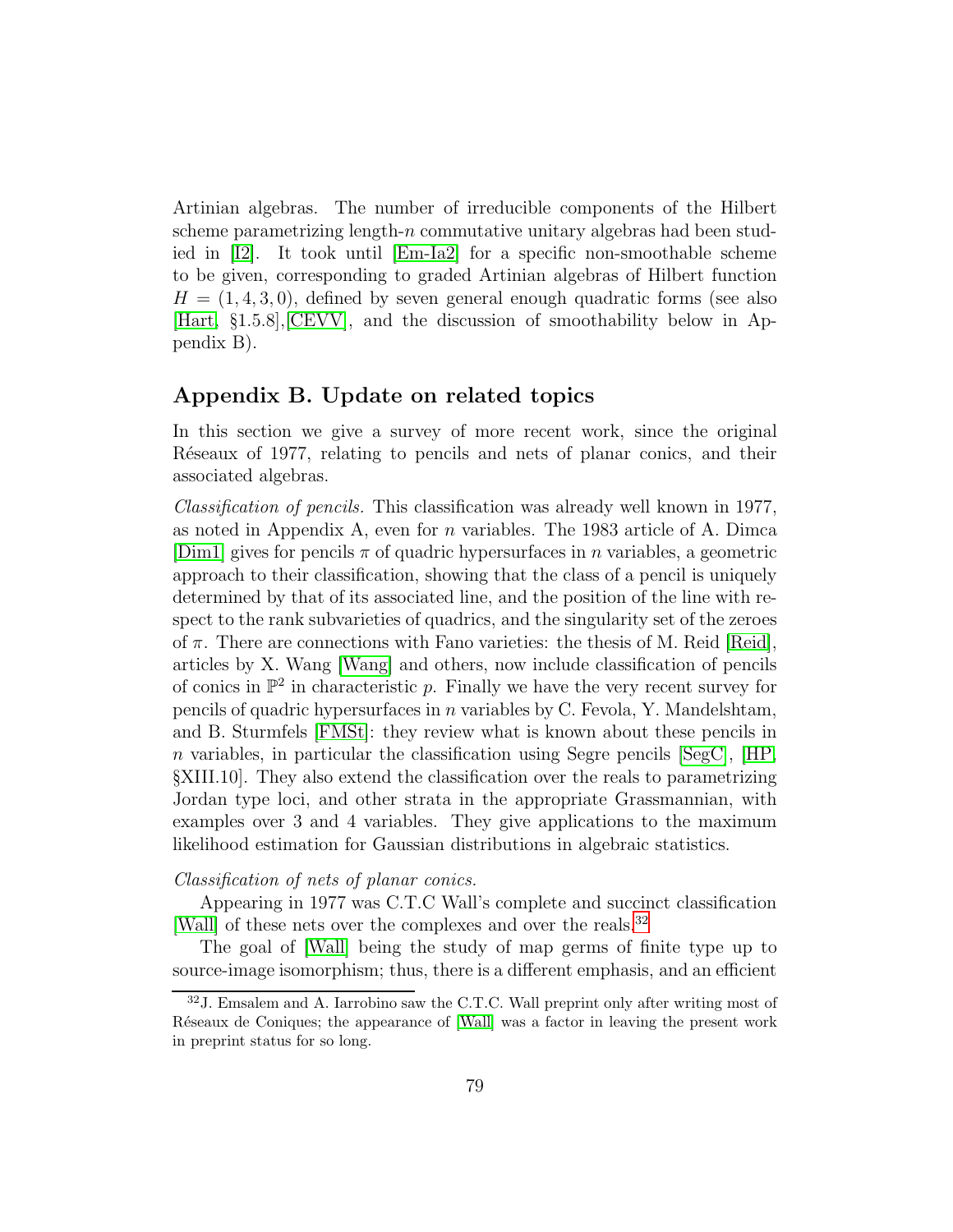algebraic approach to classification of nets. The Réseaux preprint  $|Em-Ia1|$ , which is more geometric in style.

We also note that the classification in Table [1](#page-9-0) of isomorphism classes of nets of planar conics over an algebraically closed field is valid in characteristic  $k > 3$ ; although the original Réseaux was written assuming k algebraically closed of characteristic zero. Indeed, this classification over algebraically closed fields of arbitrary characteristic except 2 or 3 is nicely explained in a recent posting by Naoto Onda [\[Onda\]](#page-90-4), which uses an efficient analysis of the normal forms of the net having a given isomorphism type of discriminant, to classify the ten orbits for which the discriminant is singular. The context of [\[Onda\]](#page-90-4) is of classifying Artinian algebras of Hilbert function (1, 3, 3) up to isomorphism - which, of course, is equivalent to classifying the equivalence classes of the nets of planar conics, a fact not noted by the author. N. Onda refers to the following result of M. Bhargava and Wei Ho for the nonsingular case. They set K to be an arbitrary field of characteristic not 2 or 3: K need not be algebraically closed.

**Theorem A1** ([\[BhHo,](#page-86-6) Theorem 5.8]). Let  $V_1$  and  $V_2$  be 3-dimensional vector spaces over K. Then the nondegenerate  $GL(V_1) \times GL(V_2)$  orbits of  $V_1 \otimes$  $\text{Sym}^2(V_2)$  are in bijection with the isomorphism classes of triples  $(C, L, P)$ where C is a genus one curve over K, L is a degree 3 line bundle on C and P is a nonzero 2-torsion point of the Jacobian  $Jac(C)(K)$ .

The paper of M. Domokos, L.M. Fehér, E. Rimányi [\[DFR\]](#page-88-5) extends the discussion of nets of conics over the complexes C to invariants and equivariants, in essence determining cohomology classes of the closures of orbits. The classes of nets of conics of codimension at least two (all but the top row of our Table [1\)](#page-9-0) are the  $\Sigma^0$  portion of their Table [1](#page-9-0) and 3, which include further invariants; the corresponding portion of their Figure 2 has the specialization diagram of our Table [1.](#page-9-0) They apply this to determine Thom polynomials of contact singularities of type  $(3,3)$ . Thus, in the course of their work with equivariant cohomology, they give an independent derivation of the specializations in our Table [1](#page-9-0) or of [\[Wall\]](#page-75-0) over the complexes - not including the discussion in our Section 6.5 concerning specializations with  $\lambda$  constant from the smooth orbits  $#8b$  in our Table [1.](#page-9-0)<sup>[33](#page-79-0)</sup>

Concordance of tables of nets of conics. A. Conca gave in the 2009 [\[Co,](#page-87-0)

<span id="page-79-0"></span><sup>&</sup>lt;sup>33</sup>We for short label the orbits in our Table [1](#page-9-0) by the dimension and position from the left in each dimension, thus  $\#6b$  is the second orbit shown in the dimension 6 row.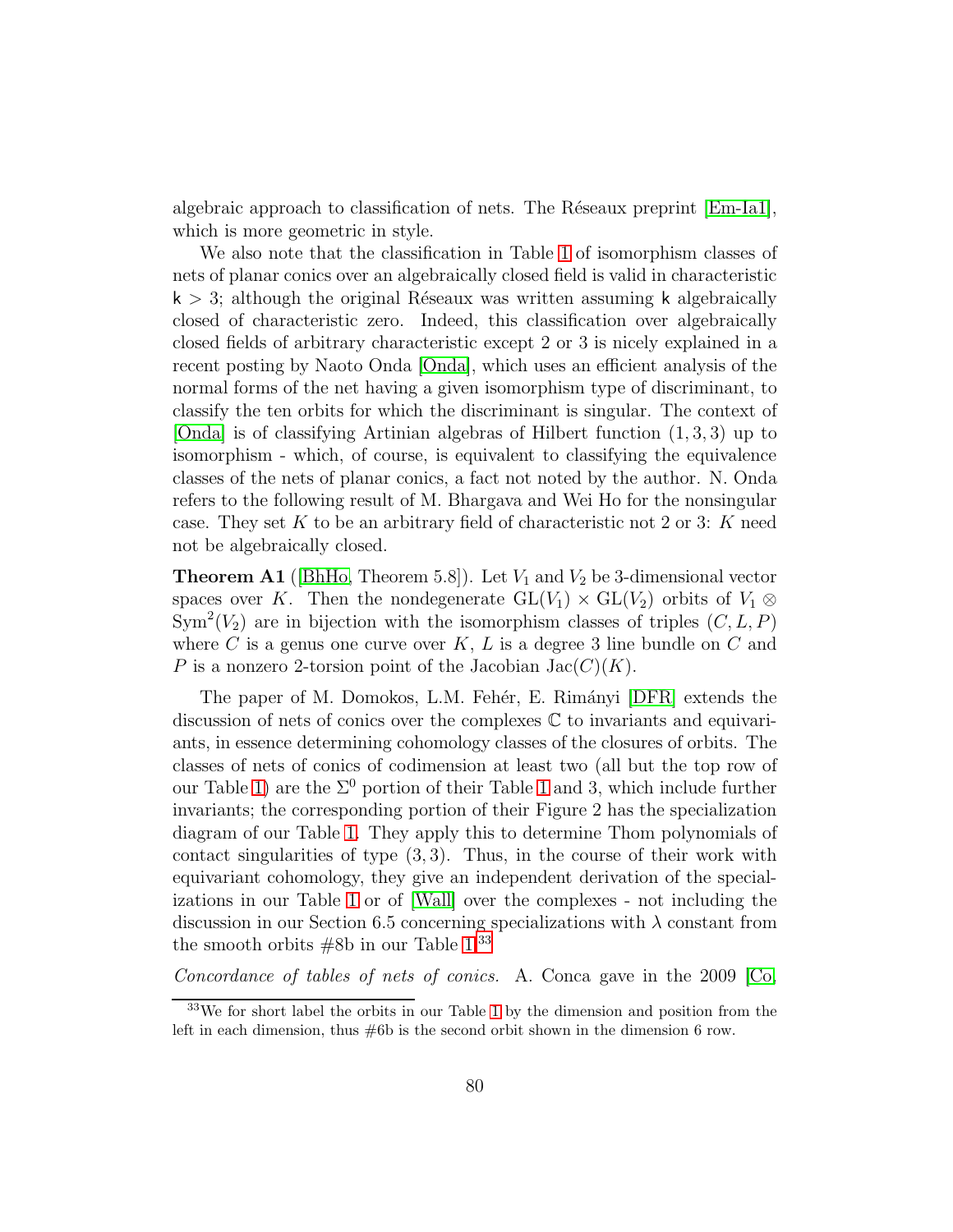p.1568] a table of nets of conics with considerable further information, including whether the algebra  $A = R/(V)$  is Koszul, whether the net is of gradient type (i.e. polar, or Jacobian), and he gives the Hilbert series for  $R/(V)$ . He notes that the point  $(a:b:c)$  belongs to the locus defined by V if and only if  $(ax + by + cz)^2$  is in  $V^*$ . The duality is indicated in C.T.C Wall's notation by an asterisk, as  $E$  vs.  $E^*$ . For the classification he used [\[Wall\]](#page-75-0) and our preprint.

<span id="page-80-0"></span>Table 10: Concordance of tables for nets of conics from our Table 1 (EI), C.T.C. Wall [\[Wall\]](#page-75-0), and A. Conca [\[Co,](#page-87-0) p.1567].

| EI    8a 8b 8c    7a 7b 7c    6a 6b 6c 6d    5a 5b $\boxed{4}$    2a 2b |  |  |  |  |  |  |  |  |
|-------------------------------------------------------------------------|--|--|--|--|--|--|--|--|
|                                                                         |  |  |  |  |  |  |  |  |
|                                                                         |  |  |  |  |  |  |  |  |

Note that A. Conca in his column  $p$  [\[Co,](#page-87-0) p. 1568] gives the number of distinct points in the support of the punctual scheme (in all but case 2 where the support is a line), while our Table [5,](#page-49-0) page [50](#page-49-0) gives the total scheme length, including multiplicities: thus the entries are different.

Koszul properties of nets are discussed in A. Conca's [\[Co\]](#page-87-0) and in A. D'Ali's  $[D'Al]$  the latter handling characteristic p cases.

Nets of conics, and Hessian of smooth cubics. The theme of our Note on the Hessian form of a smooth cubic is greatly developed by M. Artebani and I. Dolgachev in [\[ArtDol\]](#page-86-7), who discuss a related elliptic fibration, two sextic curves and a  $K$ -3 surface associated. The article  $[AnTT]$  treats the Hessian pencil over all characteristics but three.

Classification of nets of conics over algebraically closed fields of small characteristic, or over finite fields k. This classification in characteristic 2 for k closed is discussed in [\[Bal\]](#page-86-8), see also [\[DolKo,](#page-88-0) Example 7.3.11]. We have mentioned in Appendix A as an update of Wilson's [\[Wil\]](#page-92-1) the very recent article by M. Lavrauw, T. Popiel, and J. Sheekey [\[LaPS\]](#page-90-1) for a finite field of odd order  $q$ , finding 15 orbits of rank one, that is, which contain a conic that is a double line. C. Zanella studies nets of conics over finite fields [\[Zan\]](#page-93-0). A. S. Sivatsi for an arbitrary field  $k$  of charateristic  $p$  not 2, shows that three planar quadrics  $f_1, f_2, f_3$  have a common zero if and only if the quadratic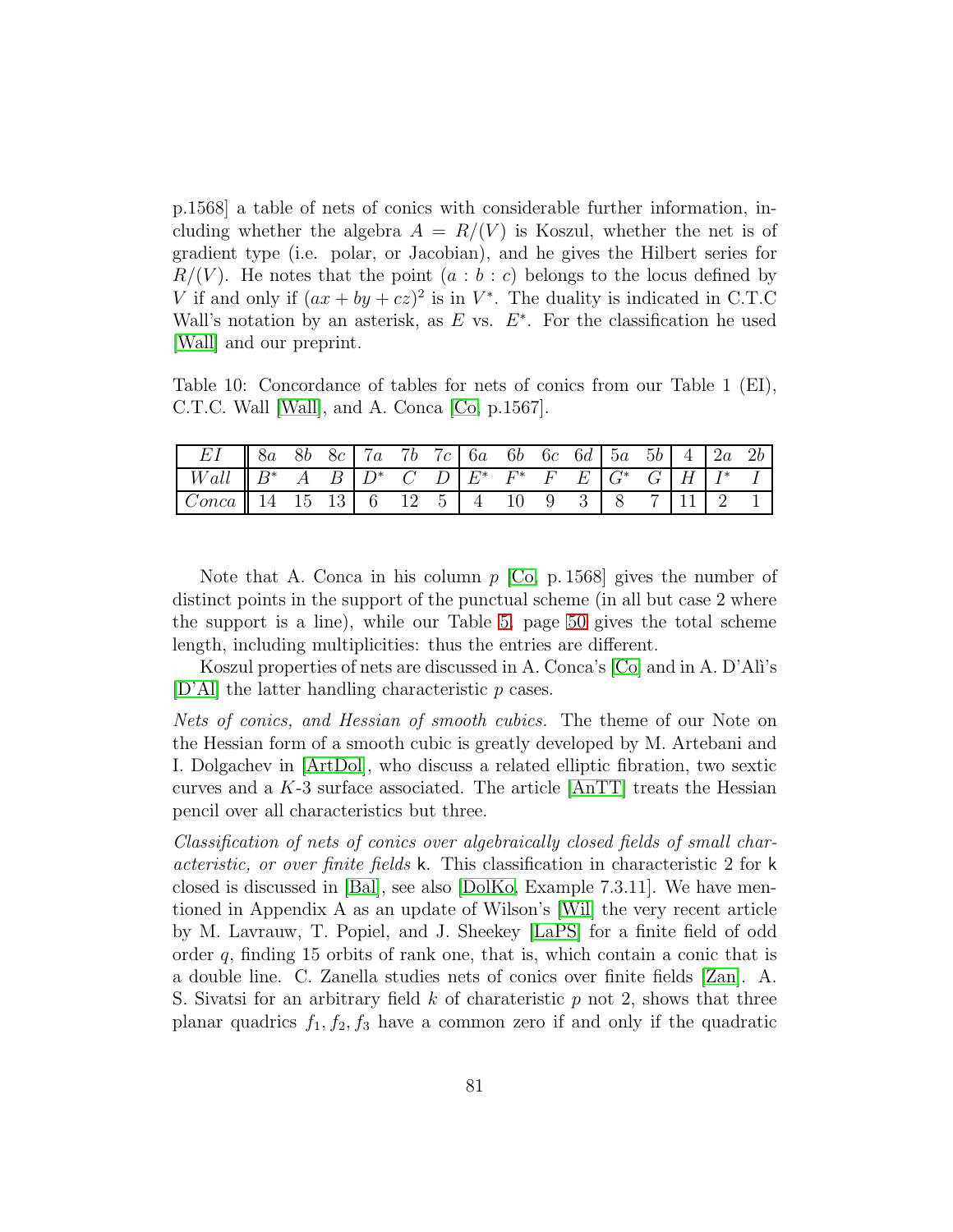form  $u_1f_1 + u_2f_2 + u_3f_3$  over the field  $K = \mathsf{k}(u_1, u_2, u_3)$  is isotropic (has a K-rational point), and the cubic form  $t_1f_1 + t_2f_2 + t_3f_3$  is isotropic over k.

Applications of the classification of nets of planar conics. Notable applications besides the study of Artinian algebras with Hilbert functions  $H(A)$  =  $(1,3,3,\ldots)$ , include the study of map germs from  $(\mathbb{C}^3,0) \to (\mathbb{C}^3,0)$  (see [\[DG,](#page-87-5) [Wall,](#page-92-4) [DFR,](#page-88-5) [Rong\]](#page-91-5)). The article [\[DFR\]](#page-88-5) applies the study of nets to determining the Thom classes of related maps from  $(\mathbb{C}^3,0)$  to  $(\mathbb{C}^p,0), p \geq 3$ using their calculation of the  $GL(3) \times Aut(\mathbb{P}^2)$  equivariant cohomology classes of the orbit closures of the nets. The study of the intersections of three conics by R. Feng and L. Shen, [\[FSh\]](#page-88-6) includes a careful development of the scheme length we studied briefly in §[6.3.](#page-47-0) There is a connection with Fano three-folds $([ArC-V])$  $([ArC-V])$  $([ArC-V])$ . A. Verra has used the classification of these nets as a step in characterizing certain Enriques surfaces that correspond to a fibered product of two planes  $\mathbb{P}^2$  over  $\mathbb{P}^2$  with the projection maps being two rational maps of degree four, each corresponding to a net of conics as in Section [8](#page-68-0) [\[Ver1,](#page-92-5) Theorem 1,3]: the result uses Proposition 8.1 to characterize the discriminant locus of a regular map,  $\mathbb{P}^2$  to  $\mathbb{P}^2$ . F. Ronga [\[Rong\]](#page-91-5) studies topologically over  $\mathbb C$  the four isomorphism classes of maps  $(f_0, f_1, f_2) : \mathbb C^3 \setminus 0 \to C^3 \setminus 0$ . For reference on Enriques surfaces see [\[CoDolLi,](#page-87-6) [DolKo\]](#page-88-0).

Classification and specialization of planar cubics. Tables of singular cubics and their specializations in [\[Dim2,](#page-87-7) p. 52, Theorem 5.17] and [\[EH,](#page-88-1) Figure 1.13] agree with our Table [7,](#page-57-0) except for an extra arrow from node to triangle in the former, which is proscribed by our Lemma [6.19.](#page-55-1) The latter reference goes on to determine the degrees of the loci [\[EH,](#page-88-1) §1.2.5]. Several authors have discussed the Waring problem for cubics in  $\mathbb{P}^2$  - decomposing the cubic into the sums of powers, in particular over the reals, some making connections to nets of conics [\[DolK,](#page-88-7) [MMSV,](#page-90-5) [Ott1,](#page-90-6) [Ott2\]](#page-90-7). In particular the Aronhold invariant  $S = Ar(f)$  of a cubic f vanishes if f is equivalent to a sum of cubes (a Fermat cubic); it is written as a certain Pfaffian in [\[Ott2,](#page-90-7) §4.7]. I. Dolgachev and V. Kanev show that  $Ar(f) = 0$  only if f is a Fermat cubic, a cone, or a conic union a non-transversal line [\[DolK,](#page-88-7) Thm 5.13.2]: this is equivalent to being in the closure of the family of Fermat cubics. As noted earlier in Section [6.5.1](#page-50-0) the invariants  $S, T$  of a ternary cubic were given by G. Salmon [\[Sal\]](#page-91-3). For a modern derivation of these explicit formulas see [\[Stu,](#page-92-6) Theorem 4.4.6, Proposition 4.4.7, Example 4.6.3]. For further study of cubics and their invariants see Ch. Okonek and A. Van de Ven [\[OkV,](#page-90-8) Examples 6,8, §5.3], [\[Dol1,](#page-87-8) §10.3] (classifying plane cubics over algebraically closed fields of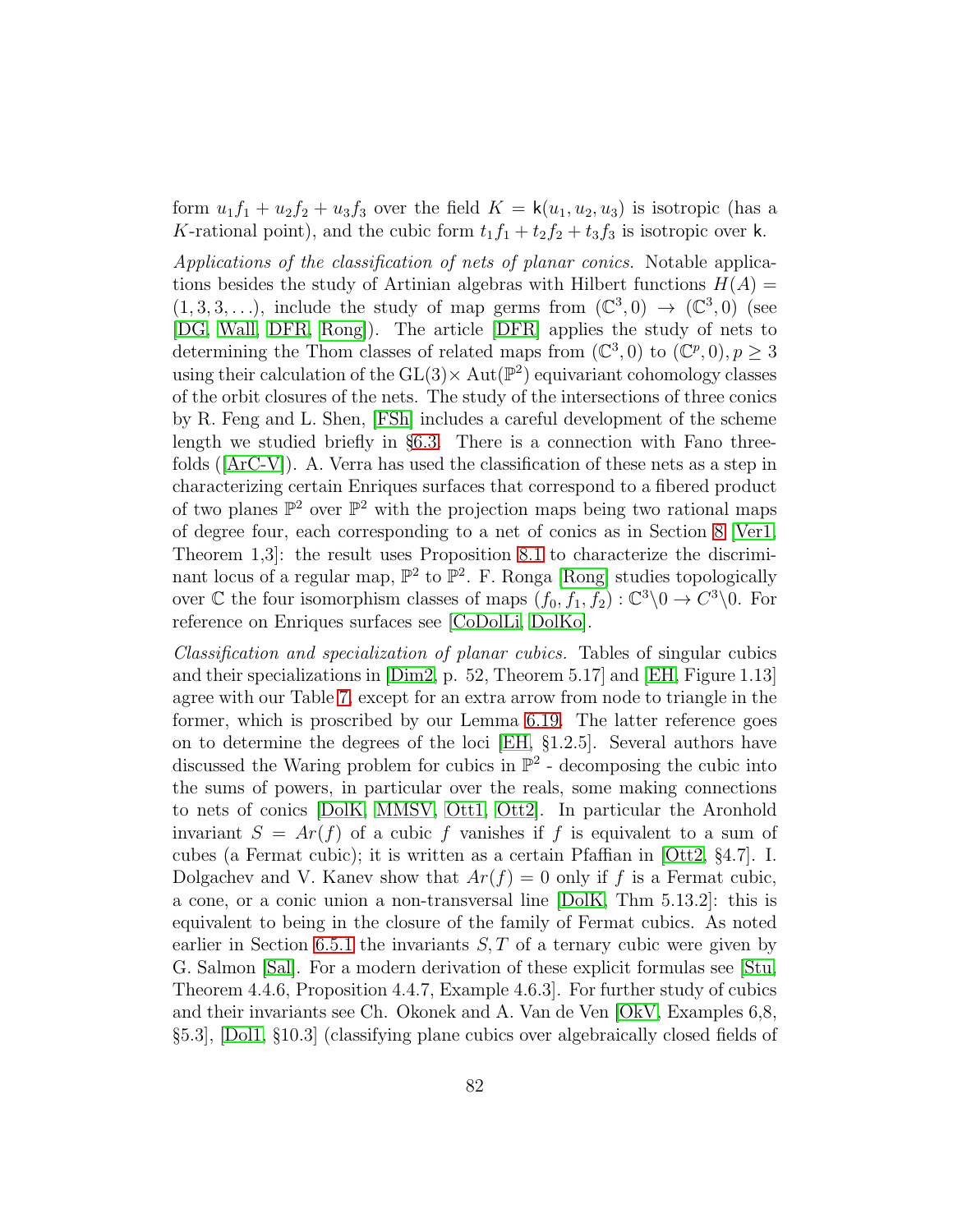arbitrary characteristic) and [\[Dol2,](#page-87-1) Chap. 3].

Determinantal nets of conic and reciprocal nets. See also [\[Tj\]](#page-92-7) for an exposition obtaining invariants for a compactification of the determinantal nets of conics. Analogous to the article [\[FMSt\]](#page-89-6) for pencils, S. Dye, K. Kohn, F. Rydell, R. Sinn have applied the classification of nets of conics over C to obtain maximum likelihood estimates for a Gaussian distribution [\[DKRS\]](#page-88-8). They use the *reciprocal surface* of an invertible net (one with nonsingular symmetric matrices, a rational variety closure of the inverse images of nonsingular matrices in the net, which they show is an image of the Veronese. Their work uses the intersection of the reciprocal surface with the polar net.

*Classification of commutative local algebras for*  $n \leq 8$ *.* A. Iarrobino wrote in 1985, "There is a virtually complete picture of isomorphism classes of Artinian algebras and their deformations for  $n \leq 8$ , but that picture has never been written down in one place [\[I4\]](#page-89-8)." To explain this, comment, for lengths  $n \leq 6$  we had G. Mazzola [\[Maz\]](#page-90-3), and for earlier authors see [\[Hap\]](#page-89-2). For codimension two and small  $n \leq 5$  see the actual thesis of J. Briançon. For the case codimension three and length  $n = 7$ , for  $H = (1, 3, 3)$ , see this article in §7.1; for  $H = (1, 3, 4)$  consider the Macaulay duals of pencils of conics (this article in §7.2). Various classifications of spaces of quadrics in r variables were given by D.A. Suprunenko and R. I. Tyškevič in the 1966 book [\[SupTy\]](#page-92-8).

A succinct derivation of the isomorphism classes of commutative local algebras over an algebraically closed field in lengths up to six is given by B. Poonen in [\[Po1\]](#page-90-9) [the web-posted update has a correction in the characteristic 2 case. The case of  $n = 6$  over  $\mathbb{C}$ , corresponding to length 5 nilpotent algebras is also in [\[KRS\]](#page-90-10), there obtained by quite different methods involving central extensions of algebras, and given in a different language.<sup>[34](#page-82-0)</sup> See also the 1969 [\[Pav\]](#page-90-11) for some other cases specifying socle degree (class) and the number of variables n.

Graded algebras with Hilbert function  $H = (1, 3, 1, 1, 1)$  or  $(1, 4, 1, 1)$  are special and easier to classify because of the tail including  $(1, 1)$  which requires that  $I_{j-1} = \ell R_{j-2}$  for some linear  $\ell$  (by G. Gotzmann's theorems).

<span id="page-82-0"></span><sup>34</sup>See [\[Po1,](#page-90-9) Remark 1.1] for some further comparison with the classifications of nilpotent algebras, and historical references. I. Kaygorodov in a note to the authors pointed out that the algebra  $k^6$  of [\[Po1\]](#page-90-9), corresponding to a nilpotent algebra 0 has no analogue in the classification of length-5 nilpotent algebras [\[KRS\]](#page-90-10), thus a difference in the number of classes listed in [\[Po1,](#page-90-9) [KRS\]](#page-90-10).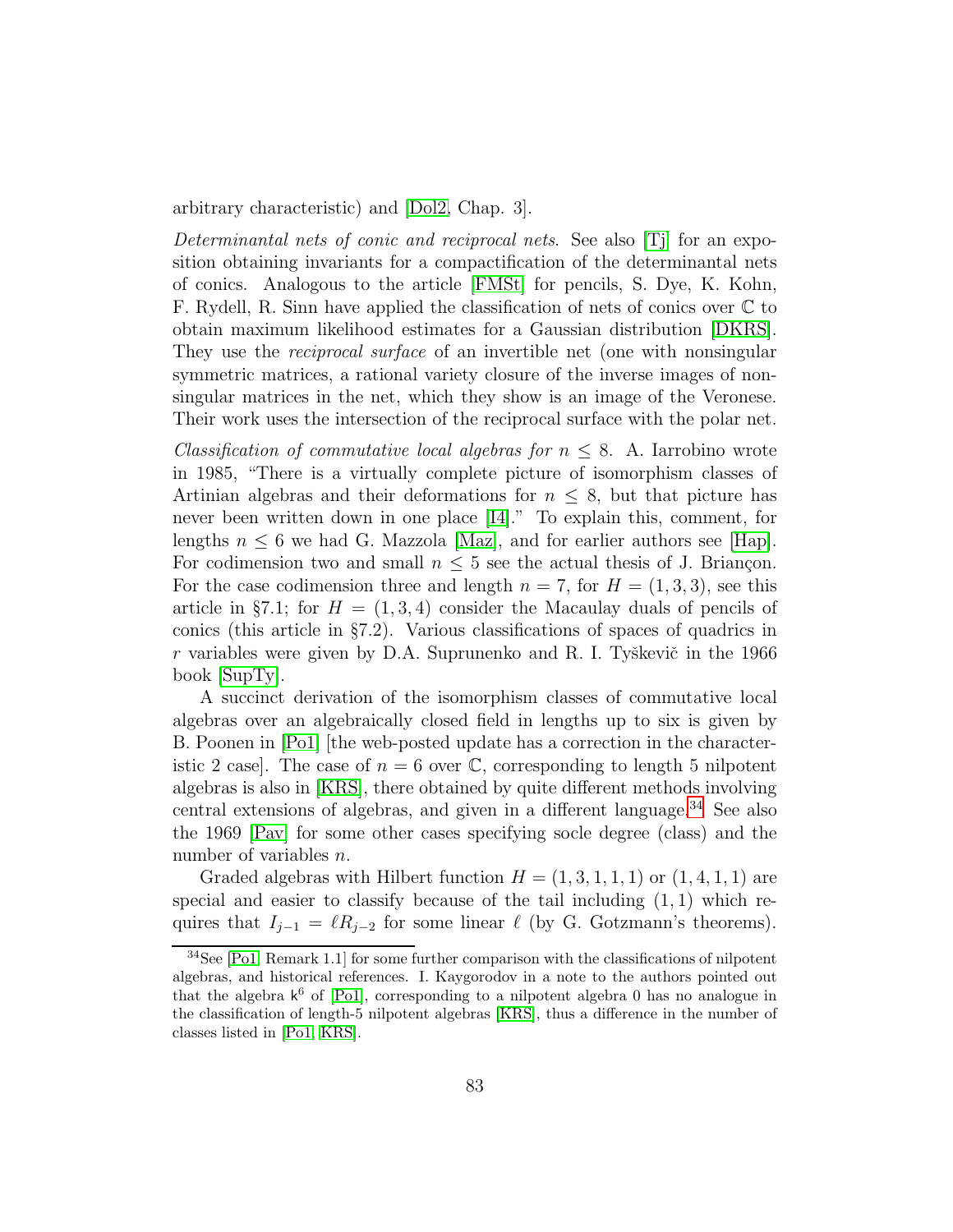The classification of those having Hilbert function  $(1, 3, 2, 1)$  will follow from the classification of 4-spaces  $V \subset R_2$  of conics, and the very restrictive condition that dim  $R_1V = 1$  - allowing an approach using the cubic F in an inverse system to A. Classifying Gorenstein algebras  $R/I$  of Hilbert function  $H = (1, r, 1)$  is essentially the classification of the conic perpendicular in the Macaulay duality to  $I_2$ .

Thus, the lack of specific writing down of the classifications mentioned in the 1985 [\[I4\]](#page-89-8), has since been somewhat remedied, with relevant articles by B. Poonen again taking up the classification for  $n \leq 6$  [\[Po1\]](#page-90-9), and with a whole new direction of research showing that Gorenstein Artinian algebras of lengths up to 13 are smoothable (see [\[CaNo,](#page-86-4) [CJN\]](#page-87-9)). The article [\[Po2\]](#page-91-6) gives an asymptotic formula for the dimension of the family of length- $n$  Artinian algebras with a fixed basis.

A subtle issue when the socle degree is at least 3 is whether the classification of local algebras of a given Hilbert function is the same as the classification of graded algebras of that Hilbert function: is each A canonically graded? Articles by J. Elias and M. Rossi [\[ER\]](#page-88-9), J. Jelisiejew [\[Je1\]](#page-89-9), and others [\[CENR\]](#page-87-10) go deeply into the connections between local and graded Artinian algebras, for example showing that  $H = (1, r, r, 1)$  algebras are canonically graded [\[ER,](#page-88-9) Theorem 3.3] cha  $k = 0$ ), [\[Je1,](#page-89-9) Proposition 1.1].

Smoothability. We define elementary components of the punctual Hilbert scheme  $\text{Hilb}^n(\mathbb{P}^r)$ , to be those irreducible components that parametrize finite length punctual schemes concentrated at a single point of  $\mathbb{P}^r$ : every irreducible component is made up of a concatenation of elementary components, concentrated at different points of  $\mathbb{P}^r$  [\[I2,](#page-89-4) [Je2\]](#page-89-10). As mentioned in Appendix A, the first specific example noticed was the graded algebras of Hilbert function  $H(A) = (1, 4, 3, 0)$  defined by seven general enough quadratic forms [\[Em-Ia2\]](#page-88-3), shown using a "small tangent space" method, where the available tangent space is matched to elements of the family.[35](#page-83-0) I. Shafarevich using new methods greatly generalized this result: he showed that for algebras  $A = k[x_1, \ldots, x_r]/I$  of Hilbert function  $(1, r, n, 0), r \geq 4$ , that for

<span id="page-83-0"></span><sup>&</sup>lt;sup>35</sup>We showed that  $A = R/I$  having only trivial negative one tangents in Hom $(I, R/I)$ implies that all higher order negative tangents are zero, which suffices to show that  $A$  is elementary. We relied on what we had learned from M. Schlessinger. J. Jelisiejew reproves this in an interesting way [\[Je2,](#page-89-10) Theorem 4.5]; his article does survey - and advance - much of the current state of the art of finding elementary components. The simpler example  $A = k[a, b, c, d]/(a^2, ab, b^2, c^2, cd, d^2, ad - bc)$ , also of Hilbert function  $H = (1, 4, 3, 0)$  and having no nontrivial negative tangents is reported in [\[Po2,](#page-91-6) Prop. 9.6].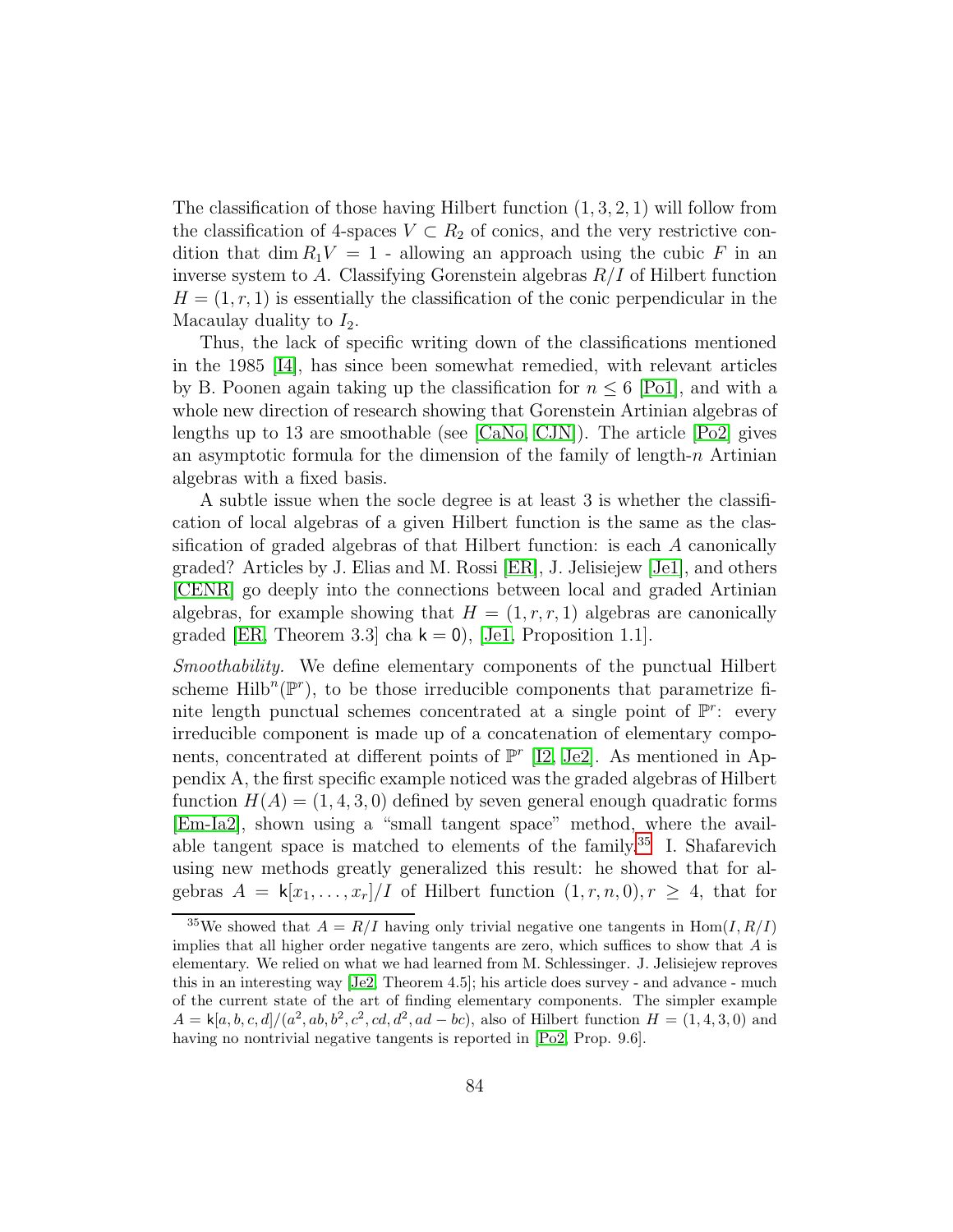$2 < n \leq \frac{(r-1)(r-2)}{6} + 2$  (a third of the available values) the generic algebra of Hilbert function  $(1, r, n, 0)$  determines an elementary component of  $Hilb^{n+r+1}$ <sup>pr</sup>. For large *n*, about a third of the available values, all the algebras in  $Hilb^{n+r+1}$ <sup>pr</sup> are smoothable - that is, they are in the closure of the separable algebras, those isomorphic to  $k^{1+n+r}$ ; for the remaining third of the values the question of smoothability remains open [\[Shaf1\]](#page-91-7). Further study of the "principle component" of the punctual Hilbert scheme, parametriz-ing smoothable algebras is in [\[RySk\]](#page-91-8); and the usually reducible scheme  $\beta$ parametrizing non-smooth but smoothable algebras is studied in [\[Shaf2\]](#page-92-9). Distinct approaches to smoothability are given by D. Erman and M. Velasco, who introduce a finer, syzygetic "k-vector" obstruction to smoothability in [\[ErVe\]](#page-88-10), by G. Casnati and R. Notari in [\[CaNo\]](#page-86-4), and by J. Jelisiejew [\[Je2\]](#page-89-10). M. Szachniewicz shows that  $\text{Hilb}^{13}(\mathbb{A}^6)$  is non-reduced at a point corresponding to a  $H(A) = (1, 6, 6)$  algebra [\[Sz\]](#page-92-10). A striking and surprising result (counterexamples to Conjecture 1 of [\[Shaf2\]](#page-92-9) and to an erroneous [\[Em-Ia2,](#page-88-3) Proposition A.5]) was that the length- $n$  singular schemes have in general codimension only one in the family of smooth schemes in  $\mathbb{P}^r$  when both  $r \ge 11$ , and  $n \ge 15$  [\[ErVe,](#page-88-10) Proposition 1.6]: they construct these by adding smooth points and lifting, from a single basic example of the smoothable local algebras concentrated at a single point  $0 \in \mathbb{A}^{11}$  and satisfying  $H(A) = (1, 11, 3)$  - a family they show has dimension 153 (so dimension 164 as a family fibered over  $\mathbb{A}^{11}$ ). Substantial work of G. Casnati and R. Notari and others concerning Gorenstein algebras of lengths no greater than thirteen have resulted in showing that they are smoothable [\[CaNo,](#page-86-4) [CaNo2,](#page-87-11) [CJN\]](#page-87-9) while the  $H = (1, 6, 6, 1)$ generic Gorensteins form an elementary component [\[Em-Ia2\]](#page-88-3). Surprisingly the  $H = (1, 7, 7, 1)$  Gorensteins have been shown to be smoothable using new methods of marked bases (C. Bertoni, F. Cioffi, M. Roggero [\[BeCR\]](#page-86-9)), while a dimension calculation shows that generic Gorensteins of Hilbert function  $H = (1, r, r, 1)$  $H = (1, r, r, 1)$  $H = (1, r, r, 1)$  are not smoothable for  $r \geq 8$  ([\[Em-Ia2,](#page-88-3) p.152]). It is believed that these Gorensteins give elementary components when  $r \geq 8$  (checked to at least 12). Other elementary components were found by M. Huibregtse [\[Hui\]](#page-89-11), comprised of essentially non-homogeneous algebras. The deformation space of a non-smoothable length-n punctual scheme must contain a scheme of possibly smaller length having an elementary component. The smalltangent space method [\[Em-Ia2\]](#page-88-3) suggests there are similar elementary components in codimension  $r$  four and larger, determined by suitable-dimension vector spaces of degree-j forms,  $j \geq 3$ : however, the nub is, given a suitable triple  $(r, j, d)$  to verify that the tangent space in at least one example has the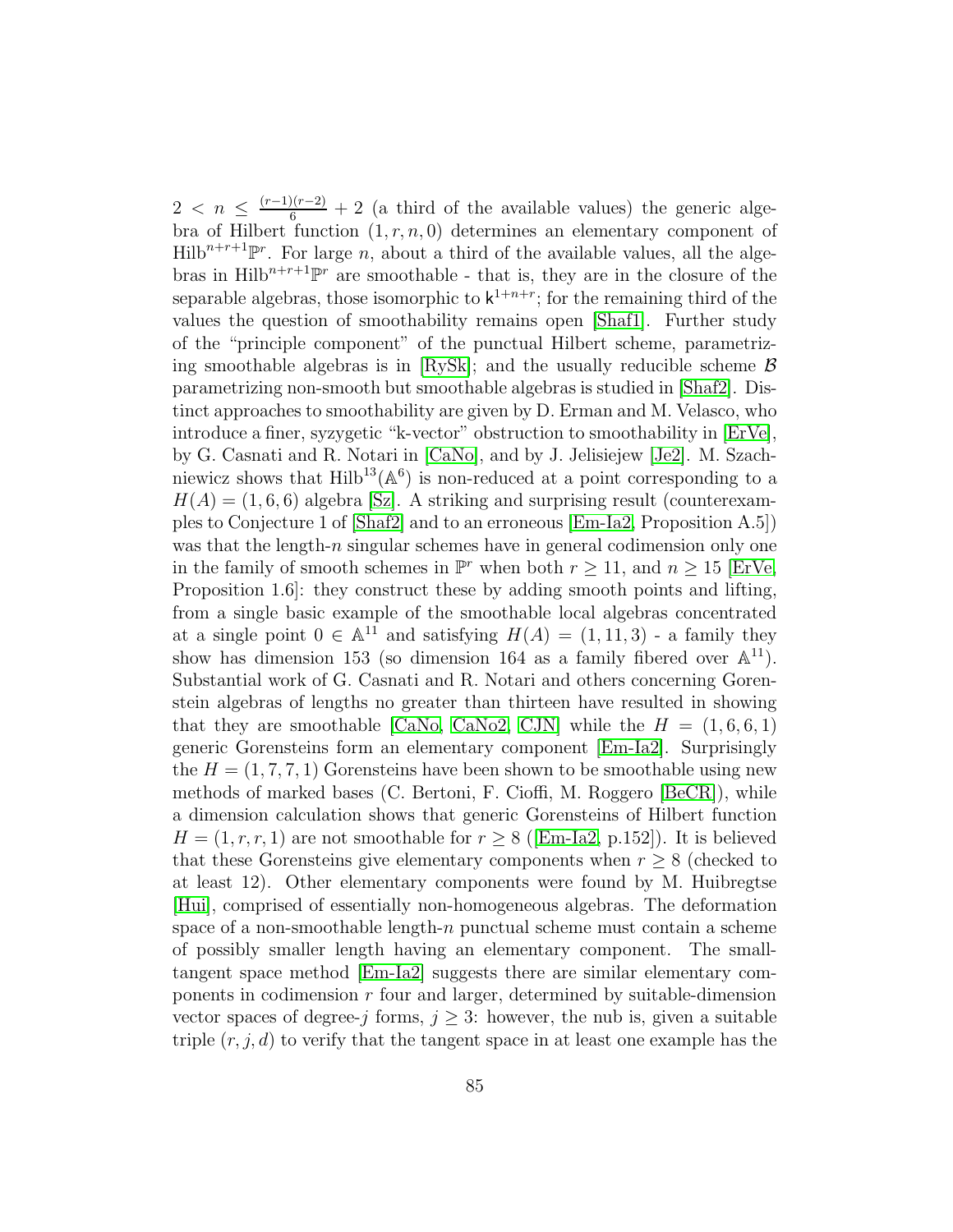conjectured small dimension.

Classification of isomorphism types of Artinian Gorenstein (AG) algebras having Hilbert function  $H = (1, 3^k, 1), k \ge 2$ . The article of A. Bernardi et al [\[BGI,](#page-86-10) Theorem 4] classifies the isomorphism types for graded A for  $k \geq 2$ : this is given over characteristic zero, but the arguments hold for k algebraically closed of any characteristic  $p \neq 2, 3$  [\[CJN,](#page-87-9) Proposition 4.9]. J. Jelisiejew [\[Je1\]](#page-89-9) determines the isomorphism types of AG algebras for  $k = 3$ including those for non-graded A.

Classification of Jordan types for pairs  $(A, \ell), A \in \text{Gor}(H)$ . The isomorphism type  $P_{\ell}$  is the partition of length  $|A|$  giving the Jordan block decomposition of multiplication  $m_{\ell}$  on A [\[AAIKSY\]](#page-85-3). The authors are preparing a description of the varieties  $\text{Gor}(H, \mathfrak{C}, P) \subset \text{Gor}(H) \times \mathbb{P}^2$ , for  $H = (1, 3^k, 1)$ : these parametrize the pairs  $(A, \ell)$  of (algebra, linear form) satisfying  $P_{A,\ell}$  =  $P, H(A) = H$ , and the isomorphism class  $\mathfrak{C}(A)$  of A is  $\mathfrak{C}$ .

We remark that the book "Classical Algebraic Geometry" [\[Dol2\]](#page-87-1) by I. Dolgachev, and the books "Enriques Surfaces, I" [\[CoDolLi\]](#page-87-6) with F. Cossec and C. Liedtke, "Enriques Surfaces, II" [\[DolKo\]](#page-88-0) with S. Kondo give many further results pertaining to the geometry of nets of conics, nets of quadrics, and have extensive bibliographies including many classical as well as modern results in related areas.

## Bibliography, 2021

- <span id="page-85-3"></span>[AAIKSY] N. Abdallah, N. Altafi, A. Iarrobino, L. Khatami, A. Secealanu, J. Yaméogo: Jordan type for codimension three Gorenstein algebras, notes in progress, 2021.
- <span id="page-85-0"></span>[Alda] V. Alda: Les réseaux de coniques, Czechoslovak Math. J. 7(82) (1957), 48-56.
- <span id="page-85-1"></span>[AnTT] A. Anema, J. Top, A. Tuijp: Hesse pencils and 3-torsion structures, SIGMA Symmetry Integrability Geom. Methods Appl. 14 (2018), Paper No. 102, 13 pp.
- <span id="page-85-2"></span>[ArC-V] C. Araujo, A. M. Castravet, I. Cheltsov, K. Fujita, A-S. Kaloghiros, J. Martinez-Garcia, C. Shramov, H. Süss, N. Viswanathan: The Calabi Problem for Fano Threefolds, MPIM preprint, 2021, https://www.maths.ed.ac.uk/cheltsov/pdf/Fanos.pdf .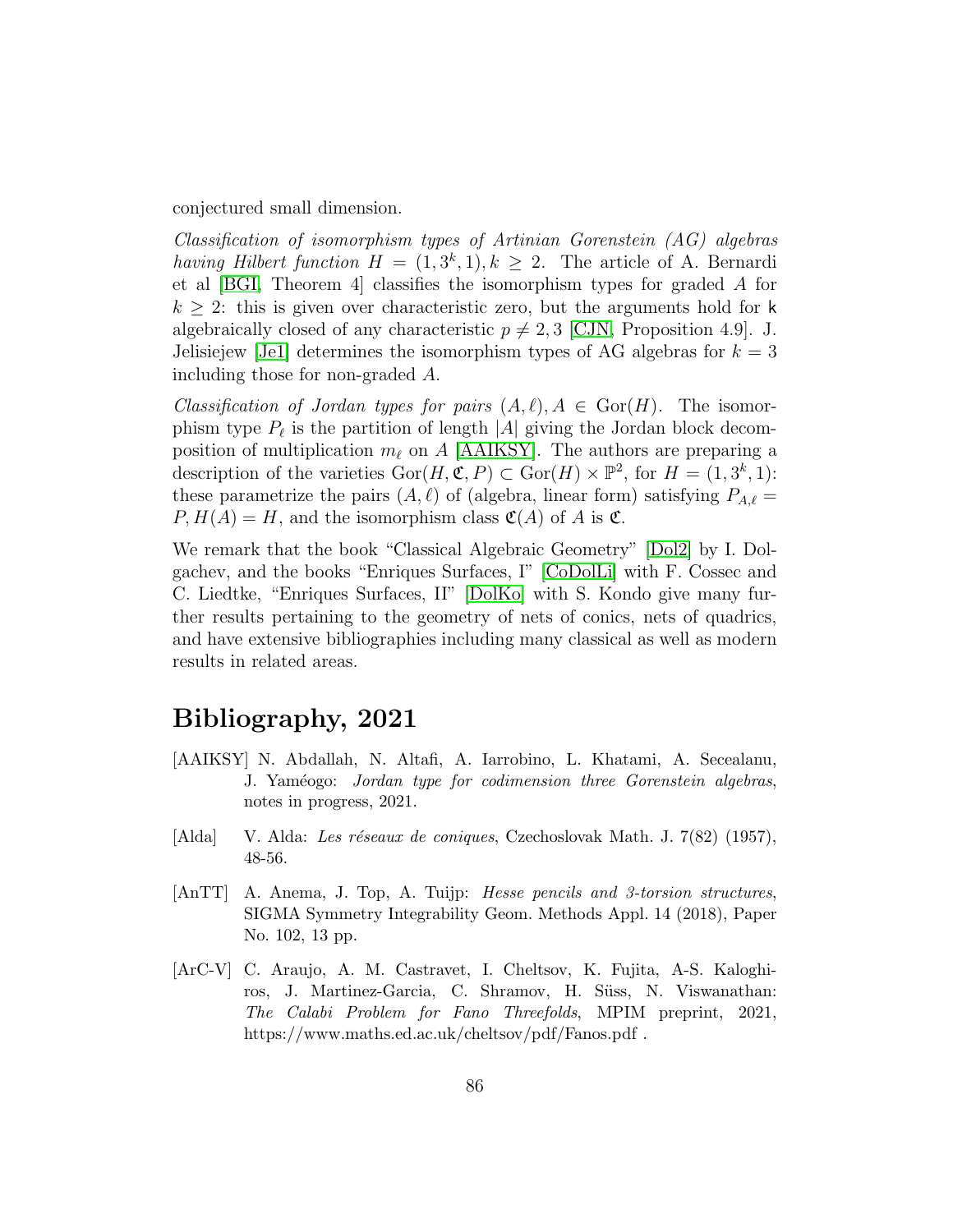- <span id="page-86-7"></span>[ArtDol] M. Artebani and I. Dolgachev: The Hesse pencil of plane cubic curves, L'Enseignement Math´ematique, (2) 55 (2009), 235-273.
- <span id="page-86-8"></span>[Bal] N. Baldisserri: Nets of conics in a plane over a field of characteristic 2 Rend. Mat. (7) 5 (1985), no. 3-4, 355-365 (1988).
- <span id="page-86-9"></span>[BeCR] C. Bertone, F. Cioffi, and M. Roggero: Smoothable Gorenstein Points Via Marked Schemes and Double-generic Initial Ideals, Experimental Mathematics, vol. 0, p. 1-18 (2019). (Taylor & Francis) doi  $=$ 10.1080/10586458.2019.1592034.
- <span id="page-86-10"></span>[BGI] A. Bernardi, A. Gimigliano, M. Idà: Computing symmetric rank for symmetric tensors, J. Symbolic Comput. 46 (2011), no. 1, 34-53.
- <span id="page-86-6"></span>[BhHo] M. Bhargava and Wei Ho: Coregular spaces and genus one curves, Camb. J. Math. 4 (2016), no. 1, 1-119.
- [Biel] P. Bielmans: Fanography, a tool to visually study the geography of Fano three-folds, https://fanography.pythonanywhere.com
- <span id="page-86-0"></span>[Bli] B. Blind: La th´eorie des invariants des formes quadratiques ternaires revisité, arXiv math.RA/0805.4135 (2008).
- [Bour] N. Bourbaki: Elements of mathematics. Commutative algebra. Translated from the French. Hermann, Paris; Addison-Wesley Publishing Co., Reading, Mass., 1972. xxiv+625 pp.
- [BNS] P. Boughon, J. Nathan, P. Samuel: *Courbes planes en caractéristique 2* Bull. Soc. Math. France 83 (1955), 275-278.
- <span id="page-86-3"></span>[Bri] J. Briançon: *Description de Hilb<sup>n</sup>C*[x, y], [Preprint, Univ. Nice, 1972], Invent. Math. 41 (1977), 45-89.
- <span id="page-86-2"></span>[Cam1] A. Campbell: Nets of Conics in the Real Domain, Amer. J. Math. 50 (1928), no. 3, 459-466.
- <span id="page-86-1"></span>[Cam2] A. Campbell: Nets of conics in the Galois fields of order  $2^n$ , Bull. Amer. Math. Soc. 34 (1928), no. 4, 481-489.
- <span id="page-86-5"></span>[CEVV] D. Cartwright, D. Erman, M. Velasco, B. Viray: Hilbert schemes of 8 points, Algebra Number Theory 3 (2009), no. 7, 763-795.
- <span id="page-86-4"></span>[CaNo] G. Casnati, and R. Notari: On some Gorenstein loci in  $\mathrm{Hilb}_6(\mathbb{P}_k^4)$ , J. Algebra 308 (2007), no. 2, 493-523.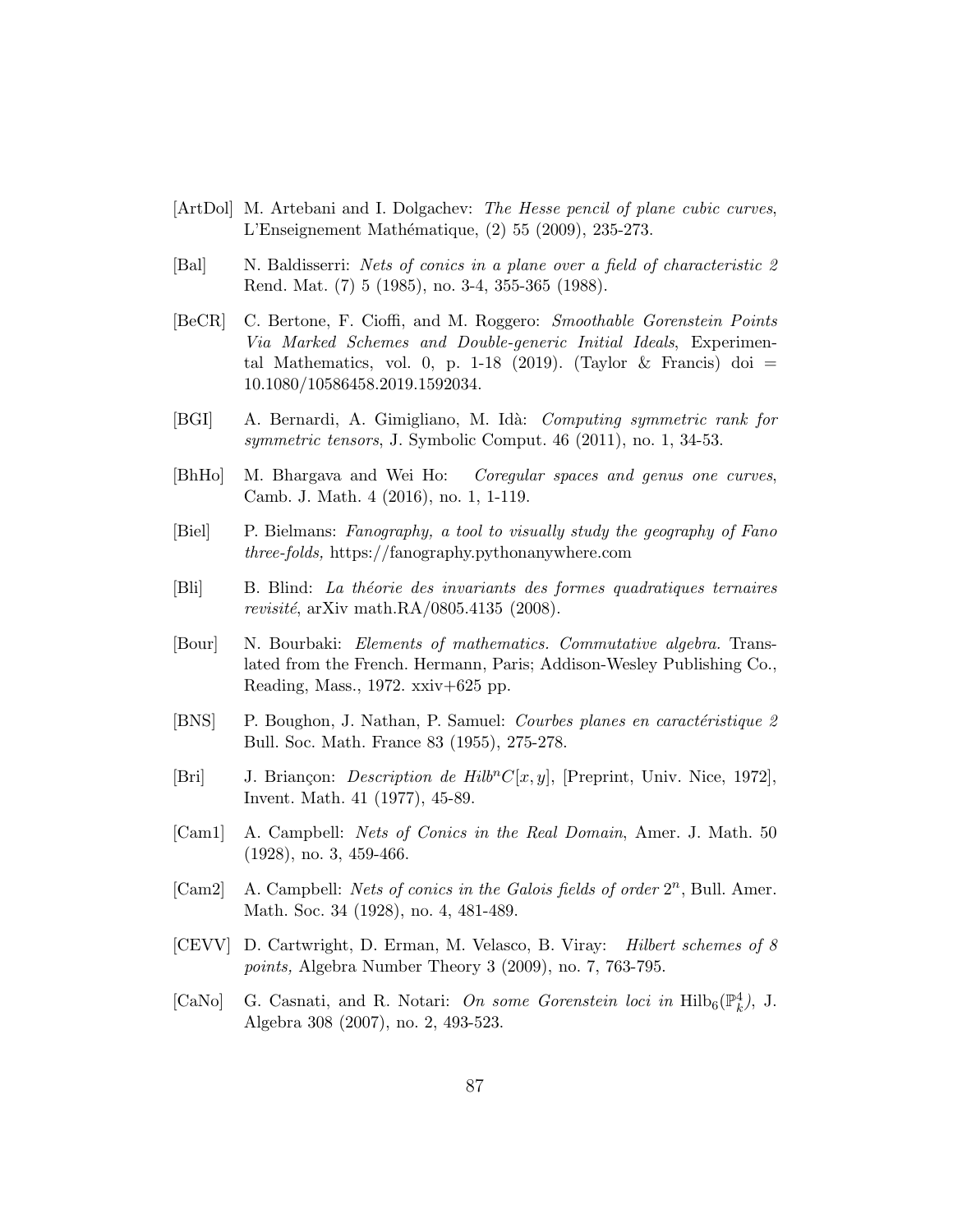- <span id="page-87-11"></span>[CaNo2] G. Casnati and R. Notari: On the Gorenstein Locus of the Punctual Hilbert Scheme of Degree 11,, J. Pure Appl. Algebra, 218:9 (2014), 1635- 1651.
- <span id="page-87-10"></span>[CENR] G. Casnati, J. Elias, R. Notari, M.E. Rossi: *Poincaré series and defor*mations of Gorenstein local algebras, Comm. Algebra 41 (2013), no. 3, 1049-1059
- <span id="page-87-9"></span>[CJN] G. Casnati, J. Jelisiejew, and R. Notari: Irreducibility of the Gorenstein loci of Hilbert schemes via ray families, Algebra Number Theory 9 (2015), no. 7, 1525-1570.
- [Ch1] I. Cheltsov: Calabi problem for smooth Fano threefolds, slides for a talk https://www.maths.ed.ac.uk/cheltsov/talk2021x.pdf (2021).
- <span id="page-87-3"></span>[Cia] C. Ciamberlini: Sulla condizione necessaria e sufficiente affinch`e un triangolo sia acutangolo, rettangolo o ottusangolo, Boll. Un. Mat. Ital. (2) 5, (1943). 37-41.
- <span id="page-87-0"></span>[Co] A. Conca: Gröbner bases for spaces of quadrics of codimension 3, J. Pure Appl. Algebra 213 (2009), no. 8, 1564-1568.
- <span id="page-87-6"></span>[CoDolLi] F. Cossec, I. Dolgachev, C. Liedtke: Enriques Surfaces, I, 610+vi pages, (2021), at [http://www.math.lsa.umich.edu/](http://www.math.lsa.umich.edu/~idolga/EnriquesOne.pdf)∼idolga/EnriquesOne.pdf
- <span id="page-87-4"></span>[D'Al] A. D'Alì: The Koszul property for spaces of quadrics of codimension three J. Algebra 490 (2017), 256-282.
- <span id="page-87-2"></span>[Dim1] A. Dimca: Geometric Approach to the Classification of Pencils Geometriae Dedicata volume 14, pages 105-111 (1983).
- <span id="page-87-7"></span>[Dim2] A. Dimca: Topics on real and complex singularities, An introduction, Advanced Lectures in Mathematics. Friedr. Vieweg & Sohn, Braunschweig, (1987). xviii+242 pp. ISBN: 3-528-08999-7.
- <span id="page-87-5"></span>[DG] A. Dimca and C.G. Gibson: Classification of equidimensional contact unimodular map germs, Math. Scand. 56 (1985), no. 1, 15-28.
- <span id="page-87-8"></span>[Dol1] I. Dolgachev: Lectures on invariant theory, London Mathematical Society Lecture Note Series, 296. Cambridge University Press, Cambridge, 2003. xvi+220 pp. ISBN: 0-521-52548-9
- <span id="page-87-1"></span>[Dol2] I. Dolgachev: Classical Algebraic Geometry, a modern view, Cambridge University Press, Cambridge, 2012. xii+639 pp. ISBN: 978-1-107-01765-8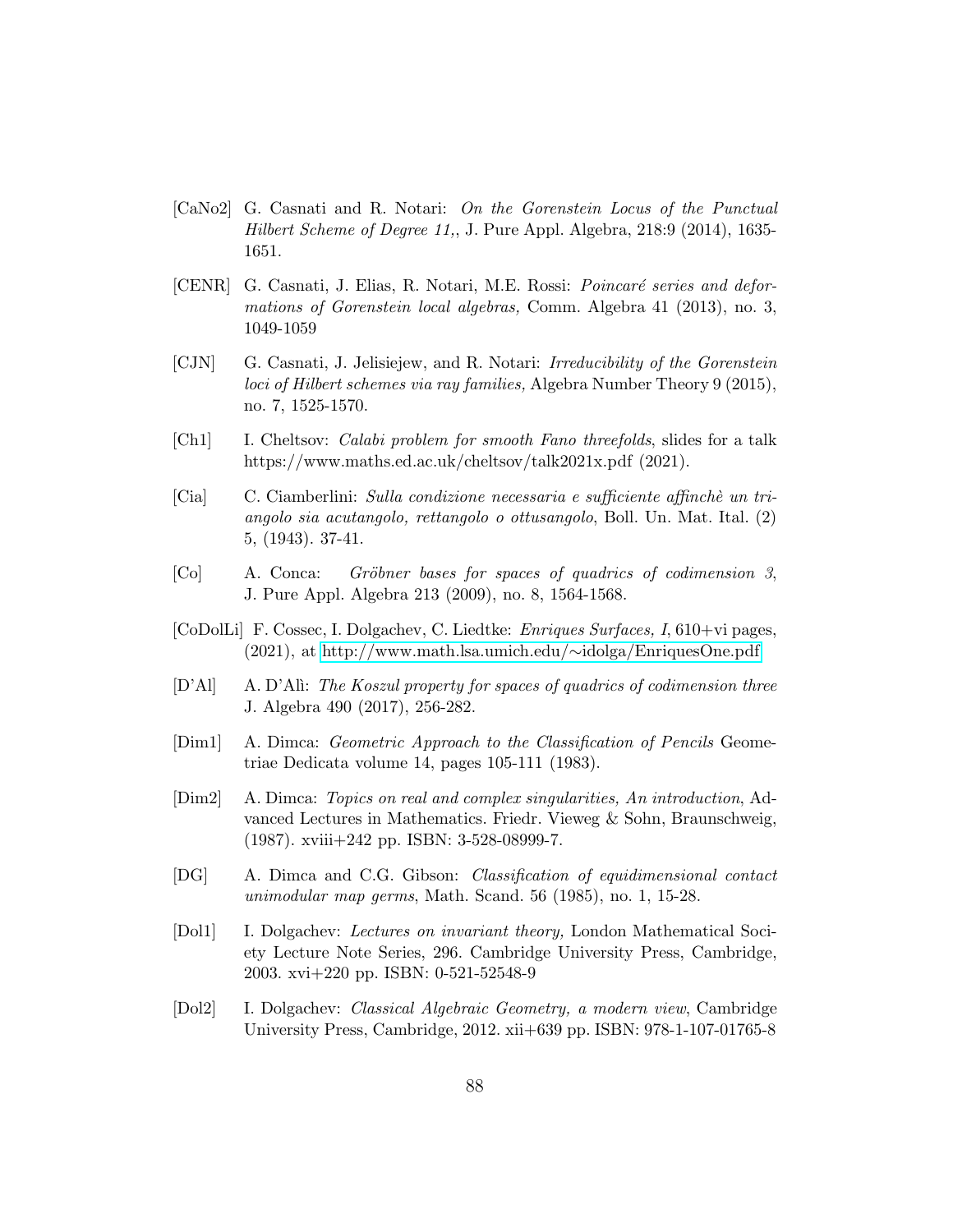- <span id="page-88-7"></span>[DolK] I. Dolgachev and V. Kanev: Polar covariants of plane cubics and quartics, Adv. Math. 98 (1993), no. 2, 216-301.
- <span id="page-88-0"></span>[DolKo] I. Dolgachev and S. Kondo: Enriques Surfaces, II, 428+vii pages, (2021), at [http://www.math.lsa.umich.edu/](http://www.math.lsa.umich.edu/~idolga/EnriquesTwo.pdf)∼idolga/EnriquesTwo.pdf .
- <span id="page-88-5"></span>[DFR] M. Domokos, L.M. Fehér, E. Rimányi: *Equivariant and invariant theory* of nets of conics with an application to Thom polynomials. J. Singul. 7 (2013), 1–20. (also arXiv math.AG/1110.5601 v.2 (2012)).
- <span id="page-88-8"></span>[DKRS] S. Dye, K. Kohn, F. Rydell, R. Sinn: Maximum Likelihood Estimation for Nets of Conics, arXiv:math.AG/2011:08989 v.3 (2021).
- [Dy] Z. M. Dyment, Maximal commutative nilpotent subalgebras of a matrix algebra of the sixth degree, (Russian) Vesci Akad. Navuk BSSR Ser. Fiz.- Mat. Navuk 1966 1966 no. 3, 53-68.
- <span id="page-88-1"></span>[EH] D. Eisenbud and J. Harris: 3264 and all that - a second course in algebraic geometry, Cambridge University Press, Cambridge (2016) xiv+616 pp. ISBN: 978-1-107-60272-4.
- <span id="page-88-9"></span>[ER] J. Elias and M.E. Rossi: Isomorphism classes of short Gorenstein local rings via Macaulay's inverse system, Trans. Amer. Math. Soc. 364 (9) (2012) 4589-4604.
- [ElPS] G. Ellingsrud, R. Peine, and S. A. Strømme: On the variety of nets of quadrics defining twisted cubics, in Space curves (Rocca di Papa, 1985), 84-96, Lecture Notes in Math., 1266, Springer, Berlin, 1987.
- <span id="page-88-2"></span>[Em] J. Emsalem: *Géométrie des points épais*, Bull. Soc. Math. France 106 (1978), no. 4, 399–416.
- <span id="page-88-4"></span>[Em-Ia1] J. Emsalem and A. Iarrobino: Réseaux de Coniques et algèbres de  $\ell$ longueur sept associées, (1977), preprint, 69p., Univ. Paris VII.
- <span id="page-88-3"></span>[Em-Ia2] J. Emsalem and A. Iarrobino: Some zero-dimensional generic singularities: finite algebras having small tangent spaces, Compositio Math. 36 (1978), 145–188.
- <span id="page-88-10"></span>[ErVe] D. Erman and M. Velasco: A syzygetic approach to the smoothability of zero-dimensional schemes, Adv. Math. 224 (2010), no. 3, 1143-1166.
- <span id="page-88-6"></span>[FSh] R. Feng and L. Shen: Computing the intersections of three conics according to their Jacobian curve J. Symbolic Comput. 73 (2016), 175-191.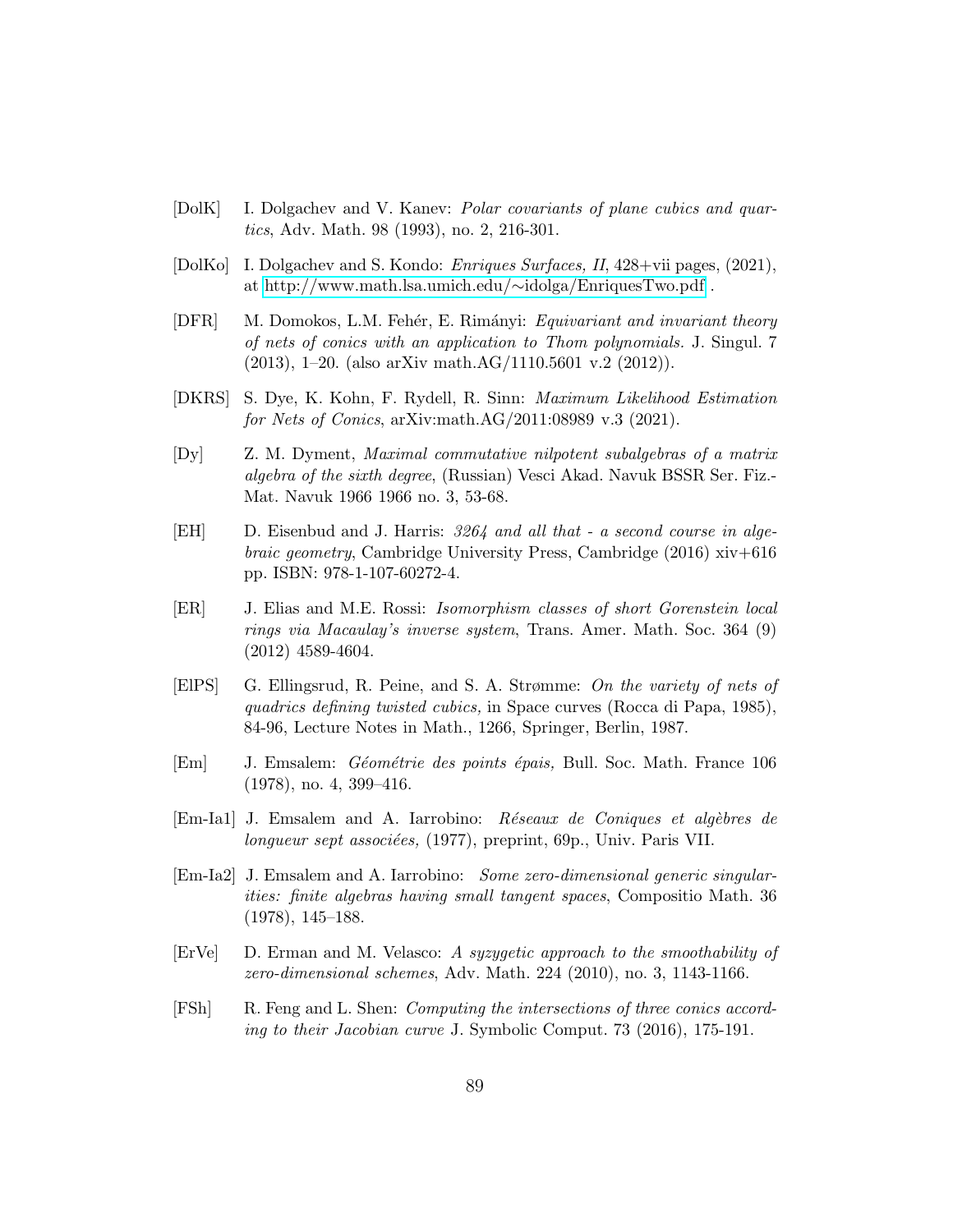- <span id="page-89-6"></span>[FMSt] C. Fevola, Y. Mandelshtam, B. Sturmfels: Pencils of Quadrics: Old and New, arXiv:math.AG/2009:04334 (2021).
- <span id="page-89-0"></span>[Gor] P. Gordan: Ueber B¨uschel von Kegelschnitten, Math. Ann. 19 (1882), no. 4, 529-552.
- <span id="page-89-2"></span>[Hap] D. Happel: Klassifikationstheorie endlich-dimensionaler algebren in der Zeit von 1880 bis 1920, Enseign. Math. (2) 26 (1980), 91-102.
- <span id="page-89-5"></span>[Hart] R. Hartshorne: Deformation Theory, Graduate Texts in Mathematics, 257. Springer, New York  $(2010)$ , viii $+234$  pp.
- <span id="page-89-7"></span>[HP] W. Hodge and D. Pedoe: Methods of Algebraic Geometry, Vol. II, Book IV: Quadrics and Grassmann Varieties, Cambridge University Press, 1952.
- <span id="page-89-11"></span>[Hui] M. Huibregtse: Some elementary components of the Hilbert scheme of points, Rocky Mountain J. Math. 47 (2017), no. 4, 1169-1225.
- <span id="page-89-3"></span>[I1] A. Iarrobino: Reducibility of the family of 0-dimensional schemes on a variety, Inventiones Math. 15 (1972), 72-77.
- <span id="page-89-4"></span>[I2] A. Iarrobino: The number of generic singularities, Rice Univ. Stud. 59 (1973), no. 1, 49-51.
- [I3] A. Iarrobino: Deforming complete intersection Artin algebras, Appendix: Hilbert function of  $\mathbb{C}[x,y]/I$ , in Singularities, Part 1 (Arcata, Calif., 1981), pp. 593–608, Proc. Sympos. Pure Math., 40 (1983) Amer. Math. Soc., Providence, R.I.
- <span id="page-89-8"></span>[I4] A. Iarrobino: Hilbert scheme of points: Overview of last ten years, in Algebraic geometry, Bowdoin 1985 (Brunswick, Maine, 1985), pp. 297-320, Proc. Sympos. Pure Math. 46, Part 2, Amer. Math. Soc., Providence, (1987).
- <span id="page-89-9"></span>[Je1] J. Jelisiejew: Classifying local Artinian Gorenstein algebras, Collect. Math. 68 (2017), no. 1, 101-127.
- <span id="page-89-10"></span>[Je2] J. Jelisiejew: Elementary components of Hilbert schemes of points, J. Lond. Math. Soc. (2) 100 (2019), no. 1, 249-272.
- <span id="page-89-1"></span> $[Jo]$  C. Jordan: Réduction d'un réseau de formes quadratiques ou bilinéaire, Journal de Mathématiques pures et appliquées, Vol. 6, Series 2 (1906), pp. 403–438.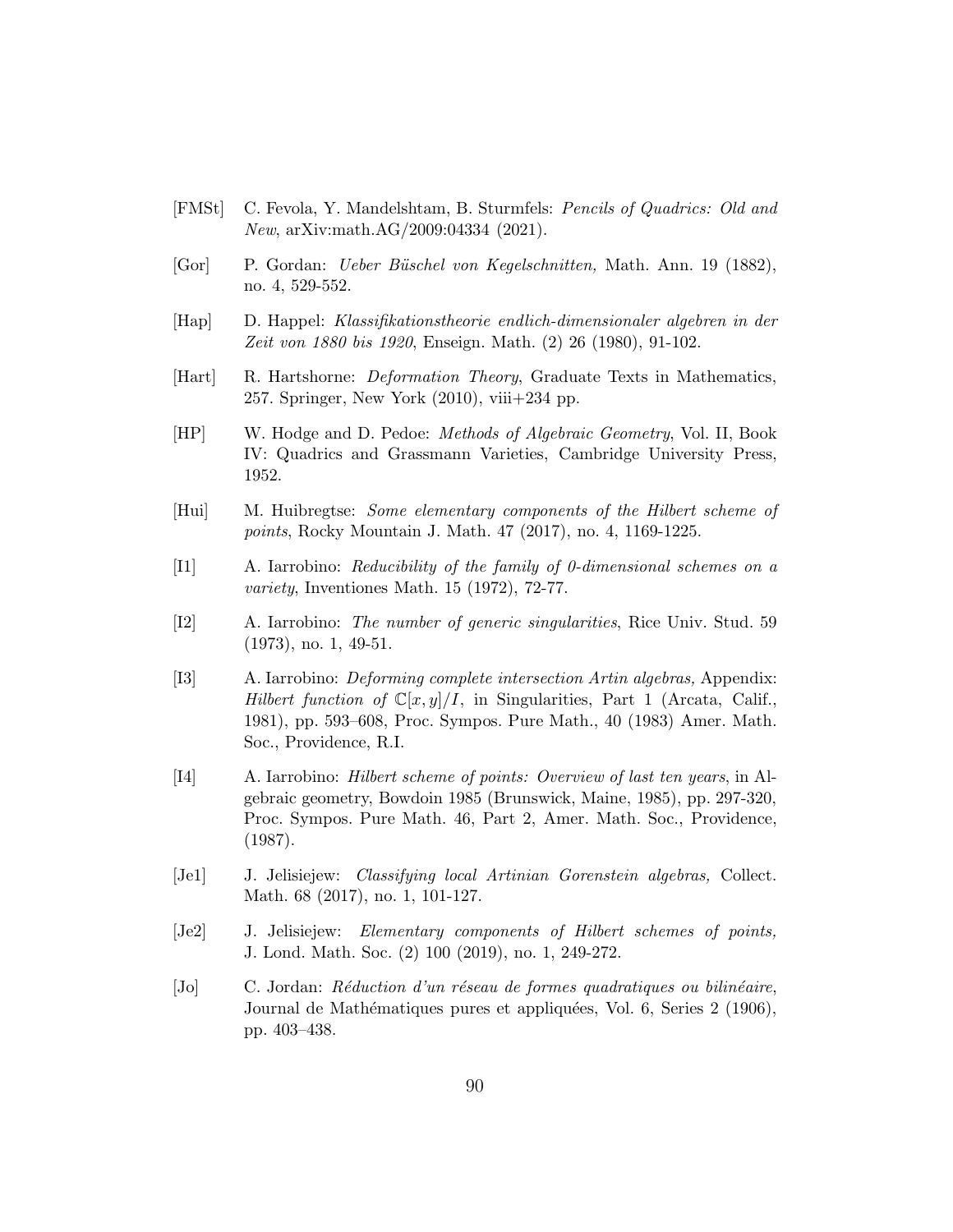- <span id="page-90-10"></span>[KRS] I. Kaygorodov, I. Rakhimov, H. Said Husain: The algebraic classification of nilpotent associative commutative algebras. J. Algebra Appl. 19 (2020), no. 11, 2050220, 14 pp.
- <span id="page-90-2"></span>[Kl] M. Kline: Mathematical thought from ancient to modern times, Oxford University Press, New York (1972) xvii+1238 pp.
- <span id="page-90-1"></span>[LaPS] M. Lavrauw, T. Popiel, J. Sheekey: Nets of conics of rank one in  $PG(2, q), q \text{ odd}, \text{ J. Geom. } 111 (2020), \text{ no. } 3, \text{ Paper No. } 36, 35 \text{ pp.}$
- [LeePT] M. Lee, A. Patel, D. Tseng: Equivariant degenerations of plane curve orbits, arXiv:math.AG/1903.10069 (2019).
- <span id="page-90-3"></span>[Maz] G. Mazzola: Generic finite schemes and Hochschild cocycles, Comment. Math. Helvetici 55 (1980), 267-293.
- <span id="page-90-5"></span>[MMSV] M. Michałek, H. Moon, B. Sturmfels, E. Ventura: Real rank geometry of ternary forms, Ann. Mat. Pura Appl. (4) 196 (2017), no. 3, 1025-1054.
- <span id="page-90-0"></span>[Mo] J. Molk: *Encyclopédie des sciences mathématiques. III 3. Géométrie* algébrique plane, 312p. (Edition française, Gauthier-Villars, Paris, 1898-1904; Edition Allemande: F Meyers, editor, B.G.Teubner, Leipzig (1914); Reprint (2000) Editions J. Gabay (Paris), ISBN-10 2876471124.
- <span id="page-90-8"></span>[OkV] Ch. Okonek and A. Van de Ven: Cubic forms and complex 3-folds Enseign. Math. (2) 41 (1995), no. 3-4, 297-333.
- <span id="page-90-4"></span>[Onda] N. Onda: Isomorphism types of commutative algebras of rank 7 over an arbitrary algebraically closed field of characteristic not 2 or 3, arXiv:math.AC/2107.04959.
- <span id="page-90-6"></span>[Ott1] G. Ottaviani: An invariant regarding Waring's problem for cubic polynomials Nagoya Math. J. 193 (2009), 95-110.
- <span id="page-90-7"></span>[Ott2] G. Ottaviani: Five lectures on projective invariants, Rend. Semin. Mat. Univ. Politec. Torino 71 (2013), no. 1, 119-194
- <span id="page-90-11"></span>[Pav] I. A. Pavlov: Commutative nilpotent matrix algebras of class n-3. I, II, (Russian) Vesci Akad. Navuk BSSR Ser. Fiz.-Mat. Navuk 1968, no. 4, 39-46; and 1968 no. 5, 10-16. See Math Sci Net, 41#5414 (MR0260791).
- <span id="page-90-9"></span>[Po1] B. Poonen: Isomorphism types of commutative algebras of finite rank over an algebraically closed field, In: Computational Arithmetic Geometry. Contemp. Math., vol. 463, pp. 111-120. Amer. Math. Soc., Providence (2008).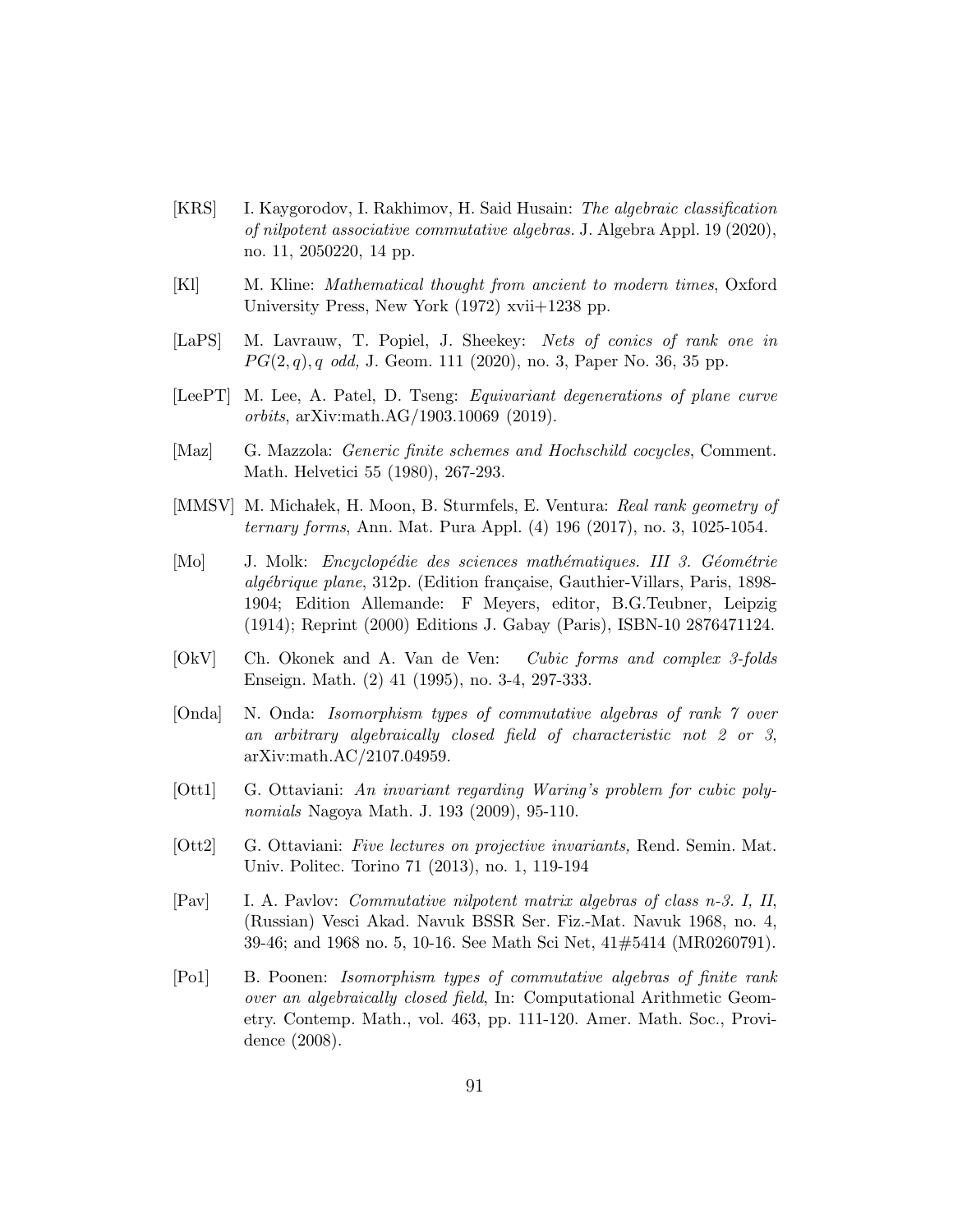(Revised): http://www-math.mit.edu/∼[poonen/papers/dimension6.pdf](http://www-math.mit.edu/~poonen/papers/dimension6.pdf)

- <span id="page-91-6"></span>[Po2] B. Poonen: The moduli space of commutative algebras of finite rank, J. Eur. Math. Soc. (JEMS) 10 (2008), no. 3, 817-836.
- <span id="page-91-4"></span>[Reid] M. Reid: The complete intersection of two or more quadrics, Ph.D. thesis, Trinity College, Cambridge (1972), (available at https://homepages.warwick.ac.uk/∼masda/3folds/qu.pdf )
- <span id="page-91-5"></span> $[Rong]$  F. Ronga: Applications polynômiales de degré deux du plan projectif complexe dans lui-même, Enseign. Math.  $(2)$  22 (1976), no. 1-2, 41-54.
- <span id="page-91-2"></span>[Ros] M. J. Rosanes: Erweiterung eines bekannten Satzes auf Formen von beliebig vielen Ver´'anderlichen. Math. Ann. 23 (1884), no. 3, 412-415.
- <span id="page-91-8"></span>[RySk] D. Rydh and R. Skjelnes: An intrinsic construction of the principal component of the Hilbert scheme, J. Lond. Math. Soc. (2) 82 (2010), no. 2, 459-481.
- <span id="page-91-1"></span>[Ros-Seg] C. Segre, M. J. Rosanes, Sur les invariants simultan´es de deux formes quadratiques. (French) Math. Ann. 24 (1884), no. 1, 152-156.
- <span id="page-91-3"></span>[Sal] G. Salmon: A treatise on the Higher Plane Curves, intended as a sequel to "A treatise on conic sections", 3rd ed. (1879), reprinted with corrections (1934) G. E. Stechert & Co., New York; Chelsea Publishing Co., New York (1960) xix+395 pp.
- <span id="page-91-0"></span>[SegC] C. Segre: Studio sulle quadriche in uno spazio lineare ad un numero qualunque di dimensioni, Mem. della R. Acc.delle Scienze di Torino 36 (2), 3-86 (1883).
- [SegB] B. Segre: Intorno alla geometria sopra un campo di caratteristica due, Rev. Fac. Sci. Univ. Istanbul. S'er. A 21 (1956), 97-123.
- [Sern] E. Sernesi: Deformations of algebraic schemes Grundlehren der Mathematischen Wissenschaften 334, Springer-Verlag, Berlin, 2006. xii+339 pp.
- [Ser] J. P. Serre: Cours d'arithmétique, Collection SUP: "Le Mathématicien", 2 Presses Universitaires de France, Paris (1970), 188 pp.
- <span id="page-91-7"></span>[Shaf1] I. Shafarevich: Deformations of commutative algebras of class 2, Algebra i Analiz, 2(6):178-196 (1990); translation in Leningrad Math. J. 2 (1991), no. 6, 1335-1351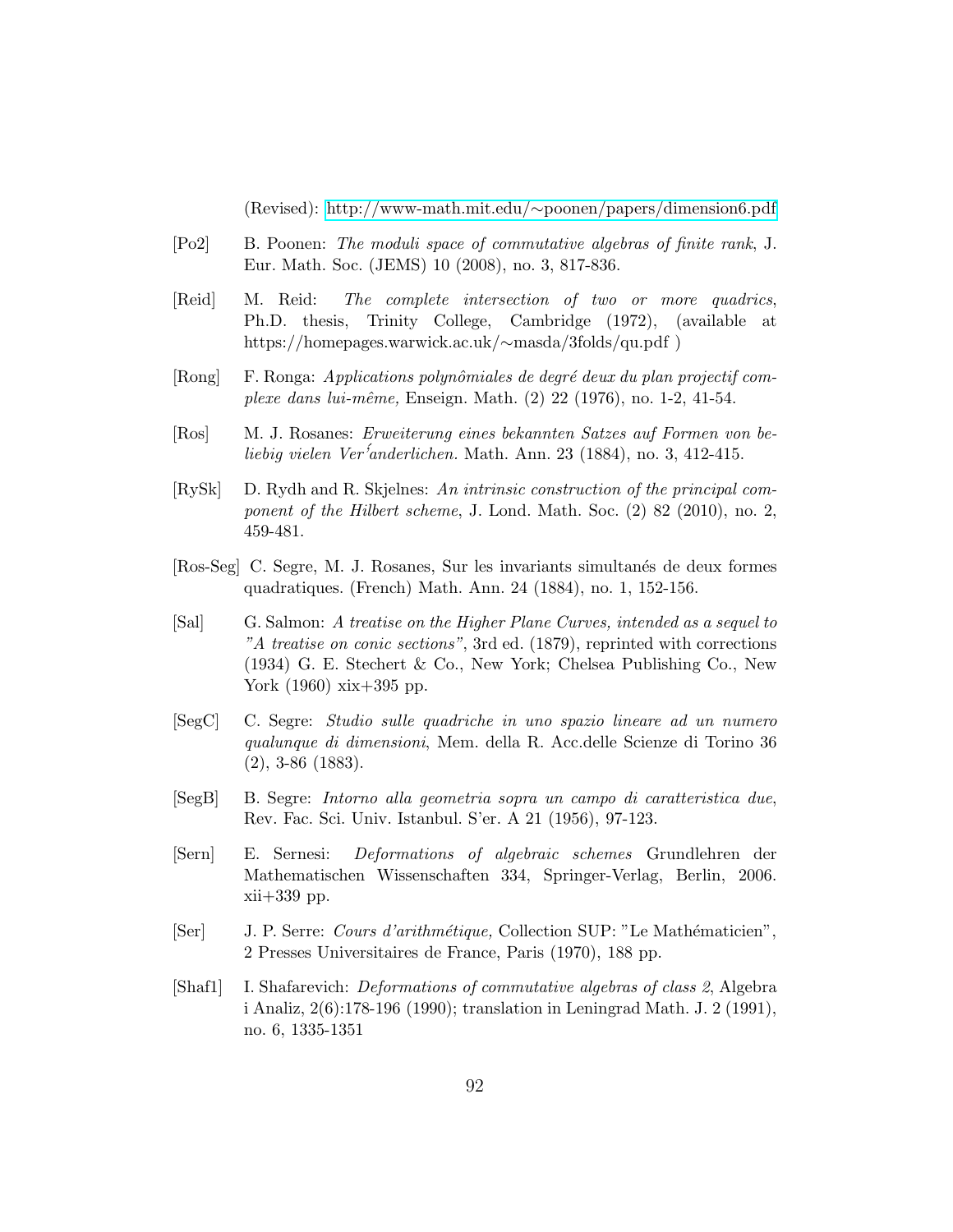- <span id="page-92-9"></span>[Shaf2] I. Shafarevich: Degeneration of semisimple algebras Special issue dedicated to Alexei Ivanovich Kostrikin, Comm. Algebra 29 (2001), no. 9, 3943-3960.
- [Siva] A. S. Sivatski, On zeros of a system of quadratic forms in 3 variables J. Algebra 449 (2016), 237-245.
- <span id="page-92-6"></span>[Stu] B. Sturmfels: Algorithms in Invariant Theory, 2nd edition, Texts and Monographs in Symbolic Computation, SpringerWienNewYork, Vienna (2008) vi+197 pp. ISBN: 978-3-211-77416-8.
- <span id="page-92-2"></span>[Sup] D.A. Suprunenko: On maximal commutative subalgebras of the full linear algebra, (Russian) Uspehi Mat. Nauk (N.S.) 11 (1956), no. 3(69), 181- 184.
- <span id="page-92-8"></span> $[SupTy]$  D. A. Suprunenko and R. I. Tyškevič: *[Commutative matrices]*, (Russian), Nauka i Tehnika, Minsk (1966) 104 pp. Second edition. Editorial ` URSS, Moscow, (2003). 104 pp. ISBN: 5-354-00387-3.

Translation of first edition, Commutative matrices (English) (1968), Academic Press, ISBN 13: 9780126770490. (paper, 978-0126770506).

- <span id="page-92-10"></span>[Sz] M. Szachniewicz: Non-reducedness of the Hilbert schemes of few points, arXiv math.AG/2109.11805 (2021).
- <span id="page-92-7"></span>[Tj] E. Tjøtta: Rational curves on the space of determinantal nets of conics, arXiv [math.AG/9802037](http://arxiv.org/abs/math/9802037) (1998).
- <span id="page-92-5"></span>[Ver1] A. Verra: Superfici di Enriques et reti di quadriche [Enriques surfaces and nets of quadrics], Ann. Mat. Pura Appl. (4) 130 (1982), 307-320.
- [Ver2] A. Verra: On Enriques surface as a fourfold cover of  $\mathbb{P}^2$ . Math. Ann. 266 (1983), no. 2, 241-250.
- <span id="page-92-4"></span>[Wall] C.T.C. Wall: Nets of conics, Math. Proc. Cambridge Philos. Soc. 81 (1977), no. 3, 351–364.
- <span id="page-92-3"></span>[Wang] Xiaoheng Wang: Maximal linear spaces contained in the based loci of pencils of quadrics, Algebr. Geom. 5 (2018), no. 3, 359-397.
- <span id="page-92-0"></span>[Wei] K. Weierstrass: Zur Theorie der bilinearen und quadratischen Formen, Berliner Monatsberichte, 1868, 310-338.
- <span id="page-92-1"></span>[Wil] A. Wilson: The Canonical Types of Nets of Modular Conics, Amer. J. Math. 36 (1914), no. 2, 187-210.